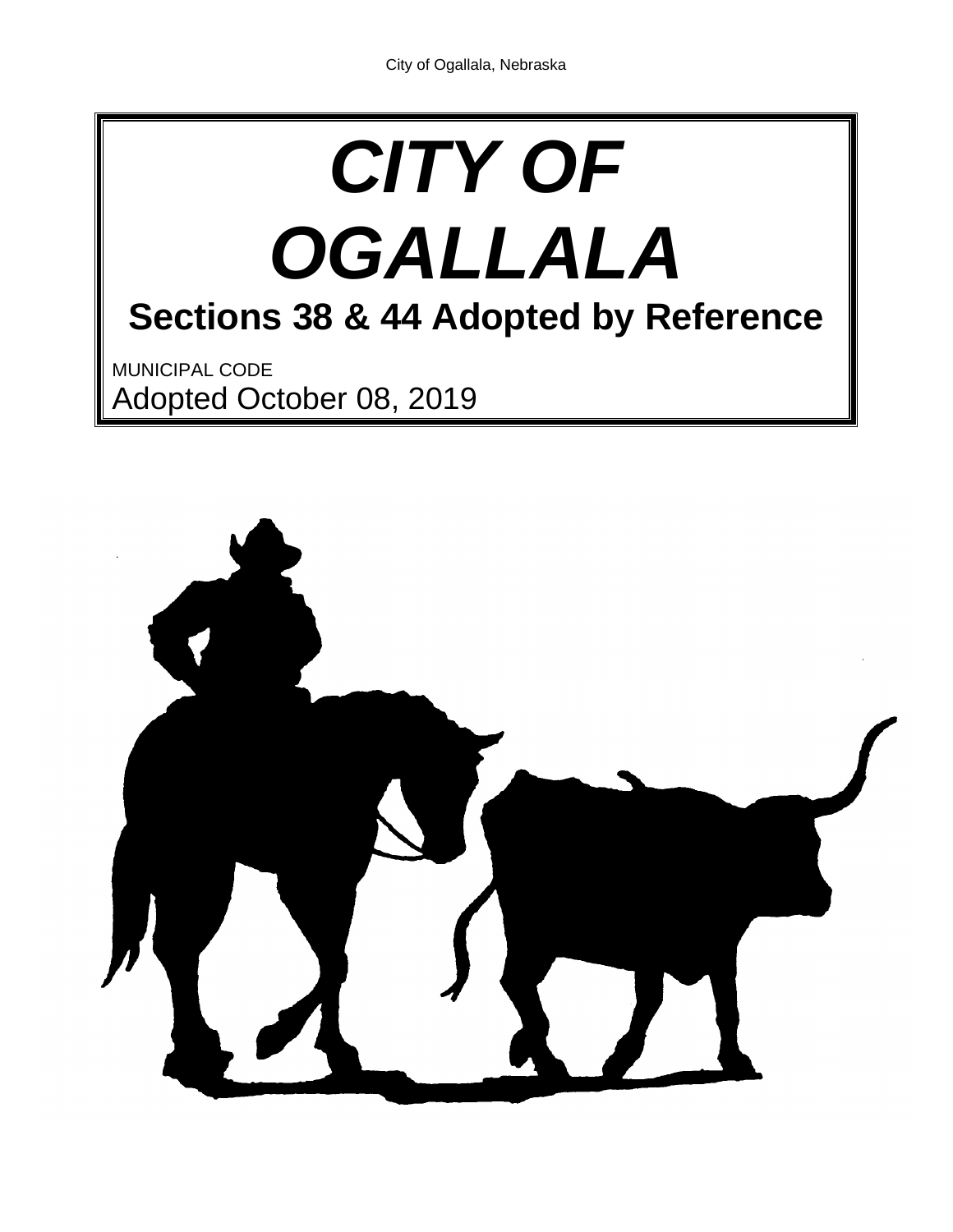## **INDEX**

#### **38. SUBDIVISIONS**

Administration and Enforcement. Filing approval for maps, plans, and plats required. 38-501. Municipal planning; additions; incorporation into municipality. 38-502. Unlawful structures. 38-503. Design Standards. Acreage subdivisions. 38-301. Alleys. 38-302. Blocks. 38-303. Curbs and gutters. 38-304. Drainage. 38-305. Driveways. 38-306. Easements. 38-307. Lights. 38-308. Lot access. 38-309. Lot arrangement and design. 38-310. Lot dimensions. 38-311. Marginal access streets. 38-312. Private streets and reserve strips. 38-313. Schools, parks, and playgrounds. 38-314. Sewer mains. 38-315. Sidewalks. 38-316. Street curves. 38-317. Street dedication requirements. 38-318. Street extension. 38-319. Street grades, widths, and elevations. 38-320. Street intersections. 38-321. Street jogs, cul-de-sacs, and half-streets. 38-322. Street location and right-of-way widths. 38-323. Street name signs. 38-324. Street names. 38-325. Street surfacing. 38-326. Street system generally. 38-327. Unsuitable land. 38-328. Utilities. 38-329. Water mains. 38-330. General Provisions. Amendments. 38-107. Approval of subdivisions required. 38-104. Conflicting provisions. 38-106. Definitions. 38-103. Interpretation. 38-105.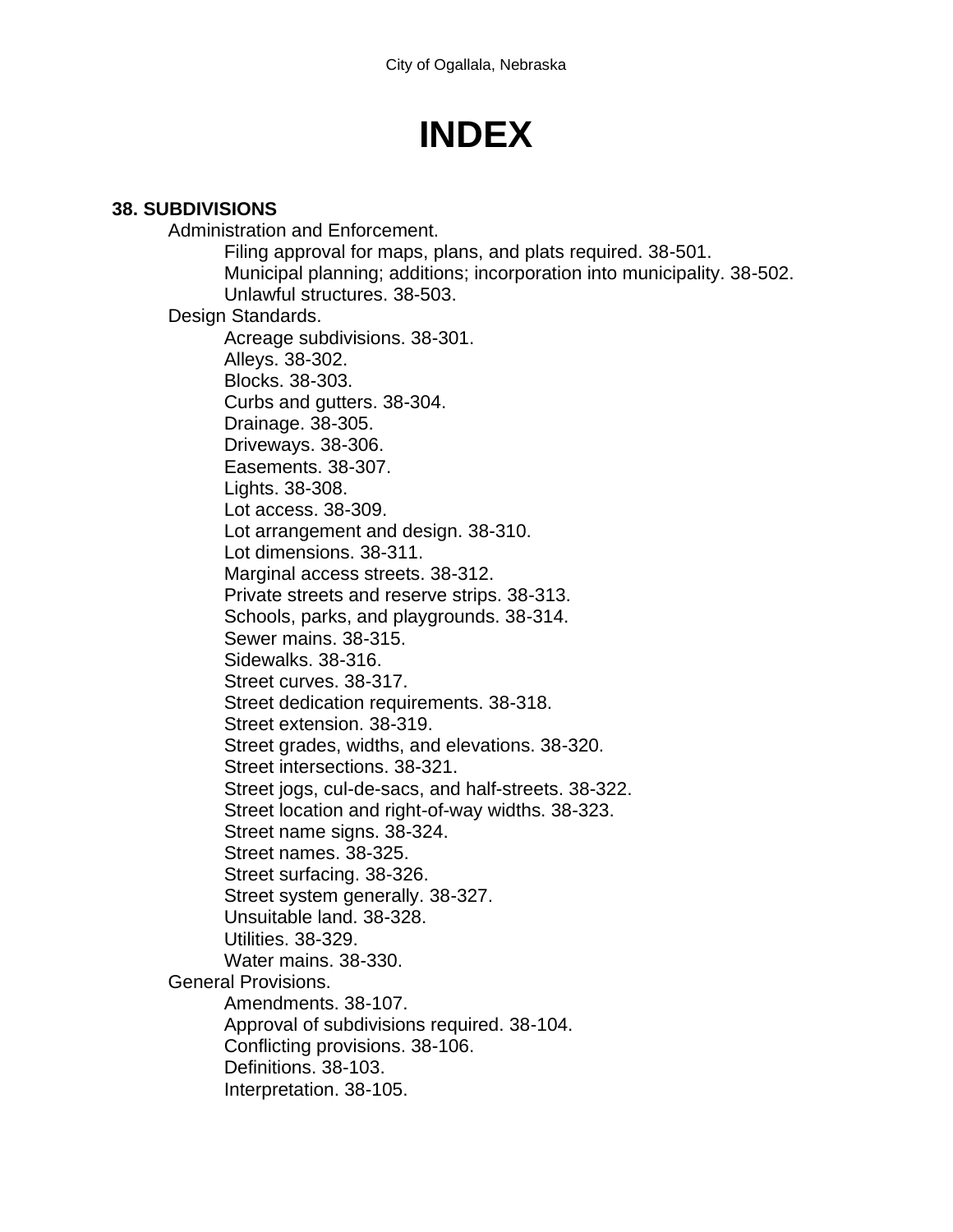Jurisdiction. 38-102. Purpose. 38-101. Variances, modifications, and waivers. 38-108. Improvements. Drainage. 38-404. Fire hydrants. 38-405. Improvement acceptance. 38-403. Improvement construction and guarantees. 38-402. Improvements required. 38-401. Monuments. 38-406. Restrictive covenants. 38-407. Sewage disposal. 38-408. Streets. 38-409. Trees, shrubs, and other plantings. 38-410. Utilities. 38-411. Water supply. 38-412. Penalty. Penalty. 38-601. Procedure for Subdivision Approval. Administrative subdivision. 38-201. Fees and fee exemptions. 38-210. Final plat approval and acceptance. 38-207. Final plat contents. 38-206. Final plat distribution. 38-208. Improvement plans and approval. 38-205. Preliminary plat approval. 38-204. Preliminary plat contents. 38-203. Preliminary review. 38-202. Restrictive covenants. 38-209.

#### **44. ZONING REGULATIONS**

A-1 Agricultural District. Area, yard, and height requirements. 44-304. Permitted uses. 44-302. Purpose and characteristics. 44-301. Special uses. 44-303.

A-2 Agricultural Residential District.

Area, yard, and height requirements for an accessory building. 44-405. Area, yard, and height requirements. 44-404. Permitted uses. 44-402.

Purpose and characteristics. 44-401.

Special uses. 44-403.

Administration and Enforcement.

Amendments. 44-1901.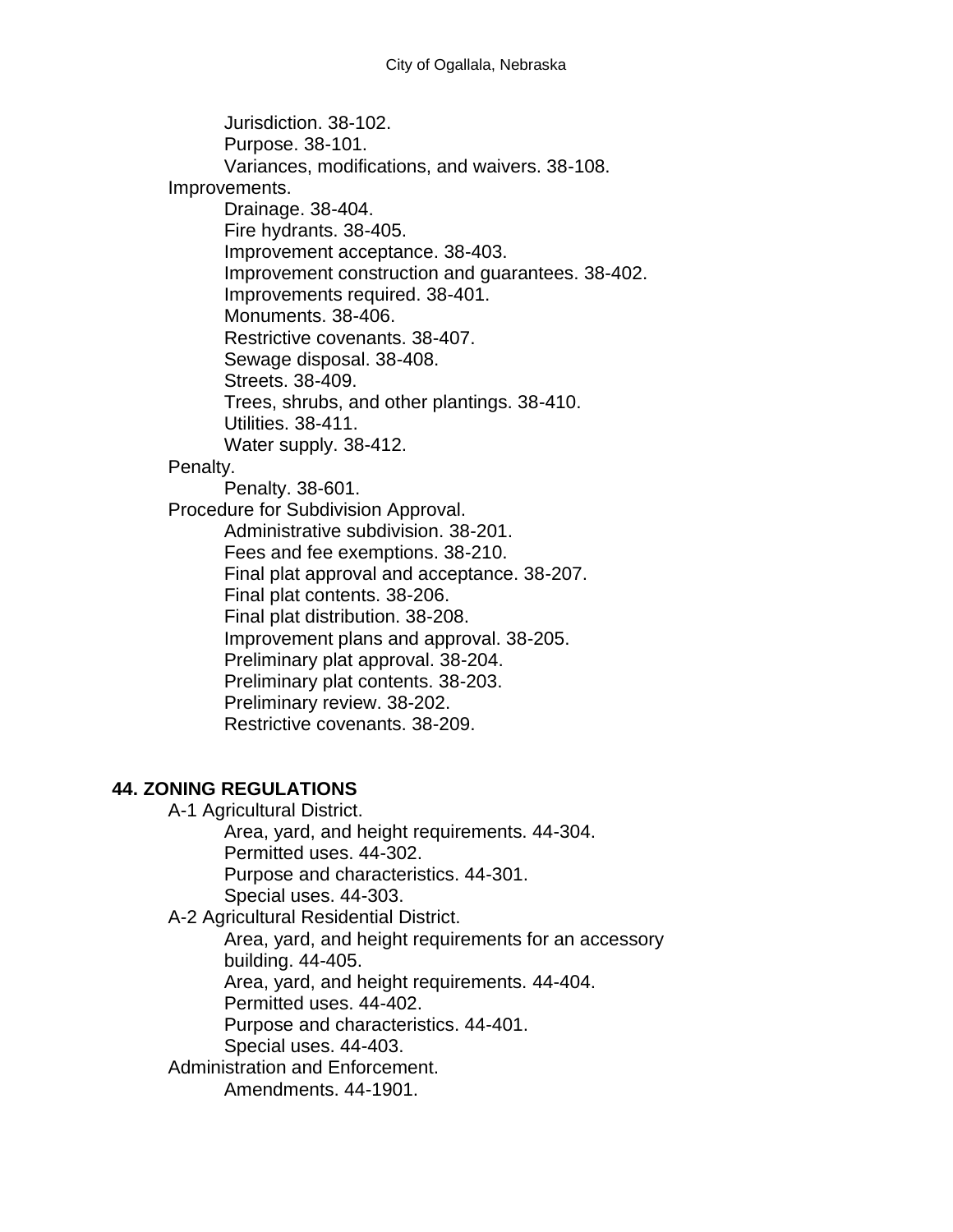Annexations. 44-1902. Enforcement authority. 44-1903. Zoning certificates. 44-1904. Board of Adjustment. Appeals from Board. 44-1806. Appeals to Board. 44-1805. General procedure. 44-1801. Powers and duties. 44-1803. Proceedings of Board. 44-1802. Variances. 44-1804. C-1 Business District – Central. Area, yard, and height requirements. 44-504. Permitted uses. 44-502. Purpose and characteristics. 44-501. Special uses. 44-503. C-2 Business District – Highway. Area, yard, and height requirements. 44-604. Permitted uses. 44-602. Purpose and characteristics. 44-601. Special uses. 44-603. C-3 Business District – Neighborhood. Area, yard, and height requirements. 44-704. Permitted uses. 44-702. Purpose and characteristics. 44-701. Special uses. 44-703. C-4 Business District – Interstate Highway. Area, yard, and height requirements. 44-804. Permitted uses. 44-802. Purpose and characteristics. 44-801. Special uses. 44-803. Design Standards. Area, yard, and height requirements. 44-1701. Corner visibility. 44-1702. Group projects. 44-1703. Loading and unloading. 44-1704. Manufactured homes. 44-1705. Parking. 44-1706. Portable Storage Structures. 44-1713. Primary use utility structures constructed as a special use. 44-1712. Projections. 44-1707. Signs, awnings and billboards. 44-1708. Telecommunication towers. 44-1709. Townhouse and townhouse structure. 44-1710. Districts Generally. District boundaries; zoning maps. 44-202. District boundary interpretation. 44-203.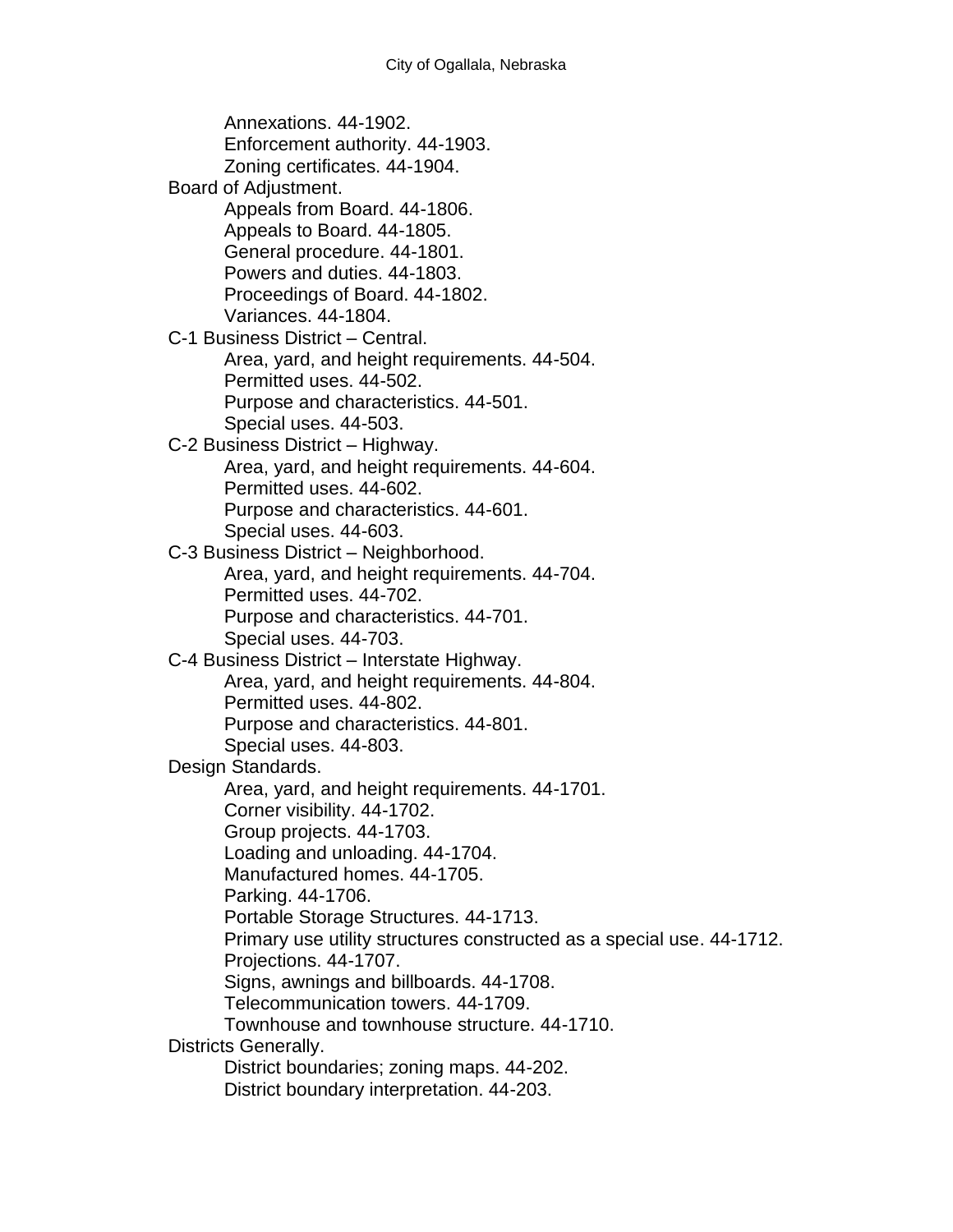District classifications. 44-201. General Provisions. Definitions. 44-104. Jurisdiction. 44-102. Nonconforming land, structures, and uses. 44-103. Purpose. 44-101. H-1 Historical District. Area, yard, and height requirements. 44-904. Permitted uses. 44-902. Purpose and characteristics. 44-901. Special uses. 44-903. I-1 Industrial District. Area, yard, and height requirements. 44-1004. Permitted uses. 44-1002. Purpose and characteristics. 44-1001. Special uses. 44-1003. Penalty. Penalty. 44-2001. R-1 Residential District – Low Density. Area, yard, and height requirements for an accessory building. 44-1105. Area, yard, and height requirements. 44-1104. Permitted uses. 44-1102. Purpose and characteristics. 44-1101. Special uses. 44-1103. R-1s Residential District –Low Density Special. Area, yard, and height requirements. 44-1204. Permitted uses. 44-1202. Purpose and characteristics. 44-1201. Special uses. 44-1203. R-2 Residential District – Medium Density. Area, yard, and height requirements. 44-1304. Permitted uses. 44-1302. Purpose and characteristics. 44-1301. Special uses. 44-1303. R-3 Residential District – High Density. Area, yard, and height requirements. 44-1404. Permitted uses. 44-1402. Purpose and characteristics. 44-1401. Special uses. 44-1403. Standards and Regulations; Generally. Applicability of provisions. 44-1501. General restrictions. 44-1502. Special exceptions. 44-1503. Use Standards. Bed and breakfasts. 44-1601.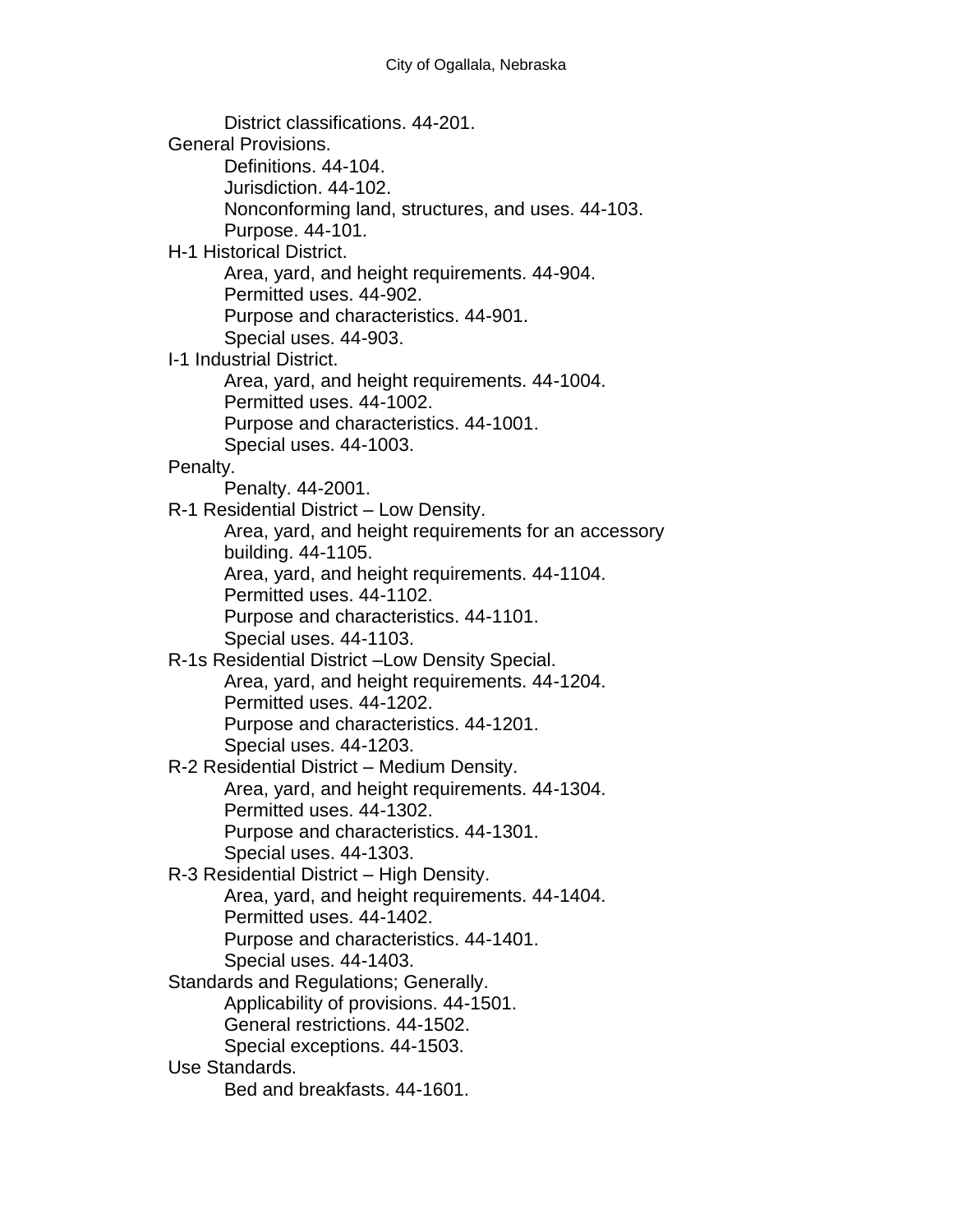Family care homes. 44-1602. Home occupations. 44-1603. Temporary uses. 44-1604.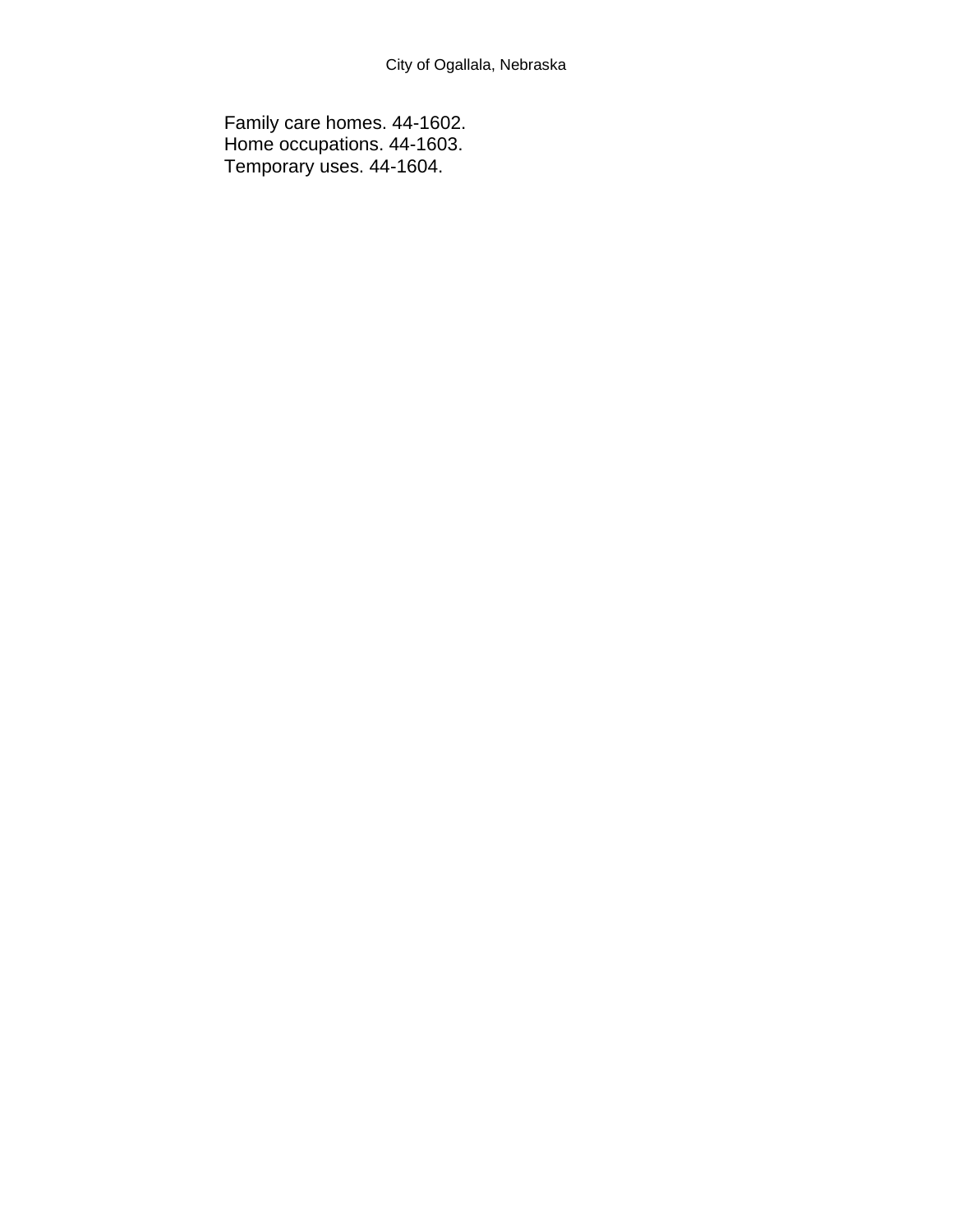## **DETAILED TABLE OF CONTENTS**

#### **38. SUBDIVISIONS**

General Provisions.

- 38-101. Purpose.
- 38-102. Jurisdiction.
- 38-103. Definitions.
- 38-104. Approval of subdivisions required.
- 38-105. Interpretation.
- 38-106. Conflicting provisions.
- 38-107. Amendments.
- 38-108. Variances, modifications, and waivers.

Procedure for Subdivision Approval.

- 38-201. Administrative subdivision.
- 38-202. Preliminary review.
- 38-203. Preliminary plat contents.
- 38-204. Preliminary plat approval.
- 38-205. Improvement plans and approval.
- 38-206. Final plat contents.
- 38-207. Final plat approval and acceptance.
- 38-208. Final plat distribution.
- 38-209. Restrictive covenants.
- 38-210. Fees and fee exemptions.

Design Standards.

- 38-301. Acreage subdivisions.
- 38-302. Alleys.
- 38-303. Blocks.
- 38-304. Curbs and gutters.
- 38-305. Drainage.
- 38-306. Driveways.
- 38-307. Easements.
- 38-308. Lights.
- 38-309. Lot access.
- 38-310. Lot arrangement and design.
- 38-311. Lot dimensions.
- 38-312. Marginal access streets.
- 38-313. Private streets and reserve strips.
- 38-314. Schools, parks, and playgrounds.
- 38-315. Sewer mains.
- 38-316. Sidewalks.
- 38-317. Street curves.
- 38-318. Street dedication requirements.
- 38-319. Street extension.
- 38-320. Street grades, widths, and elevations.
- 38-321. Street intersections.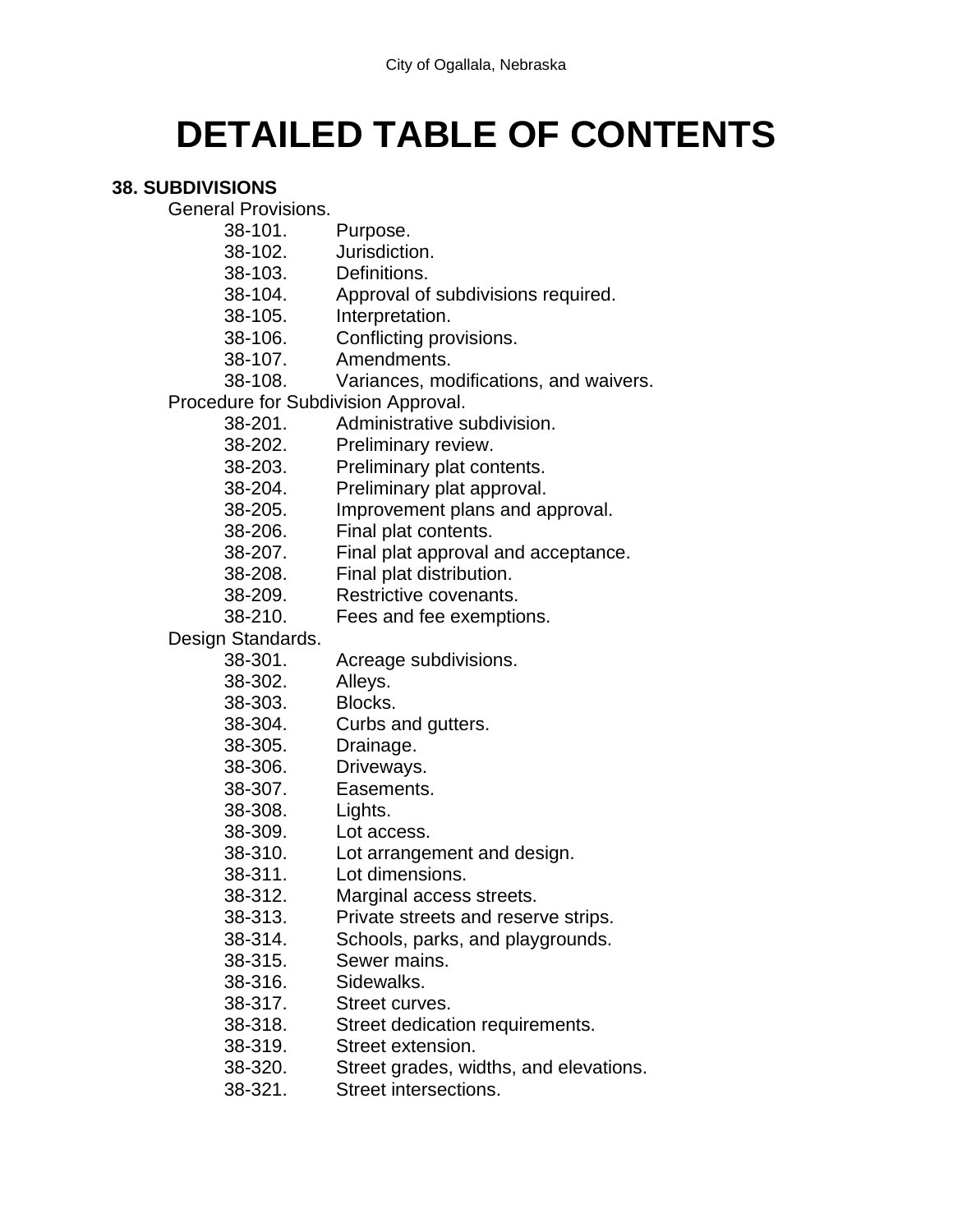- 38-322. Street jogs, cul-de-sacs, and half-streets.
- 38-323. Street location and right-of-way widths.
- 38-324. Street name signs.
- 38-325. Street names.
- 38-326. Street surfacing.
- 38-327. Street system generally.
- 38-328. Unsuitable land.
- 38-329. Utilities.
- 38-330. Water mains.

Improvements.

- 38-401. Improvements required.
- 38-402. Improvement construction and guarantees.
- 38-403. Improvement acceptance.
- 38-404. Drainage.
- 38-405. Fire hydrants.
- 38-406. Monuments.
- 38-407. Restrictive covenants.
- 38-408. Sewage disposal.
- 38-409. Streets.
- 38-410. Trees, shrubs, and other plantings.
- 38-411. Utilities.
- 38-412. Water supply.

#### Administration and Enforcement.

- 38-501. Filing approval for maps, plans, and plats required.
- 38-502. Municipal planning; additions; incorporation into municipality.
- 38-503. Unlawful structures.

#### Penalty.

38-601. Penalty.

#### **44. ZONING REGULATIONS**

General Provisions.

- 44-101. Purpose.
- 44-102. Jurisdiction.
- 44-103. Nonconforming land, structures, and uses.
- 44-104. Definitions.

Districts Generally.

- 44-201. District classifications.
- 44-202. District boundaries; zoning maps.
- 44-203. District boundary interpretation.
- A-1 Agricultural District.
	- 44-301. Purpose and characteristics.
	- 44-302. Permitted uses.
	- 44-303. Special uses.
	- 44-304. Area, yard, and height requirements.
- A-2 Agricultural Residential District.
	- 44-401. Purpose and characteristics.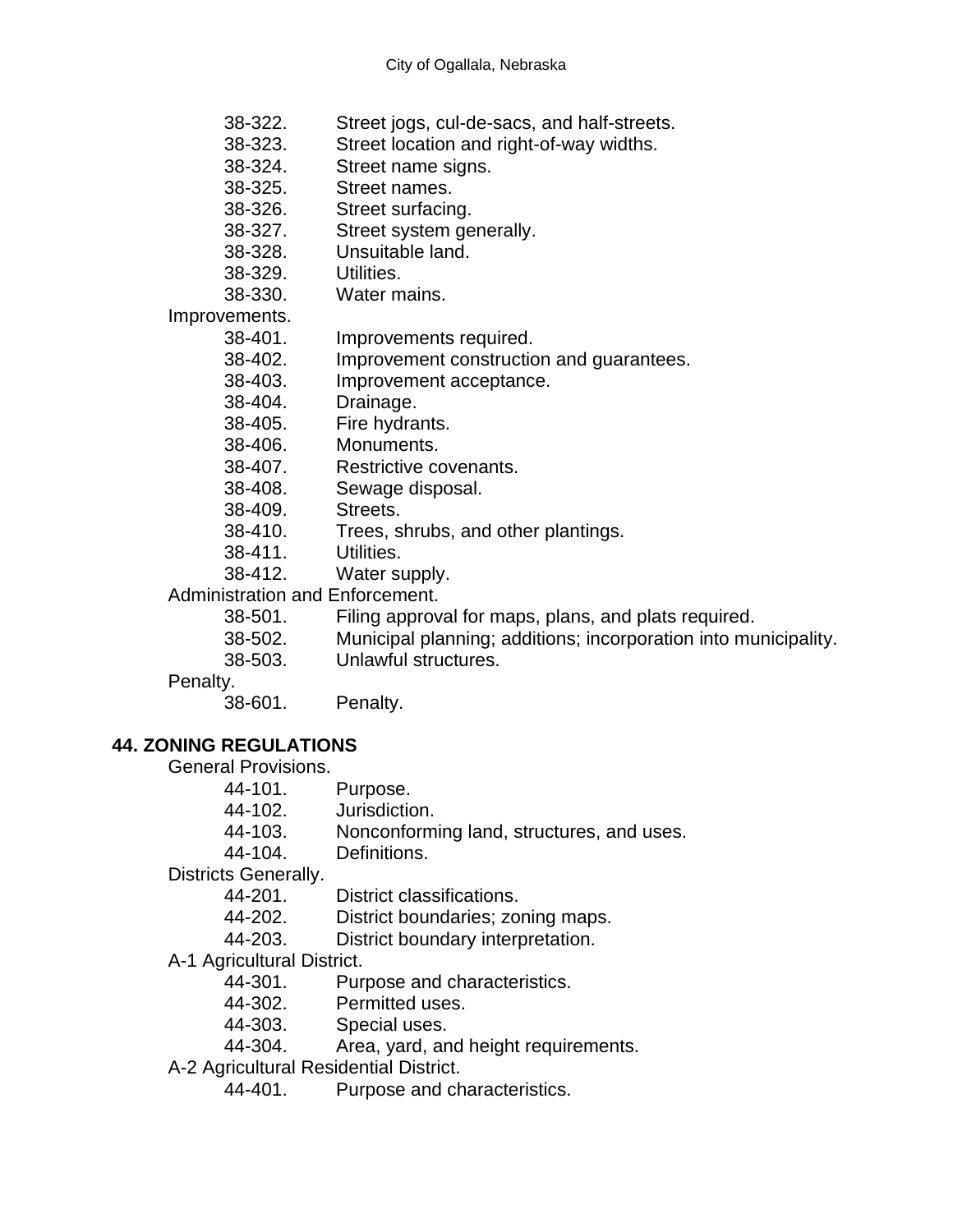- 44-402. Permitted uses.
- 44-403. Special uses.
- 44-404. Area, yard, and height requirements.
- 44-405. Area, yard, and height requirements for an accessory building.
- C-1 Business District Central.
	- 44-501. Purpose and characteristics.
	- 44-502. Permitted uses.
	- 44-503. Special uses.
	- 44-504. Area, yard, and height requirements.
- C-2 Business District Highway.
	- 44-601. Purpose and characteristics.
	- 44-602. Permitted uses.
	- 44-603. Special uses.
	- 44-604. Area, yard, and height requirements.
- C-3 Business District Neighborhood.
	- 44-701. Purpose and characteristics.
	- 44-702. Permitted uses.
	- 44-703. Special uses.
	- 44-704. Area, yard, and height requirements.
- C-4 Business District Interstate Highway.
	- 44-801. Purpose and characteristics.
	- 44-802. Permitted uses.
	- 44-803. Special uses.
	- 44-804. Area, yard, and height requirements.
- H-1 Historical District.
	- 44-901. Purpose and characteristics.
	- 44-902. Permitted uses.
	- 44-903. Special uses.
	- 44-904. Area, yard, and height requirements.
- I-1 Industrial District.
	- 44-1001. Purpose and characteristics.
	- 44-1002. Permitted uses.
	- 44-1003. Special uses.
	- 44-1004. Area, yard, and height requirements.
- R-1 Residential District Low Density.
	- 44-1101. Purpose and characteristics.
	- 44-1102. Permitted uses.
	- 44-1103. Special uses.
	- 44-1104. Area, yard, and height requirements.
	- 44-1105. Area, yard, and height requirements for an accessory building.
- R-1s Residential District –Low Density Special.
	- 44-1201. Purpose and characteristics.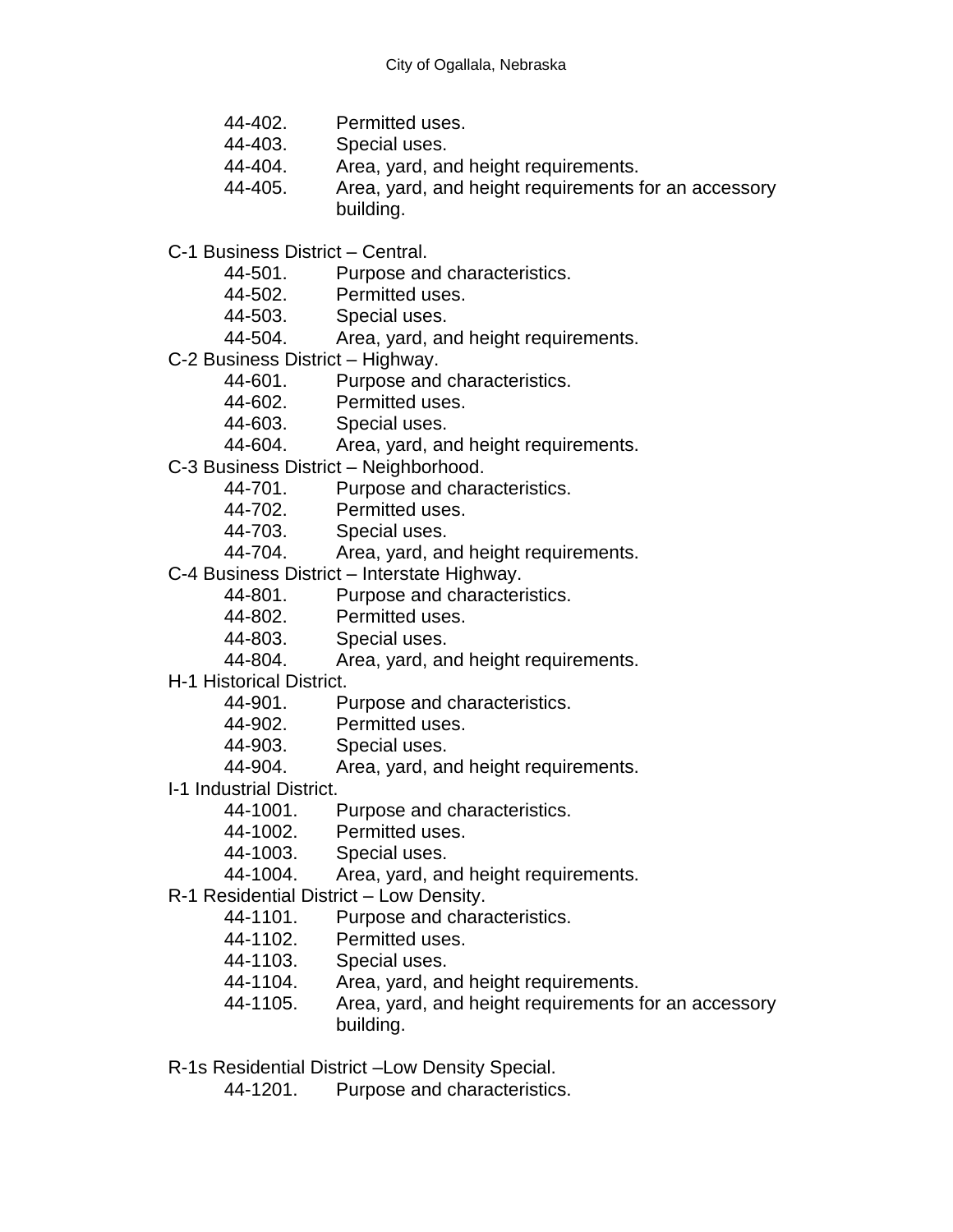- 44-1202. Permitted uses.
- 44-1203. Special uses.
- 44-1204. Area, yard, and height requirements.
- R-2 Residential District Medium Density.
	- 44-1301. Purpose and characteristics.
	- 44-1302. Permitted uses.
	- 44-1303. Special uses.
	- 44-1304. Area, yard, and height requirements.
- R-3 Residential District High Density.
	- 44-1401. Purpose and characteristics.
	- 44-1402. Permitted uses.
	- 44-1403. Special uses.
	- 44-1404. Area, yard, and height requirements.
- Standards and Regulations; Generally.
	- 44-1501. Applicability of provisions.
	- 44-1502. General restrictions.
	- 44-1503. Special exceptions.

Use Standards.

- 44-1601. Bed and breakfasts.
- 44-1602. Family care homes.
- 44-1603. Home occupations.
- 44-1604. Temporary uses.

Design Standards.

- 44-1701. Area, yard, and height requirements.
- 44-1702. Corner visibility.
- 44-1703. Group projects.
- 44-1704. Loading and unloading.
- 44-1705. Manufactured homes.
- 44-1706. Parking.
- 44-1707. Projections.
- 44-1708. Signs, awnings and billboards.
- 44-1709. Telecommunication towers.
- 44-1710. Townhouse and townhouse structure.
- 44-1711. Perimeter boundary fencing.
- 44-1712. Primary use utility structures constructed as a special use.
- 44-1713. Portable Storage Structures.
- Board of Adjustment.
	- 44-1801. General procedure.
	- 44-1802. Proceedings of Board.
	- 44-1803. Powers and duties.
	- 44-1804. Variances.
	- 44-1805. Appeals to Board.
	- 44-1806. Appeals from Board.
- Administration and Enforcement.
	- 44-1901. Amendments.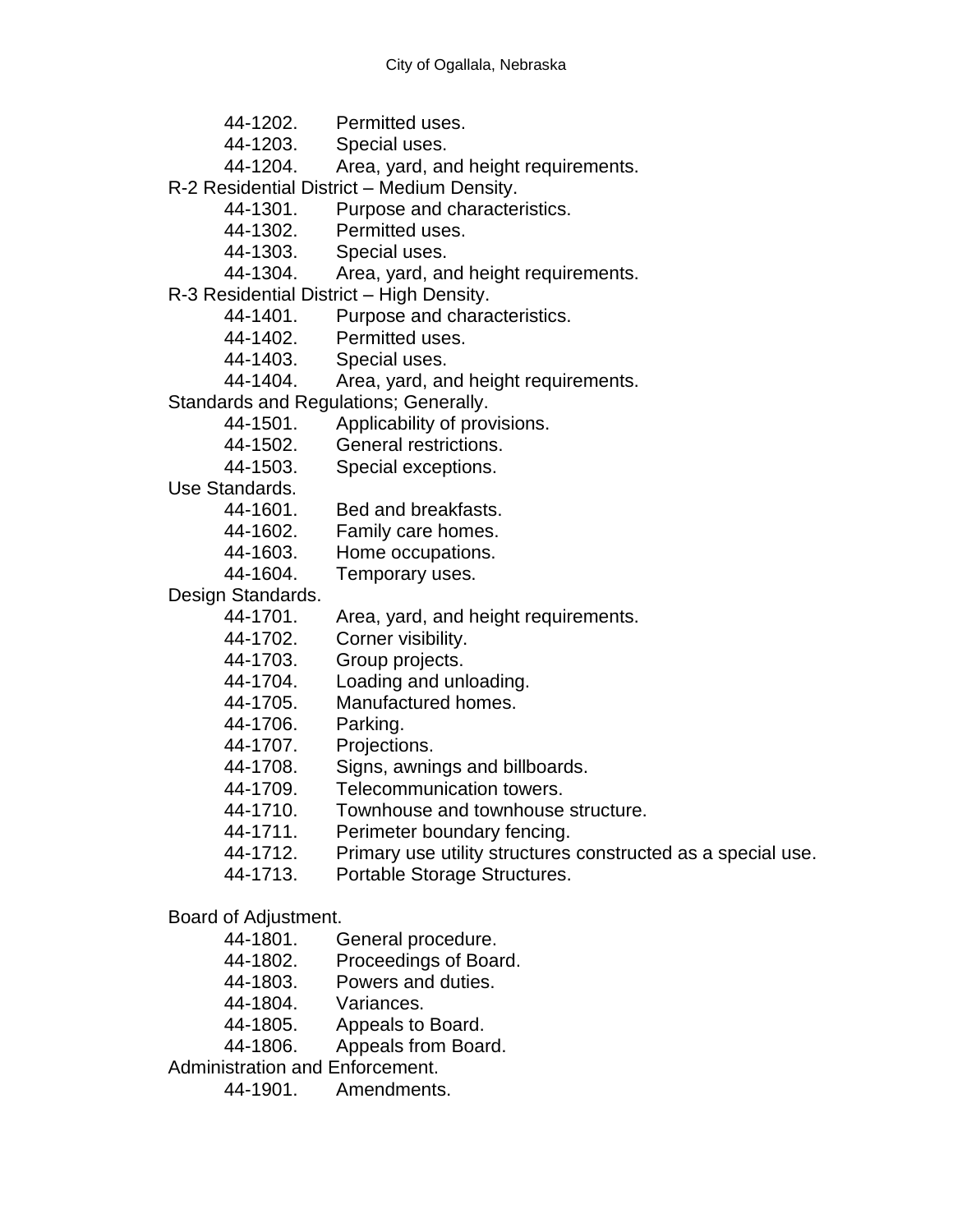| 44-1902. | Annexations.           |
|----------|------------------------|
| 44-1903. | Enforcement authority. |
| 44-1904. | Zoning certificates.   |
| Penalty. |                        |

44-2001. Penalty.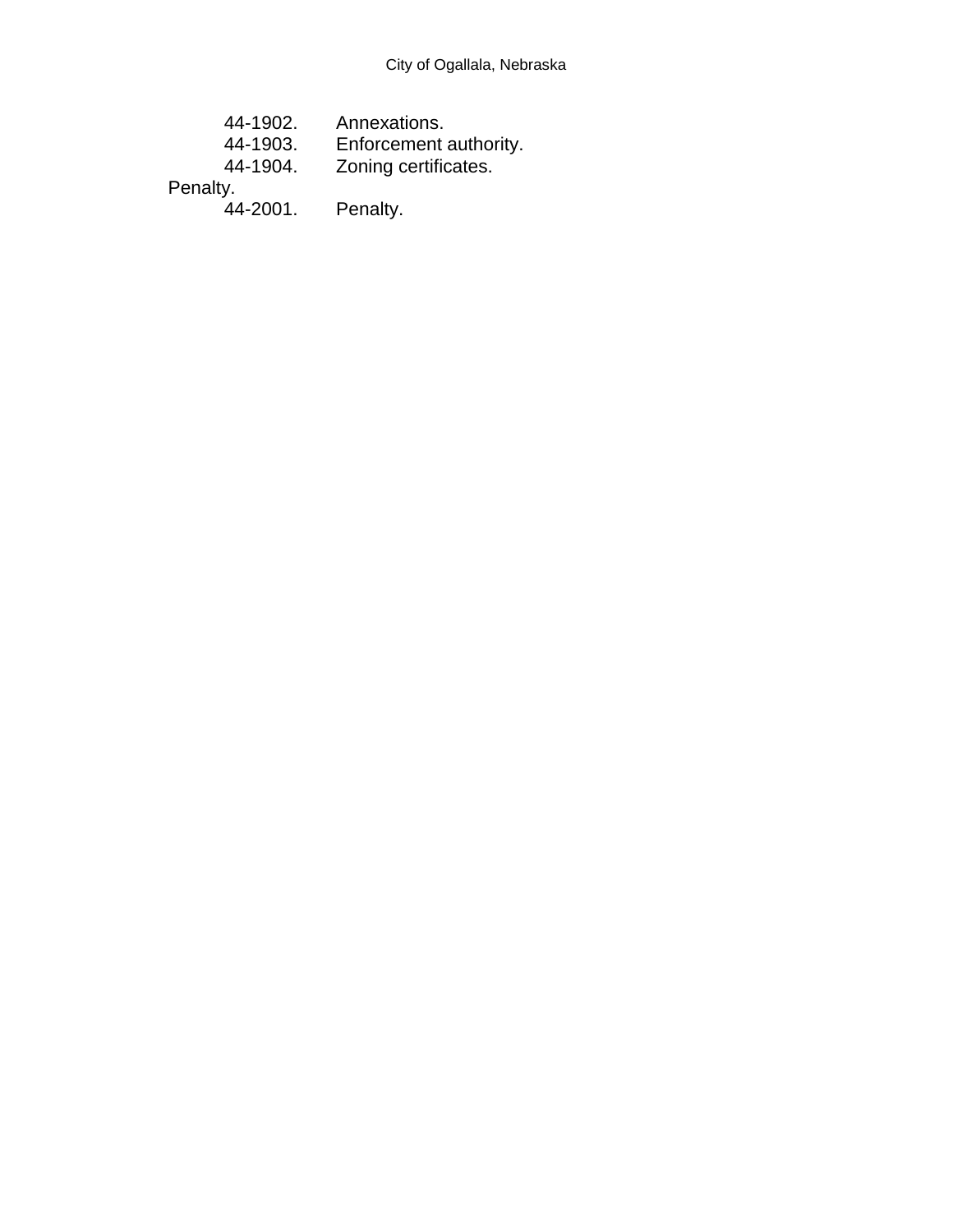## **SUMMARY TABLE OF CONTENTS**

**CHAPTER.** 

- **38. SUBDIVISIONS**
- **44. ZONING REGULATIONS**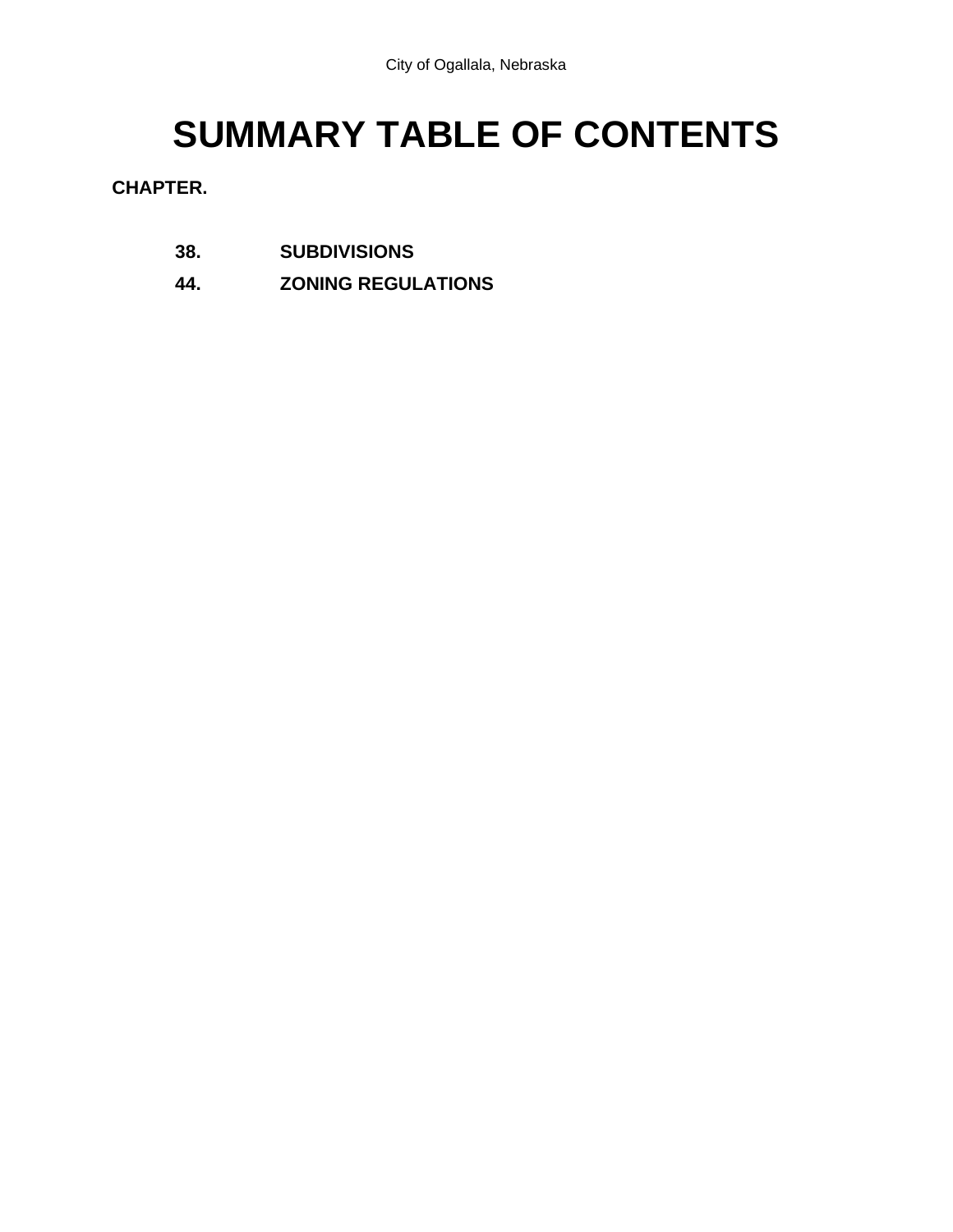### **CHAPTER 38 SUBDIVISIONS**

#### Article.

- 1. General Provisions.
- 2. Procedure for Subdivision Approval.
- 3. Design Standards.
- 4. Improvements.
- 5. Administration and Enforcement.
- 6. Penalty.

#### **ARTICLE 1 GENERAL PROVISIONS**

#### Section.

- 38-101. Purpose.
- 38-102. Jurisdiction.
- 38-103. Definitions.
- 38-104. Approval of subdivisions required.
- 38-105. Interpretation.
- 38-106. Conflicting provisions.
- 38-107. Amendments.
- 38-108. Variances, modifications, and waivers.

#### **38-101. Purpose.**

The subdivision regulations as herein set forth are intended to provide for harmonious development of the City and its environs; for the integration of new subdivision streets with other existing or planned streets or with other features of the Comprehensive Plan of the City; for adequate open spaces for traffic, recreation, light, and air; for the distribution of population and traffic in a manner which will tend to create conditions favorable to health, safety, convenience, or prosperity; to insure conformance of subdivision plans with the capital improvement program of the City and its Planning Area; and, to secure equitable handling of all subdivision plats by providing uniform procedures and standards for observance by subdividers and the Planning Commission and Council.

#### **38-102. Jurisdiction.**

The provisions of these regulations shall apply to all land located within the legal boundaries of the City, as the same may be amended by subsequent annexation, and shall also include all land lying within two miles of the corporate limits of the City and not located in any other City.

Statutory reference Neb. RS 16-901, 16-902

#### **38-103. Definitions.**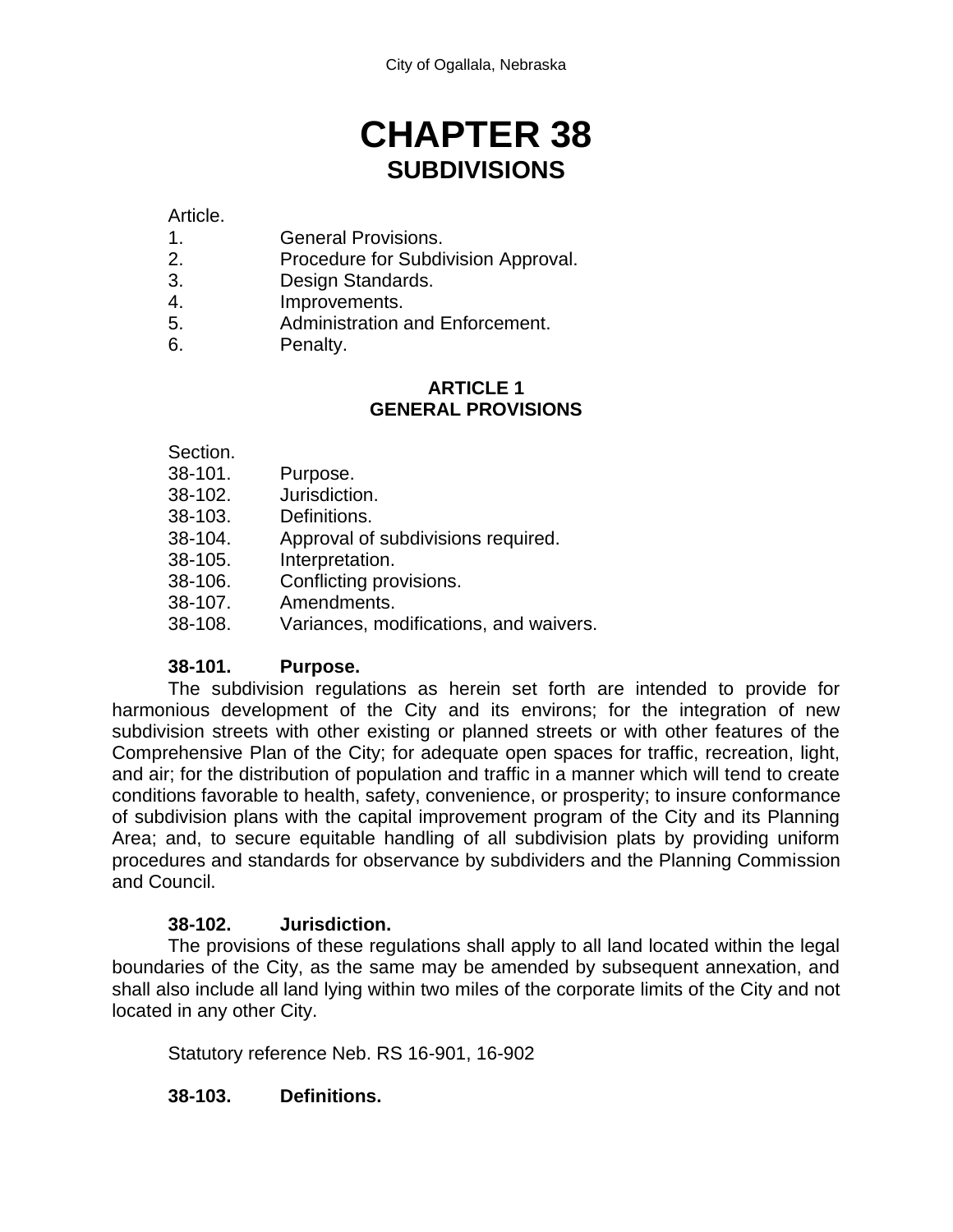All definitions contained in 44-104 of this code are hereby adopted and incorporated into this chapter and are hereby declared to be in full force and effect as to both Chapters 38 and 44 of this code.

#### **38-104. Approval of subdivisions required.**

From and after the time when the Council shall have adopted a Comprehensive Plan, no plat of a subdivision of land lying within the Planning Area of the City shall be filed or recorded until it shall have been submitted to the Planning Commission, and a report and recommendation thereon made by the Planning Commission to the Council and the Council has approved the final plat.

Statutory reference: Neb. RS 16-903, 16-904

#### **38-105. Interpretation.**

In interpreting and applying these regulations, they shall be held to be minimum requirements for the promotion of the public safety, health, convenience, comfort, morals, prosperity, and general welfare.

#### **38-106. Conflicting provisions.**

No final plat of land within the force and effect of the existing zoning chapter shall be approved unless it conforms to the regulations of this chapter. Whenever there is a discrepancy between minimum standards or dimensions noted herein and those contained in the zoning chapter, building regulations chapter, or other official regulations or ordinances, the most restrictive shall apply.

Statutory reference: Neb. RS 19-914

#### **38-107. Amendments.**

Any regulations or provisions of these regulations may from time to time be amended, supplemented, changed, modified, or repealed by the Council; provided, however, that such amendments shall not become effective until after a study and a report by the Planning Commission, and until after a public hearing in relation thereto has been held, public notice of which shall have been published in a newspaper of general circulation at least one time ten days prior to such hearing.

Statutory reference: Neb. RS 19-905, 19-904

#### **38-108. Variances, modifications, and waivers.**

(1) Where, in the case of particular proposed subdivision, it can be shown that strict compliance with the requirements of this regulation would result in extraordinary hardship to the subdivider because of unusual topography or other such non-self-inflicted conditions, or that these conditions would result in inhibiting the achievement of the objectives of these regulations, the Council, after report by the Planning Commission and review by the Ogallala Planning & Zoning Administrator, may vary, modify, or waive the requirements so that substantial justice may be done and the public interest secured; provided, however, that: such variance, modifications, or waiver will not adversely affect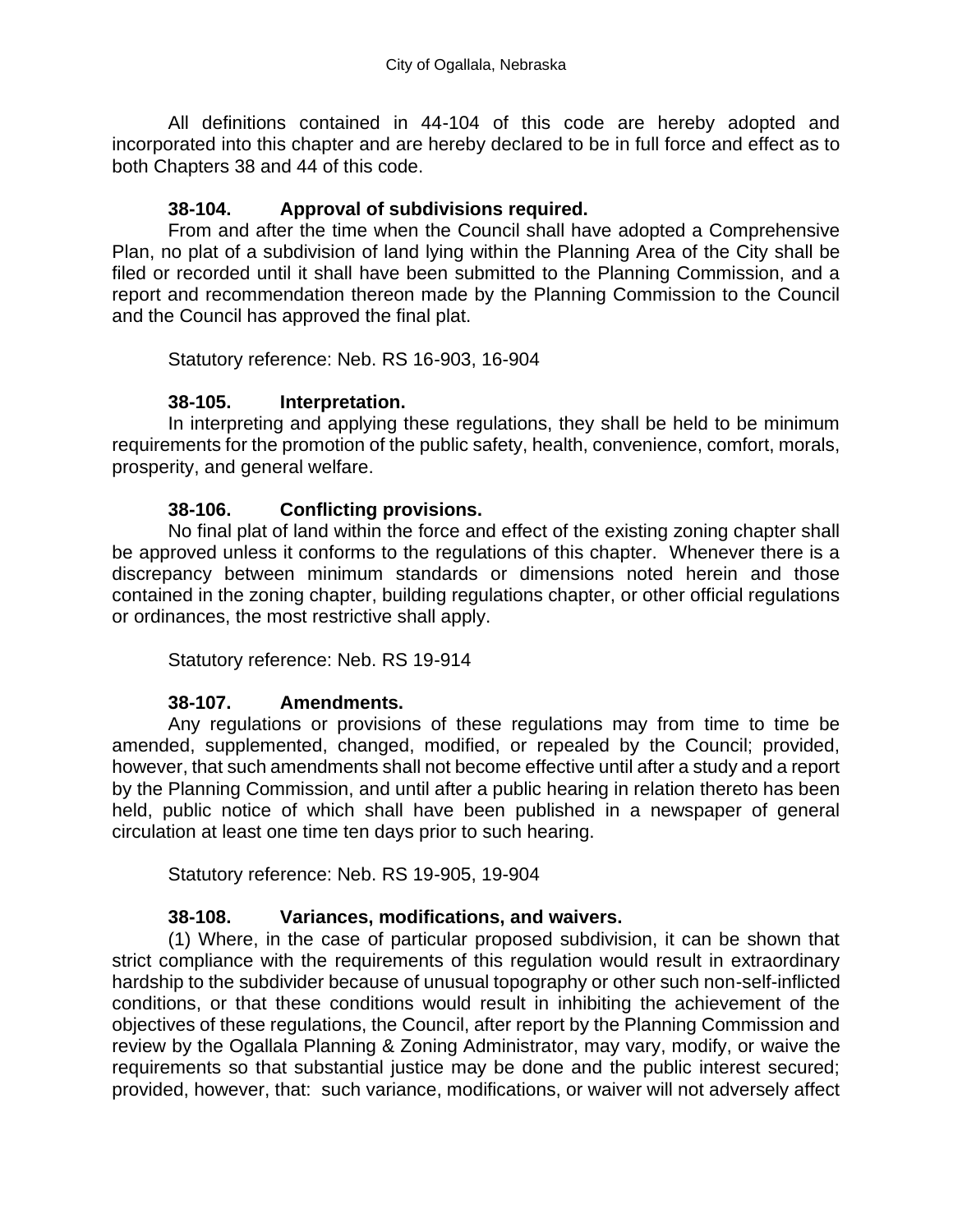the development, the character of which shall be in conformance with recommended platting and development practices in the general area of the proposed subdivision; will not have the effect of nullifying the intent and purpose of the regulations; and will not interfere with carrying out the Comprehensive Plan of the Planning Area of the City. The standards and requirements of these regulations may be modified by the Council after report by the Planning Commission and review by the Ogallala Planning & Zoning Administrator in the case of a plan or program for a new town, a complete community, a neighborhood unit, a group housing development, or an urban renewal project involving the resubdividing and rebuilding of blighted or slum areas; provided, however, that the area within which modifications are granted contains not less than five acres; and provided further that the placement of structures within the area is shown on the development plan and becomes a part of the recorded plat.

(2) In granting variances and modifications, the Council may require such conditions as will, in its judgment, secure substantially the objectives of the requirements so varied or modified. Such variances and waivers may be granted only by the affirmative vote of three-fourths of the Members of the Council.

Statutory reference: Neb. RS 19-907

#### **ARTICLE 2 PROCEDURE FOR SUBDIVISION APPROVAL**

- Section.
- 38-201. Administrative subdivision.
- 38-202. Preliminary review.
- 38-203. Preliminary plat contents.
- 38-204. Preliminary plat approval.
- 38-205. Improvement plans and approval.
- 38-206. Final plat contents.
- 38-207. Final plat approval and acceptance.
- 38-208. Final plat distribution.
- 38-209. Restrictive covenants.
- 38-210. Fees and fee exemptions.

#### **38-201. Administrative subdivision.**

(1) If the proposed subdivision consists of a deed or instrument dividing an existing lot, lots, or blocks in a previously platted subdivision or addition to the City where all public improvements have been installed and no new dedication of public rights-of-way or easements is involved and when such subdivision complies with the ordinance requirements concerning minimum areas and dimensions of such lots and blocks, the subdivider may submit the deed or instrument which will divide the property in question directly to the City Manager, accompanied by the following:

(a) A copy of the recorded plat of the subdivision which contains the said lot, lots, or blocks with the location of existing structures shown on the property being conveyed.

- (b) The name or names of the owners placed on said copy of the recorded plat.
- (c) The legal description of the property being divided placed on said copy of the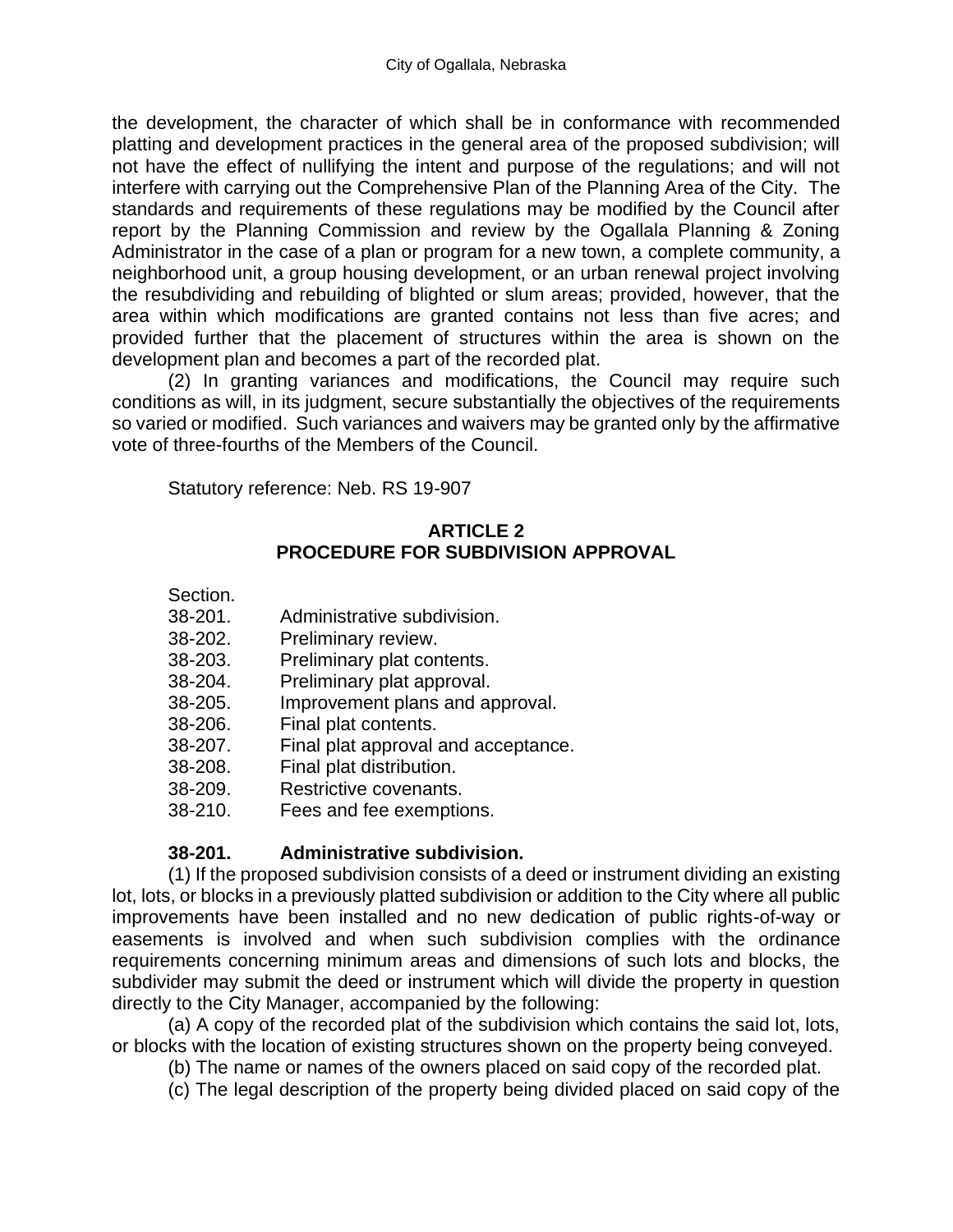recorded plat.

(2) Upon review of the deed or instrument and plat copy as required in subsection (1) herein, the City Manager may approve or disapprove the same. If approved, such plat shall be equivalent to a deed in fee simple absolute to the City from the proprietor of all streets, avenues, alleys, public squares, parks, and commons and of such portion of the land as is therein set apart for public and City use, or is dedicated to charitable, religious, or educational purposes.

(3) If the City Manager disapproves said deed or instrument, the subdivider may, within seven days from said disapproval, file a notice of appeal of the City Manager's decision with the Commission. Said notice shall be accompanied with a copy of the deed or instrument and plat copy, as required in subsection (1) herein. After reviewing the same, the Commission may waive all platting and other subdivision requirements under this chapter and forward the deed or instrument to the Council, with its recommendation for approval.

(4) Upon receipt of the deed or instrument from the Commission pursuant to subsection (3) herein, the Council shall give its approval or disapproval of the same. If disapproved, said deed or instrument shall be returned to the Commission for subdivision requirements consistent with this chapter.

#### **38-202. Preliminary review.**

Prior to the subdivision of any land, the subdivider or his or her agent may discuss informally with the Planning Commission the property proposed for subdivision, with reference to these subdivision regulations and procedures, zoning regulations and controls, and the City's Comprehensive Plan.

#### **38-203. Preliminary plat contents.**

The preliminary plat shall be drawn to a scale of one inch to 200 feet or larger; shall be plainly marked "Preliminary Plat," and shall include, show, or be accompanied by the following information:

(1) The proposed name of the subdivision, which must not be so similar to that of an existing subdivision as to cause confusion.

(2) The names and addresses of the owner and subdivider, and the engineer, surveyor, or landscape architect responsible for the survey or design.

(3) The legal description of the area being platted.

(4) The boundary line (accurate in scale, dimensions, and location of the property to be platted), the location of monuments found or set, section lines, contours with intervals of five feet or less, and the approximate acreage of the property to be platted.

(5) A date, scale, and north point, and a key map showing the general location of the proposed subdivision in relation to surrounding developments.

(6) The names and location of adjacent subdivisions and the name of record owners and location of adjoining parcels of unplatted land.

(7) The location of property lines and the width and location of platted streets or alleys within or adjacent to the property; physical features of the property, including the location of watercourses, ravines, bridges, culverts, present structures, and other features affecting the subdivision; and the location of all existing utilities with their sizes indicated. The outline of wooded areas or the location of important individual trees may be required.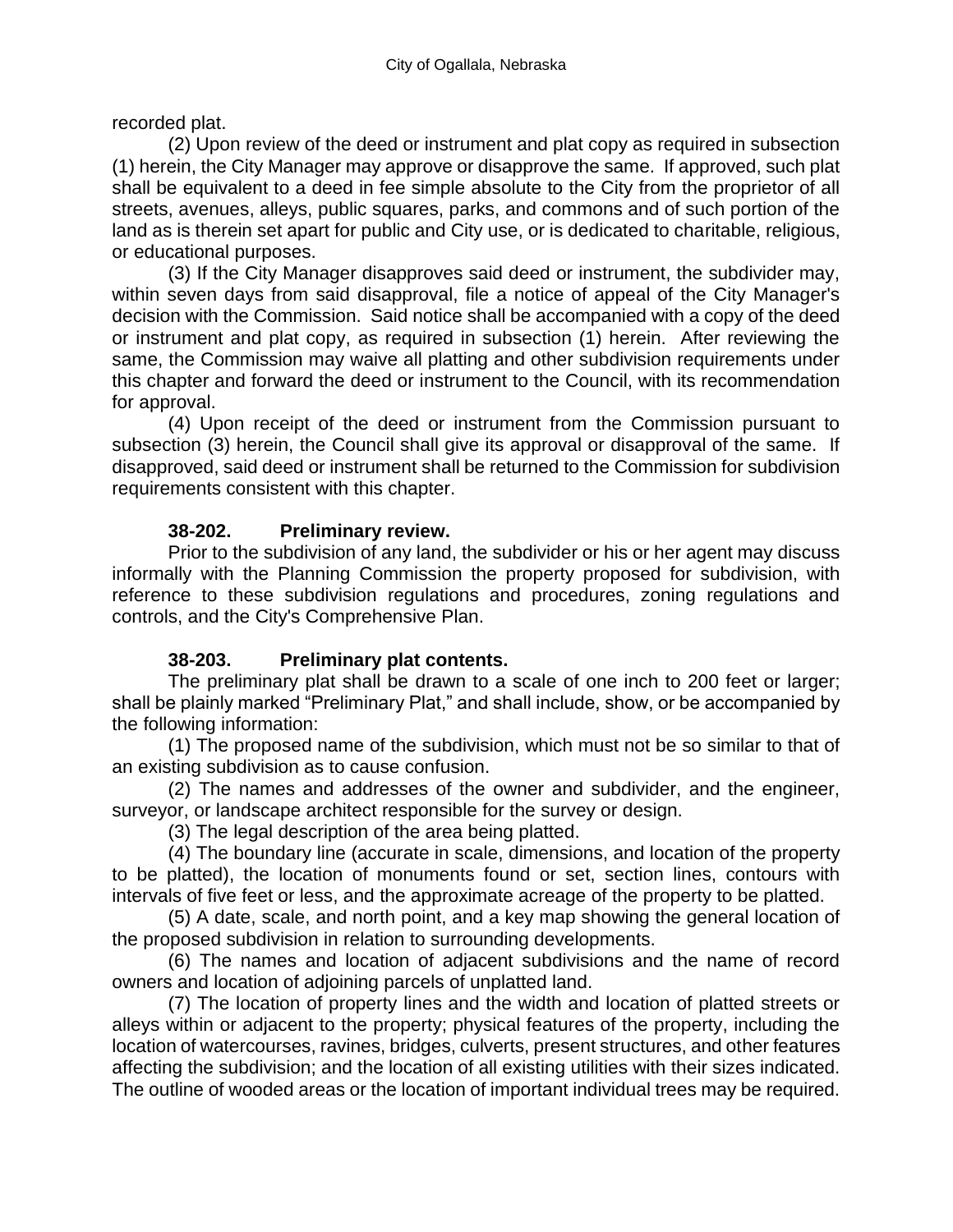(8) The layout or location, numbers or names, and approximate dimensions or widths of all proposed lots; of all building setback lines and easements; and of all streets, alleys, and grounds proposed to be dedicated for public use.

(9) The name, location, and width of proposed streets, roads, lots, alleys, and other features, and their relation to streets and alleys in adjacent subdivisions. If there are not adjacent subdivisions, then the key map shall show the location and distance to the nearest subdivision, and how the streets, alleys, or highways in the subdivision offered for approval may connect with those in the nearest subdivision.

(10) Where a tract of land is proposed for subdivision and is part of a larger logical subdivision unit in relation to the City as a whole, the Commission may require to have prepared a proposed plan of the entire area, such plan to be used by the Commission and the Council as an aid in further judging the proposed plat.

(11) The existing zoning classification and proposed uses of land within the proposed subdivision.

(12) Written and signed statements explaining how and when the subdivider proposes to provide and install all required sewers or other disposal of sanitary wastes, pavement, sidewalks, and drainage structures, and other required improvements.

(13) Written and signed statements of the appropriate officials, obtained by the developer, of the availability of gas, electricity, and water to the proposed subdivision.

(14) Any restrictions proposed to be included in the owner's declaration of plat.

#### **38-204. Preliminary plat approval.**

The subdivider shall cause to be prepared a preliminary plat of any proposed subdivision and shall submit 11 copies of said preliminary plat to the Planning Commission for its study and approval. If the plat is prepared digitally, a copy of the disk shall also be submitted. The preliminary plat shall contain such information and date as is outlined herein. Further, it shall contain the following:

(1) In the case of subdivisions outside the corporate limits of the City, an additional six copies of the preliminary plat shall be submitted. The Commission shall thereafter refer two copies of said plat to the County Register of Deeds and the County Surveyor to insure an accurate property description and referral to the County Board of Commissioners.

(2) The Ogallala Planning & Zoning Administrator shall also examine the proposed plat in terms of its compliance with all laws and regulations of the City, the existing street system, and sound engineering practices, and shall, within 15 days, submit his or her findings to the Commission.

(3) The Commission, upon receiving the Ogallala Planning & Zoning Administrator's report, shall conclude its study of the preliminary plat, within a reasonable time thereafter. The preliminary plat shall be declared void five years after the date of original approval.

(4) Upon approval of the preliminary plat by the Commission, the subdivider may proceed with the preparation of the final plat and detailed construction drawings and specifications for the improvements required under these regulations.

(5) Approval of the preliminary plat by the Commission is revocable and does not constitute final plat approval of the subdivision by the Council or its authorization to proceed on construction of improvements within the subdivision.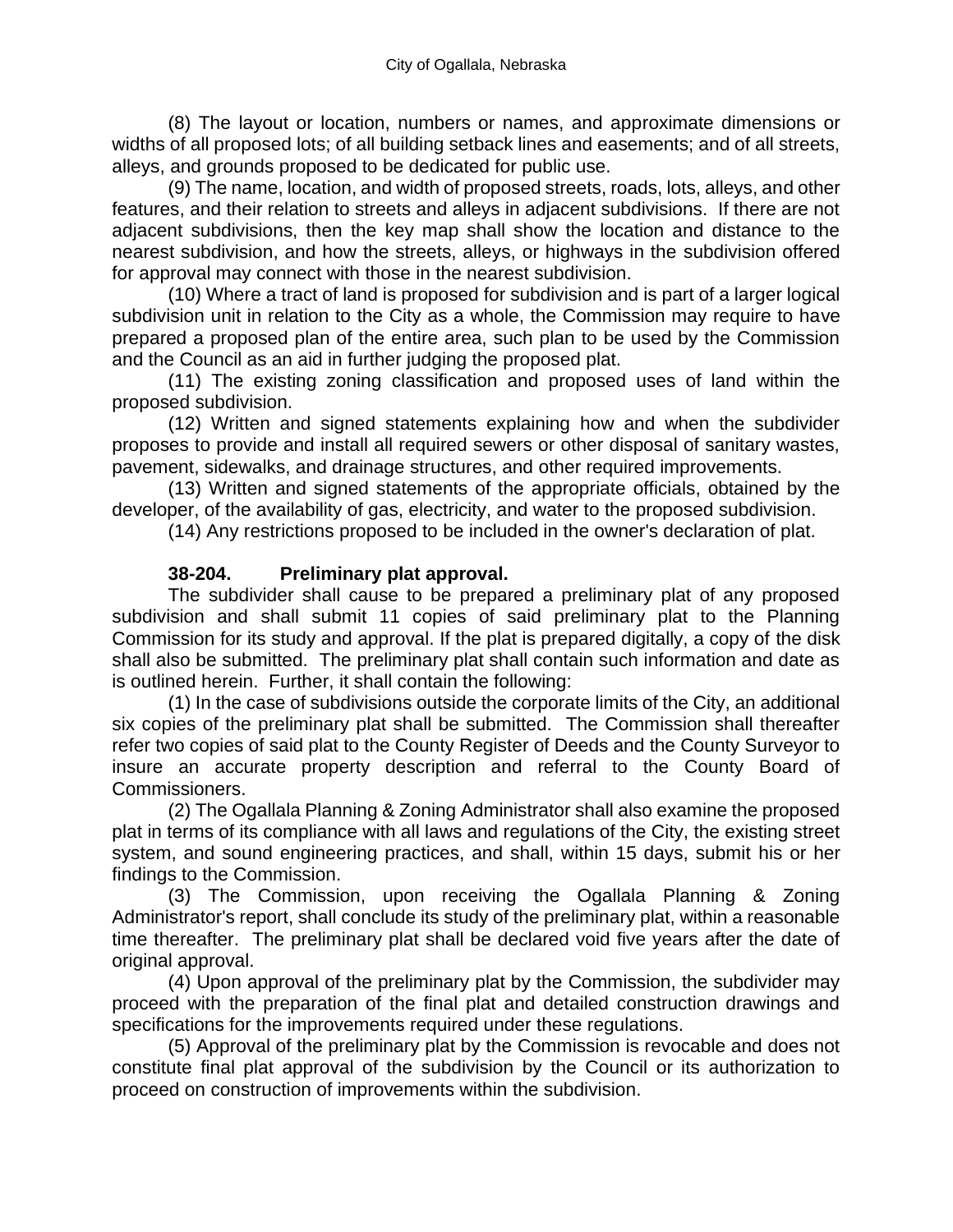(6) Preliminary approval will not be required for minor subdivisions containing three lots or less.

#### **38-205. Improvement plans and approval.**

Before the final plat of any subdivided area shall be accepted by the Commission and approved by the Council, the subdivider shall guarantee the construction of all improvements in accordance with approved plans and specifications and insure completion of the improvements within a specified time. Receipt of the signed copy of the preliminary plan by the Commission is authorization for the subdivider to proceed with the preparation of plans and specifications for the minimum improvements that will be required. Prior to the construction of any improvements, the subdivider shall furnish the Ogallala Planning & Zoning Administrator all such plans, information, and data necessary for the construction of said improvements. These plans shall be examined by the Ogallala Planning & Zoning Administrator and will be approved if in accordance with the necessary requirements. The Council will return the performance guarantee to the subdivider upon certification by the Ogallala Planning & Zoning Administrator of satisfactory completion of the installation and construction of the required improvements and acceptance of the required improvements by the Council or County Commissioners. Prior to this certification by the Ogallala Planning & Zoning Administrator, the subdivider shall also file with the Ogallala Planning & Zoning Administrator plans, profiles, and cross-sections of the required improvements as they have been built.

#### **38-206. Final plat contents.**

The final plat shall be legibly drawn at a scale of one inch to 200 feet or less, and in ink on a suitable permanent base as specified by the County Register of Deeds . The final plat shall include, show, or be accompanied by the following information:

(1) The title under which the subdivision is to be recorded.

(2) The names of the owners and subdividers.

(3) A date, scale, and North point, the basis of bearings, and a key map showing the general location of the proposed subdivision.

(4) The legal description of the area being platted in metes and bounds, by bearing and distance.

(5) Accurate distances and bearings of all boundary block and lot lines of the subdivision including all sections and U.S. Survey and Congressional township lines.

(6) Centerlines of all proposed and adjoining streets with their right-of-way width and names.

(7) Lines of all blocks and lots with systematic method of numbering to identify all lots and blocks. The lots shall be designated by numbers.

(8) All building setback lines and all easements provided for public service, together with their dimensions and any limitations of the easements.

(9) Any and all dimensions necessary for accurate location of the boundaries of the site to be developed and of all streets, alleys, lots, easements, and dedicated areas. These dimensions shall be expressed in feet and decimals. The streets, avenues and other grounds shall be designated by names or numbers.

(10) All radii, arcs, points of tangency, central angles, and lengths of curves.

(11) All survey monuments and benchmarks, found or set, together with their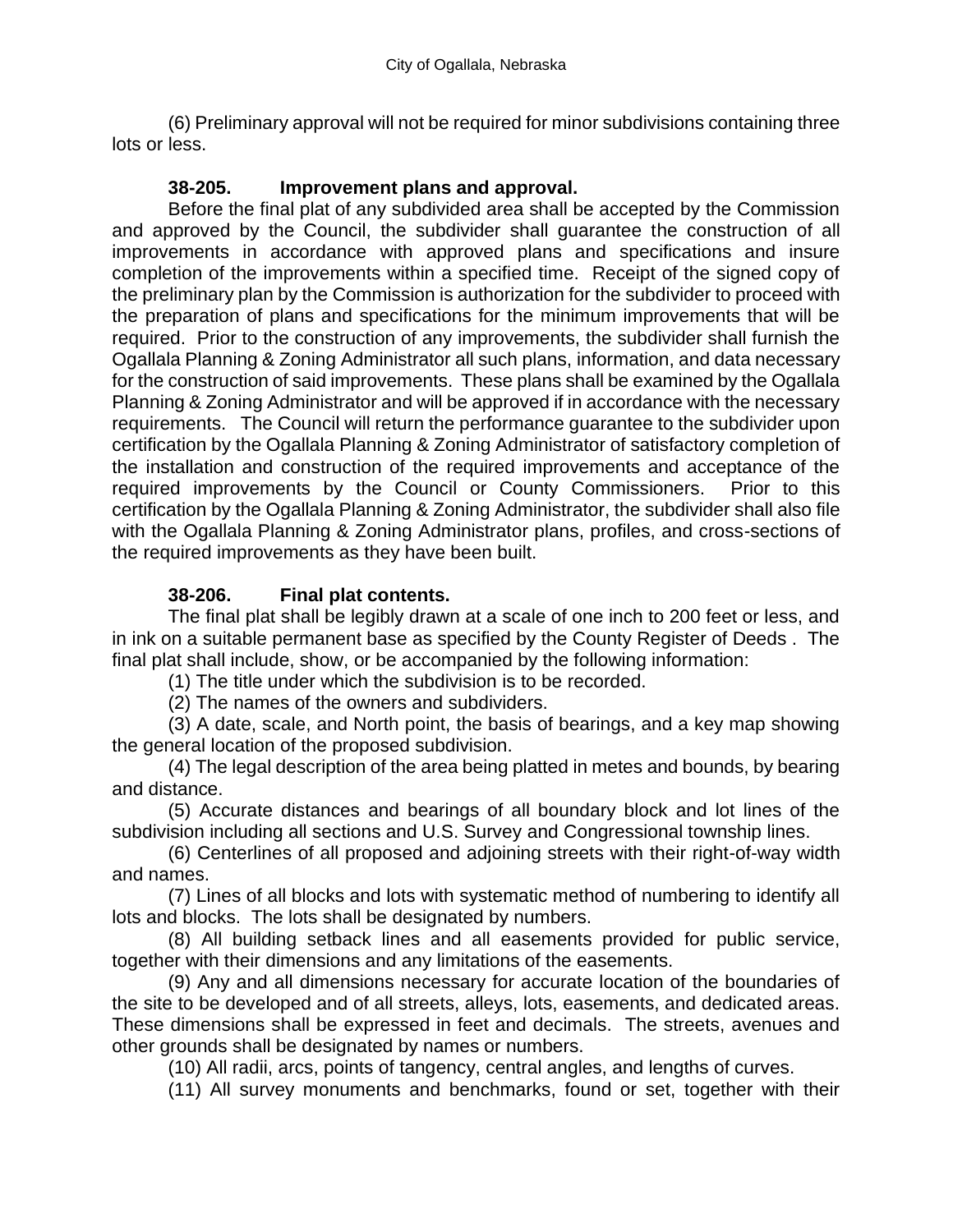physical description.

(12) Certification by a surveyor licensed with the State of Nebraska certifying that he or she has accurately surveyed the addition and that the lots, blocks, streets, avenues, alleys, parks, commons and other grounds are well and accurately staked off and marked and that the monuments shown, found, or set are in the positions indicated, and that all necessary information is correctly shown thereon.

(13) The accurate outline, dimensions, and purposes of all property which is offered for dedication or is to be reserved for acquisition for public use, or is to be reserved by deed or covenant for the common use of the property owners in the subdivision.

(14) An affidavit of ownership showing fee simple title and encumbrances and liens, and a certificate of dedication of all land intended for public use, signed by the owner or owners and all other parties who have a mortgage or lien interest in the property.

(15) Private restrictive covenants and their period of existence.

(16) Receipts showing that all taxes are paid.

(17) A certification of approval by the Health Officer of the City, county, or state (whichever is applicable) where public water and public sewer are not available.

(18) Construction drawings, profiles, cross-sections, and specifications subject to certification and approval of the Ogallala Planning & Zoning Administrator.

(19) A waiver of claim for damages occasioned by the establishment of grades or the alternation of any portion of the land surface to conform to the grades so specified by the Ogallala Planning & Zoning Administrator.

(20) The estimated cost of all improvements for determination of the amount of the performance bond shall be made by the subdivider's engineer and shall be subject to review, approval, and certification by the Ogallala Planning & Zoning Administrator.

(21) Signature spaces for approval of the Commission Chairperson and Secretary and also the Ogallala Planning & Zoning Administrator and authorized representative of the Council.

(22) Such plat shall be acknowledged before some other officer authorized to take the acknowledgements of deeds

(23) When such map or plat is made out, acknowledged and certified, and has been approved by the City Council, the same shall be filed and recorded in the office of the County Clerk by the City of Ogallala at the expense of the Developer.

#### **38-207. Final plat approval and acceptance.**

(1) Final plat approval.

(a) Prior to submitting the final plat to the Planning Commission for its approval, the subdivider shall furnish all data and information listed in this chapter which is necessary for a detailed engineering consideration of the improvements required. For final plat approval, the subdivider shall submit to the Commission:

(i) Nine copies of the final plat. If the plat is prepared digitally, a copy of the disk shall also be submitted.

(ii) A performance guarantee as required and approved by the Ogallala Planning & Zoning Administrator and City Attorney.

(iii) One copy of the original tracings and one copy of the certified approved plans, profiles, cross-sections, and specifications.

(iv) A certificate on the final plat, signed by the Ogallala Planning & Zoning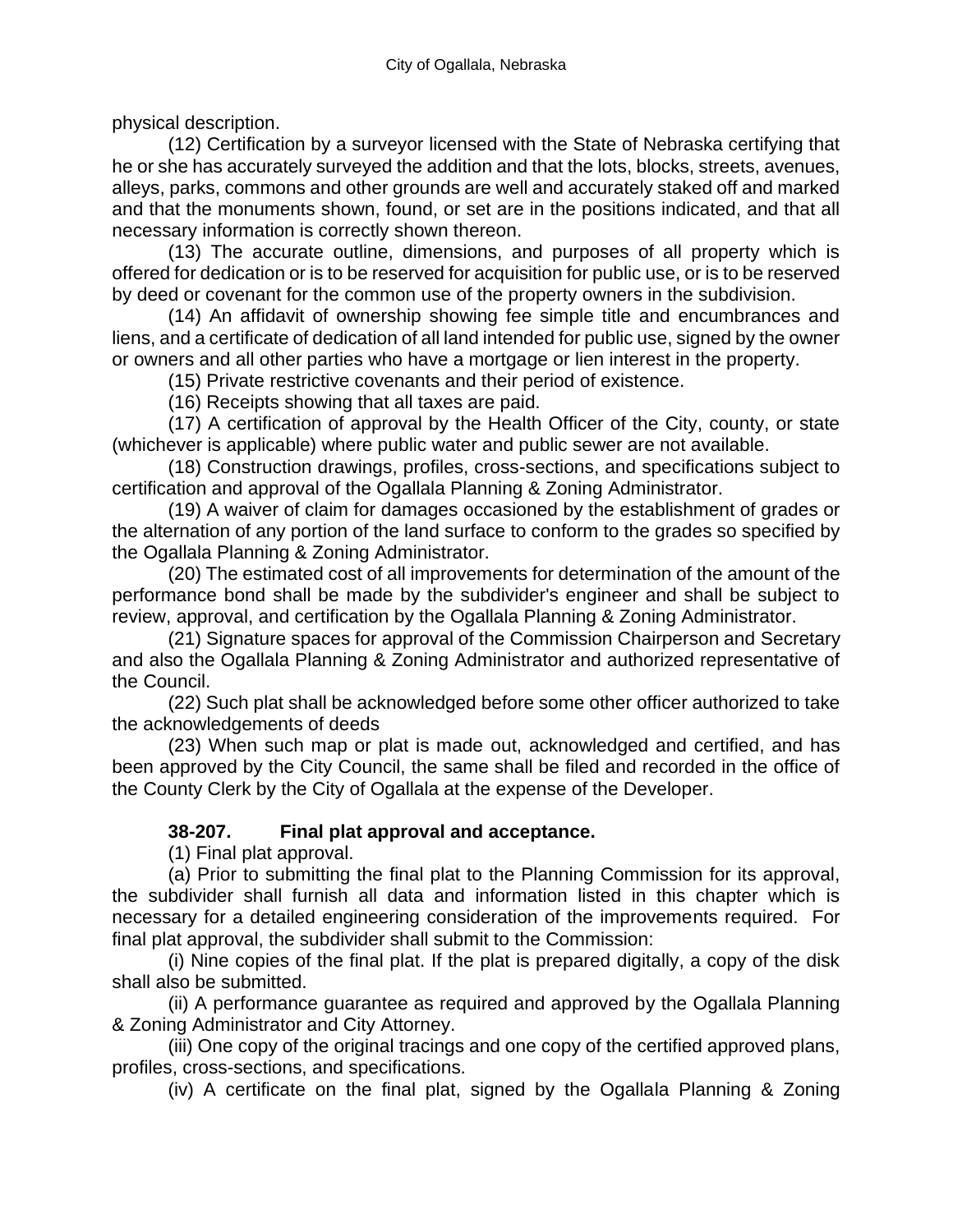Administrator, that the final plat is substantially in accord with the preliminary plat as approved by the Commission.

(b) Where outside the City limits, but within the Planning Area, the County Board of Commissioners shall be given four weeks to officially comment on the appropriateness of the design and improvements proposed in the plat. At such time as the City exercises its control over an unincorporated area by adopting or amending subdivision regulations, its regulations shall supersede those of the county.

(c) The Planning Commission shall approve or disapprove the final plat in a reasonable time after the date of submission thereof to the Commission. Approval of the Commission shall be endorsed in writing on the final plat by a dated signature of the Chairperson and Secretary. Approval of the final plat by the Commission is revocable and does not constitute final approval or acceptance of the subdivision by the Council.

Historical reference: Am. Ord. 1070, passed 6-9-98

(2) Final plat acceptance. When the final plat has been passed favorably by the Commission, nine copies of the final plat shall forthwith be transmitted to the Council, together with a copy of the Commission's minutes showing the action of the Commission and the performance guarantee. The final plat submitted to the Council shall be approved or disapproved within a reasonable time after submission thereof. The grounds of disapproval of the final plat shall be stated upon the records of the Council. When the final plat has been approved by the Council and the performance guarantee accepted, the original plat tracing and one copy shall be recorded and filed with the office of the County Register of Deeds; one reproducible tracing and six copies shall be delivered to the Ogallala Planning & Zoning Administrator; and one copy to the City Clerk for the respective City files. It shall be the responsibility of the Ogallala Zoning Administrator to record the plat with the County Register of Deeds after approval of the plat at the expense of the Developer. Approval of the final plat by the Council shall not be deemed to constitute or effect an immediate acceptance by the City of any dedication of any street or other public grounds shown on the final plat. Such acceptance shall be made only upon inspection as provided in 38-403. Receipt of the duly certified final plat by the subdivider is authorization that he may proceed with the installation and construction of the required improvements. No building permit shall be issued for the subdivision and no lots shall be sold prior to the subdivider's receipt of said acceptance, unless with the written approval authorized by the Council.

Statutory reference: Neb RS 19-901 et seq

#### **38-208. Final plat distribution.**

Upon receipt of the duly certified copies of the final plat, the Ogallala Planning & Zoning Administrator shall transmit copies of the plat, upon which have been placed the official lot and block numbers as determined by his or her office, to the local public utility companies.

#### **38-209. Restrictive covenants.**

Where any restrictive covenants are anticipated in a proposed subdivision which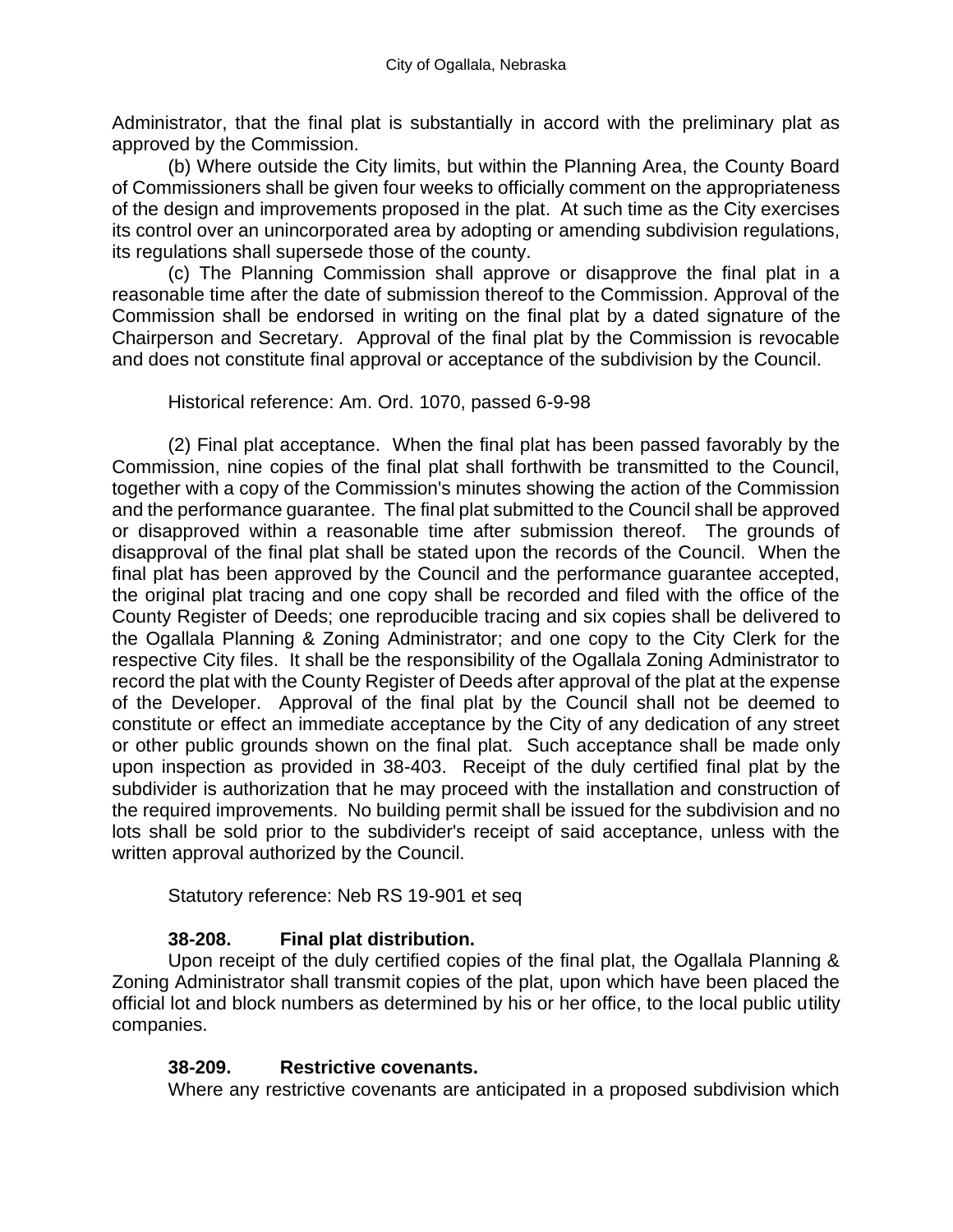do not assist orderly, efficient, and integrated development; promote the public health, safety, and general welfare of the community; and ensure conformance of the subdivision plans with the capital improvements program, Comprehensive Plan, or Major Street Plan, the Council may deem these grounds for disapproval of the subdivision plat.

#### **38-210. Fees and fee exemptions.**

(1) Fees. The Ogallala Planning & Zoning Administrator shall calculate the administrative fees and recording fees for each application, and said fees shall be payable in advance of plat processing to the City Clerk. Additionally, the subdivider shall pay to the City Clerk a fee to pay the total cost of consulting, review, and engineering of the improvements. All administrative fees shall be set by resolution of the Council, a copy of which shall be kept available for public inspection in the office of the City Clerk.

(2) Fee exemptions. No administrative fees shall be charged for any of the following:

(a) Public land plats submitted by any governmental department of the City.

(b) Plats submitted by the Board of Education.

(c) Plats of property reserving or dedicating land to the City; provided, no other subdivision of land is shown thereon.

#### **ARTICLE 3 DESIGN STANDARDS**

- 38-301. Acreage subdivisions.
- 38-302. Alleys.

Section.

- 38-303. Blocks.
- 38-304. Curbs and gutters.
- 38-305. Drainage.
- 38-306. Driveways.
- 38-307. Easements.
- 38-308. Lights.
- 38-309. Lot access.
- 38-310. Lot arrangement and design.
- 38-311. Lot dimensions.
- 38-312. Marginal access streets.
- 38-313. Private streets and reserve strips.
- 38-314. Schools, parks, and playgrounds.
- 38-315. Sewer mains.
- 38-316. Sidewalks.
- 38-317. Street curves.
- 38-318. Street dedication requirements.
- 38-319. Street extension.
- 38-320. Street grades, widths, and elevations.
- 38-321. Street intersections.
- 38-322. Street jogs, cul-de-sacs, and half-streets.
- 38-323. Street location and right-of-way widths.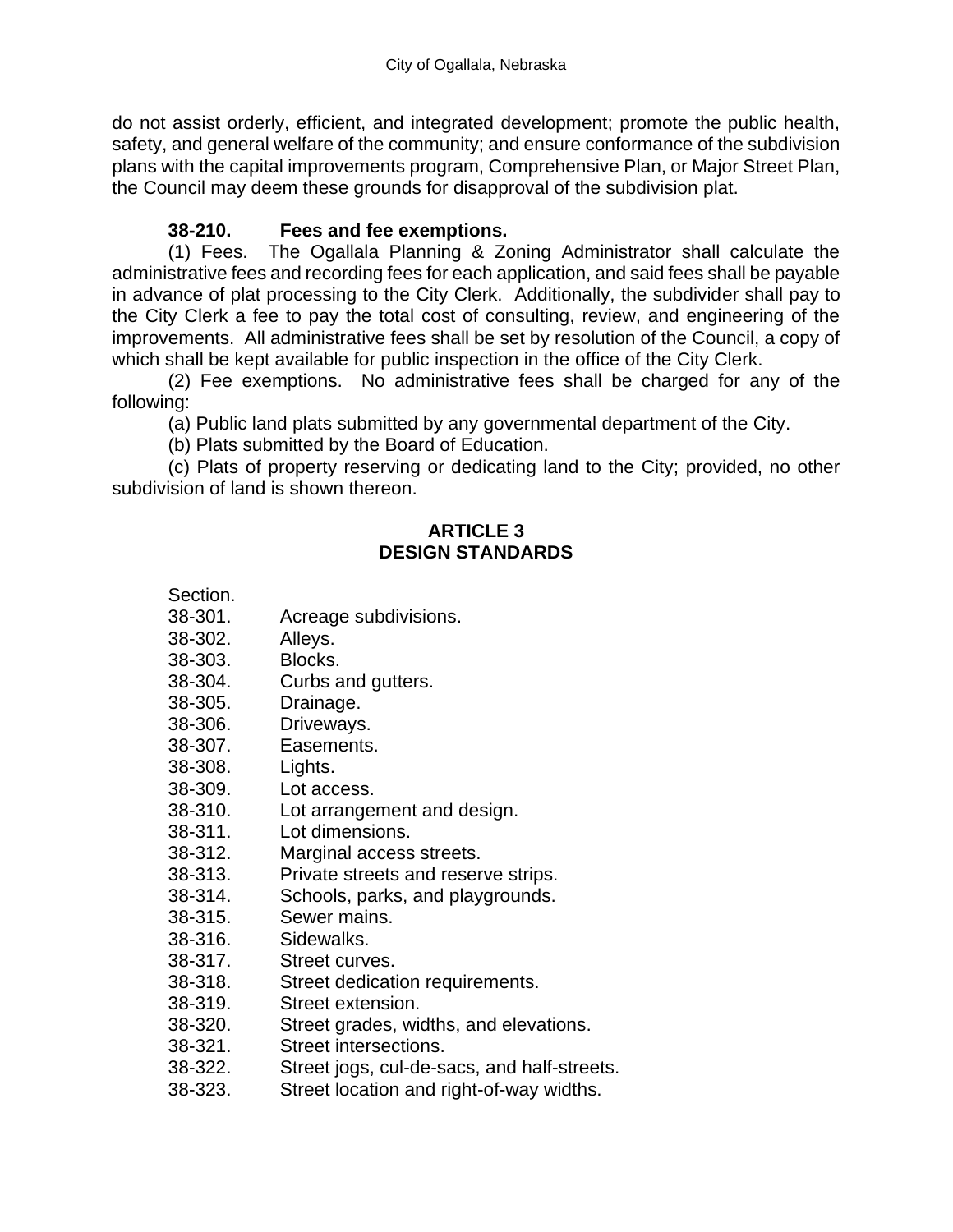- 38-324. Street name signs.
- 38-325. Street names.
- 38-326. Street surfacing.
- 38-327. Street system generally.
- 38-328. Unsuitable land.
- 38-329. Utilities.
- 38-330. Water mains.

#### **38-301. Acreage subdivisions.**

Where the parcel of land is subdivided into larger tracts than ordinarily used for building lots, such parcel shall be divided as to allow for the opening of major streets and the ultimate extension of adjacent collector and local streets.

#### **38-302. Alleys.**

The minimum right-of-way width of an alley in a residential block, when required because of unusual conditions, shall be 20 feet. A ten-foot cut-off shall be made at all acute and right angle alley intersections. Dead-end alleys shall be prohibited. Where alleys are not provided, easements of not less than ten feet in width shall be provided on each side of all rear lot lines and side lot lines where necessary for poles, wires, conduits, storm and sanitary sewers, gas, water and heat mains, or other utilities.

#### **38-303. Blocks.**

Residential blocks shall not be less than 300 feet nor more than 1,200 feet in length, except as the Council considers necessary to secure efficient use of land or to achieve desired features of the street system. In blocks over 800 feet long, the Council may require public crosswalks at locations other than the intersections. Such crosswalks shall have a minimum easement width of ten feet. Residential blocks shall be deep enough to provide two tiers of lots of at least minimum depth, except where prevented by topographical conditions or size of the property, in which case the Commission may recommend to the Council a single tier of lots of at least minimum depth. Blocks for commercial use should generally not exceed 500 feet.

#### **38-304. Curbs and gutters.**

Curb and gutter shall be provided as required by the Ogallala Planning & Zoning Administrator. In areas of notable flash flooding or heavy rain run-off, curbs shall be required on all streets designated for areas where the existing or anticipated residential density of the areas surrounding the proposed subdivision equals or exceeds three dwelling units per net acre. In commercial developments, or where other similar intensive urban uses exist or are anticipated, curbs shall be required. Where curbs exist on abutting properties, their extension shall be required throughout the proposed subdivision. All curb and gutter shall be constructed in conformance with the minimum standards of the City and as approved by the Ogallala Planning & Zoning Administrator.

#### **38-305. Drainage.**

Grading shall be designed so that all surface water shall be conducted to a street storm sewer or to a natural watercourse. No watercourse shall be altered so as to divert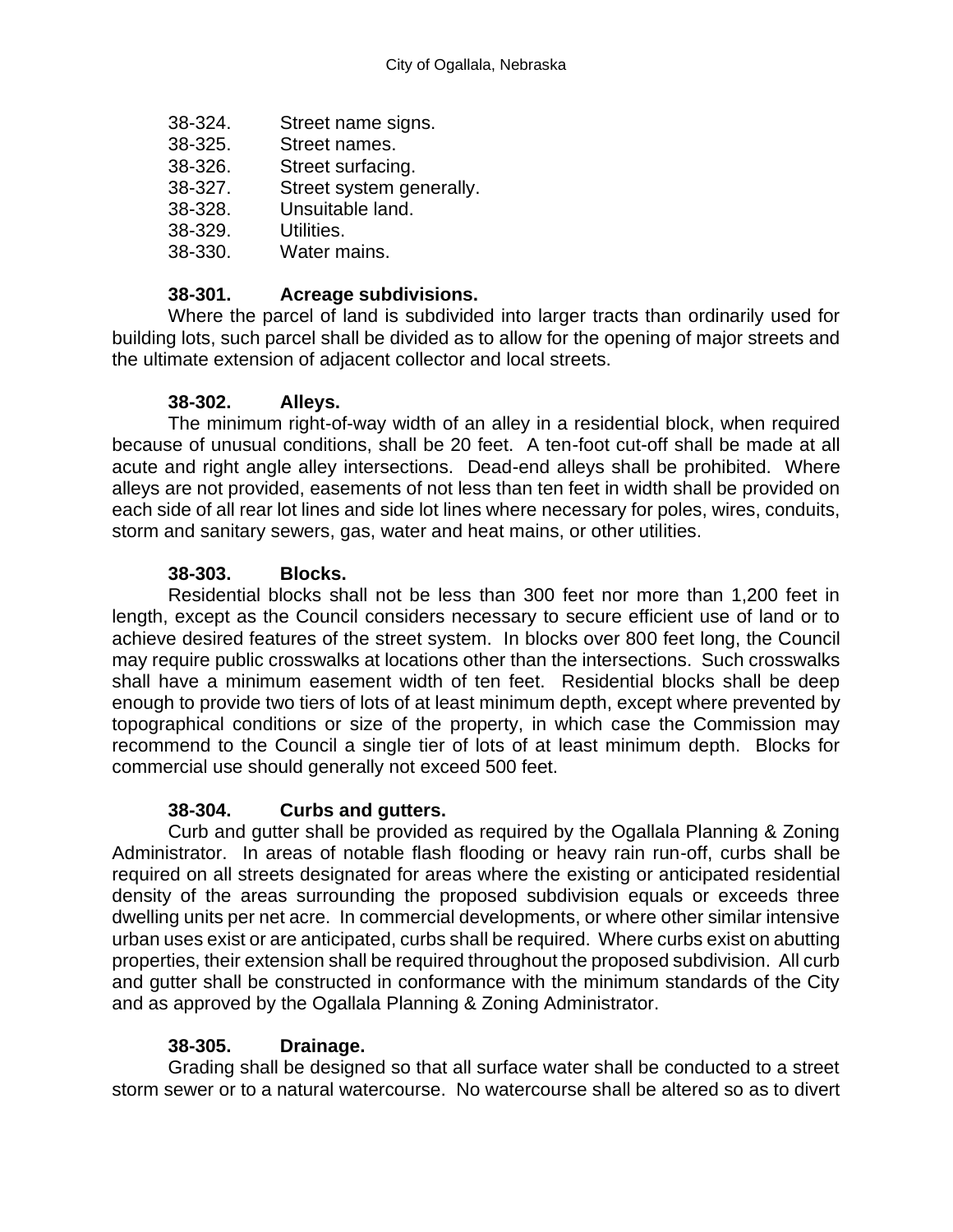surface drainage from one watershed to another. No obstruction shall be permitted in natural watercourses unless said obstruction meets with the approval of the Ogallala Planning & Zoning Administrator. The development of areas subject to periodic flooding, poor drainage, or other unsuitable physical conditions is prohibited unless rendered suitable by satisfactory improvements.

#### **38-306. Driveways.**

Driveways shall have a maximum grade of 10%. Driveways and curb cuts shall be located not less than three feet from the side lot lines. Curb cuts for straight curbs and the flare for rolled curbs shall be three feet wider than the driveway pavement on each side.

#### **38-307. Easements.**

Where there are no streets or alleys, easements of at least ten feet in width shall be provided on each side of all rear lot lines and along side lot lines where necessary for poles, wires, conduits, storm and sanitary sewers, gas, water and heat mains, or other utilities. An adequate easement as approved by the Ogallala Planning & Zoning Administrator may be dedicated along well-defined watercourses for the purpose of widening, sloping, improving, deepening, or protecting the stream for future drainage or recreational purposes.

#### **38-308. Lights.**

The street lights shall be installed by the City. Such lights shall be located at each street and walkway entrance to the subdivision. In addition, whenever the distance between two adjacent street or walkway lights would exceed 300 feet, then additional street lights shall be installed in such manner that proper light intensity shall be provided and maintained. New subdivision street and walkway lighting may be installed with all associated wiring underground or overhead, as required by the City.

#### **38-309. Lot access.**

Every lot within a subdivision shall front on a publicly dedicated street.

### **38-310. Lot arrangement and design.**

The lot arrangement and design shall be such that all lots will provide satisfactory and desirable building sites properly related to topography, drainage, sanitation, and the character of adjacent development. Insofar as practical, side lot lines shall be perpendicular or radial to street right-of-way lines.

### **38-311. Lot dimensions.**

The minimum dimensions for lots shall conform to the zoning regulations unless the Council, for special reasons, including absence of utilities, approves otherwise. The following shall apply solely to subdivisions:

(1) The size, shape, and orientation of every lot shall be subject to approval of the Council for the type of development and use contemplated. No lot shall be more than four times as deep as it is wide, nor shall any lot average less than 100 feet deep.

(2) Lot widths shall be measured at the minimum building setback line.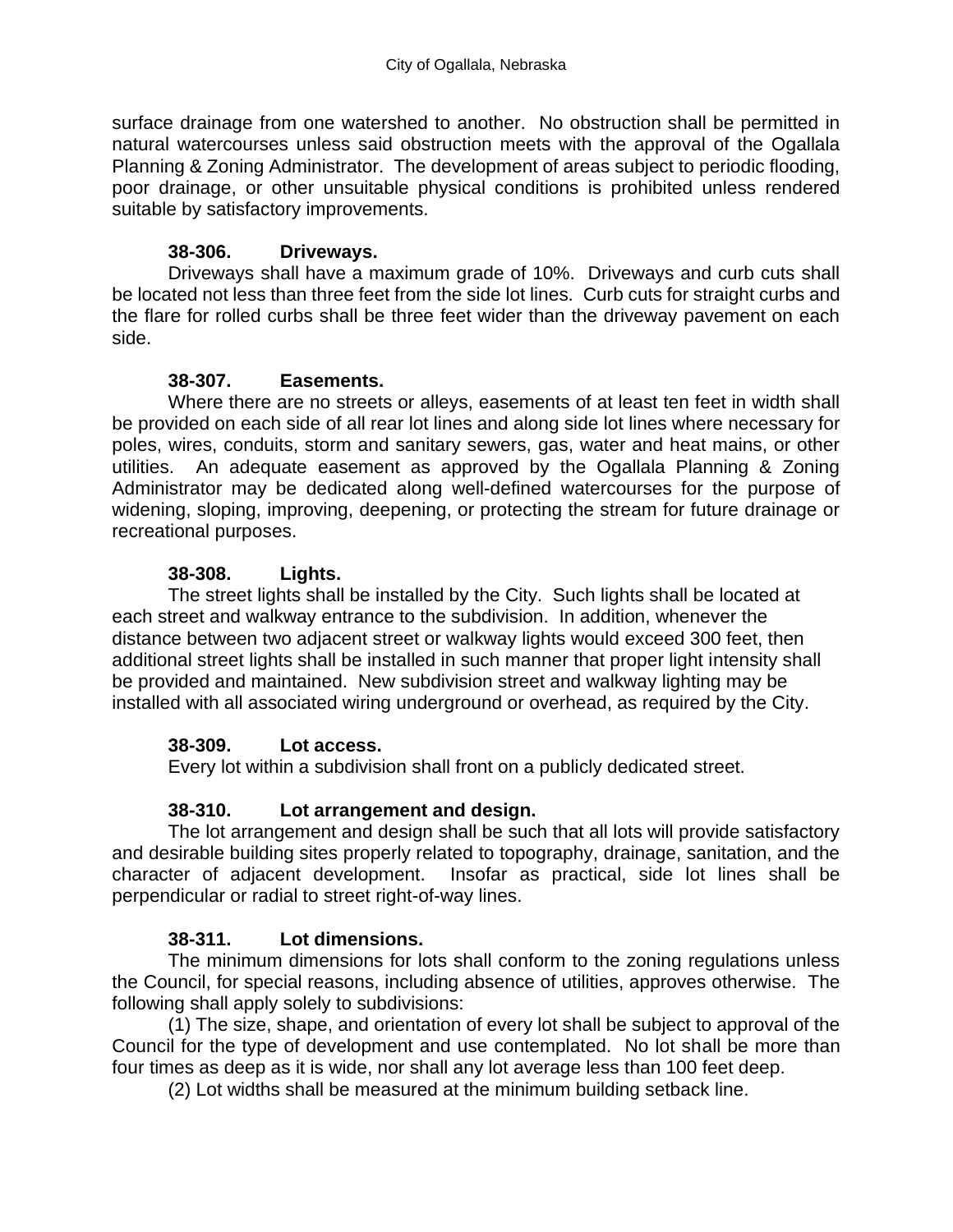(3) Lots shall have a minimum street frontage in accordance with the zoning regulations.

(4) Corner lots shall be at least 15 feet wider than the minimum lot width, as cited in the zoning regulations, in order to allow for side street building setback lines.

(5) Double frontage lots shall be prohibited except that the Council may approve said double frontage lots where it is essential to provide separation of residential development from major traffic streets or to overcome specific disadvantages of topography.

(a) Building setback lines shall be established on both frontages.

(b) A ten-foot buffer easement may be provided along the lot lines of lots abutting such major street or disadvantageous use and there shall be no right of access across said buffer easement, thus eliminating traffic conflict onto major streets.

(6) Building setback lines shall be shown on all lots intended for residential, commercial, and industrial uses. Such building lines shall not be less than the requirements of the applicable district in the zoning regulations.

(7) The size, shape, and arrangement of commercial and industrial lots, where platted, shall be subject to the approval of the Council.

#### **38-312. Marginal access streets.**

(1) Where a subdivision abuts or contains an existing or proposed arterial street, the City may require access streets, reverse frontage with screen planting contained in a non-access reservation along the rear property line, deep lots with rear service alleys, or such other treatment as may be necessary for adequate protection of residential properties and to afford separation of through and local traffic.

(2) Where the proposed subdivision abuts upon or contains an existing or proposed arterial street or highway on which traffic volumes and vehicular speeds warrant special safety considerations, the City may require that marginal access streets be provided in order that no lots front on such existing or proposed arterial street or highway.

(3) Where a subdivision borders on or contains a railway right-of-way or limited access highway right-of-way, the City may require a street approximately parallel to and on intervening land, as for park purposes in residential districts. Such distances shall also be determined with due regard for the requirements of approach grades and future grade separations.

#### **38-313. Private streets and reserve strips.**

There shall be no private streets platted within a subdivision. There shall be no reserve strips in a subdivision except where their control is definitely vested in the City or county under conditions approved by the Council as authorized herein.

#### **38-314. Schools, parks, and playgrounds.**

(1) In subdividing property, consideration shall be given to suitable sites for schools, parks, playgrounds, and other common areas for public use so as to best conform with recommendations of the Comprehensive Plan. Any provisions for schools, parks, and playgrounds should be indicated on the preliminary plat in order that it may be determined when and in what manner such areas will be provided or acquired by an appropriate agency.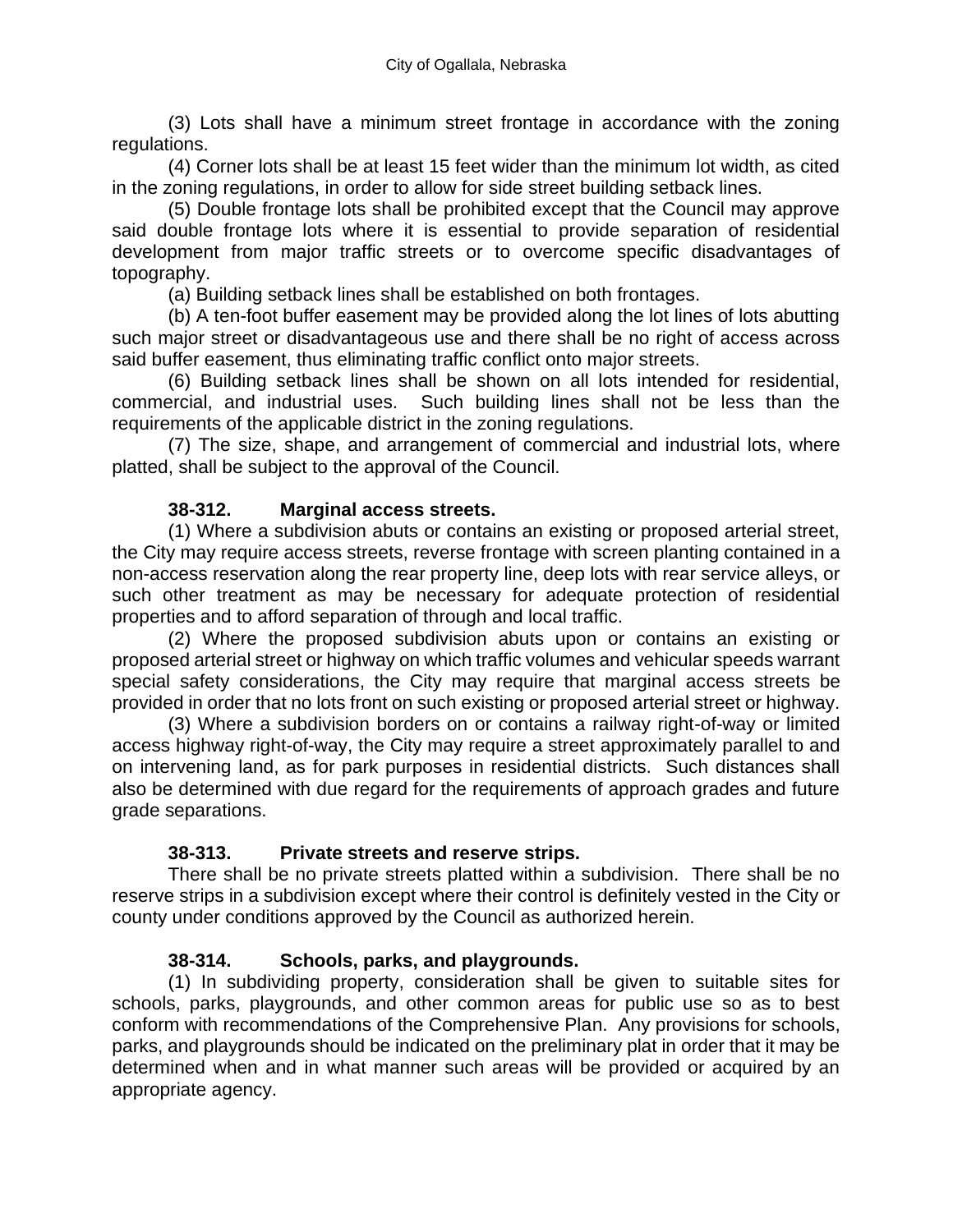(2) Dedication or reservation of land for schools or parks should be required in all major subdivisions, with the location of such lands as preferably recommended by the School-Park Plan, an element of the Comprehensive Plan for the City. Further:

(a) A minimum of 5% of the net area of subdivisions ten acres or over shall be dedicated for public parks or playgrounds or such dedicated land may be developed and used by residents within the subdivision on a cooperative basis, or a civic, non-profit group.

(b) Public open spaces shall, wherever possible, be located contiguous to other such areas in adjacent subdivisions, in order to provide for the maximum use of the resultant area, and such gross area shall be shown on the preliminary plat. The Council may not approve a site which is undesirable for such public or civic use.

(c) If the Comprehensive Plan required a public open space larger than 5% of the net area of the proposed subdivision, the subdivider shall reserve the area in excess of the 5% dedication requirement for purchase by the appropriate public agency within one year from the endorsement date of the final plat, but may thereafter replat such acreage to his or her own purposes.

(d) Natural features, historic sites, and similar community assets shall be preserved.

(e) Any such dedicated or reserved land to be used by the general public may be improved or developed by the City or county, whichever is applicable, in accordance with a duly-adopted annual improvement program or through a tax benefit district, which may require special assessment from the adjacent individual property owners.

#### **38-315. Sewer mains.**

The location, size, and design of sewer mains shall conform to the Major Sewer Plan as adopted by the Council upon the recommendation of the Planning Commission and Ogallala Planning & Zoning Administrator, the Recommended Standards of Sewage Works, a report of the Committee of the Great Lakes - Upper Mississippi River Board of State Sanitary Engineers, and the Nebraska Department of Environmental Control Guidelines, including all subsequent amendments or additions to the aforementioned.

#### **38-316. Sidewalks.**

Sidewalks shall be provided as required by City ordinances and shall be constructed of Portland cement concrete or other acceptable materials as approved by the City Council. Sidewalk thickness shall be not less than four inches and sidewalk width not less than four feet.

#### **38-317. Street curves.**

A tangent at least 100 feet long shall be introduced between reverse curves on arterial and collector streets. Where there is a deflection angle of more than 10º in the alignment of a street, a curve with a radius adequate to insure safe sight distance shall be made. The minimum radii of curves provided shall be required. Every change in grade shall be connected by a vertical curve constructed so as to afford a minimum sight distance to 200 feet, said sight distance being measured from a driver's eyes, which are assumed to be 4-1/2 feet above the pavement surface, to an object four inches high on the pavement. Profiles of all streets showing natural or finished grades, drawn to an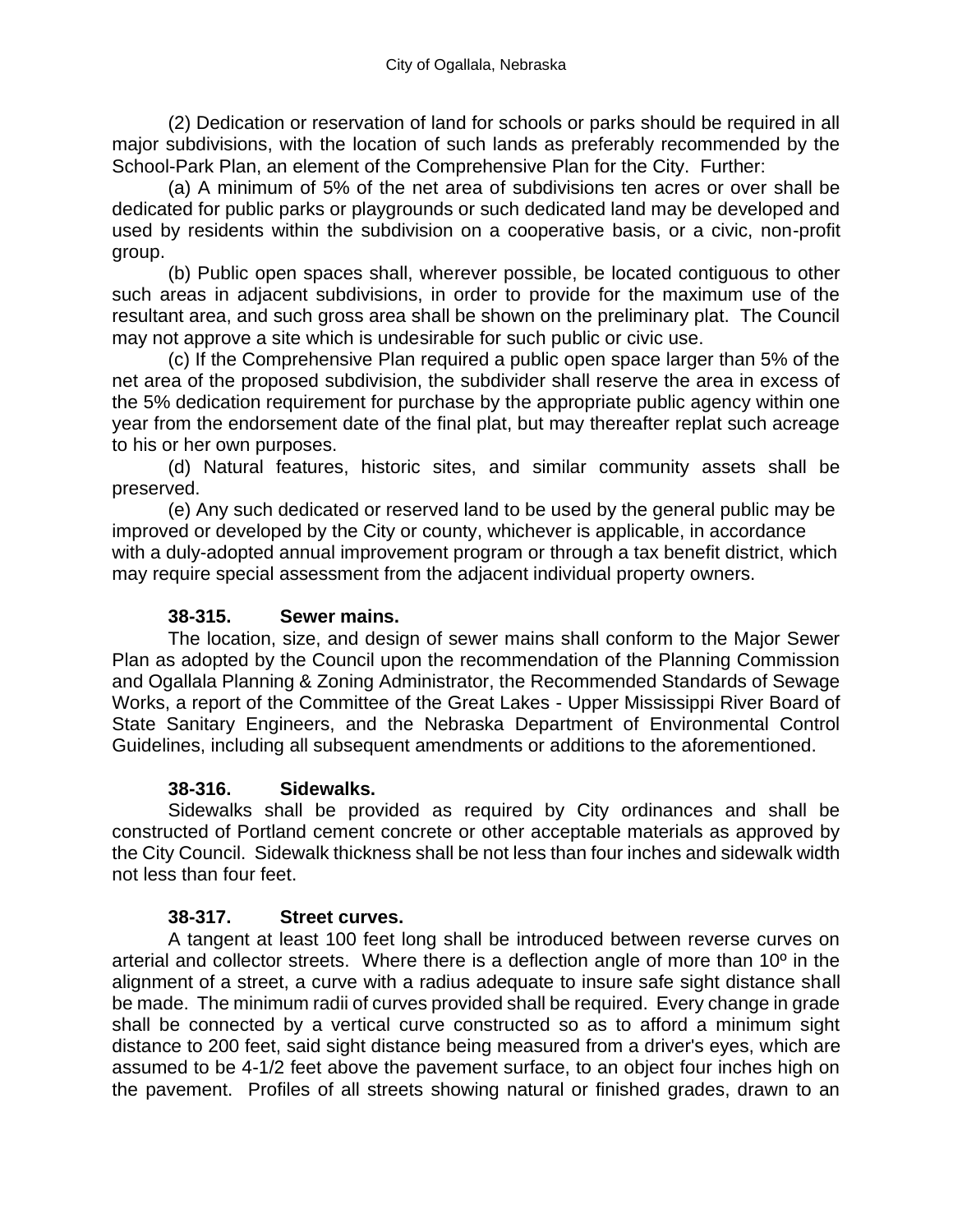approved scale, may be required by the City.

#### **38-318. Street dedication requirements.**

(1) The dedication width of rights-of-way for new streets measured from lot line to lot line shall be in conformance with 38-320. All streets classified as arterial streets by the Comprehensive Plan shall have all points of access approved by the City Council. Marginal access streets may be required by the City Council for subdivisions fronting on arterial streets.

(2) Subdivisions platted along existing streets shall dedicate additional right-ofway if necessary to meet the minimum street width requirements set forth in this subchapter. The entire minimum right-of-way width shall be dedicated where the subdivision is on both sides of an existing street. When the subdivision is located on only one side of an existing street, one-half of the required right-of-way width, measured from the centerline of the existing roadway, shall be dedicated. Dedication of one-half of the right-of-way for proposed streets along the boundaries of land proposed for subdivision shall be prohibited.

#### **38-319. Street extension.**

The street layout of the proposed subdivision shall provide for the continuation of appropriate projection of streets and alleys already existing in areas being subdivided. Where, at the determination of the City Council, it is desirable to provide street access to adjoining properties, proposed streets shall be extended by dedication to the boundaries of such properties. Where the City Council deems it necessary, such dead-end streets shall be provided with a temporary turnaround having a radius of at least 60 feet. The street system for the proposed subdivision shall provide for extending existing streets at the same or greater width, but in no case shall a street extension be of less width than the minimum width required in these regulations for a street in its category.

#### **38-320. Street grades, widths, and elevations.**

(1) Street grades and elevations. All streets shall be designed so as to provide for the discharge of surface water from the pavement and from the right-of-way by grading and drainage. For adequate drainage, the minimum street grade shall not be less than 0.5%. The City shall not approve streets which will be subject to inundation or flooding. All streets must be located at elevations which will make them flood-free in order that portions of the subdivision will not be isolated by floods. Where flood conditions exist, the City shall require profiles or elevations of streets in order to determine the viability of permitting the proposed subdivision activity. Fill may be used in areas subject to flooding in order to provide flood-free streets if such fill does not increase flood heights. Drainage openings shall be designed so as not to restrict the flow of water and thereby increase flood height.

(2) Widths and grades. Right-of-way, pavement widths, and grades shall be as set forth in the table below

|                | Minimum     | Minimum     |           |
|----------------|-------------|-------------|-----------|
| <b>Street</b>  | Right-of-   | Pavement    | Maximum   |
| Classification | Way $(ft.)$ | Width (ft.) | Grade (%) |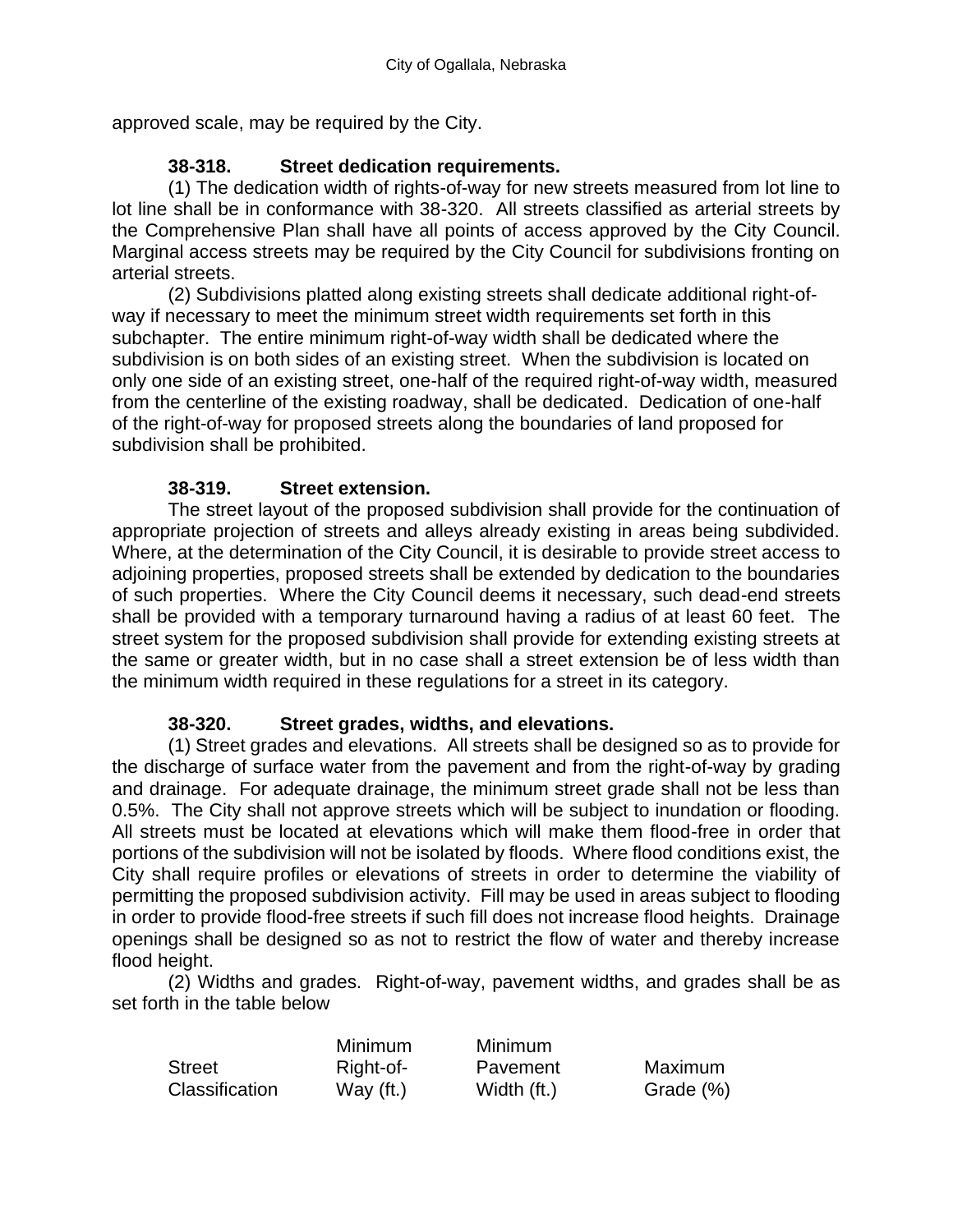| Arterial               | 100        | 44             |    |
|------------------------|------------|----------------|----|
| Collector              | 66         | 44             | 7  |
| Local                  | 66         | 44*            | 10 |
| Cul-de-sac             |            |                |    |
| and Loop               | 61' Radius | 44, 50' Radius | 10 |
| <b>Marginal Access</b> |            |                |    |
| (Frontage Road         |            |                |    |
| No Parking)            | 66         | 36             | 10 |
| Alleys                 | 20         | 12             | 10 |

Provided on-street parking is allowed only on both sides of the street; 32' required if parking is allowed on only one side of the street.

(3) Grading specifications. All streets, roads, and alleys shall be graded to their full widths by the subdivider, so that street pavements and sidewalks can be constructed on the same level plane. Deviation from this standard due to special topographical conditions will be allowed only with the approval of the City Council. Before grading is started, the entire right-of-way area shall be first cleared of all tree stumps, roots, brush, and other objectionable materials and of all trees not intended for preservation. The subgrade shall be properly shaped, rolled, and uniformly compacted to conform with the accepted cross-section and grades. In cuts and fills, all tree stumps, boulders, organic material, soft clay, spongy material, and other objectionable materials shall be removed to a depth of at least two feet below the graded surface. This objectionable matter, as well as similar matter from cuts, shall be removed from the right-of-way area and disposed of in such a manner that it will not become incorporated in fills or hinder operation of the drainage system.

(4) Minimum pavement widths. Pavement widths shall be measured between curb faces.

#### **38-321. Street intersections.**

Streets shall intersect as nearly as possible at an angle of 90º, and no intersection shall be any angle of less than 60º. Street curb intersections shall be rounded by radii of at least 20 feet. When the smallest angle of street intersection is less than 75º, the City Council may require curb radii of greater length. Wherever necessary to permit the construction of a curb having a desirable radius without reducing the sidewalk at a street corner to less than normal width, the property line at such street corner shall be rounded or otherwise set back sufficiently to permit such curb construction. No lot or parcel of land which abuts on and has access to either a collector or a minor arterial street shall have a service drive, curb cut, or other means of access to an arterial street within 50 feet of the right-of-way of any street which intersects an arterial street on the side on which such lot or parcel is located.

#### **38-322. Street jogs, cul-de-sacs, and half-streets.**

(1) Street jogs with centerline offsets of less than 125 feet shall be prohibited. Culde-sacs, minor terminal or dead-end streets, or courts which are designed so as to have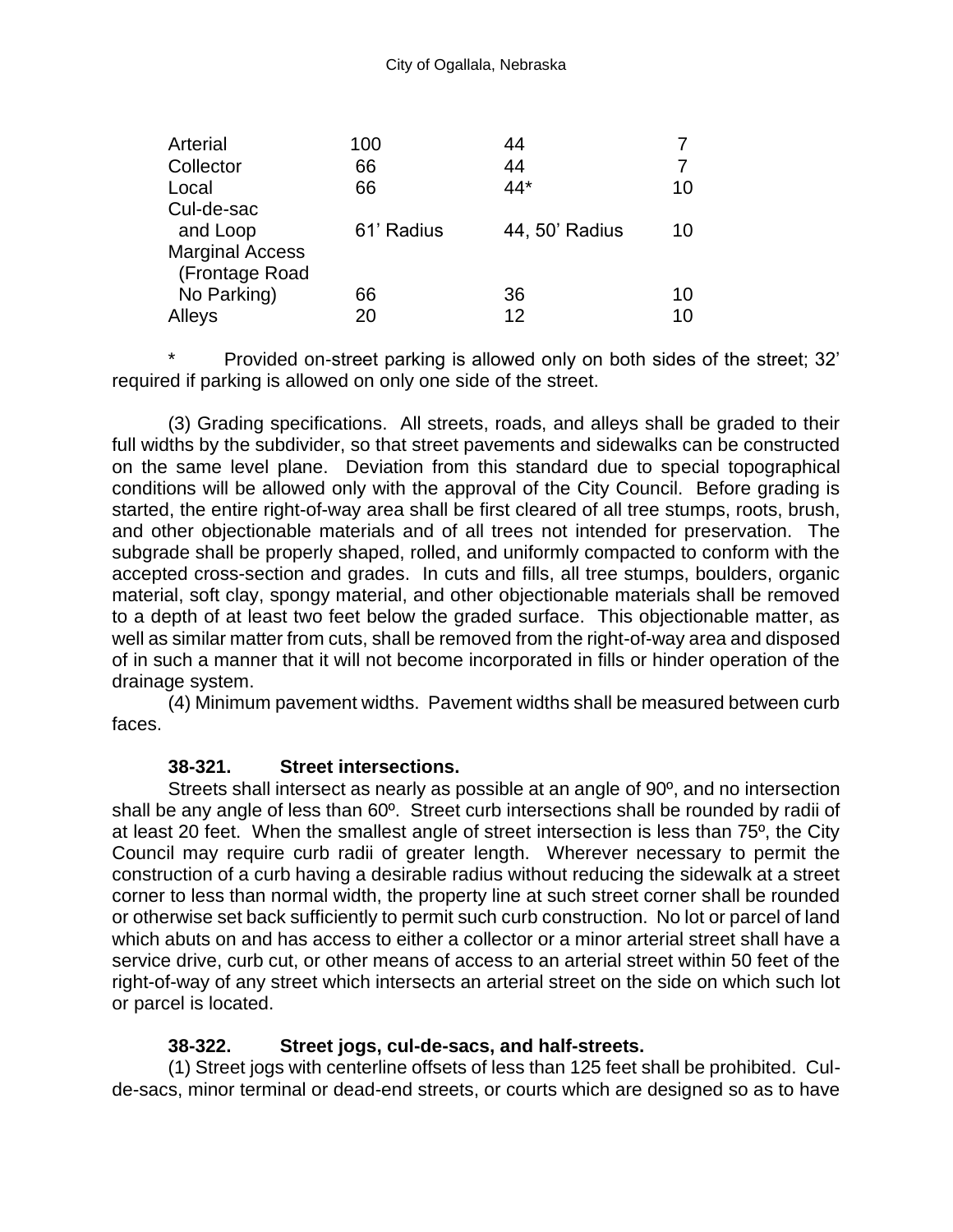one end permanently closed shall not be longer than 500 feet and shall be provided at the closed end with a turnaround having a radius at the outside of the right-of-way of at least 61 feet.

(2) No dedication of a half-street will be permitted unless by special approval of the Council. If said special approval is granted, the dedicated half-street shall not be less than one-half of the minimum right-of-way width and whenever subdivided property adjoins a half-street, the remainder of the street shall be dedicated. No dead-end streets shall be approved unless said streets are provided to connect with future streets in adjacent land and are dedicated to the City. Cul-de-sacs may be permitted where the form or contour of the land makes it difficult to plat with connected streets. Cul-de-sacs shall provide proper access to all lots, shall not exceed 500 feet in length, and shall be terminated with a turnaround having a minimum right-of-way radius of 61 feet

#### **38-323. Street location and right-of-way widths.**

The location and right-of-way widths for streets shall conform to the Future Circulation Plan and to all subsequent amendments or additions thereto, as adopted by the Council and approved by the Commission and Ogallala Planning & Zoning Administrator. To the degree possible depending on individual circumstances, acceptance of proposed plats shall include rights-of-way dedications or supplemental rights-of-way dedications which will adhere to the standards herein.

#### **38-324. Street name signs.**

Street name signs, of a type in use throughout the City, shall be erected by the subdivider at all intersections.

#### **38-325. Street names.**

Proposed streets which are in alignment with other already existing and named streets shall bear the names of such existing streets. The name of a proposed street which is not in alignment with an existing street shall not duplicate the name of any existing street, irrespective of the use of the suffix: street, avenue, boulevard, drive, place, court, lane, road, pike, highway, parkway, or similar suffix. Wherever a street alignment changes direction more than 45º without a return to the original alignment within a distance of 500 feet, then the name of the street shall be changed at the point of curvature. Whenever a cul-de-sac street serves not more than three lots, the name of the intersecting street shall apply to the cul-de-sac. To avoid duplication and confusion, the proposed names of all streets shall be approved by the designated Ogallala Planning & Zoning Administrator prior to such names being assigned or used.

### **38-326. Street surfacing.**

The streets in the proposed subdivision shall be paved and shall be provided by the developer or by special arrangements by the City Council, to include curbs and gutters, and street surfacing shall be of concrete or any other suitable surface as recommended by the designated Ogallala Planning & Zoning Administrator and approved by the City Council. Requirements for paving, including curb and gutter, may be waived at the request of the subdivider. Streets in such subdivision shall have a crushed rock or gravel subsurface which meets the specifications of the City.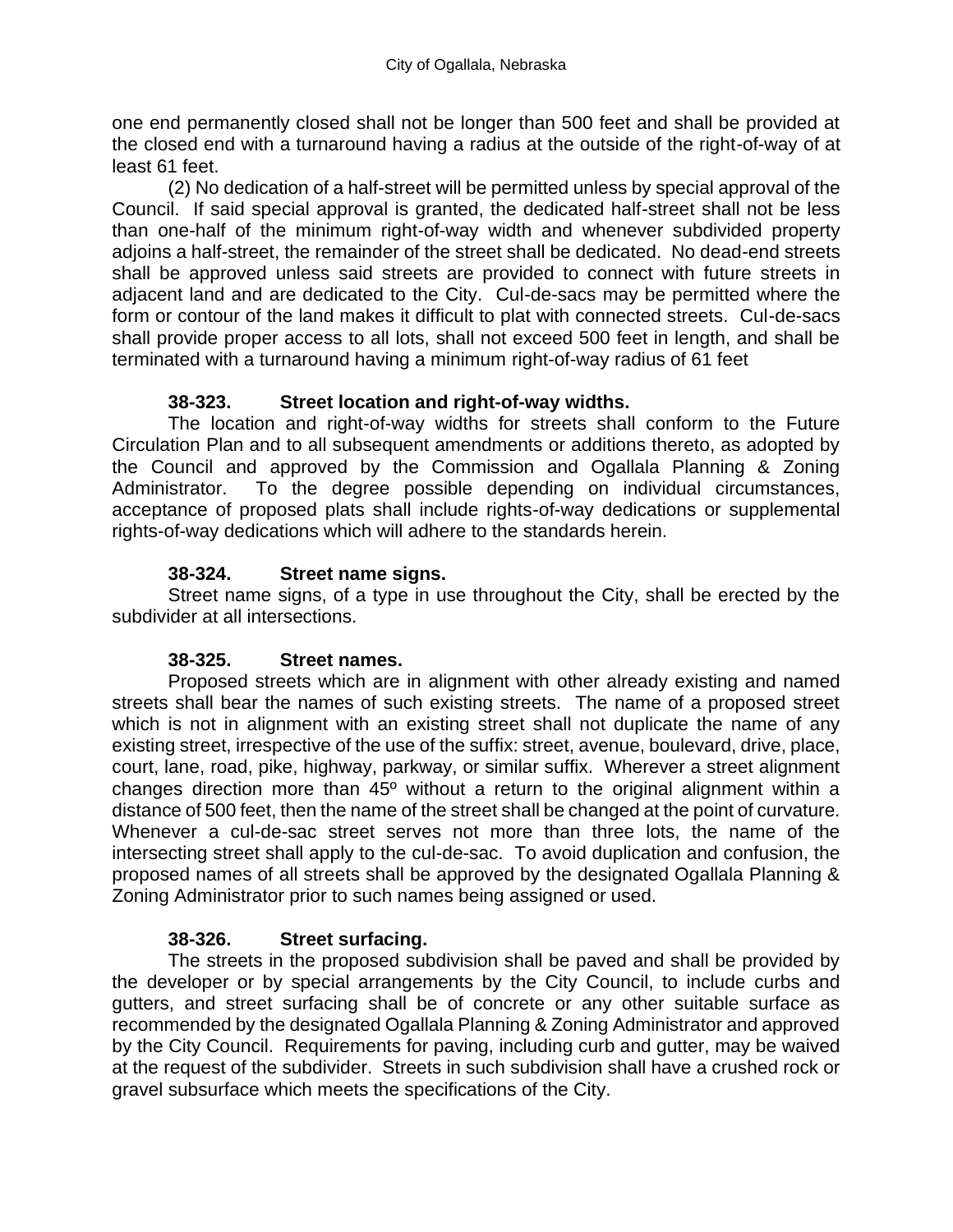#### **38-327. Street system generally.**

(1) Unless otherwise approved by the Commission and Council, provision must be made for the extension of major and collector streets as shown on the Future Circulation Plan of the City and local streets must provide free circulation within the subdivision.

(2) The system of streets designated for the subdivision, except in unusual cases, must align with streets already dedicated in adjacent subdivisions, and where no adjacent connections are platted, must in general be the reasonable projection of streets in the nearest subdivisions, and must be continued to the boundaries of the tract subdivided, so that other subdivisions may connect herewith.

(3) Rights-of-way providing for the future opening and extension of such streets as outlined herein may, at the discretion of the Commission, be made a requirement of the plat.

(4) Off-center street intersections will not be approved except in unusual cases.

(5) In general, streets shall be of a width at least as great as that of the streets so continued or projected.

(6) Local streets shall be arranged to discourage through traffic.

#### **38-328. Unsuitable land.**

Land subject to flooding, improper drainage, and erosion, or any land deemed to be topographically unsuitable for residential use, shall not be platted for residential occupancy, nor shall such land be platted for any other uses as may continue or increase the danger to health, safety, life, or property until steps are taken to diminish the abovementioned hazards. Such land within a proposed subdivision not detrimental to the development of the subdivision shall be set aside for use not incompatible with this section.

#### **38-329. Utilities.**

(1) Electric service and telephone service shall be provided within each subdivision. Gas service may be required where reasonably accessible. Whenever such facilities are reasonably accessible and available, they may be required to be installed within the area prior to the approval of the final plat. Telephone, electric, street lighting, and communications conductors may be installed underground at the option of the City Council.

(2) Overhead secondary utility lines, where installed, shall be located at the rear of all lots.

(3) Whenever a sanitary sewer line and electric and/or telephone line is placed underground in the same utility easement, the following provisions shall be applicable:

(a) The total easement width shall not be less than 15 feet.

(b) The sanitary sewer line shall be installed within three feet of the easement, and the electric and/or telephone line shall be installed within three feet of the opposite side of the easement.

#### **38-330. Water mains.**

The location, size, and design of water mains shall conform to the Major Water Plan as adopted by the Council upon the recommendation of the Planning Commission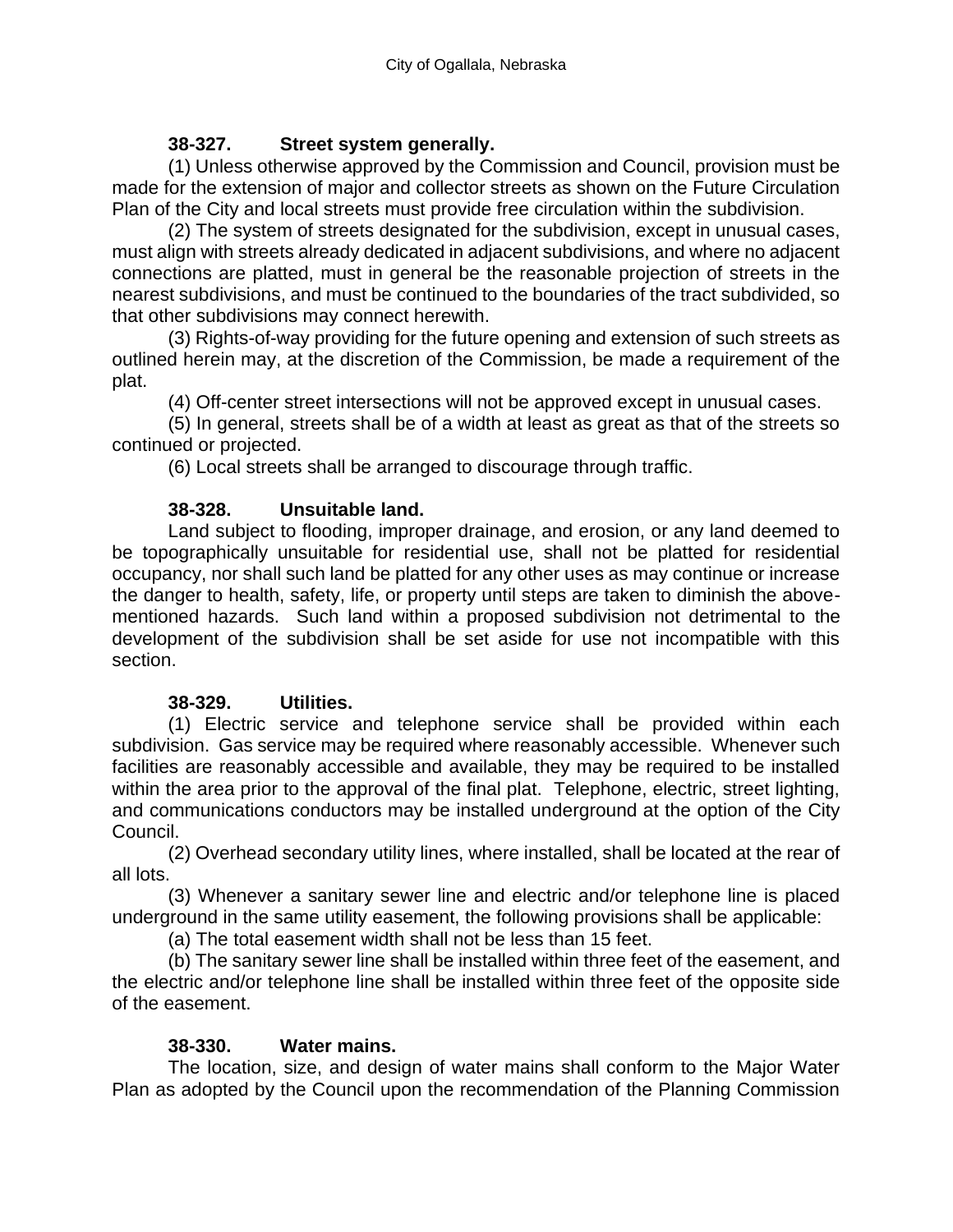and Ogallala Planning & Zoning Administrator, the Recommended Standards for Water Works, a report of the Committee of the Great Lakes - Upper Mississippi River Board of State Sanitary Engineers, and the State of Nebraska, Department of Environmental Engineering Recommended Standards, including all subsequent amendments or additions to the aforementioned.

#### **ARTICLE 4 IMPROVEMENTS**

| Improvement construction and guarantees. |
|------------------------------------------|
|                                          |
|                                          |
|                                          |
|                                          |
|                                          |
|                                          |
|                                          |
|                                          |
|                                          |
|                                          |
|                                          |

#### **38-401. Improvements required.**

In addition to the improvements required in this subchapter, the Council or Board of County Commissioners may require the installation of other recommended improvements, constructed in accordance with standards and specifications as approved and adopted by each group.

#### **38-402. Improvement construction and guarantees.**

(1) Construction specifications. All related subdivision improvements herein shall also be constructed in accordance with the standards and specifications of the state, where applicable.

(2) Construction inspection. Inspection shall be required for sanitary sewerage systems, storm sewers, curbs, gutters, subgrade, pavement and sidewalks, and other improvements as required. The Ogallala Planning & Zoning Administrator or other appropriate official shall be the Inspector and be responsible for the inspections. The subdivider shall notify the Ogallala Planning & Zoning Administrator one week prior to the start of construction. Upon completion of the improvements, the subdivider shall notify the Inspector in writing pursuant to this subchapter.

(3) Construction guarantee. The subdivider shall provide one of the following guarantees for the completion of improvements subject to approval by the Council according to the following procedures:

(a) Subdivision bond. The subdivider shall post with the Council a bond or other security acceptable to the Council, equal to the Ogallala Planning & Zoning Administrator's approved estimate of the cost of construction, in favor of the Council,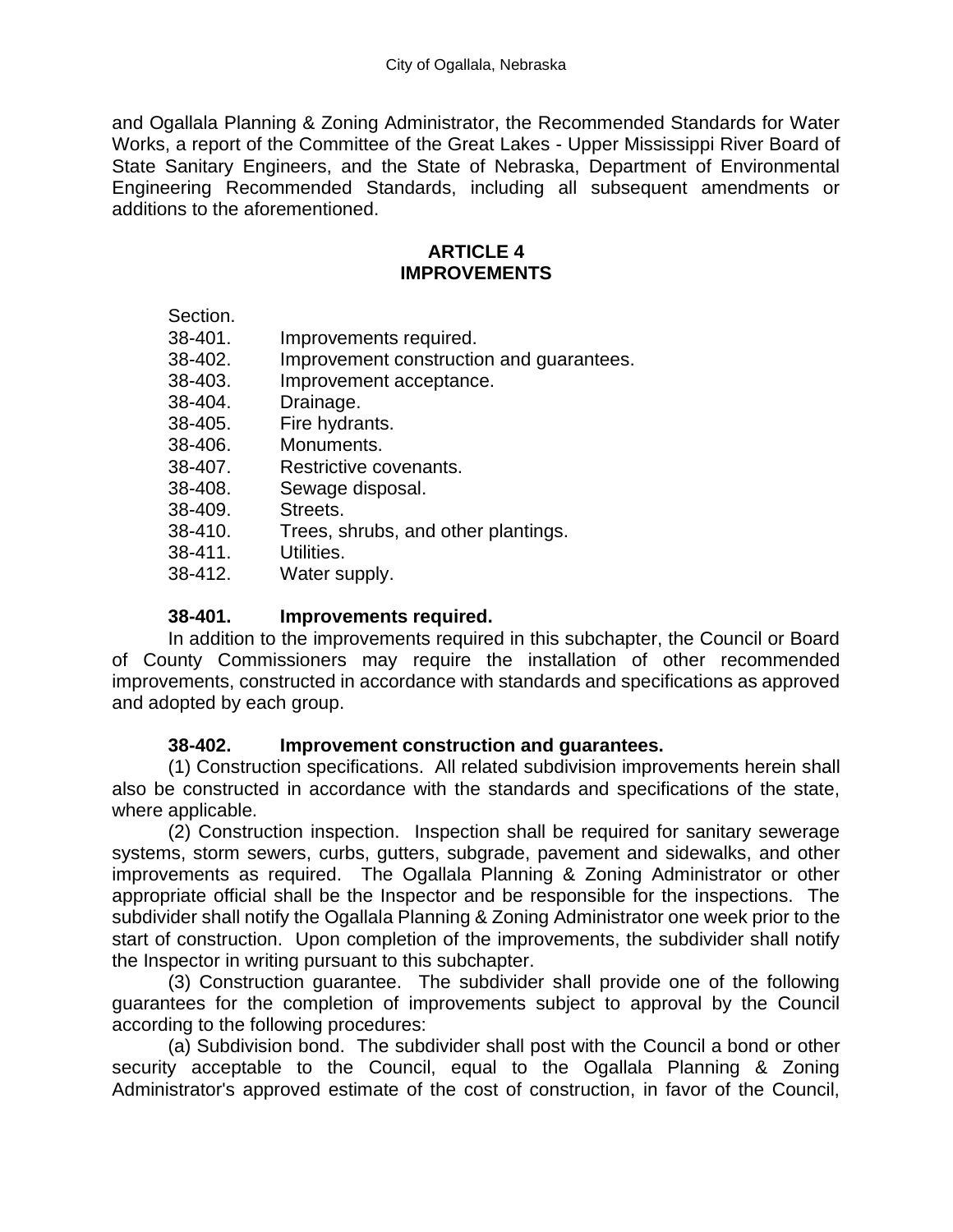guaranteeing satisfactory completion of all improvements whether within the City or the Planning Area, in a period not exceeding two years from the date of the bond. This bond is to be furnished by a reputable bonding company maintaining an office in this state, or other security acceptable to the Council.

(b) Cash bond. The subdivider shall deposit in cash with the Council an amount equal to the Ogallala Planning & Zoning Administrator's approved estimate of the cost of construction of all improvements. Progress payments may be made to the subdivider or his or her contractor as work progresses on the written order of the Ogallala Planning & Zoning Administrator.

(c) Special Assessments. In the case of partially dedicated streets, streets not wholly within the proposed subdivision, or streets where other adjacent property owners are involved, the subdivider may petition the Council or Board of County Commissioners to have the necessary improvements constructed and assessments levied against the property.

(d) Guarantee certificate. A final plat shall contain a guarantee by the subdivider that he or she will complete, at his or her own expense, all required improvements in accordance with approved plans and specifications within a period of two years after approval of the final plat.

#### **38-403. Improvement acceptance.**

The subdivider, upon completion of all the improvements, shall request in writing a final inspection by the Ogallala Planning & Zoning Administrator. The Inspector shall make a final inspection of all streets, utilities, and other improvements as required. The Council or Board of County Commissioners, whichever is applicable, may by resolution accept streets, easements, other public lands, sanitary sewerage facilities, and other improvements after receipt of a written notice of a satisfactory final inspection and the posting of a maintenance guarantee by the subdivider.

#### **38-404. Drainage.**

(1) Adequate provision shall be made for the drainage of storm water subject to the approval of the State Department of Health or County Health Officer, whichever is applicable. Storm sewers shall be installed prior to the installation of the street pavement. The Council or Board of County Commissioners may require the installation of storm sewer lines which are in excess of the subdivision design needs and mutually establish with the subdivider a prorated distribution cost to be shared by the City, county, or other persons and the subdivider. Where a natural watercourse intersects a street or bridge, a culvert shall be installed and constructed in accordance with the standards and specifications adopted by the Council. Driveway culverts shall be installed on major, collector, and local streets, shall have a minimum length of 20 feet, and shall be constructed in accordance with the standards and specifications adopted by the Council and Board of County Commissioners. Whenever drainage ditches are used, such ditches shall retain natural topographic characteristics and be so designed that they do not present a hazard to health, safety, life, or property. Drainage improvements shall maintain any natural water flow.

(2) An adequate storm drainage system may be required in accordance with either an existing system or the following table: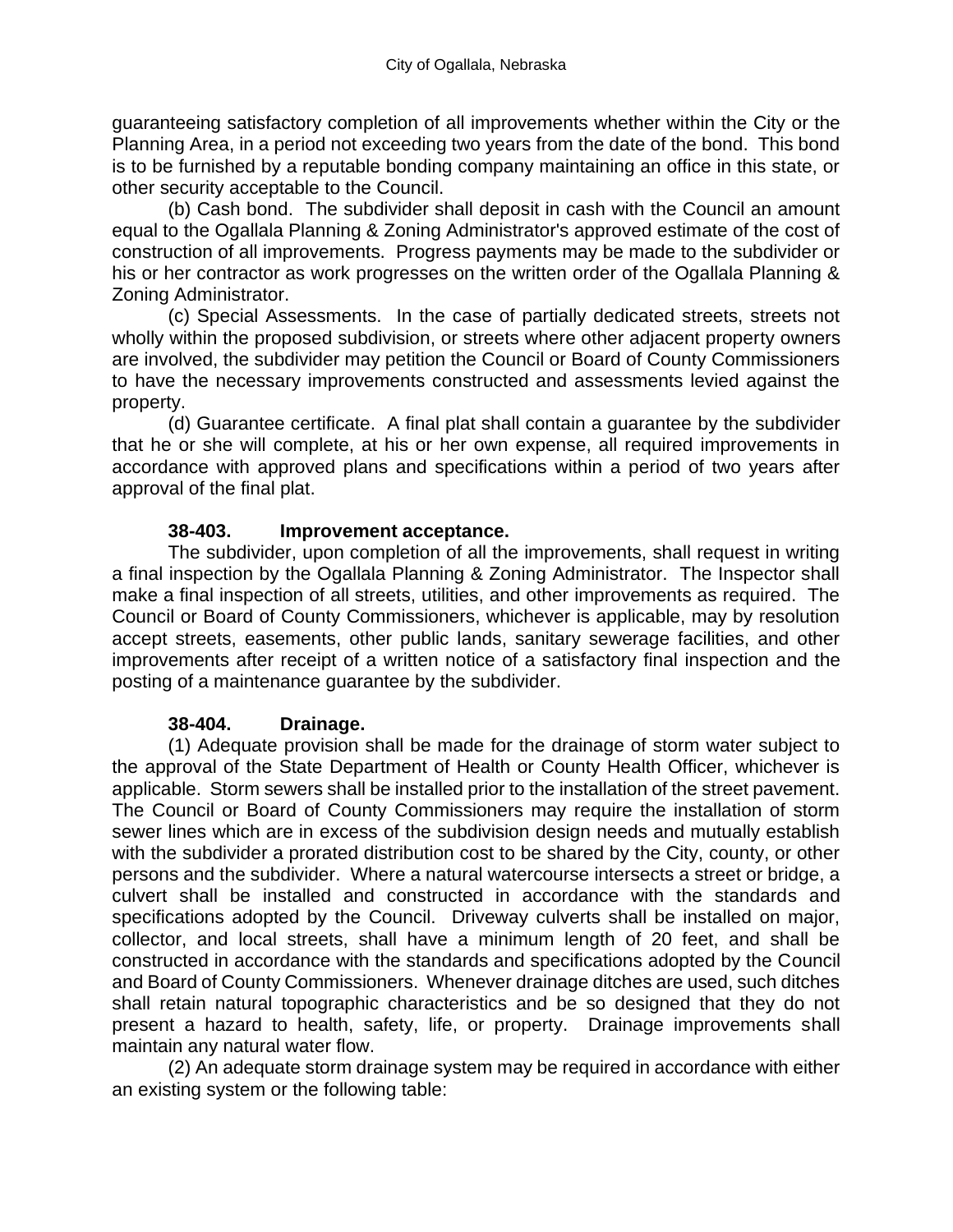#### **Classification Storm Drainage (Minimum Type)**

| Parkway, expressway or freeway | Storm sewer* |
|--------------------------------|--------------|
| Major street or highway        | Storm sewer* |
| Collector street               | Storm sewer  |
| Local street                   | Open gutter  |

\* Subject to State of Nebraska Standards

#### **38-405. Fire hydrants.**

Fire hydrants shall be provided by the City in all subdivisions with public water supplies. The hydrants shall be located between property lines and curbs with all outlets facing or parallel to the street. Hydrants shall be placed at the corners of all blocks and mid-block for blocks exceeding 800 feet in length. Hydrants shall also be required at the entrance and end of all cul-de-sacs exceeding 400 feet in length. The type of hydrant and control valves and the location of the hydrant shall be approved by the Fire Chief. The minimum size of any water lines serving any hydrant shall not be less than six inches in diameter and they should be circulating water lines. The size and location of water lines shall be approved by the Ogallala Planning & Zoning Administrator and the Fire Chief.

#### **38-406. Monuments.**

All subdivision boundary corners, points of curvature, angles, and intersections of street centerlines shall be marked with permanent monuments subject to approval by the Ogallala Planning & Zoning Administrator or Board of County Commissioners. Monuments shall be of concrete at least four inches in diameter or square, three feet long, with a flat top. The top of the monument shall have an indented cross or metal pin to identify properly the location of the point and shall be set flush with the finished grade. All lot corners shall be marked with metal pins not less than one-half inch in diameter and 24 inches long and driven so as to be flush with the finished grade. Installation of monuments and pins shall be certified by a surveyor. Where circumstances prohibit the installation of monuments or pins at the time of filing the final plat, a written certification by the owner shall be included on the plat stating that no lot will be sold until monuments or pins are placed by a surveyor. A permanent benchmark shall be accessibly placed within the subdivision, the elevation of which shall be referred to the U.S.G.S. datum and accurately noted on the subdivision plat.

#### **38-407. Restrictive covenants.**

The subdivider may, at his or her own expense, restrict the use of such premises as are contained in a subdivision plat by means of restrictive covenants, provided that such restrictive covenants are reviewed by the Ogallala Planning & Zoning Administrator and approved by the Council or Board of County Commissioners. Any such covenants shall be included as deed restrictions on the final plat.

#### **38-408. Sewage disposal.**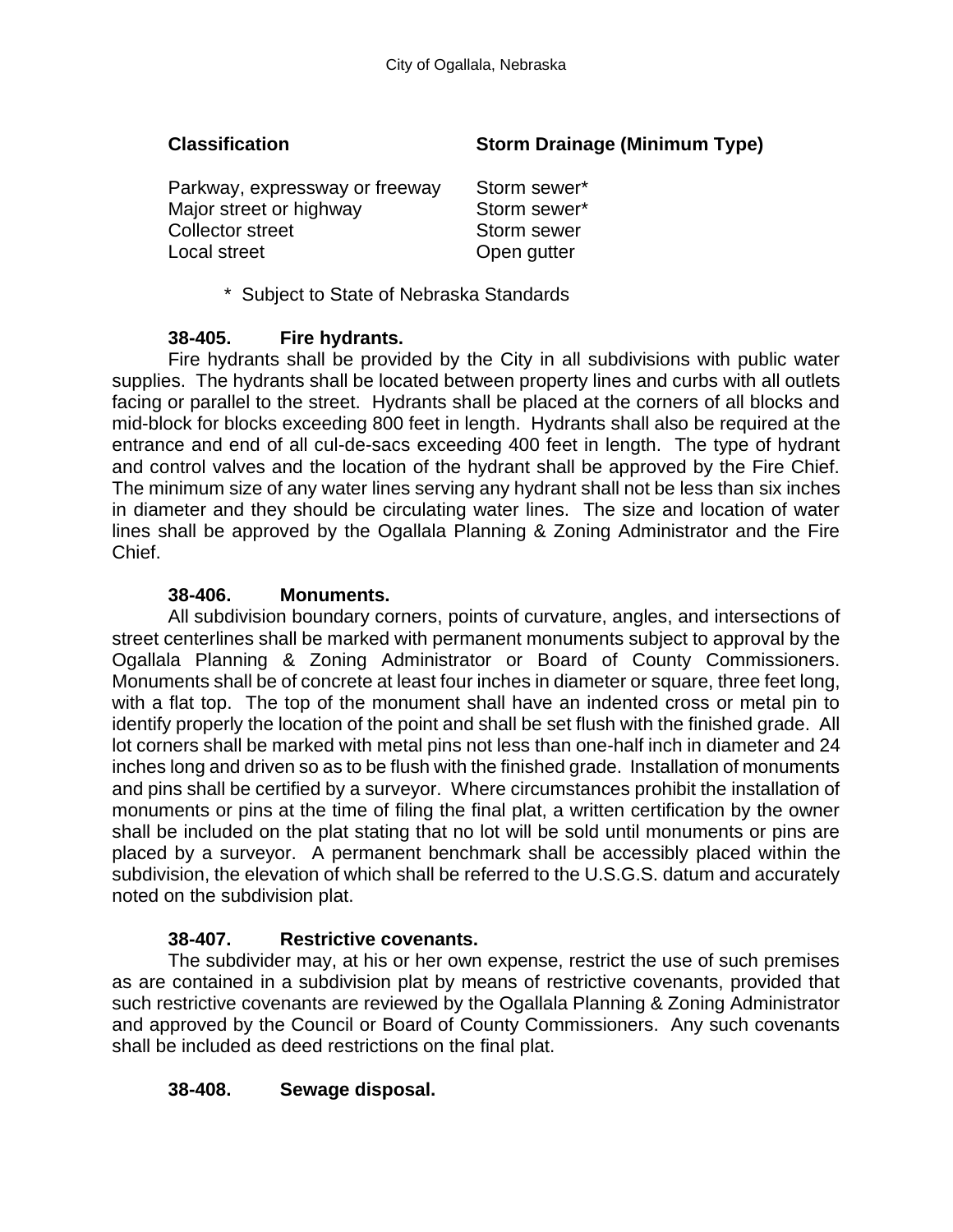Where a public sanitary sewer is within 500 feet of the subdivision and along an accessible easement or street right-of-way, the subdivider shall connect with said sewer and provide a connection to each lot. Such sanitary sewerage system shall be installed prior to the installation of the street pavement. The Council may require the installation of sanitary sewer lines which are in excess of the subdivision design needs and mutually establish with the subdivider a prorated distribution cost to be shared by the City or other persons and the subdivider. Where a public sanitary sewer is not accessible, each lot in the subdivision shall be serviced by either a disposal plant system or an on-site wastewater treatment system with proper provision for the maintenance thereof. Prior to submittal of a plat of a development area where an on-site wastewater treatment system is proposed on any lot less than three acres in size, the owner of the development area shall submit an application for subdivision review and receive approval by the Nebraska Department of Environmental Quality wastewater section for the use of on-site wastewater treatment systems for the development area. Where it is feasible and practical for an adequate on-site wastewater treatment system to be made available for every lot, the subdivider shall present evidence to this effect and include deed restrictions on the final plat requiring any such individual on-site wastewater treatment system to comply with the requirements of the Nebraska Department of Environmental Quality Wastewater Section.

#### **38-409. Streets.**

(1) Unapproved streets. The City or county shall not accept, lay out, open, improve, grade, pave, curb, or light any street, or lay or authorize water mains or sewers or connections to be laid in any street, within any portion of the Planning Area unless such street shall have been accepted or opened as, or shall otherwise have received the legal status of, a public street, unless it corresponds with a street shown on the Comprehensive Plan or with a street on a subdivision plat approved by the Council or otherwise acceptable to the Board of County Commissioners. However, the Council or Board of County Commissioners may accept any street not shown on or not corresponding with a street on the Comprehensive Plan or on any approved subdivision plat or an approved street plat; provided, the ultimate responsibility for maintenance of said street be accepted by the adopting governmental body according to subsequent capital improvements program of said body.

(2) Approved streets. Streets shall be constructed or reconstructed on approval of the respective level of government according to the following provisions:

(a) Street grading. Streets shall be graded to the full width of the right-of-way, and shall be filled, excavated, or constructed in accordance with specifications adopted by the Council and approved by the Ogallala Planning & Zoning Administrator.

(b) Roadway paving.

(i) Roadway surfacing widths shall be in conformance with the minimum standards as set forth in the Comprehensive Plan and Major Street Plan, subject to recommendation of the Ogallala Planning & Zoning Administrator and approval by the Council.

(ii) Streets not intended for paving shall have a minimum gravel surface thickness of not less than four inches.

(iii) Street or alley pavement intersections shall be rounded by an arc; the minimum radius shall be 20 feet or the shortest distance from pavement to the nearest property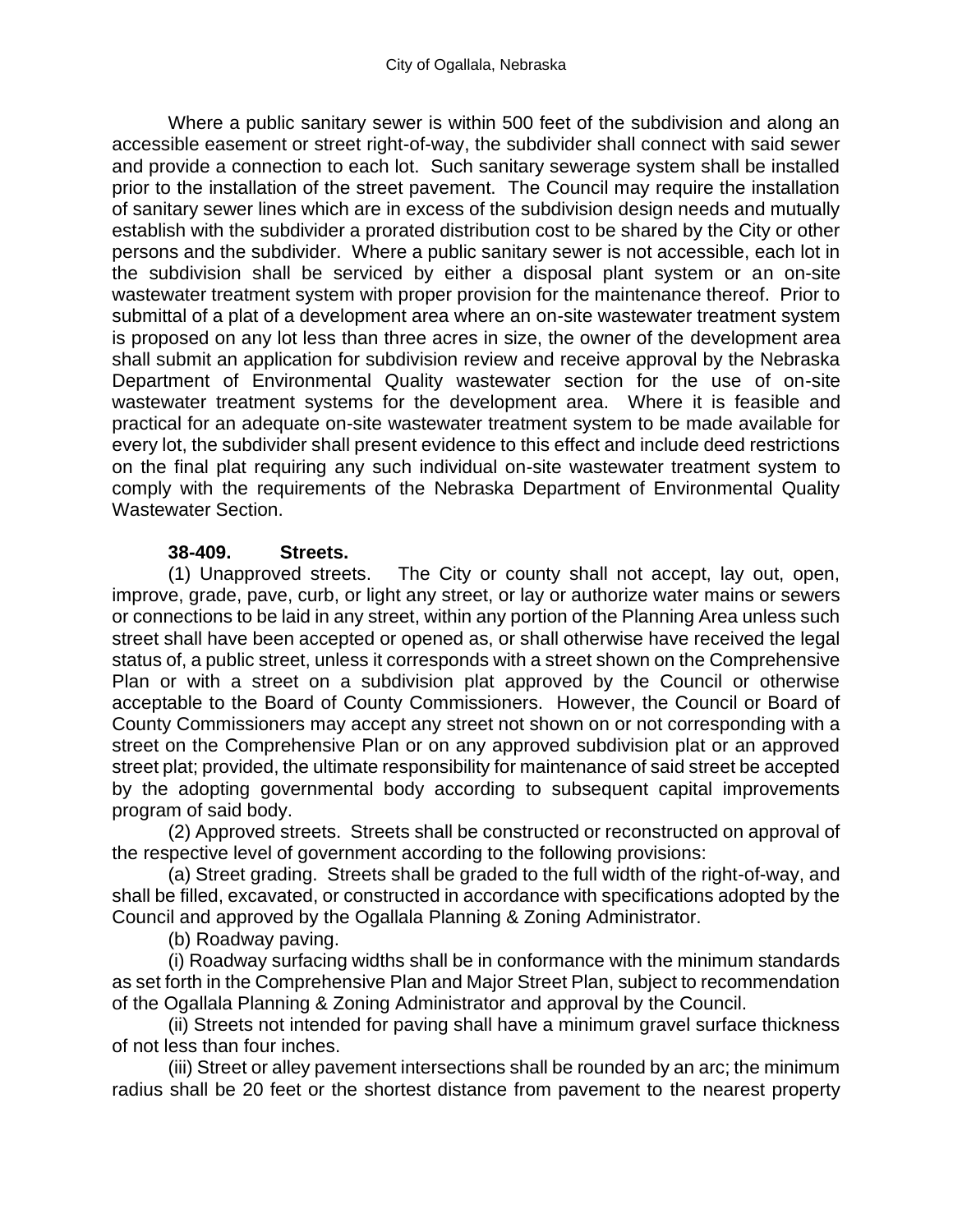line. Where streets meet at acute angles, the foregoing minimum radius shall be increased based on a review by the Ogallala Planning & Zoning Administrator.

(iv) The paved area in a cul-de-sac shall be constructed with a radius of not less than 50 feet measured to the face of the curb or to the edge of the pavement.

(v) Higher standards for the pavement of streets serving commercial and industrial areas may be required.

(c) Curbs. Curbs shall be required on all streets. A standard curb section or integral curb and gutter section shall be constructed in accordance with standards and specifications adopted by the Council.

(d) Gutters. Gutters shall be required on all streets. The standard gutter section shall be constructed in accordance with standards and specifications as adopted by the Council.

(3) Classification table.

**Classification Pavement Type (Minimum)**

asphalt\*

| Parkway, express way, or freeway | Concrete*             |
|----------------------------------|-----------------------|
| Arterial street                  | Concrete or asp       |
| <b>Collector street</b>          | <b>Bituminous mat</b> |
| Local street                     | <b>Bituminous mat</b> |
| Commercial frontage              | Concrete              |
|                                  |                       |

\* Subject also to State of Nebraska Standards.

#### **38-410. Trees, shrubs, and other plantings.**

Trees or shrubs may be planted within the street rights-of-way or utility or drainage easements, where approved by the Council or Board of County Commissioners. Plantings and fences at intersections shall be so located as to maintain adequate sight distance. A screen planting of not less than ten feet in width prohibiting vehicular access may be required at the rear of all double frontage lots and along expressways, freeways, and major streets. A planting plan of shrubs and trees for such screen planting shall be submitted for approval with the plat.

#### **38-411. Utilities.**

Other utilities to be installed in a street shall be located in the grass plat between the curb line or edge of pavement and the street right-of-way line. If stubs to the property lines are not installed, then connections between the lots and the utility lines shall be made without breaking into the wearing surface of the streets.

#### **38-412. Water supply.**

Where a public water supply is within 500 feet of a proposed subdivision and along an accessible easement or street right-of-way, the subdivider shall install or have installed a system of water mains and connect to said supply. A connection to each lot shall be installed prior to the paving of the street. The Council may require the installation of water mains which are in excess of the subdivision design need and mutually establish with the subdivider a prorated distribution cost to be shared by the City or other persons and the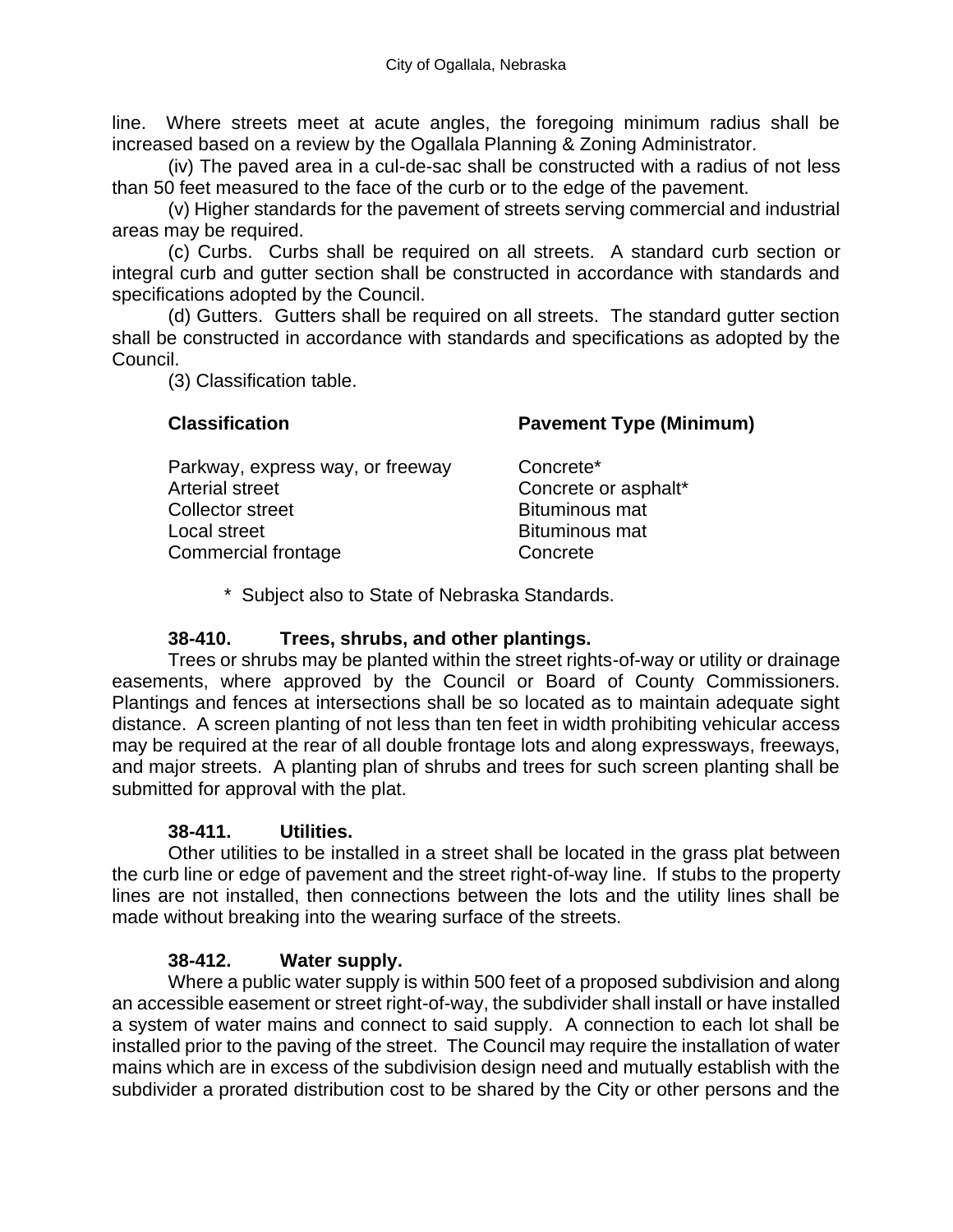subdivider. Where a public water supply is not available, each lot in a subdivision shall be furnished with a private water supply system with proper provisions for the maintenance thereof. The design of any such system shall be subject to the approval of the State Department of Health State Water Well Standards Program. Where it is feasible and practical for an adequate private water supply to be made available for every lot, the subdivider shall present evidence to this effect and include deed restrictions on the final plat requiring any such individual private water supply system to comply with the requirements of the State Department of Health State Water Well Standards Program.

#### **ARTICLE 5 ADMINISTRATION AND ENFORCEMENT**

| Section. |                                                                 |
|----------|-----------------------------------------------------------------|
| 38-501.  | Filing approval for maps, plans, and plats required.            |
| 38-502.  | Municipal planning; additions; incorporation into municipality. |
| 38-503.  | Unlawful structures.                                            |

#### **38-501. Filing approval for maps, plans, and plats required.**

No map, plan, plat, or replat of any subdivision within the jurisdiction of this chapter shall be considered legally filed with the Register of Deeds for the County unless and until the same shall have been approved by the Council.

#### **38-502. Municipal planning; additions; incorporation into municipality.**

All additions to the City laid out and previously located within the corporate boundaries of the City shall remain a part of the City. All additions laid out adjoining or contiguous to the corporate limits may be included within the corporate limits and become a part of the City for all purposes whatsoever at such time as the addition is approved as provided in Neb. RS 19-916. If the City Council includes the addition within the corporate limits, the inhabitants of such addition shall be entitled to all the rights and privileges and shall be subject to all the laws, ordinances, rules, and regulations of the City.

Statutory Reference: Neb. RS 19-916

#### **38-503. Unlawful structures.**

(1) After the Council shall have adopted a Major Street Plan and filed said Plan with the Register of Deeds for the County, no building shall be erected on any lot within the Plan area which does not conform with the provisions of this chapter. Further, a building may not be located within the Planning Area unless and until the street which will serve as access to the lot is approved by the Council as a public street prior to the time of construction.

(2) Any building erected in violation of this section shall be deemed an unlawful structure and the Inspector or other appropriate official may bring action to enjoin such erection or cause it to be vacated or removed.

Statutory reference: Neb. RS 19-913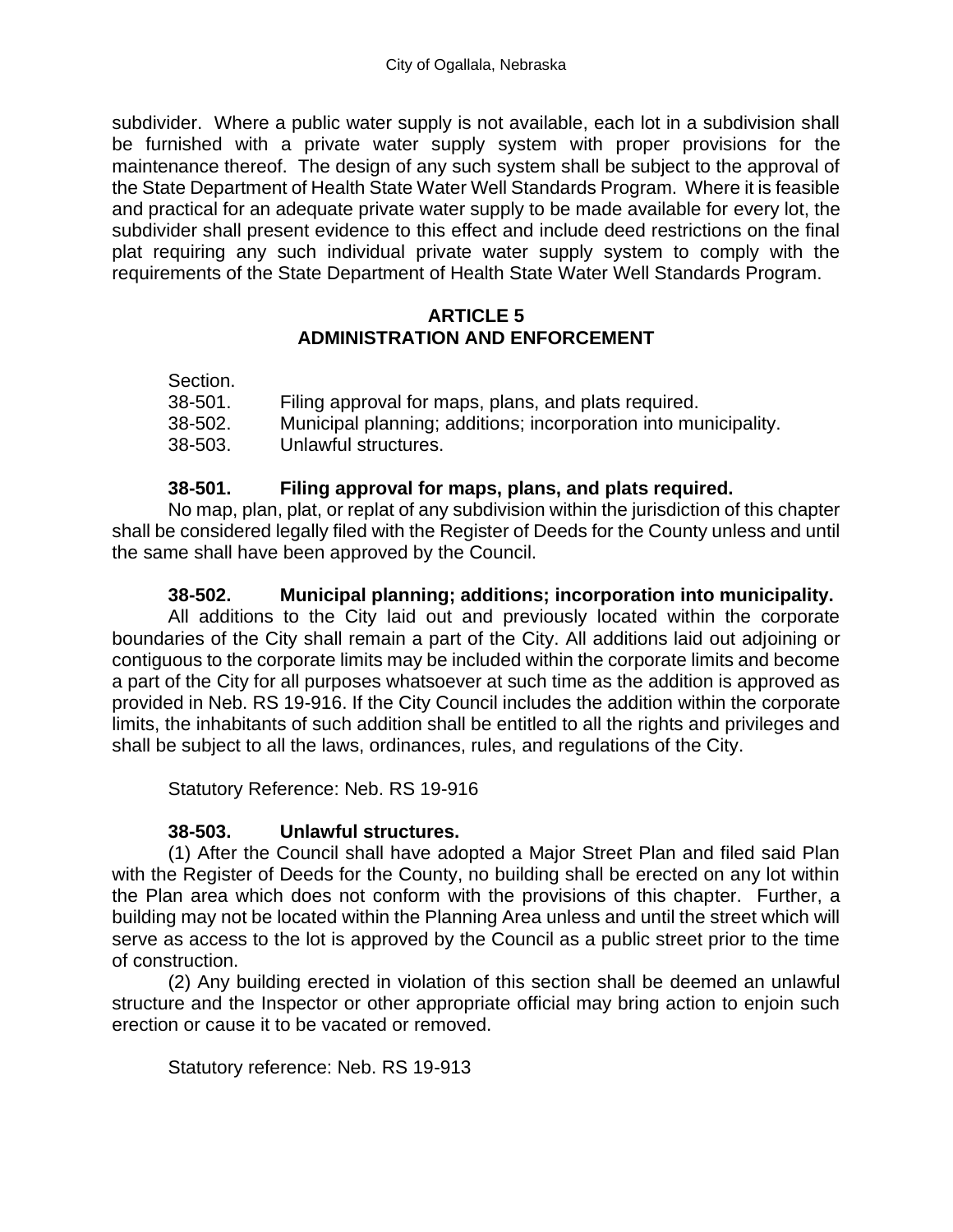#### **ARTICLE 6 PENALTY**

Section. 38-601. Penalty.

#### **38-601. Penalty.**

(1) Penalty amounts. Any person who violates any of the prohibitions or provisions of any section of this chapter shall be deemed guilty of a misdemeanor. Unless otherwise specified in this chapter or by statute, the penalty for such violation shall be in any amount not to exceed \$1,000, in the discretion of the court; and; provided, whenever any section of this chapter shall declare a nuisance, a violation of that section shall be penalized by a fine of not more than \$1,000, in which case a new violation shall be deemed to have been committed every 24 hours of such failure to comply.

(2) Abatement of nuisance.

(a) Whenever a nuisance exists as defined in this chapter, the City may proceed by a suit in equity to enjoin and abate the same, in the manner provided by law.

(b) Whenever in any action it is established that a nuisance exits, the court may, together with the fine or penalty imposed, enter an order of abatement as a part of the judgment in the case.

(3) Restitution. The court may, together with the fine or penalty imposed, enter an order of restitution as part of the judgment in the case.

(4) Whoever being the owner or agent of the owner of the land located within the platting jurisdiction of the municipality knowingly or with intent to defraud transfers, sells, agrees to sell, or negotiates to sell such land by reference to, exhibition of, or by other use of a subdivision of such land before such plat has been approved by the Council and recorded in the office of the Register of Deeds of the county shall pay a penalty of not more than \$1,000 for each lot so transferred, sold, or agreed or negotiated to be sold. The description by metes and bounds in the instrument or transfer or other document used in the process of selling or transferring shall not exempt the transaction from such penalties.

Statutory reference: Neb. RS 16-225, 16-240, 16-246, 18-1720, 19-913.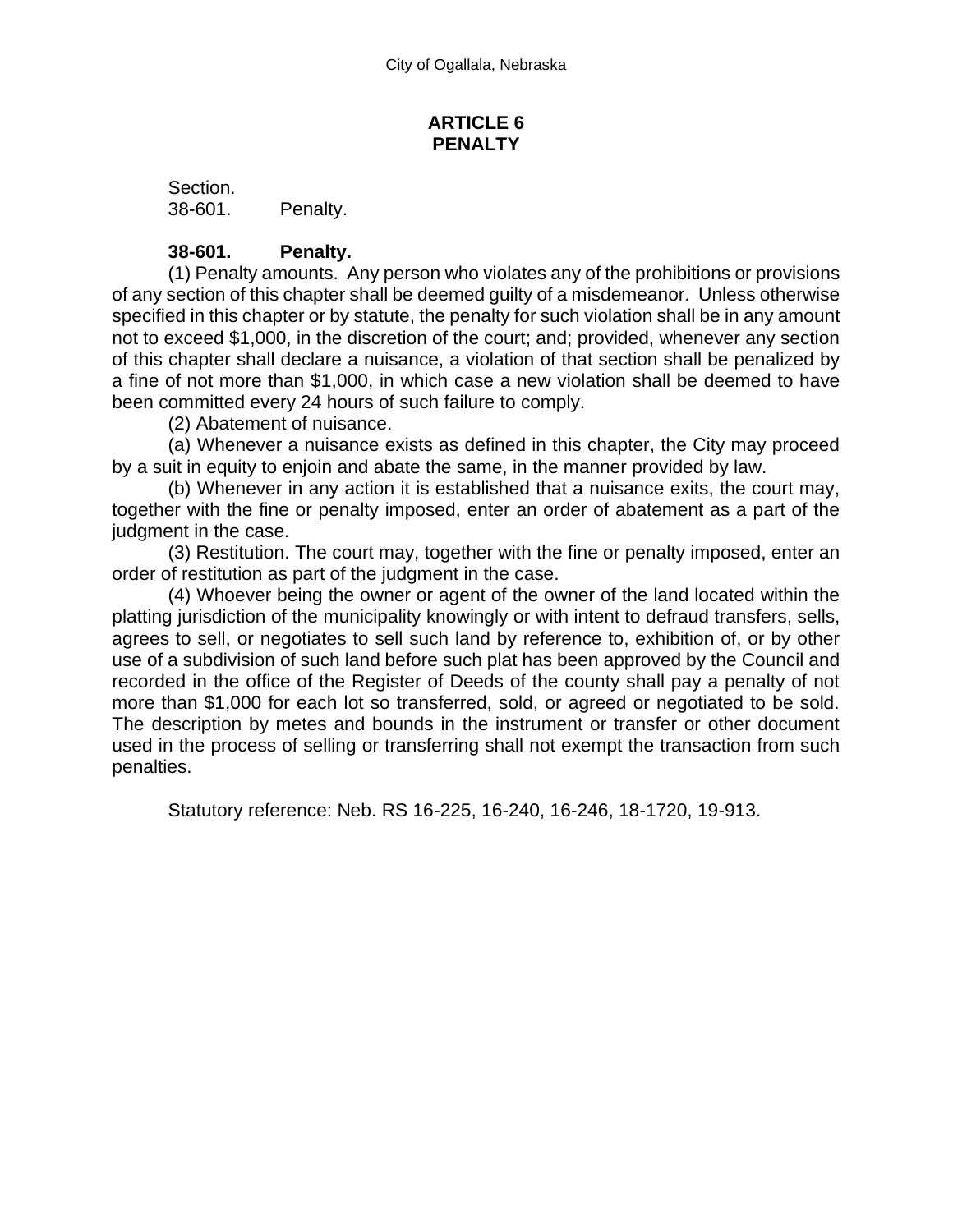# **CHAPTER 44 ZONING REGULATIONS**

Article.

- 1. General Provisions.
- 2. Districts Generally.
- 3. A-1 Agricultural District.
- 4. A-2 Agricultural Residential District.
- 5. C-1 Business District Central.
- 6. C-2 Business District Highway.
- 7. C-3 Business District Neighborhood.
- 8. C-4 Business District Interstate Highway.
- 9. H-1 Historical District.
- 10. I-1 Industrial District.
- 11. R-1 Residential District Low Density.
- 12. R-1S Residential District Low Density Special.
- 13. R-2 Residential District Medium Density.
- 14. R-3 Residential District High Density.
- 15. Standards and Regulations; Generally.
- 16. Use Standards.
- 17. Design Standards.
- 18. Board of Adjustment.
- 19. Administration and Enforcement.
- 20. Penalty.

#### **ARTICLE 1 GENERAL PROVISIONS**

- Section.
- 44-101. Purpose.
- 44-102. Jurisdiction.
- 44-103. Nonconforming land, structures, and uses.
- 44-104. Definitions.

## **44-101. Purpose.**

The regulations for the zoning districts set forth in this chapter are made in accordance with a Comprehensive Plan for the purpose of setting minimum standards to promote the public health, safety, morals, convenience, order, prosperity, and general welfare of the community. They are designed to lessen congestion in the streets; to secure safety from fire, panic, and other dangers; to provide adequate light and air; to prevent the overcrowding of land; to avoid undue concentration of population; and to facilitate the adequate provision of transportation, water, sewerage, schools, parks, and other public requirements, among other things, as to the character of each district and its peculiar suitability for particular uses and with a view of conserving the value of buildings and encouraging the most appropriate use of land throughout the City.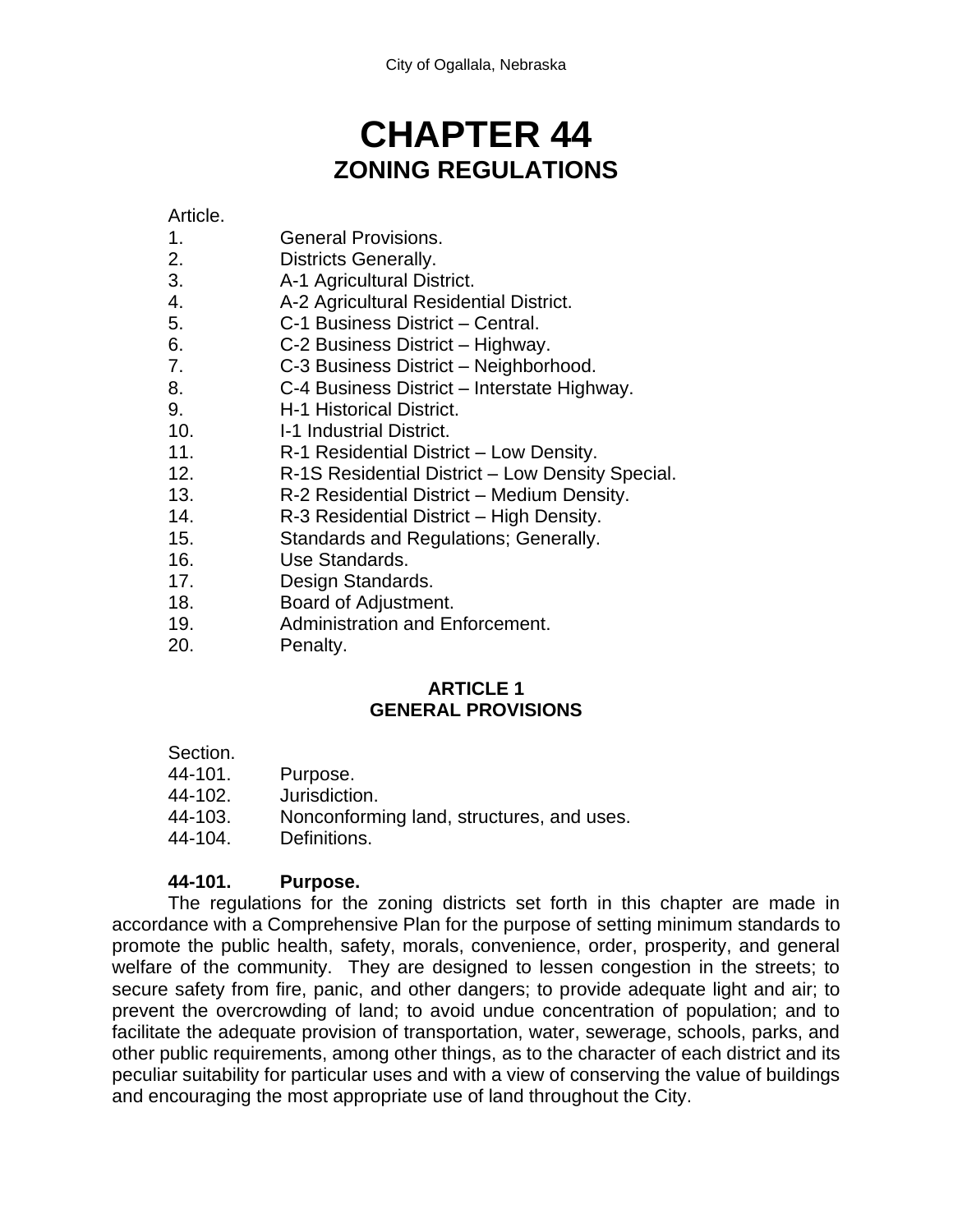Statutory reference: Neb. RS 19-901

#### **44-102. Jurisdiction.**

The provisions of this chapter shall apply within the corporate limits of the City and within the territory beyond said corporate limits, as now or hereafter fixed, for a distance of two miles in all directions, as established on the two maps entitled "The Official Zoning Maps of the City of Ogallala, Nebraska," as the same may be amended by subsequent annexation. Said maps and amendments, and all explanatory matter accompanying them, are made a part of this chapter. Said maps shall be on file in the office of the City Clerk and a certified copy thereof shall be furnished to the County Assessor.

Statutory reference: Neb. RS 16-901

#### **44-103. Nonconforming land, structures, and uses.**

After November 8, 1967, land or structures or the uses of land or structures that would be prohibited under the regulations for the district in which they are located shall be considered nonconforming. It is the intent of this chapter to permit these nonconforming uses to continue, provided that they conform to the following provisions:

(1) The use of a building, structure, or land existing at the time of the adoption of a zoning regulation, or at the time of an amendment of a regulation, may, except as provided in this section, be continued, although such use does not conform with provisions of such regulation or amendment; and such use may be extended throughout the same building if no structural alteration of such building is proposed or made for the purpose of such extension. Except as provided above, no existing structure devoted to a use not permitted by this chapter in the district in which it is located shall be enlarged, extended, constructed, moved, or structurally altered except in changing the use of the structure to a use permitted in the district in which it is located.

(2) If no structural alterations are made, any nonconforming use of a structure, or structure and premises, may be changed to another nonconforming use; provided, that the City Council, either by general rule, or by making findings in the specific case, shall find that the proposed use is equally appropriate or more appropriate to the district than the existing nonconforming use. In permitting such change, the City Council may require appropriate conditions and safeguards in accord with the provisions herein.

(3) When a nonconforming use of a structure, or structure and premises in combination, is, in fact, discontinued or abandoned for 12 consecutive months, the structure, or structure and premises in combination, shall not thereafter be used except in conformance with the regulations of the district in which it is located.

(4) No structure, or structure and premises in combination, devoted to a use not permitted by this chapter in the district in which it is located which has been damaged to the extent of more than 60% of its assessed fair market value immediately prior to damage, shall be rebuilt, altered, or repaired, except in conformity with the district regulations.

Statutory reference: Neb. RS 19-904.01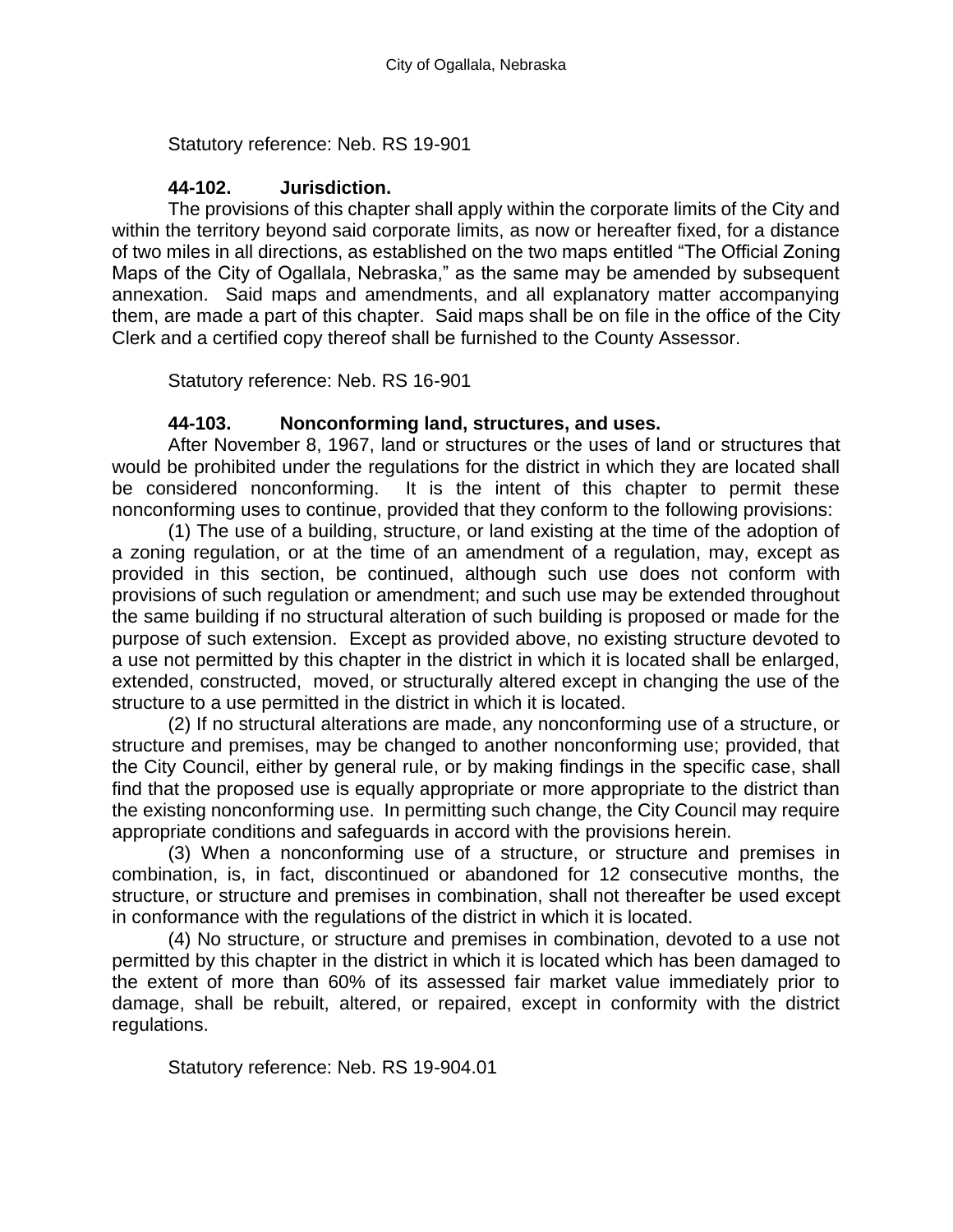#### **44-104. Definitions.**

(1) Generally. For the purpose of interpreting this chapter, certain terms are herein defined. Except as defined herein, all other words used in this chapter shall have their customary dictionary meanings.

(2) Interpretation.

(a) Words used in the present tense include the future tense.

(b) Words used in the singular include the plural, and words used in the plural include the singular.

(c) The word shall is always mandatory.

(d) The word lot includes the word plot or parcel.

(e) The word building includes the word structure.

(f) The word used or occupied, as applied to any land or buildings, shall be construed to include the words intended, arranged, or designed to be used or occupied.

(g) The word maps or official zoning maps of Ogallala shall mean the "official zoning maps of the City of Ogallala, Nebraska" and the area comprising its two-mile extraterritorial zoning jurisdiction.

(3) Definitions. For the purpose of this chapter, the following definitions shall apply unless the context clearly indicates or requires a different meaning.

(a) 100-Year Flood shall mean the condition of flooding having a 1% chance of annual occurrence.

(b) Alley shall mean a public or private thoroughfare which affords only a secondary means of access to abutting property.

(c) Apartment shall mean a part of a building consisting of a room or rooms intended, designed, or used as a residence by an individual or a single family; also known as a multi-family residence.

(d) Areas of Special Flood Hazard shall mean the land within a community subject to a 1% or greater chance of flooding in any given year. This land is identified as Zone A on the official map.

(e) Basement shall mean a portion of a building located partly or wholly below grade.

(f) Board shall mean the Board of Adjustment as provided in section 44-1801 et seq.

(g) Boarding House shall mean a residential establishment other than a hotel or motel where sleeping and eating accommodations are offered to the public on a nontransient basis.

(h) Borrow Pit shall mean any place or premises where dirt, soil, sand, gravel, or other material is removed below the grade of surrounding land for any purpose other than that necessary and incidental to site grading or building construction.

(i) Building shall mean a structure that is completely enclosed by a roof and by solid exterior walls along the outside faces of which an unbroken line can be traced for the complete circumference of the structure, which is permanently affixed to a lot or lots, and used or intended for the shelter, support, or enclosure of persons, animals, or property of any kind. The connection of two buildings by means of an open porch, breezeway, passageway, carport, or other such open structures, with or without a roof, shall not be deemed to make them one building.

(i) Accessory Building shall mean a subordinate building, the use of which is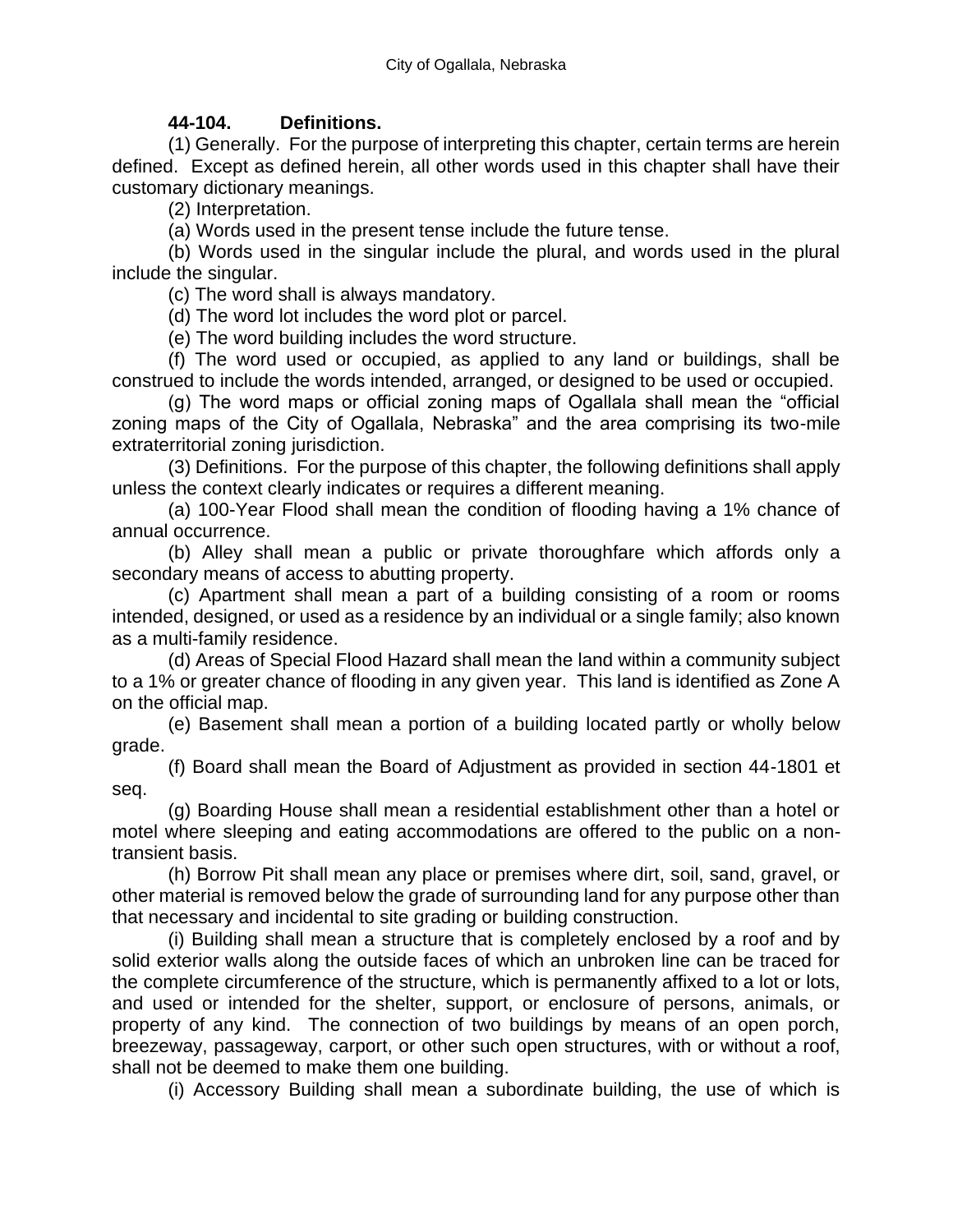customarily incidental to that of a principal building on the same lot.

(ii) Principal Building shall mean a structure which houses the principal use of the lot on which it is situated.

(j) Building Height shall mean the vertical distance to the highest point of a roof; to the deck line of mansard roofs; and to the average height between eaves and ridge for gable, hip, and gambrel roofs, measured from the curb level if the building is not more than 10 feet from the front lot line, or from the grade in all other cases.

(k) Comprehensive Plan shall mean the Comprehensive Plan for the City.

(l) Development shall mean any manmade change to improved or unimproved real estate, including but not limited to buildings or other structures, mining, dredging, filling, grading, paving, excavation, or drilling operations.

(m) Dwelling:

(i) Model Home shall mean a structure used by a contractor for the purpose of displaying features of that particular home. A model home may have a business office that shall be used only for transacting business associated with selling homes built by that contractor. A model home shall not be used as a real estate office.

(ii) Multi-Family Dwelling shall mean a building used by or designed for three or more dwelling units, each independently containing cooking facilities.

(iii) Single-Family Dwelling shall mean a building having accommodations for one family.

(iv) Two-Family Dwelling shall mean a building having two dwelling units and also known as a duplex.

(n) Dwelling Unit shall mean a building, or portion thereof, providing complete and permanent living facilities for one family.

(o) Family shall mean one or more persons, related or unrelated, living together as a single housekeeping unit with or without domestic servants, caregivers, foster children, and supervisory personnel in a group living arrangement. The term family shall not include occupancy of a residence by persons living in fraternities, sororities, clubs, or transient or permanent commercial residential facilities catering to the general public. Also excluded are nursing and convalescent homes.

(p) Flood shall mean a temporary rise in a stream's flow or stage that results in water overflowing its banks and inundating areas adjacent to the channel or an unusual and rapid accumulation of runoff or surface waters from any source.

(q) Floodproofing shall mean any combination of structural and nonstructural additions, changes, or adjustments to structures, including utility and sanitary facilities, which would preclude the entry of water. Structural components shall have the capability of resisting hydrostatic and hydrodynamic loads and effects of buoyancy.

(r) Floor Area shall mean the sum of the gross horizontal areas of all floors of a building measured from the exterior faces of the exterior walls or from the centerline of walls separating buildings.

(s) Frontage shall mean the width of property between two side lot lines abutting the street and measured along the right-of-way line.

(t) Garage:

(i) Private Garage shall mean a building for the private use of the owner or occupant of a principal building situated on the same lot of the principal building for the storage of motor vehicles with no facilities for mechanical service or repair of a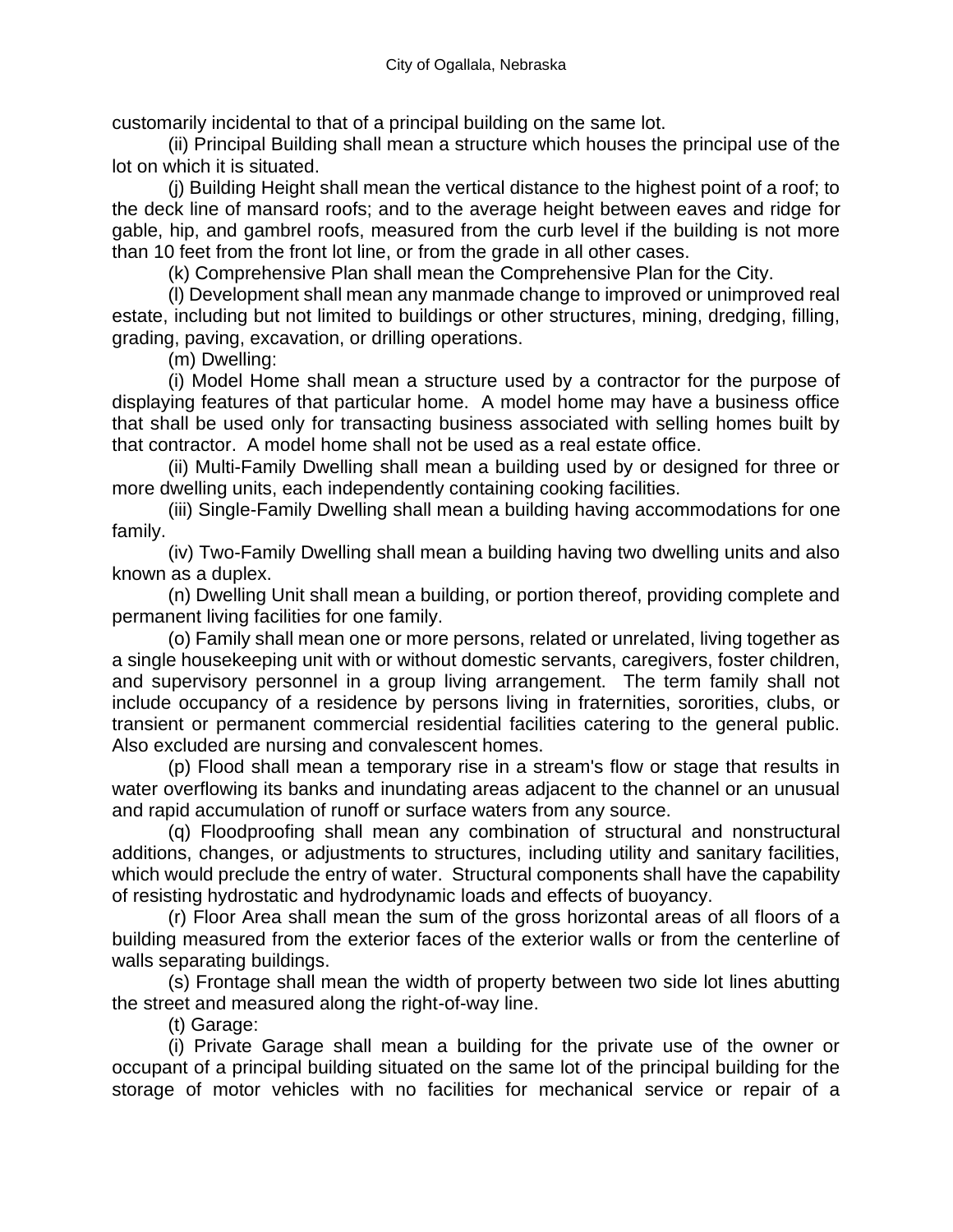commercial or public use.

(ii) Public Garage shall mean a garage other than a private garage.

(u) Home Occupation shall mean any occupation or activity carried on within a dwelling unit or accessory building by a member of the family residing on the premises which occupation or activity is incidental and secondary to the residential occupancy and does not change the residential character thereof. The regulations pertaining to home occupations can be found in section 44-1603.

(v) Improvements shall mean pavements, curbs, gutters, sidewalks, water mains, sanitary sewers, storm sewers, grading, street signs, plantings, and other items for the welfare of the property owners and the public.

(w) Junkyard shall mean a lot or parcel of land used for storage, keeping, or abandonment of junk (including scrap metal or vehicles or machinery or parts thereof) and necessary salvage operations related to the sale of parts or components.

(x) Lot shall mean a parcel of land defined by metes and bounds or boundary lines in a recorded deed fronting on a street. In determining lot area on boundary lines, no part thereof within the limits of the street, including right-of-way, shall be included.

(i) Corner lot shall mean a lot at the junction of and fronting on two or more intersecting streets.

(ii) Interior lot shall mean a lot other than a corner lot.

(iii) Through lot shall mean an interior lot having frontage on two parallel or approximately parallel streets and also known as a double fronted lot.

(y) Lot Depth shall mean the average horizontal distance between front and rear lot lines.

(z) Lot Lines shall mean the legal division between two lots.

(aa) Lot of record shall mean a lot which is a part of a plot, a map of which has been recorded in the office of the County Assessor.

(bb) Lot width shall mean the horizontal distance between side lot lines measured at the required front setback line.

(cc) Major Street Plan shall mean a plan adopted by the Commission for the guidance of alignment, function, and improvements of City streets, including modifications or refinements which may be made from time to time.

(dd) Mobile Home shall mean a factory-built structure which is to be used as a place for human habitation; which is not constructed or equipped with a permanent hitch or other device allowing it to be moved other than to a permanent site; which does not have permanently attached to its body or frame any wheels or axles; and which bears a label certifying that it was built to compliance with National Manufactured Home Construction and Safety Standards, 24 CFR 3280 et seq., promulgated by the United States Department of Housing and Urban Development, or a modular housing unit as defined in Neb. RS 71-1557 bearing the seal of the Department of Health. In addition to this definition, manufactured homes located outside mobile home parks shall be subject to the conditions and protective restriction set forth in sections 44-1503 and 44-1705.

(ee) Mobile Home Park shall mean a parcel or contiguous parcels of land which have been so designated and improved that it contains two or more mobile home lots available to the general public for the placement thereon of mobile homes for occupancy; provided, however, that any mobile home park that has not previously been licensed and permitted as a special exception by the City, prior to January 1, 2001, shall contain ten or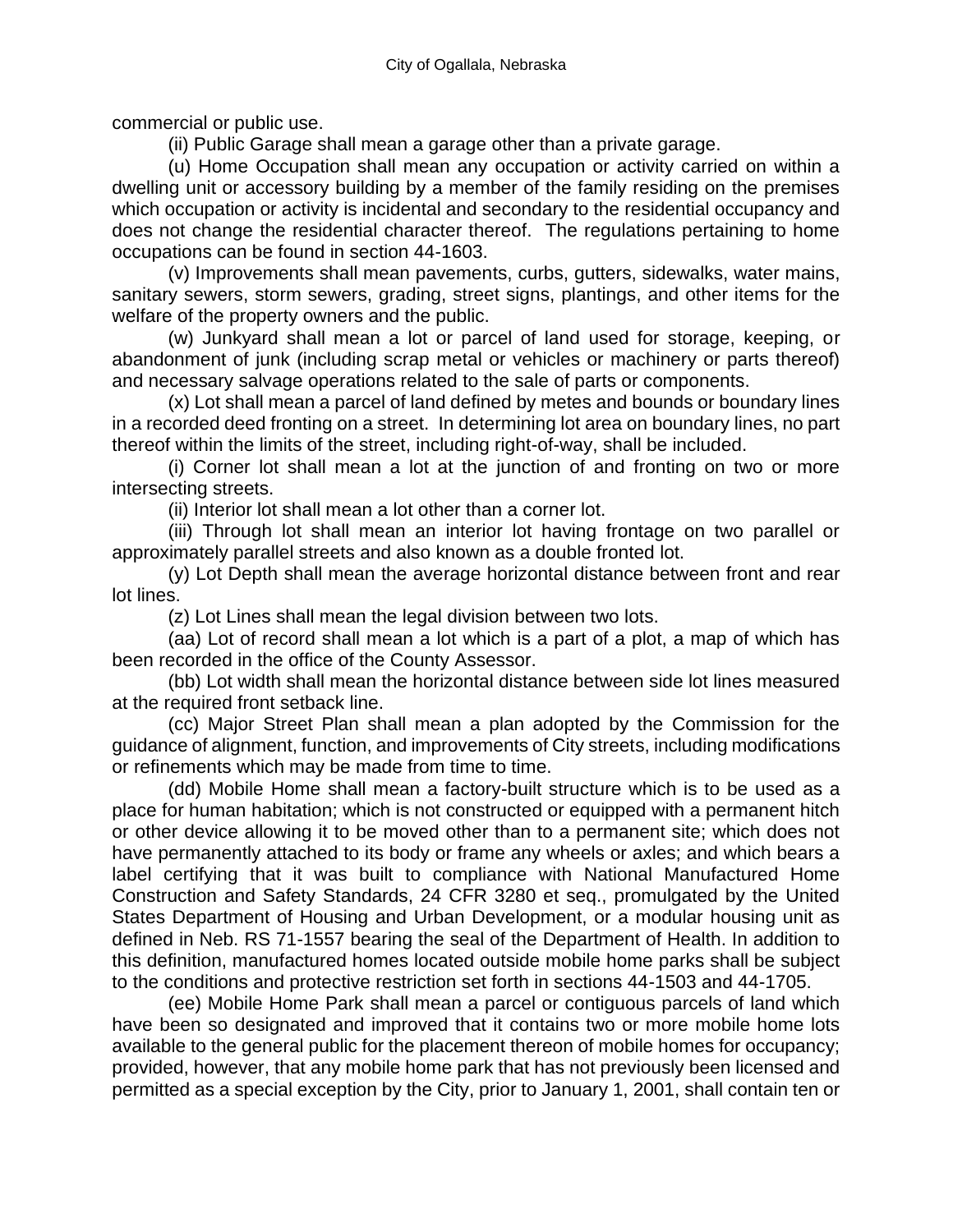more mobile home lots available to the general public for the placement thereon of mobile homes for occupancy. The term mobile home park shall not be construed to include mobile homes, buildings, tents, and other structures temporarily maintained by any individual, corporation, company, or other entity on its own premises and used exclusively to house its own labor force.

(ff) Performance Guarantee shall mean a corporate surety or cash deposit made out to the City in an amount equal to the full cost of the improvements which are required by these regulations, said cost being estimated by the City Engineer or his or her designee and said surety or cash deposit being legally sufficient to secure to the City that the said improvements will be constructed in accordance with these regulations.

(gg) Person shall mean an individual, firm, partnership, corporation, company, association, syndicate, or any legal entity, including any trustee, receiver, assignee, or other similar representative thereof.

(hh) Planning Area shall mean the City and two miles surrounding it in all directions.

(ii) Plat shall mean a map, drawing, or chart on which the subdivider's plan of the subdivision of land is presented and which he or she submits for approval and intends, in final form, to record.

(i) Final Plat shall mean a finished drawing showing completely and accurately all legal and engineering information and certification necessary for recording.

(ii) Preliminary Plat shall mean a drawing which shows the proposed layout of a subdivision in sufficient detail to indicate unquestionably its workability in all aspects (but not drafted in final form for recording) and the details of which are not completely computed.

(jj) Professional Office shall mean a use of a building that includes but is not limited to offices of accountants, architects, attorneys, auditors, bookkeepers, engineers, real estate and abstractors and financial planners.

(kk) Regulatory Flood Elevation shall mean the water surface elevation of the 100 year flood.

(ll) Right-of-Way shall mean a strip of land separating private property from the street or alley existing or dedicated in public ownership.

(mm) Shopping Center shall mean a group of retail business and service uses on a single site with common parking facilities.

(nn) Sign shall mean any advertisement, announcement, direction, or communication produced in whole or in part by the construction, erection, affixing, or placing of a structure on any land or on any other structure, or produced by painting on or posting or placing any printing, letter printed, lettered, pictured, figured, or colored material on any building, structure, or surface. Signs placed or erected by governmental agencies for a public purpose in the public interest shall not be included herein, nor shall this include signs which are a part of the architectural design of a building.

(i) Billboard Sign shall mean a sign that identifies or communicates a commercial or noncommercial message related to an activity conducted, a service rendered, or a commodity sold at a location other than where the sign is located.

(ii) Illuminated Sign shall mean a sign designed to give forth artificial light or through transparent translucent material from a source of light within such sign, including, but not limited to, neon and exposed lamp signs.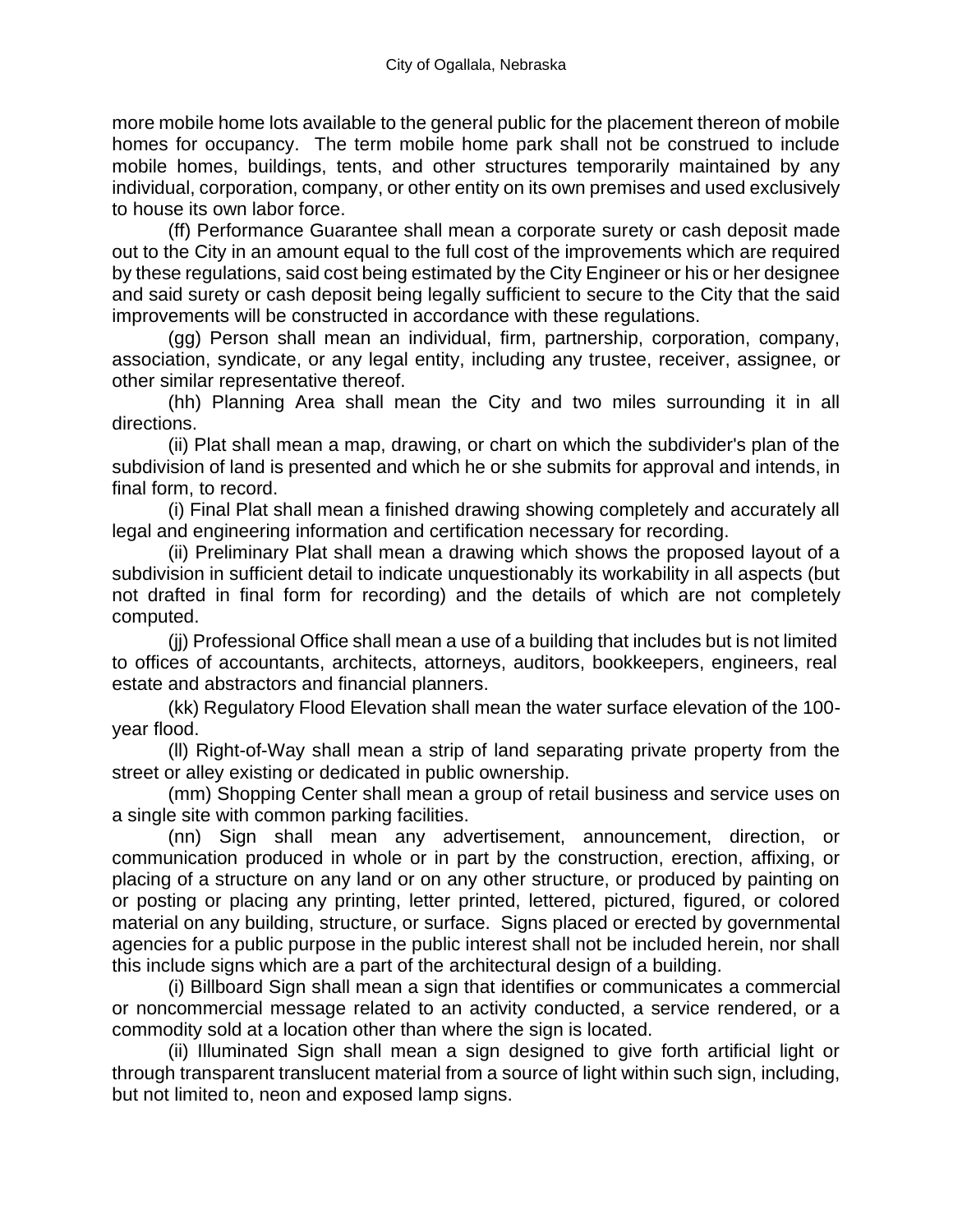(iii) Off-Premises Sign shall mean any sign which is not an on-premises sign.

(iv) On-Premises Sign shall mean a sign located on the property which is being advertised, consisting solely of the name of the establishment and information which identifies the establishment's principal or accessory products or services offered on the property.

(v) Temporary Sign shall mean a freestanding sign advertising sale or rental of property not attached to the structure it serves, nor intended nor designed as a permanent fixture.

(oo) Story shall mean that portion of a building, other than a basement, included between a floor and the floor next above it.

(pp) Street shall mean a public or private thoroughfare which is used, or intended to be used, for passage or travel by motor vehicles. Streets are further classified by the functions they perform.

(i) Collector Street shall mean a street which carries traffic from a local street to a major street and is so designated on the major street plan for the City.

(ii) Commercial Frontage Street shall mean a street located in a nonresidential district which is approximately parallel to and adjacent to or part of a controlled access street and provides access to the abutting properties on one side only and protection from through traffic, and is so designated on the major street plan for the City.

(iii) Dead-End Street shall mean a short street having one end opened to vehicular traffic and the other end terminated, but not with a vehicular turnaround.

(iv) Local Street shall mean a street which is used primarily for access to abutting properties.

(v) Major Street shall mean a street of considerable continuity connecting various sections of the City, and is so designated on the major street plan for the City.

(qq) Street Right-of-Way Line shall mean a line separating private property from the street or alley existing or dedicated in public ownership.

(rr) Structure shall mean anything constructed or erected, including a building which has permanent foundations on the ground, or anything attached to something having a permanent location on the ground.

(ss) Subdivider shall mean any person, firm, or corporation undertaking the subdivision or resubdivision of a tract or parcel of land for the purpose of laying out a platted addition or subdivision of land.

(tt) Subdivision shall mean the division of any parcel of land shown as a unit or as contiguous units on the last preceding tax roll prior to November 8, 1967, into two or more parcels, sites, or lots for the purpose, whether immediate or future, of transfer of ownership; the improvement of one or more parcels of land for residential, commercial, or industrial structures or groups of structures involving the division or allocation of land for the opening, widening, or extension of any street or streets, except private streets; or, the division or allocation of land as open spaces for common use by owners, occupants, or lease holders, or as easements for the extension and maintenance of public sewer, water, storm drainage, or other public facilities; provided, however, that any division of land for agricultural purposes into lots or parcels of ten acres or more shall not be deemed a subdivision unless street dedications, easements, improvements, or other public facilities are involved. This definition shall be held to include resubdivision and, when appropriate to the context, relate to the process of subdividing or to the land or territory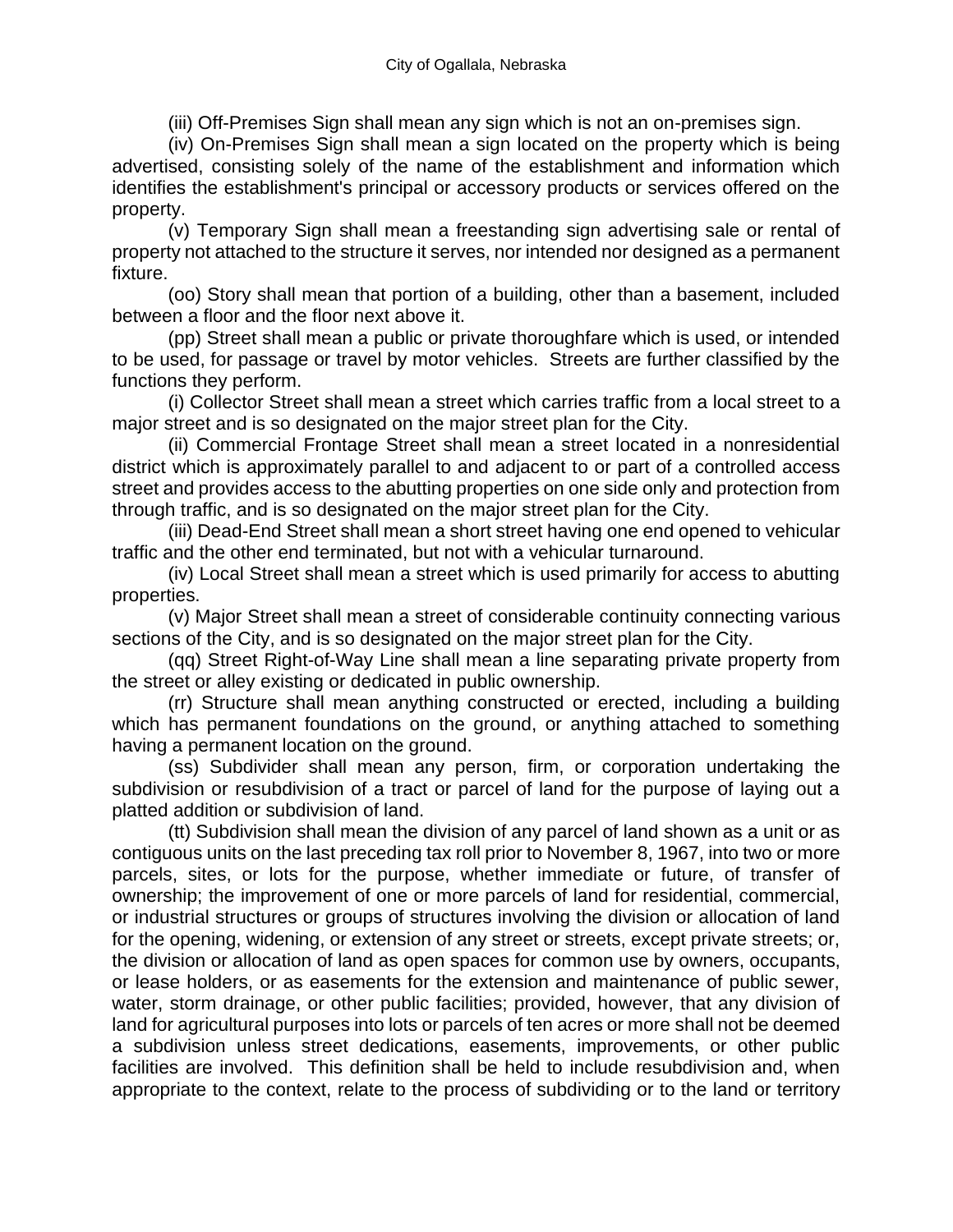subdivided.

(i) Major Subdivision shall mean any subdivision other than a minor subdivision.

(ii) Minor Subdivision shall mean a subdivision in which no land is dedicated for street purposes other than street widening.

(uu) Substantial Improvement shall mean any repair, reconstruction, or improvement of a structure, the cost of which equals or exceeds 50% of the market value of the structure, either before the improvement is started or, if the structure has been damaged and is being restored, before the damage occurred. For the purposes of this definition Substantial Improvement is considered to occur when the first alteration of any wall, ceiling, floor, or other structural part of the building commences whether or not that alteration affects the external dimension of the structure. The term does not, however, include any alteration to comply with existing state or local health, sanitary, building, or safety codes or regulations as well as structures listed in national or state registers of historic places.

(vv) Townhouse shall mean a dwelling unit having a common wall with or abutting one or more adjacent dwelling units in a townhouse structure, with its own front and rear access to the outside, and neither above or below any other dwelling unit.

(ww) Townhouse Ownership shall mean ownership of a townhouse is allowed whereby the title of each unit of occupancy, and the real estate on which the unit resides, is held in separate ownership. The minimal ownership shall be the unit and footprint of property on which the unit occupies. The maximum ownership shall be the unit and any area of land which shall reflect the property if the common wall was extended to serve as a property line.

(xx) Townhouse Structure shall mean a building formed by at least two townhouses and not more than twelve contiguous townhouses with common walls. For the purpose of the side yard regulations, the structure containing a group of townhouses shall be considered as one building occupying a single lot.

(yy) Common Wall shall mean a wall between two adjacent dwelling units in a Townhouse Structure extending from the foundation through the roof without openings.

(zz) Trailer shall mean any vehicle used or so constructed as to permit its use as a conveyance upon the public streets or highways and duly licensed as such. Trailer shall include self-propelled and non-self-propelled vehicles, and those designed, constructed, reconstructed, or added to by means of an enclosed addition or room in such manner as will permit the occupancy there of as a dwelling unit.

(aaa) Truck Terminal shall mean a commercial facility where truck freight is stored, handled, and dispatched between various locations by way of different major truck carriers and including facilities for the storage and repair of trucks and trailers while awaiting consignment.

(bbb) Use shall mean any activity, occupation, business, or operation carried on, or intended to be carried on, in a building or structure or on a tract of land.

(ccc) Yard:

(i) Required Yard shall mean the minimum open space between the property line and the yard line. The required yard shall contain no building or structure other than the projection of the usual steps, unenclosed balconies, or open porches.

(ii) Front Yard shall mean any open space from the front line of the building to the street right-of-way line. There shall be a required front yard on each side of a corner lot.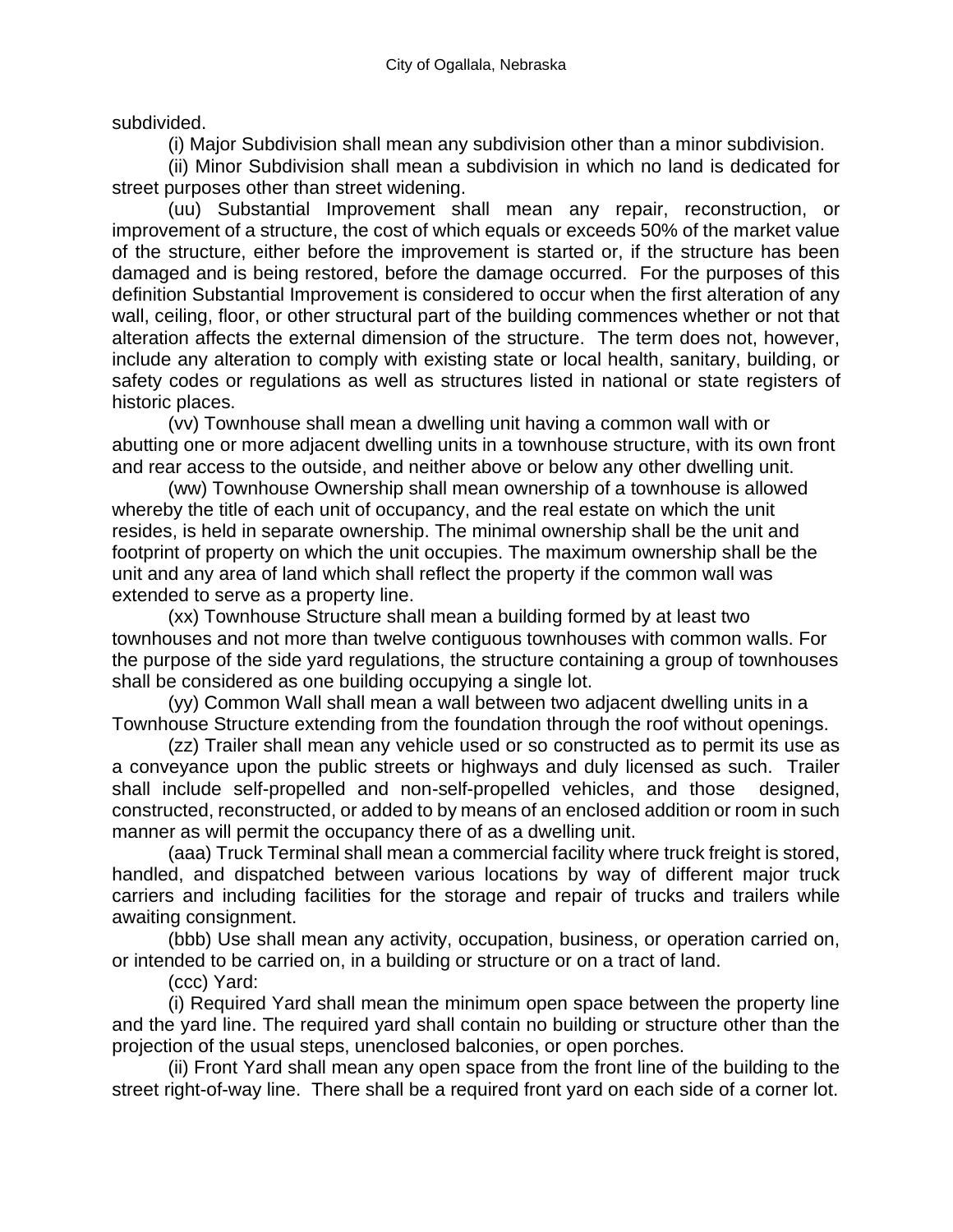(iii) Rear Yard shall mean the open space between the rear line of the lot (the line which is opposite the addressed street) and the rear line of the main building.

(iv) Side Yard shall mean an open, unoccupied space between the closest portion of the building to the side line of the lot. There shall be only one required side yard on a corner lot.

#### **ARTICLE 2 DISTRICTS GENERALLY**

Section.

| District classifications. |
|---------------------------|
|                           |

- 44-202. District boundaries; zoning maps.
- 44-203. District boundary interpretation.

## **44-201. District classifications.**

For the purpose of this chapter, the City is hereby divided into 12 districts, designated as follows:

- (1) Agricultural District (A-1)
- (2) Agricultural Residential (A-2)
- (3) Business District Central (C-1)
- (4) Business District Highway (C-2)
- (5) Business District Neighborhood (C-3)
- (6) Business District Interstate Highway (C-4)
- (7) Historical District (H-1)
- (8) Industrial District (I-1)
- (9) Residential District Low Density (R-1)
- (10) Residential District Low Density Special (R-1S)
- (11) Residential District Medium Density (R-2)
- (12) Residential District High Density (R-3)

#### **44-202. District boundaries; zoning maps.**

The boundaries of the districts are hereby established as shown on the maps entitled "Official Zoning Maps of the City of Ogallala, Nebraska." Said maps and all explanatory matter are hereby made a part of this chapter as if fully written herein.

Statutory reference: Neb. RS 19-904

## **44-203. District boundary interpretation.**

Where uncertainty exists with respect to the boundaries of any of the aforesaid districts as shown on the zoning map, the following rules shall apply:

(1) Where district boundaries are indicated as approximately following the centerlines of streets, highways, streams or rivers, street or railroad right-of-way lines or said lines extended, such lines shall be construed to be the boundaries.

(2) Where district boundaries are so indicated that they approximately follow lot lines, such lot lines shall be construed to be said boundaries.

(3) Where district boundaries are so indicated that they are approximately parallel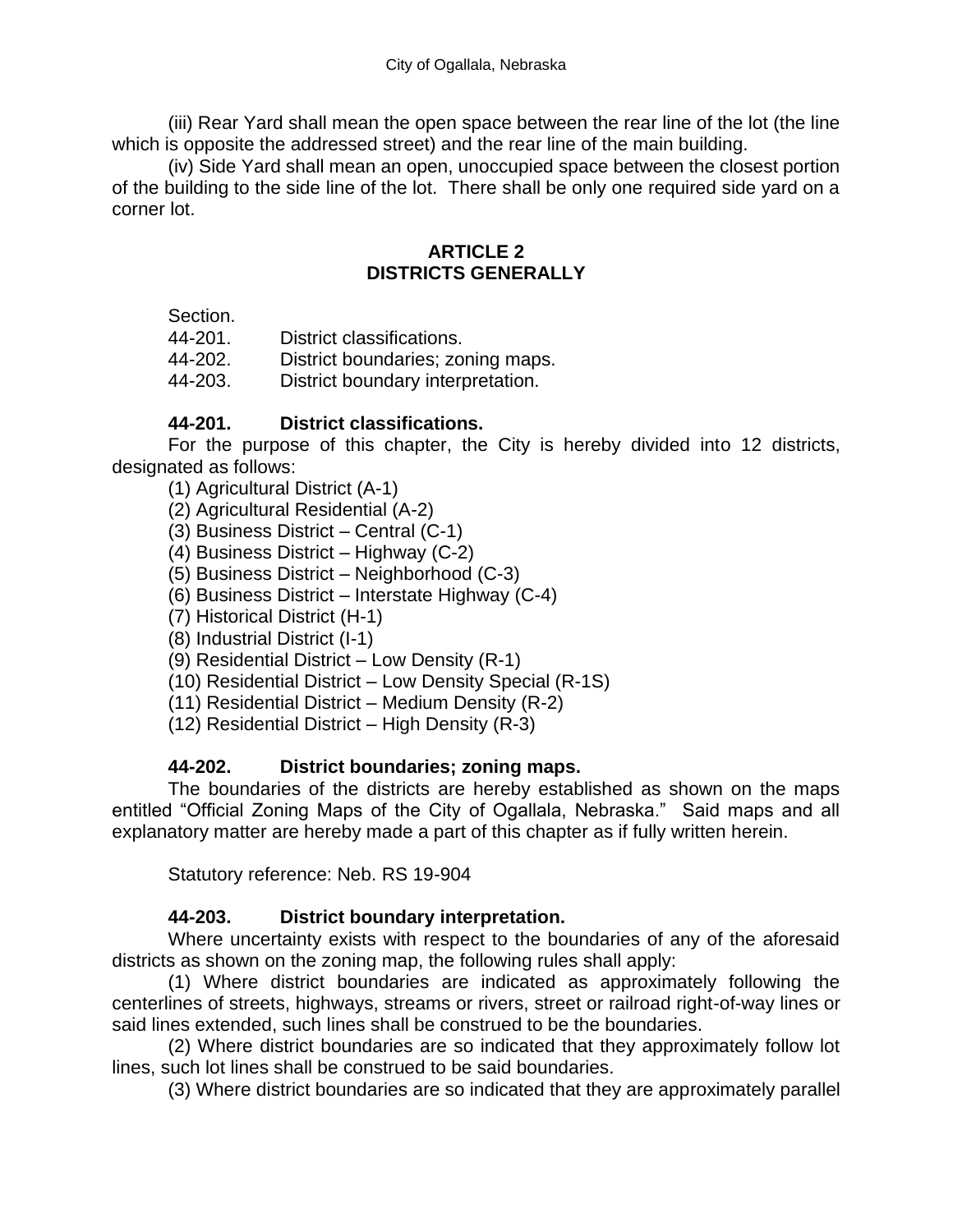to the centerlines of streets, highways, railroads, or reservoirs, such district boundaries shall be construed as being parallel thereto and at such distance therefrom as indicated on the zoning maps. If no distance is given, such dimension shall be determined by use of the scale shown on said zoning maps.

(4) Where a district boundary line divides a lot in single ownership, the district boundary lines shall be determined by the use of the scale or dimensions shown on the zoning maps.

(5) Where physical or cultural features existing on the ground are in variance with those shown on the zoning maps, or in other circumstances not covered previously in this section, the Board of Adjustment shall interpret the district boundaries.

Statutory reference: Neb. RS 19-904

## **ARTICLE 3 A-1 AGRICULTURAL DISTRICT**

Section.

- 44-301. Purpose and characteristics.
- 44-302. Permitted uses.
- 44-303. Special uses.
- 44-304. Area, yard, and height requirements.

## **44-301. Purpose and characteristics.**

The purpose of the (A-1) Agricultural District is to fix the location of predominantly agricultural sections of the Planning Area, to annotate those land uses which are agricultural or basically related to agriculture, and to further record those land uses deemed compatible with agriculture or with an agricultural area in transition to an area of more urban character.

#### **44-302. Permitted uses.**

Within the (A-1) Agricultural District, a building or premises shall be used only for the following purposes:

(1) Agricultural uses, farming, livestock raising, greenhouses, truck gardens, and other agricultural activities commonly required for the operation of a farm or ranch.

(2) Single-family dwellings.

(3) Customary incidental home occupations in accordance with the provisions set forth in section 44-1603.

(4) Manufactured homes which comply with the provisions of section 44-1705.

(5) Public uses including, but not limited to, public parks, playgrounds, trails, golf courses, recreational uses, fire stations, public elementary and high schools, public utilities and utility distribution systems.

(6) Accessory bridges, structures, or uses subordinate and customarily incident to and located on the same lot with any of the foregoing principal uses.

(7) Major off-street parking facilities in conjunction with all uses in the foregoing listing.

(8) Portable storage structures subject to the conditions and protective restriction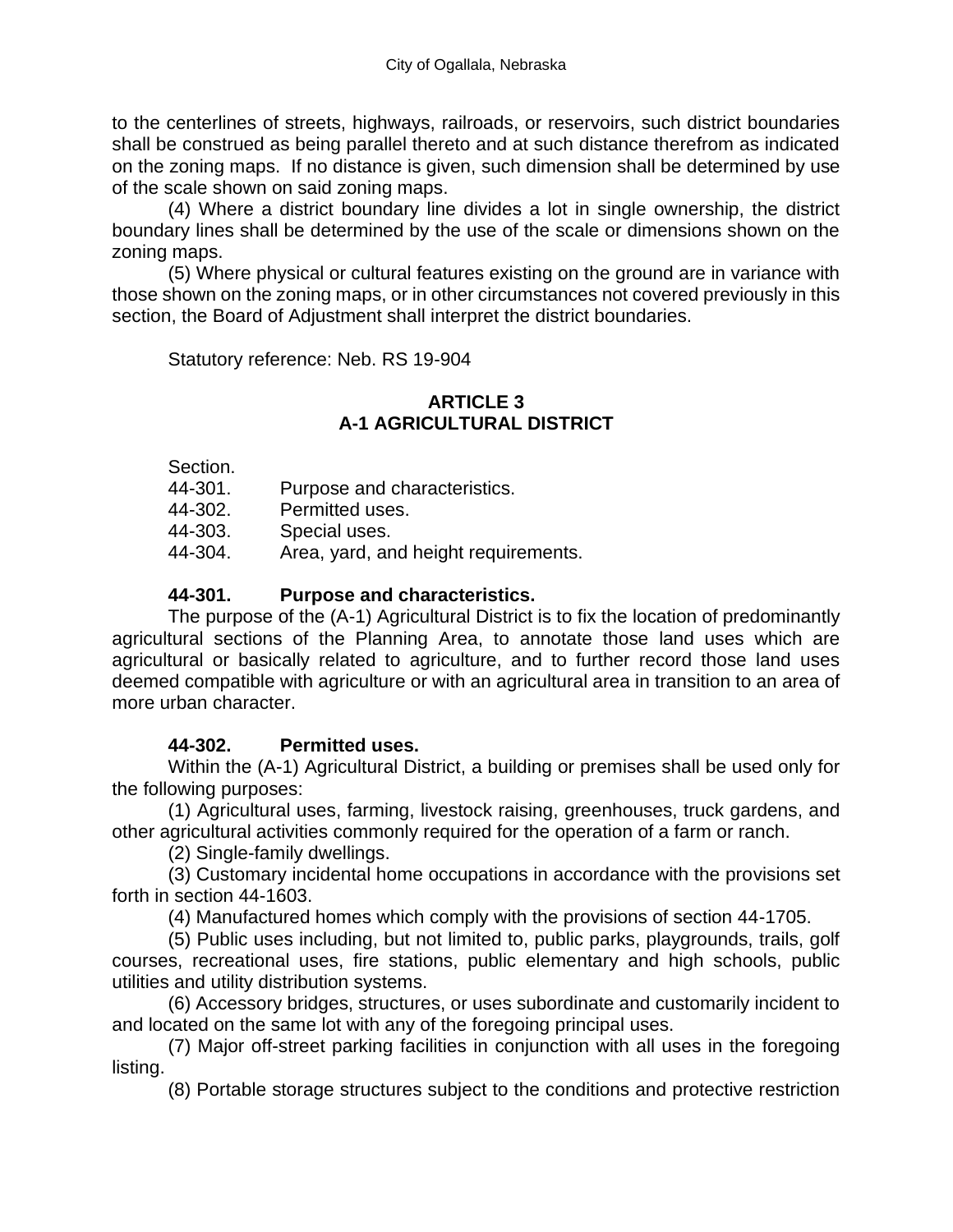set forth in Section 44-1713:

(8 9) Signs. The following on-premises signs shall be permitted, so long as they do not exceed 35 feet in height:

(a) Permanent advertising signs identifying the use of the building, structure, or premises. Such signs shall be in harmony with the intended use of the land and the character of the zoning district in which they are to be erected. Said signs shall be limited to the following:

(i) One single freestanding sign with a maximum area of 90 square feet;

(ii) One single sign, attached to the facade of the building, occupying no more than 10% of the surface area of said facade; or

(iii) One single billboard-type sign, 24 square feet in area, for use in advertising products or services considered incidental to the primary use of the building or premises, attached to and parallel with the facade of the building.

(b) One temporary on-site, non-illuminated sign, not to exceed 32 square feet in area, advertising the sale or rental of the property.

Approval of permits for advertising signs and advertising sign specifications shall conform to the specifications of section 44-1708.

## **44-303. Special uses.**

The City Council may authorize the following special uses in the (A-1) Agricultural District, but only after receiving the recommendation of the Planning Commission, after a public hearing, and subject to the conditions and protective restrictions set forth in section 44-1503:

(1) Mobile homes, which meet the definition of section 26-101.

(2) Churches, Sunday schools, and other places of worship;

(3) Private clubs, private lodges, private social recreational areas and entertainment facilities or grounds for games, sports, and camping;

(4) Cemeteries;

(5) Airports, airplane landing fields, radio or television transmitter stations, gas, electricity, or other necessary utilities;

(6) Automotive wrecking, salvage, junk yards and establishments or use areas conducting vehicle maintenance or storage activities of a heavier nature than gasoline service stations or general vehicle garage repair provided that such establishments or use areas are enclosed by a solid fence or vegetative screening of at least 8 feet in height, and is not located closer than one-half mile to any residential district, incorporated area or dwelling other than the dwelling of the lessee or owner of the site;

(7) Mental institutions and places of detention;

(8) Additional single-family dwelling unit which provides housing for relatives by blood and marriage or farm workers;

(9) Livestock feed lots and sale barns, kennels and veterinary establishments, but not nearer than 1,000 feet to any zoned residential district, incorporated area or dwelling other than the dwelling of the lessee or owner of the site;

(10) Mining of sand and gravel or creation of borrow pits;

(11) Recycling facilities as provided for in Chapter 34 of this code.

(12) Collection and composting of yard waste.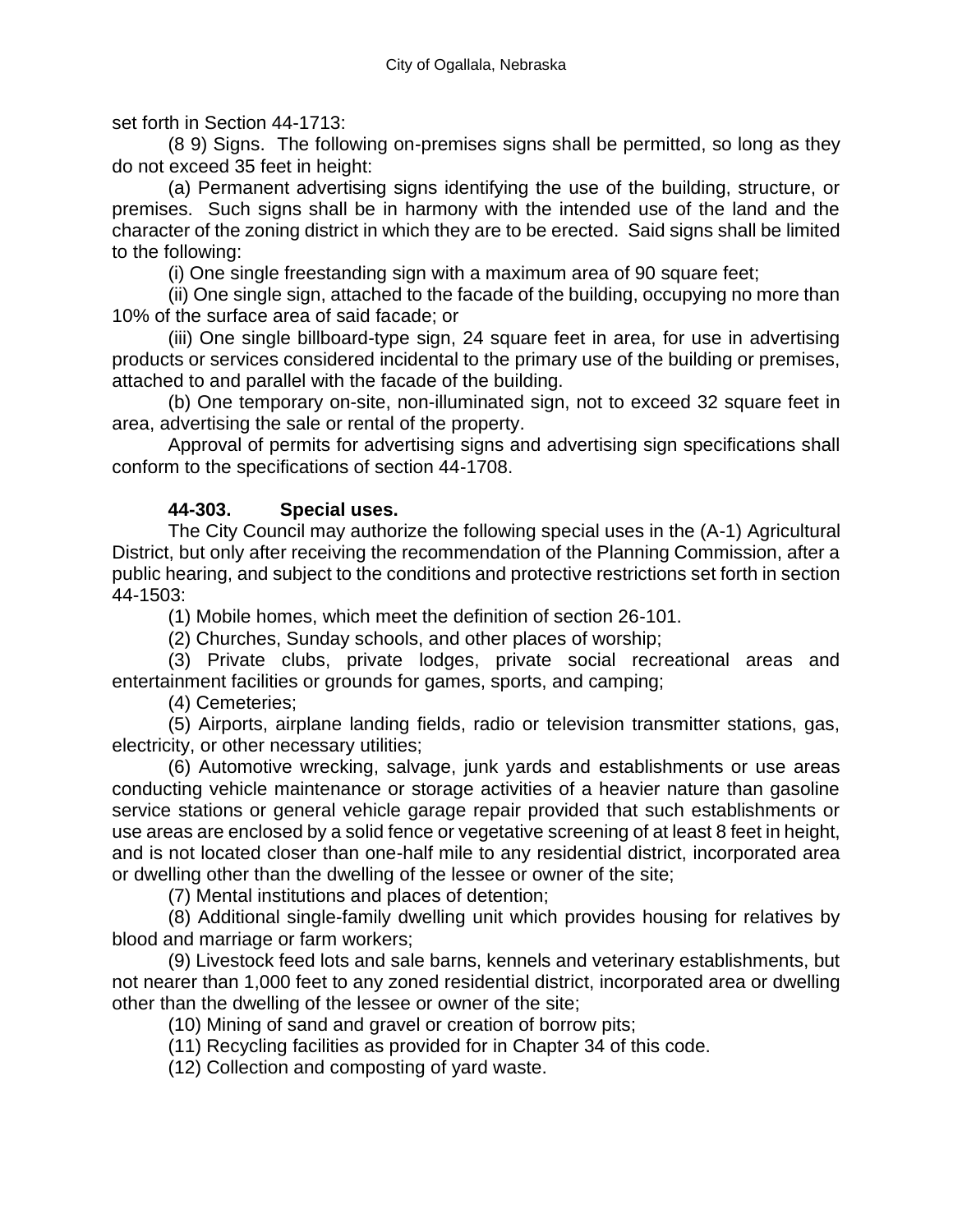## **44-304. Area, yard, and height requirements.**

Area, yard, and height requirements for the (A-1) Agricultural District shall be the following:

(1) Minimum lot size shall be three acres, with not less than 100 feet width.

(2) Minimum yard requirements shall be the following:

(a) Front yard depth: not less than 50 feet.

- (b) Side yard depth: not less than 15 feet.
- (c) Rear yard depth: not less than 50 feet or 20% of lot depth
- (3) There shall be no height limits placed on agricultural buildings constructed in this district. The maximum height of a non-agricultural building in this district shall be 35 feet.

## **ARTICLE 4 A-2 AGRICULTURAL RESIDENTIAL DISTRICT**

#### Section.

- 44-401. Purpose and characteristics.
- 44-402. Permitted uses.
- 44-403. Special uses.
- 44-404. Area, yard, and height requirements.

# **44-401. Purpose and characteristics.**

The (A-2) Agricultural Residential District is intended to provide for low-density acreage residential development in selected areas adjacent or in close proximity to the corporate limits of the City and other developed areas within the City jurisdiction. Generally, these districts are located near urban and built-up areas within reasonable reach of fire protection and hard surfaced roads.

# **44-402. Permitted uses.**

Within the (A-2) Agricultural Residential District, a building or premises shall be used only for the following purposes:

(1) Agricultural uses, with a maximum of one animal unit per acre.

(2) One single-family dwelling.

(3) Manufactured homes which comply with the provisions of section 44-1705.

(4) Irrigation and flood control projects.

(5) Public parks and recreational areas.

(6) Community buildings and/or facilities owned and/or occupied by public agencies.

(7) Public and/or private schools.

(8) Customary incidental home occupations in accordance with the provisions of section 44-1603.

(9) Accessory buildings, structures, or uses subordinate and customarily incidental to and located on the same lot with any of the foregoing uses.

(10) Major off-street parking facilities in conjunction with all uses in the foregoing list.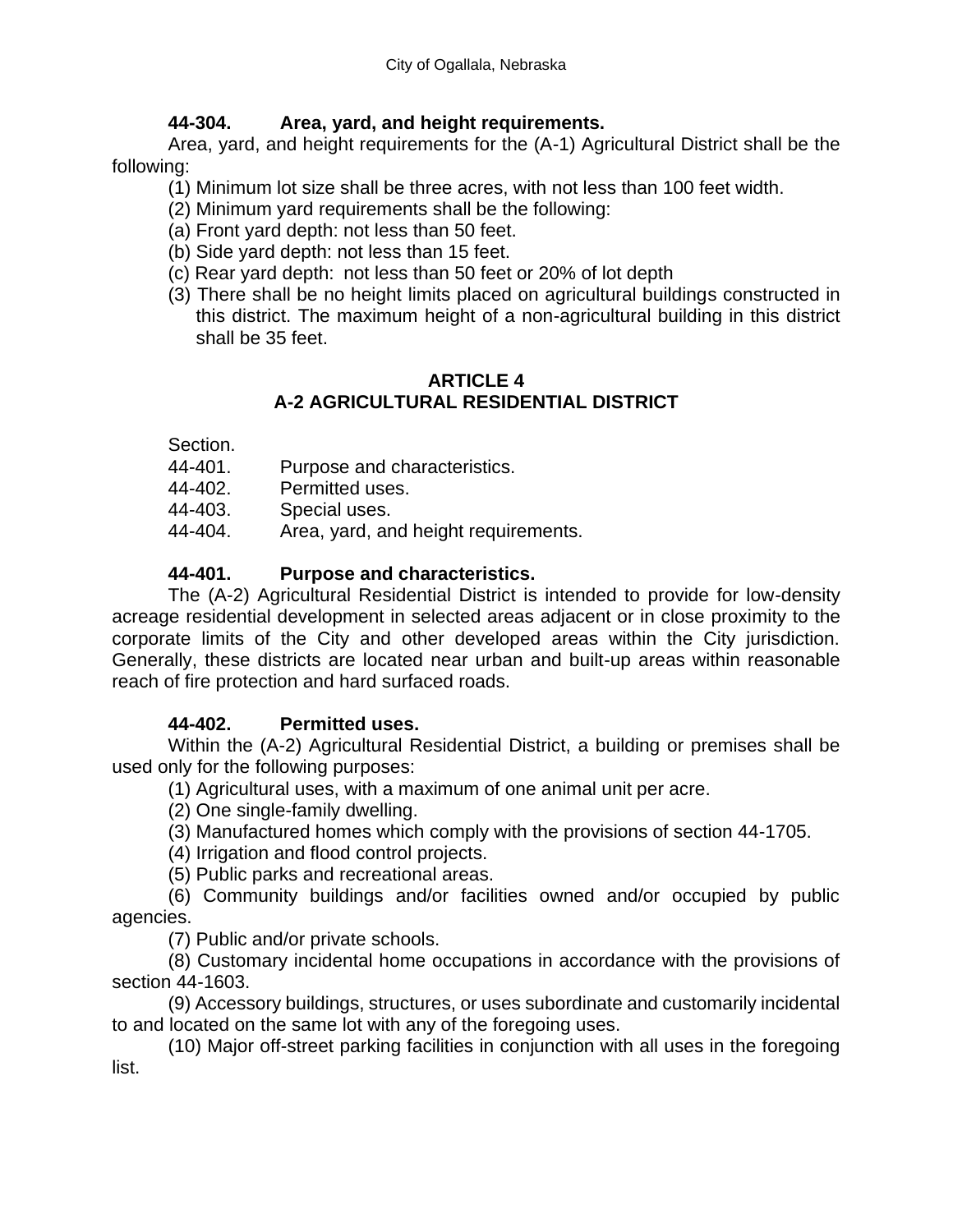(11) Signs. The following on-premises signs shall be permitted, so long as they do not exceed eight feet in height:

(a) Permanent advertising signs identifying the use of the building, structure, or premises. Such signs shall be in harmony with the intended use of the land and the character of the zoning district in which they are to be erected. Said signs shall be limited to the following:

(i) One single sign with a maximum area of four square feet, with the exception that a maximum area of 50 square feet shall be allowed for the uses specified in subsections (2), (3), (4), and (5) above.

(b) One temporary on-site, non-illuminated sign, not to exceed six square feet in area, advertising the sale or rental of the property.

Approval of permits for advertising signs and advertising sign specifications shall conform to section 44-1708.

# **44-403. Special uses.**

The City Council may authorize the following special uses in the (A-2) Agricultural Residential District, but only after receiving the recommendation of the Planning Commission; after a public hearing; and subject to the conditions and protective restrictions set forth in section 44-1503:

(1) Airports and heliports, including crop-dusting.

(2) Agricultural service establishments primarily engaged in performing agricultural, animal husbandry, or horticultural services.

(3) Places of worship such as churches, synagogues, and temples.

(4) Cemeteries, crematories, mausoleums, and columbaria.

(5) Child-care centers.

(6) Radio and television towers and transmitters.

(7) Recreation camps

(8) Wind generating systems.

(9) Kennels.

(10) Public and private charitable institutions.

(11) Greenhouses and nurseries of a commercial nature.

(12) Collection and composting of yard waste.

Statutory reference: Neb RS 71-3101.

## **44-404. Area, yard, and height requirements for principal buildings.**

Minimum area, yard, and height requirements for the (A-2) Agricultural Residential District shall be the following:

(1) Minimum lot size shall be three acres with not less than 220 feet width.

(2) Minimum yard requirements shall be the following:

(a) Front yard depth: not less than 50 feet.

(b) Side yard width: not less than 15 feet.

(c) Rear yard depth: not less than 50 feet or 20% of lot depth.

(3) The maximum height of a non-agricultural building in this district shall be 35 feet.

## **44-405. Area, yard, and height requirements for an accessory building.**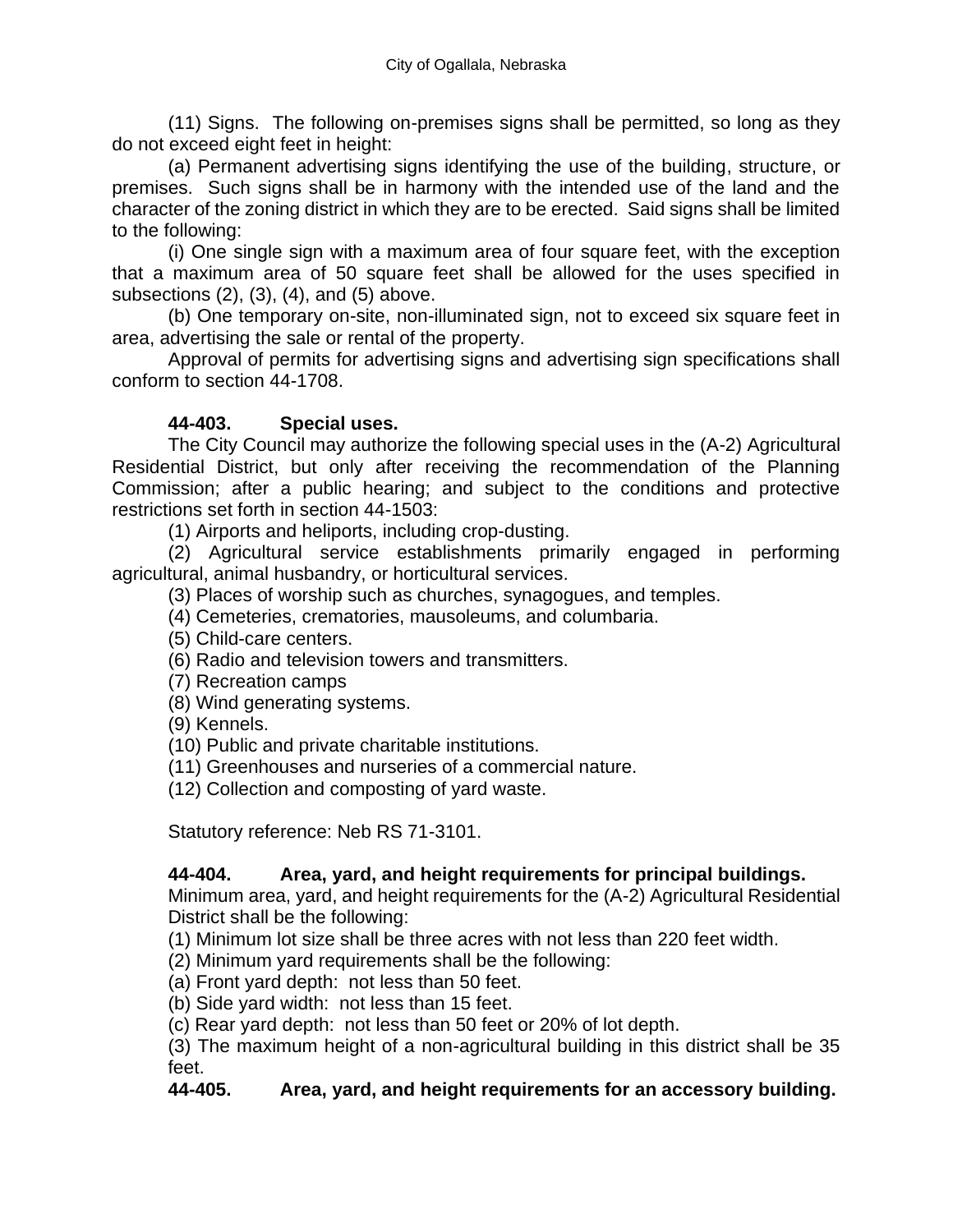Minimum area, yard, and height requirements for the (A-2) Agricultural Residential District shall be the following:

- (1) Interior lot rear yard depth: 10 feet.
- (2) Interior lot side yard depth 15 feet.
- (3) Corner lot front yard depth: 50 feet.
- (4) Corner lot rear yard depth: 10 feet.
- (5) Corner lot side yard depth: 15 feet.
- (6) Through lot front yard depth: 50 feet.
- (7) Through lot rear yard depth 50 feet.
- (8) Through lot side yard depth 15 feet.
- (9) The maximum height of an accessory building in this district is 18 feet for interior lots 15,000 square feet or less in area. And 15 feet for corner lots 15,000 square feet in area. The building height for said building may increase at an increment of one foot in height for each 1,000 square feet in area for lots over 15,000 square feet in area provided the building does not exceed 35 feet in height.
- (10) An accessory building that is part of or attached to a principal building shall not exceed the area of the principal building.
- (11) Approval of permits for accessory buildings shall conform to 44-1701

#### **ARTICLE 5 C-1 BUSINESS DISTRICT – CENTRAL**

Section.

- 44-501. Purpose and characteristics.
- 44-502. Permitted uses.
- 44-503. Special uses.
- 44-504. Area, yard, and height requirements.

## **44-501. Purpose and characteristics.**

The purpose of the (C-1) Business District – Central is to establish the location of the downtown or predominant shopping area of the City in relation to its intended use, that being to best serve the largest number of patrons within the community's service area with the widest variety of goods and services. Through the proper zoning classification and use of restrictions, it is the intent of this section to prevent the scattering of commercial uses and to centralize together the predominant retail and service activities needed to satisfy the local shopping public.

Historical reference: Ord. 1092, passed 8-10-99

## **44-502. Permitted uses.**

Within the (C-1) Business District – Central, buildings and premises shall be used only for the following purposes:

(1) Theaters and auditoriums.

(2) Lodges, clubs, fraternal organizations, and places for entertainment and public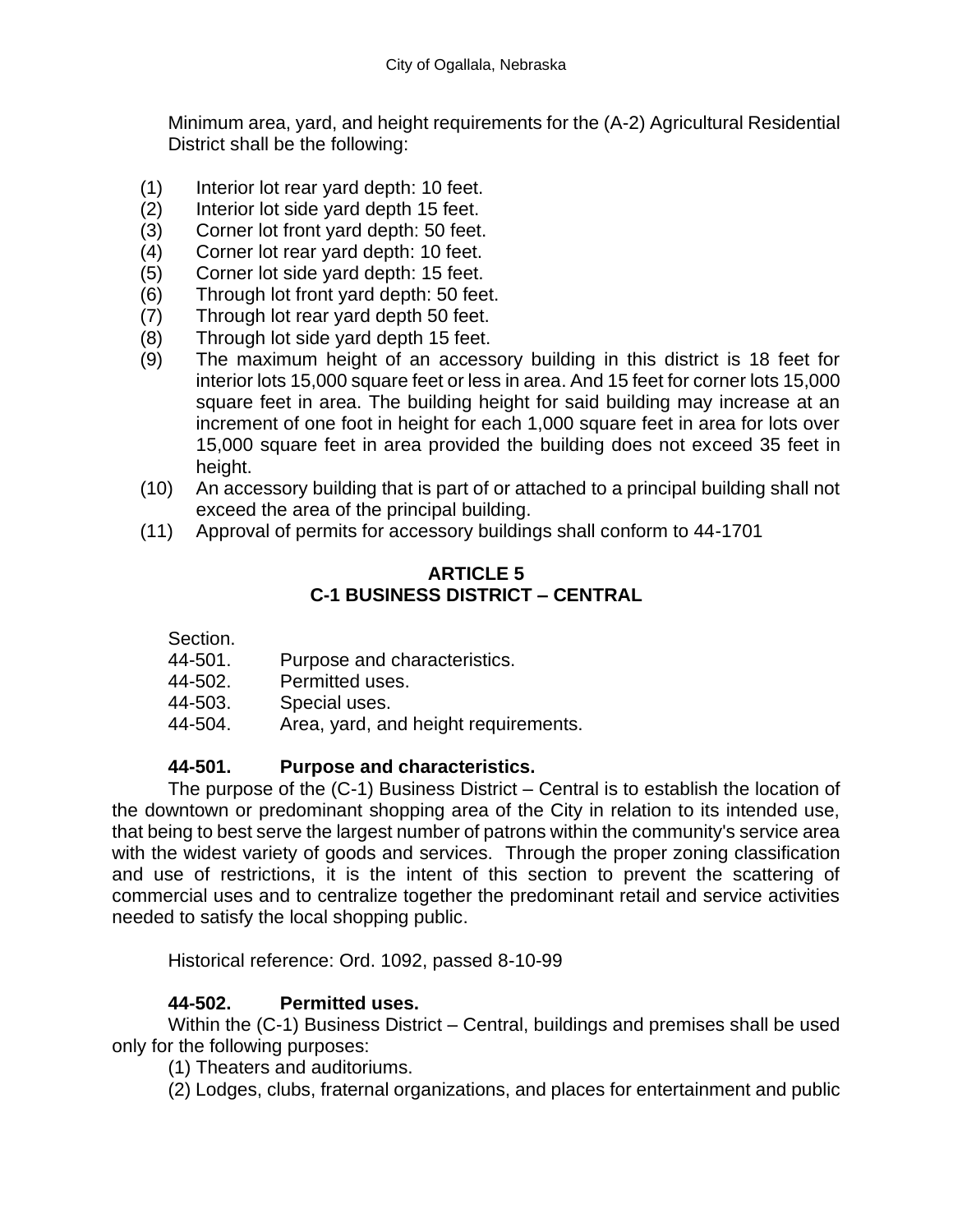gatherings.

(3) Banks, financial institutions, loan offices, and tax services.

(4) Insurance, real estate, and business offices or establishments.

(5) Medical, dental, and health offices, clinics, and establishments, excluding veterinary clinics.

(6) Funeral homes.

(7) Professional offices and establishments.

(8) Barber shops, beauty salons, reducing salons, and photographic studios.

(9) Restaurants, cafes, short order establishments, bars, liquor stores, and nightclubs.

(10) Ice cream and dairy stores and establishments selling specialty food items, but not exclusively drive-in type facilities.

(11) Furniture, appliance, radio and television, and office furniture and supply stores.

(12) Clothing, haberdashers, shoe stores, specialty clothing and dressmaking shops.

(13) Drug stores, record shops, jewelry, hardware, and variety stores, and specialty item establishments.

(14) Department stores, florist shops, farm and garden supplies, sporting goods and hobby shops.

(15) Transportation depots, communication offices, and travel agencies.

(16) Dry cleaning pick-up establishments; Laundromats, but not laundries; shoe and clothing repair shops; furniture and appliance repair and upholstery establishments.

(17) Hotels.

(18) Paint stores, rugs and floor covering shops, and gun and firearms establishments.

(19) Major off-street parking facilities as an integral design consideration with all of the uses in the C-1 Zone.

(20) Public works, public buildings, public utility facilities, such as transformer stations, pumping stations, water towers, radio or television transmitter stations, and telephone exchanges.

(21) Libraries, private clubs, lodges, and social, recreational, and entertainment facilities and structures only for games and sports.

(22) Accessory uses and buildings that are clearly incidental to the permitted use and that will not create a nuisance or hazard.

(23) Single and multi family dwellings.

(24) Signs. The following on-premises signs shall be permitted:

(a) Permanent advertising signs identifying the use of the building, structure, or premises. Such signs shall be in harmony with the intended use of the land and the character of the zoning district in which they are to be erected, and shall be part of the architectural design or theme of the building. Said signs shall be limited to the following:

(i) One single sign, attached to the facade of the building, occupying no more than 10% of the surface area of said facade.

(b) One temporary on-site, non-illuminated sign, not to exceed eight square feet in area and advertising the sale or rental of the property.

Approval of permits for advertising signs and advertising sign specifications shall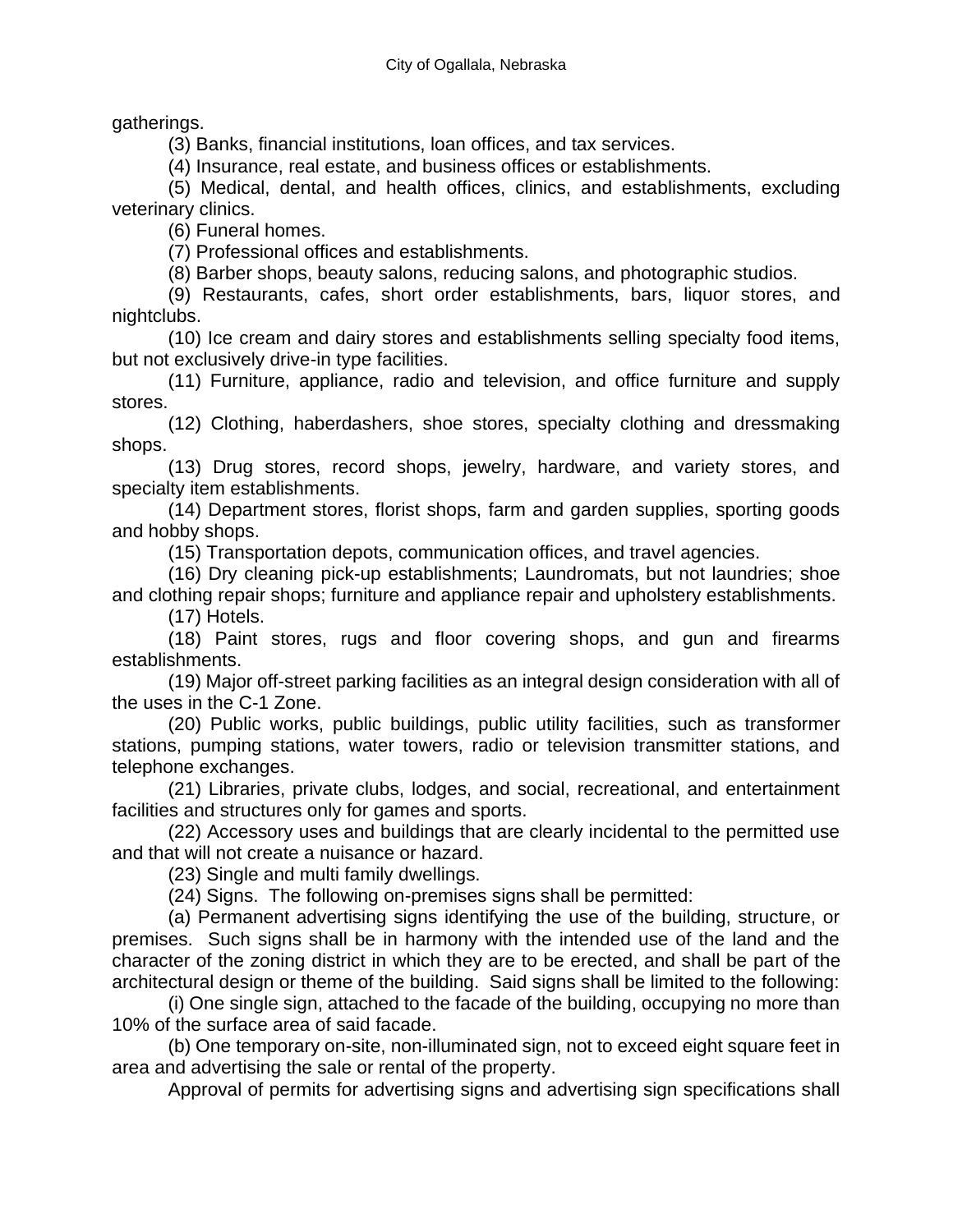conform to section 44-1708.

Historical reference: Ord. 1092, passed 8-10-99

## **44-503. Special uses.**

The City Council may authorize the following special uses in the (C-1) Business District – Central, but only after receiving the recommendation of the Planning Commission; after a public hearing; and subject to the conditions and protective restrictions set forth in section 44-1503:

(1) Churches, Sunday schools, and other places of worship.

(2) Private and/or parochial schools.

(3) Day-care facilities and preschools.

Historical reference: Ord. 1092, passed 8-10-99

## **44-504. Area, yard, and height requirements.**

Area, yard, and height requirements for the (C-1) Business District – Central shall be the following:

(1) There shall be no limitations placed on the size of the lot.

(2) Minimum yard requirements shall be the following:

(a) Front yard depth: none.

(b) Side yard width: none, except on the side of a lot adjoining a residential district, in which case a side yard of not less than eight feet shall be provided. If a side yard is allowed, built, or used, it shall be not less than five feet in width.

(c) Rear yard depth: none, except, on the rear of a lot adjoining a residential district, in which case a rear yard of not less than 25 feet shall be provided.

(3) The maximum height of a building in this district shall be 45 feet.

(4) Freestanding on-premises signs shall not exceed 90 square feet in area and 35 feet in height.

Historical reference: Ord. 1092, passed 8-10-99

#### **ARTICLE 6 C-2 BUSINESS DISTRICT – HIGHWAY**

Section.

- 44-601. Purpose and characteristics.
- 44-602. Permitted uses.
- 44-603. Special uses.
- 44-604. Area, yard, and height requirements.

## **44-601. Purpose and characteristics.**

The purpose of the (C-2) Business District – Highway is to establish the location of areas best suited for the needs of highway-related business within the planning area, those commercial types being characterized by the need for larger lot sizes, off-street parking, and immediate access to transient traffic.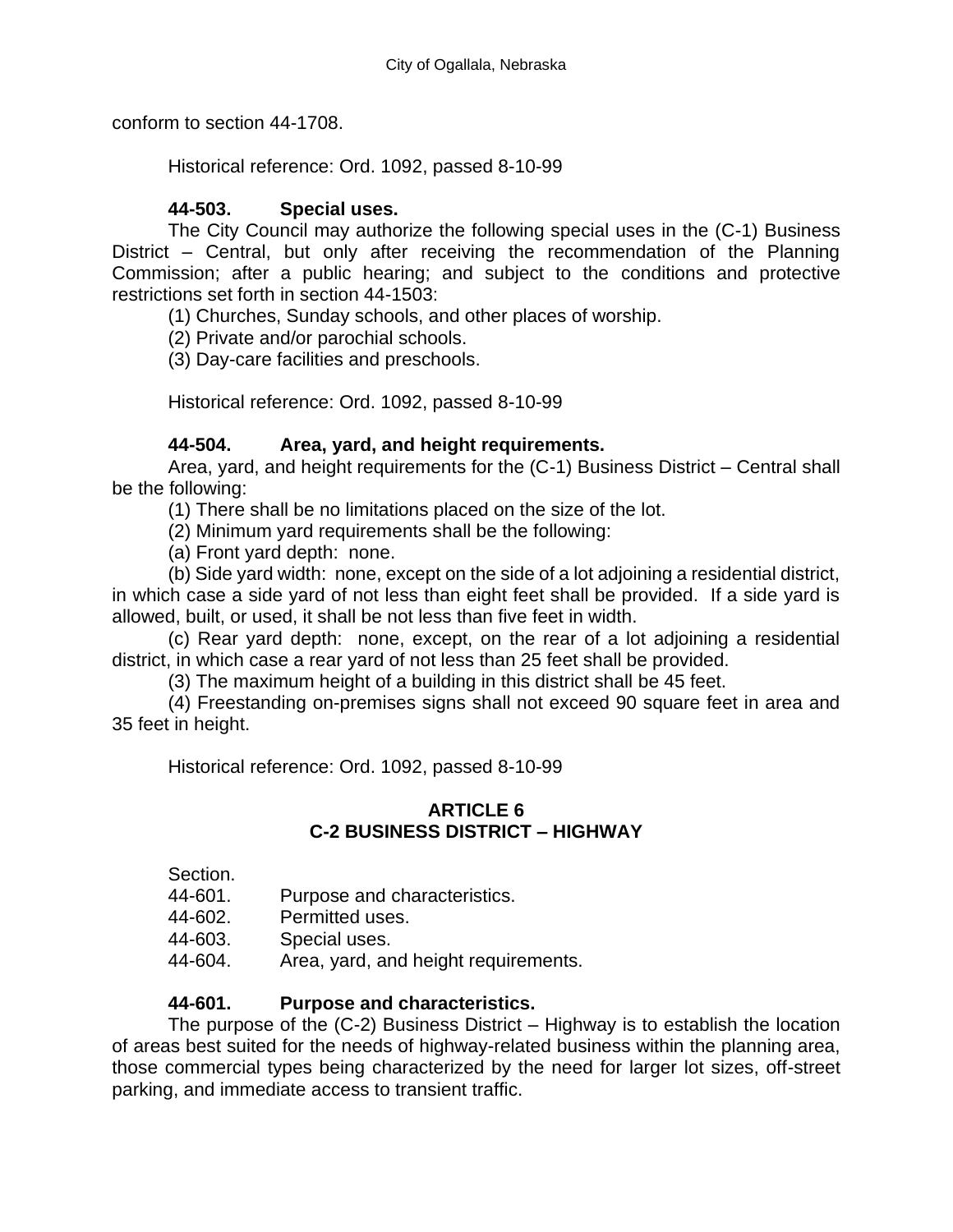## **44-602. Permitted uses.**

Within the (C-2) Business District – Highway, a building or premises shall be used only for the following purposes:

(1) Farm equipment sales and service.

(2) Automotive sales, services, and storage.

(3) Restaurants, cafes, drive-in restaurants, and drinking establishments.

(4) Motels, hotels, and tourist accommodations.

(5) Trailer sales, separate from trailer parks.

(6) Commercial recreation and entertainment, such as drive-in theaters, miniature golf courses, bowling alleys, dance halls, skating rinks, drag strips, golf driving and target ranges.

(7) Truck terminals and related storage facilities.

(8) Commercial storage or rental storage facilities completely within an enclosed building.

(9) Gas stations.

(10) Public and private parking lots.

(11) Food, drug, dairy, liquor, furniture, and appliance stores.

(12) Dry cleaners, laundries, barber and beauty shops, lumber yards, paint stores, clothing stores, farm and garden supply, sporting goods, and hobby shops.

(13) Medical clinics, hospitals, convalescent homes, funeral homes, and veterinary clinics excluding kennels.

(14) Public or private clubs, lodges, social, recreational, and entertainment facilities, or grounds for games and sports, including public or privately owned museums.

(15) Public works and public utility facilities such as transformer stations pumping stations, water towers, radio or television transmitter stations, and telephone exchanges.

(16) Banks, financial institutions, loan offices, and tax services.

(17) Insurance, real estate, and business offices or establishments.

(18) Professional offices and establishments.

(19) Accessory uses and buildings that are clearly incidental to the permitted use and that will not create a nuisance or hazard.

(20) Lumber wood sales.

(21) Portable storage structures subject to the conditions and protective restriction set forth in Section 44-1713:

(22) Signs. The following on-premises signs shall be permitted, so long as they do not exceed 35 feet in height:

(a) Permanent advertising signs identifying the use of the building, structure, or premises. Such signs shall be in harmony with the intended use of the land and the character of the zoning district in which they are to be erected, consisting of no more than:

(i) One single sign, attached to each facade of the building, occupying no more than 10% of the surface area of said facade.

(ii) One freestanding on premise sign not to exceed 90 square feet in area.

(b) One temporary on-site, non-illuminated sign, not to exceed eight square feet in area and advertising the sale or rental of the property.

Approval of permits for advertising signs and advertising sign specifications shall conform to section 44-1708.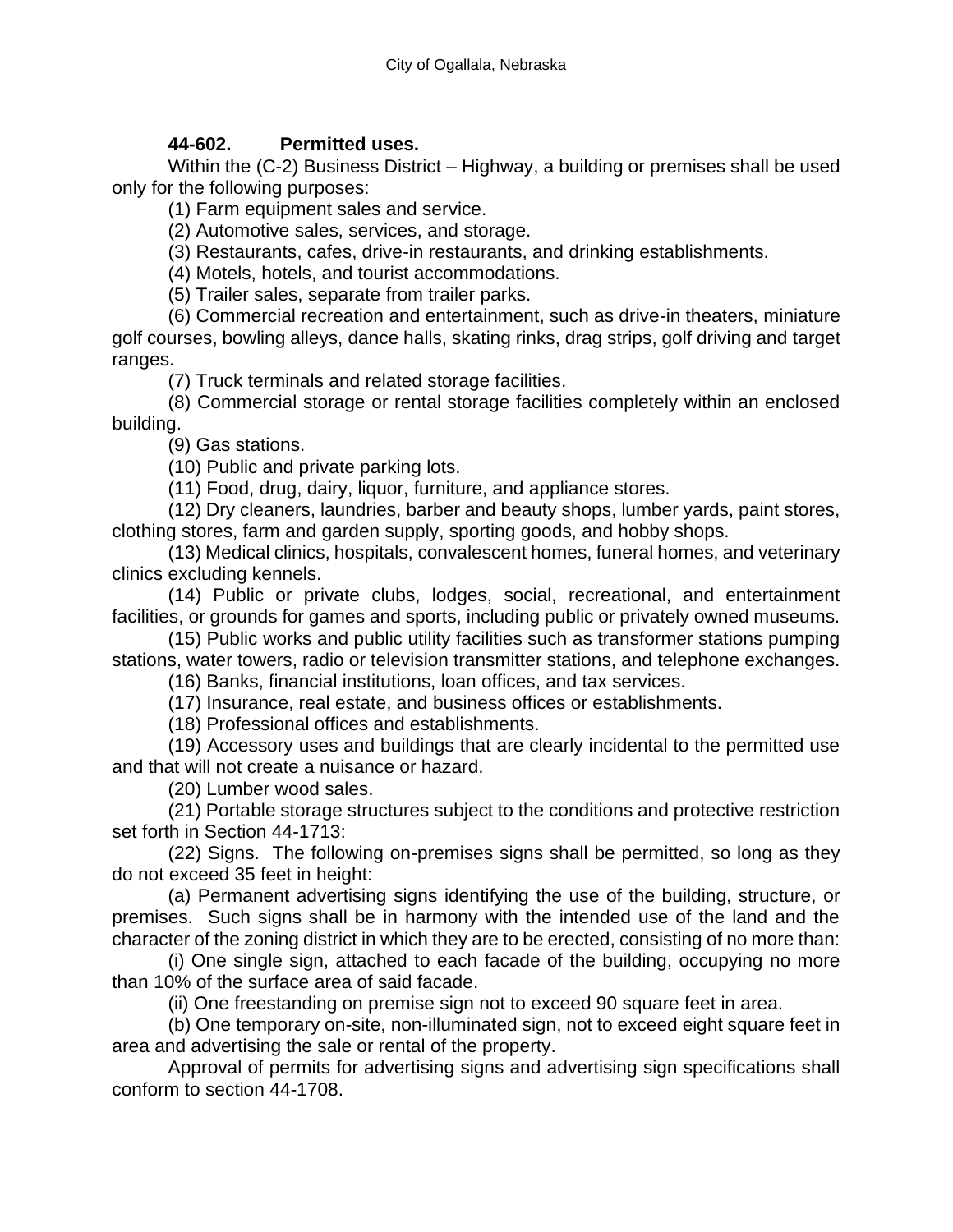#### **44-603. Special uses.**

The City Council may authorize the following special uses in the (C-2) Business District – Highway, but only after receiving the recommendation of the Planning Commission; after a public hearing; and subject to the conditions and protective restriction set forth in section 44-1503:

(1) Mobile home parks or courts, subject to the regulations outlined in section 44- 1503(B).

(2) The open storage, parking, or sale of building materials and supplies, wholesale and warehousing goods, and contractors' equipment.

(3) Recycling facilities as provided for in Chapter 34 of this code. Such a facility in this zone shall only be permitted if it is limited in the scope of its operation. Factors to be considered in determining the scope of operation shall include, but not be limited to, area covered, odor produced, noise produced, and ability to control loose material resulting from the operation.

(4) Churches, Sunday schools, and other places of worship.

(5) Freestanding off-premises signs or billboards which meet the following requirements:

(a) Having a total sign area of 256 square feet or less;

(b) Placed at least 250 feet from any other off-premises sign; and

(c) Having an overall height of 35 feet or less.

(6) Collection and composting of yard waste.

(7) Single family dwellings.

(8) Day-care facilities and preschools in conformance with requirements set forth by the State of Nebraska.

(9) Commercial rental storage facilities that allow outside storage of licensed vehicles and utility trailers.

## **44-604. Area, yard, and height requirements.**

Area, yard, and height requirements for the (C-2) Business District – Highway shall be the following:

(1) There shall be no limitations placed on the size of the lot.

(2) Minimum yard requirements shall be as follows:

(a) Front yard depth: none.

(b) Side yard width: none, except on the side of a lot adjoining a residential district, in which case a side yard of not less than eight feet shall be provided. If a side yard is allowed, built, or used, it shall be not less than five feet in width.

(c) Rear yard depth: none, except on the rear of a lot adjoining a residential district, in which case a rear yard of not less than 25 feet shall be provided.

(3) The maximum height of a building in this district shall be 45 feet.

(4) Freestanding on-premises signs shall not exceed 90 square feet in area and 35 feet in height.

#### **ARTICLE 7 C-3 BUSINESS DISTRICT – NEIGHBORHOOD**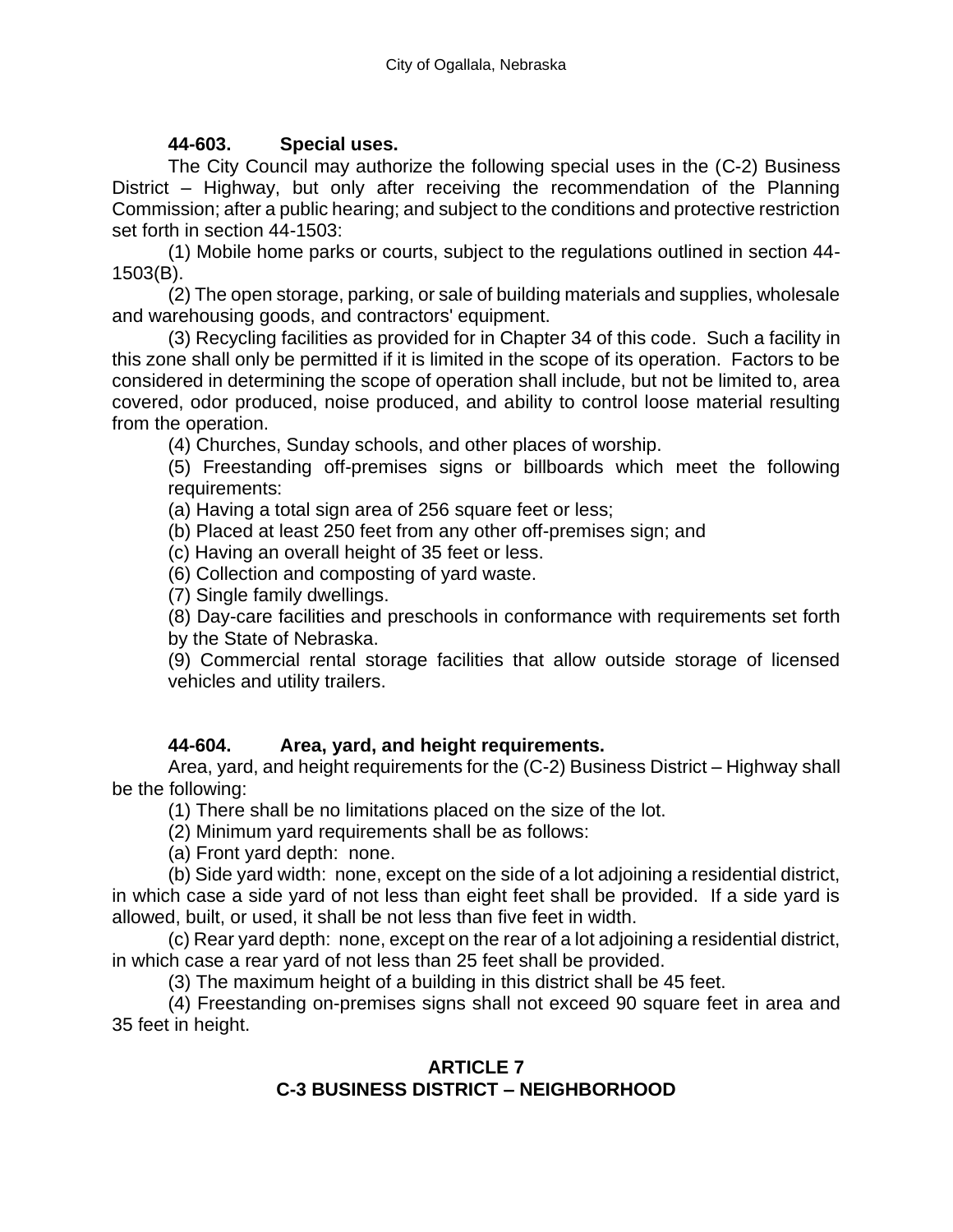| Section. |                                      |
|----------|--------------------------------------|
| 44-701.  | Purpose and characteristics.         |
| 44-702.  | Permitted uses.                      |
| 44-703.  | Special uses.                        |
| 44-704.  | Area, yard, and height requirements. |

# **44-701. Purpose and characteristics.**

The purpose of the (C-3) Business District – Neighborhood is to establish the types of business that are considered desirable immediately accessible to single-family low density residential neighborhoods. Although it is desirable to have some types of business enterprise adjacent to residential areas, it can be easily seen that other types, which by their intended nature generate large amounts of vehicular traffic, can better be accommodated in the Business District – Central, or in highway business zones which are served by major arterial streets or highways.

# **44-702. Permitted uses.**

Within the (C-3) Business District – Neighborhood, a building or premises shall be used only for the following purposes:

(1) Food and dairy product stores, but excluding supermarket-type operations.

(2) Laundromat and dry cleaning pick-up stations.

- (3) Barber and beauty shops.
- (4) Medical and dental offices.

(5) Insurance and real estate offices.

(6) Accessory uses and buildings that are clearly incidental to the permitted use and that will not create a nuisance or hazard.

(7) Signs. The following on-premises signs shall be permitted, so long as they do not exceed 12 feet in height:

(a) Permanent advertising signs identifying the use of the building, structure, or premises. Such signs shall be in harmony with the intended use of the land and the character of the zoning district in which they are to be erected. Said signs shall be limited to the following:

(i) One single freestanding sign with a maximum area of 24 square feet.

(ii) One single sign, attached to the facade of the building, occupying no more than 10% of the surface area of said facade.

(b) One temporary on-site, non-illuminated sign, not to exceed eight square feet in area, advertising the sale or rental of the property.

Approval of permits for advertising signs and advertising sign specifications shall conform to section 44-1708.

(8) Off-street parking facilities for any of the above listed uses.

## **44-703. Special uses.**

The City Council may authorize the following special uses in the (C-3) Business District – Neighborhood, but only after receiving the recommendation of the Planning Commission; after a public hearing; and subject to the conditions and protective restrictions set forth in section 44-1503: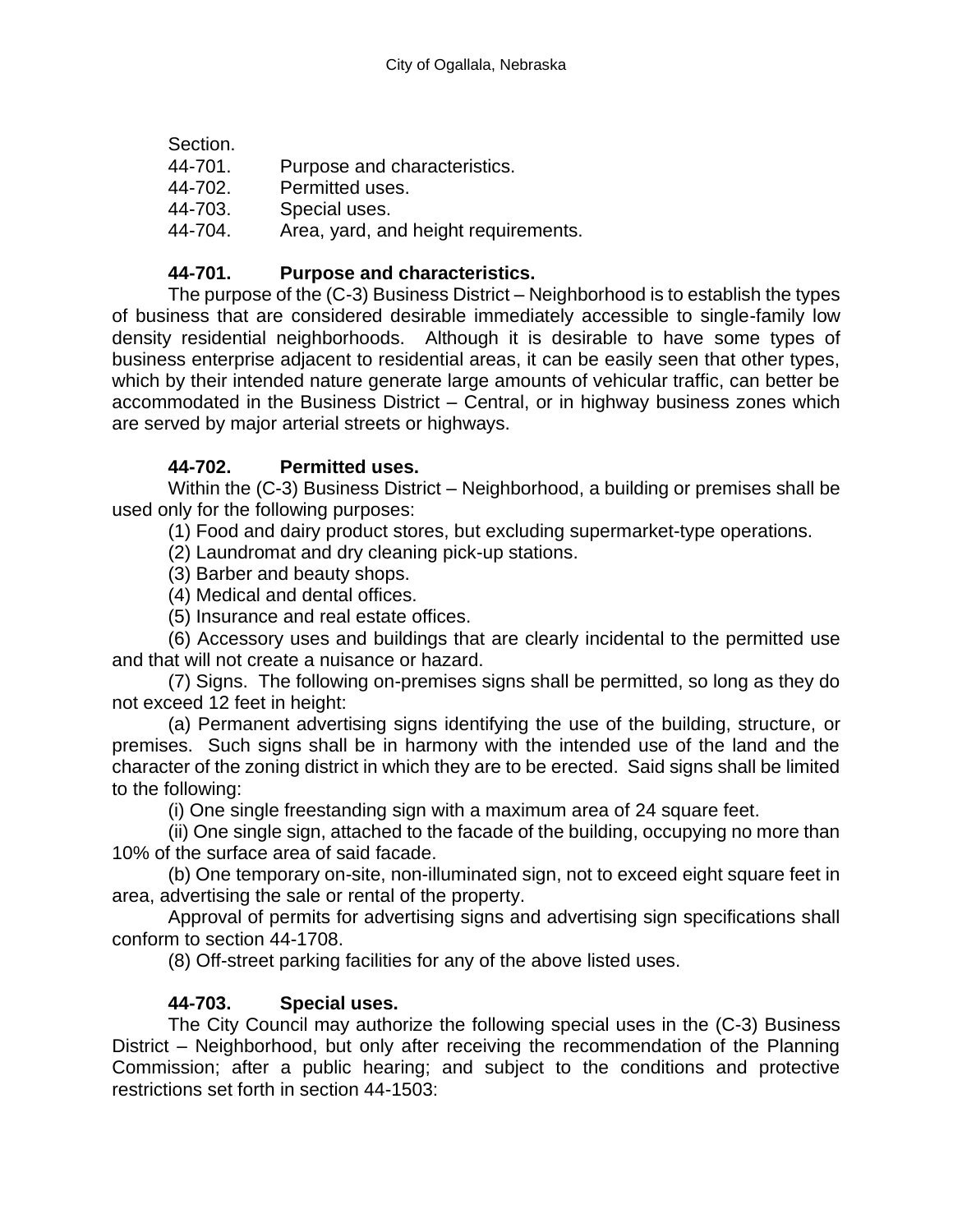(1) Public works and public utility facilities such as transformer stations, pumping stations, water towers, radio or television transmitter stations, and telephone exchanges.

(2) Churches, Sunday schools, and other places of worship.

(3) Single family dwellings

# **44-704. Area, yard, and height requirements.**

Area, yard, and height requirements for the (C-3) Business District – Neighborhood shall be the following:

(1) There shall be no minimum requirements on the lot size, except that the width of such lot shall be not less than 80 feet.

(2) Minimum yard requirements shall be the following:

(a) Front yard depth: not less than 25 feet.

(b) Side yard width: same as that indicated for the Business District – Central (C-

1).

(c) Rear yard depth: same as that indicated for the Business District – Central (C-

1).

(3) The maximum height of a building in this district shall be 35 feet.

# **ARTICLE 8**

# **C-4 BUSINESS DISTRICT – INTERSTATE HIGHWAY**

Section.

- 44-801. Purpose and characteristics.
- 44-802. Permitted uses.

44-803. Special uses.

44-804. Area, yard, and height requirements.

## **44-801. Purpose and characteristics.**

The purpose of the (C-4) Business District – Interstate Highway is to establish the location of areas best suited to the needs of highway-related business types within the Planning Area, those commercial types being characterized by a need for larger lot sizes, off-street parking, and immediate access to transient traffic.

## **44-802. Permitted uses.**

Within the (C-4) Business District – Interstate Highway a building or premises shall be used only for the following purposes:

(1) Farm equipment sales and service.

(2) Automotive sales, services, and storage.

(3) Restaurants, cafes, drive-in restaurants, and drinking establishments.

(4) Motels, hotels, tourist accommodations, and souvenir shops.

(5) Mobile home and recreational vehicle sales, separate from mobile home parks.

(6) Commercial recreation and entertainment, such as drive-in theaters, miniature golf courses, bowling alleys, dance halls, skating rinks, drag strips, and golf driving and target ranges.

(7) Truck terminals and related storage facilities containing a maximum of 3,000 square feet.

(8) Commercial storage or rental storage facilities completely within an enclosed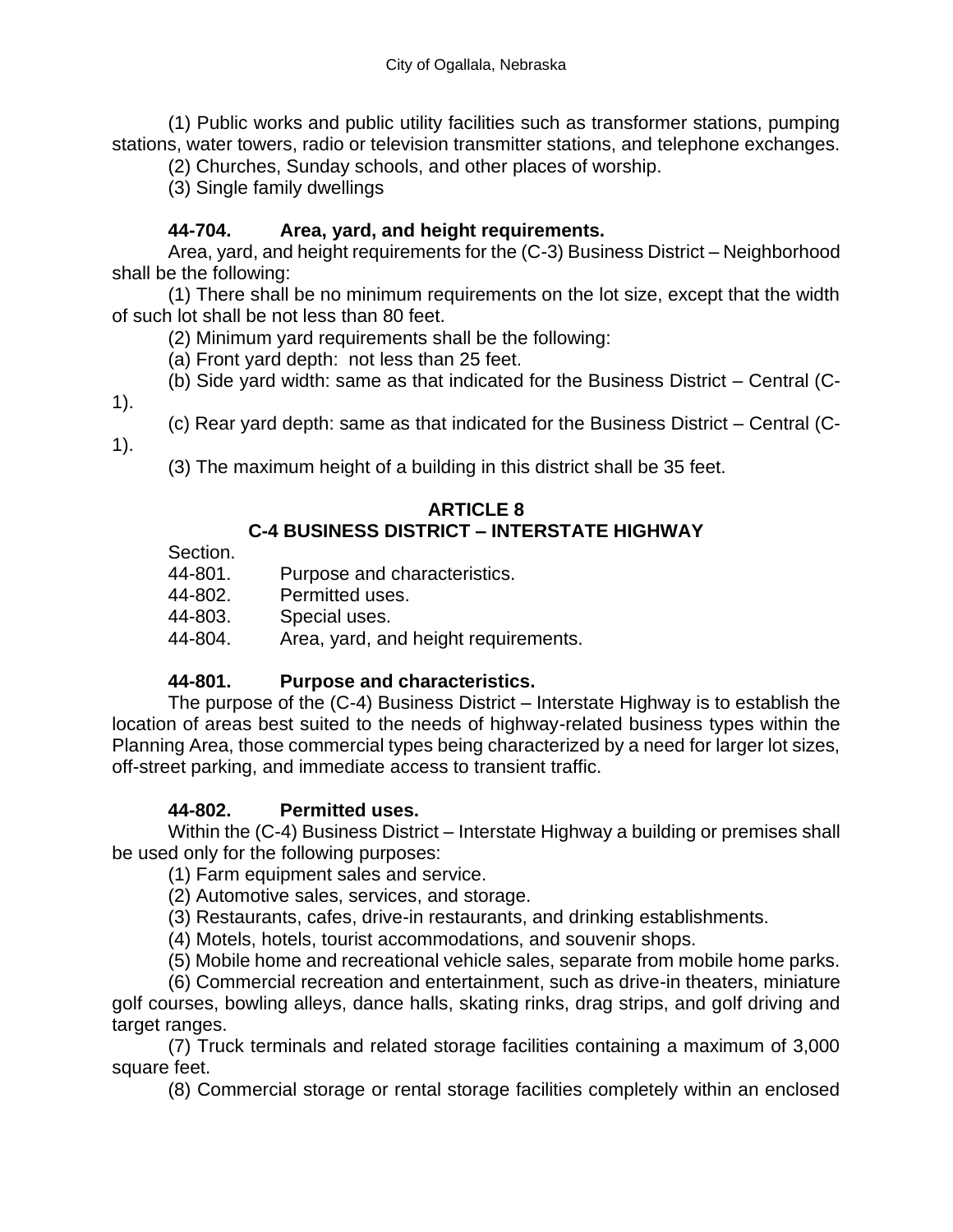building.

(9) Gas stations with below-ground storage facilities.

(10) Public and private parking lots.

(11) Food, dairy, liquor, furniture, and appliance stores.

(12) Dry cleaners, laundries, lumberyards, paint stores, farm and garden supply, sporting goods, and hobby shops.

(13) Public or private clubs, lodges, social, recreational, and entertainment facilities; or grounds for games and sports, including public or privately owned museums.

(14) Public works and public utility facilities such as transformer stations, pumping stations, water towers, radio or television transmitter stations, and telephone exchanges.

(15) Shopping centers, strip malls, or regional commercial centers.

(16) Banks, financial institutions, loan offices, and tax services.

(17) Insurance, real estate, and business offices or establishments.

(18) Medical, dental, and health offices, clinics, and establishments, excluding veterinary clinics.

(19) Professional offices and establishments.

(20) Portable storage structures subject to the conditions and protective restriction set forth in Section 44-1713:

(21) Accessory uses and buildings that are clearly incidental to the permitted use and that will not create a nuisance or hazard, which may include a dwelling unit for occupancy only by the owner or proprietor.

(22) Signs. The following on-premises signs shall be permitted, so long as they do not exceed 80 feet in height:

(a) Permanent illuminated or non-illuminated advertising signs identifying the use of the building, structure, or premises. Such signs shall be in harmony with the intended use of the land and the character of the Zoning District in which they are to be erected, including but not limited to the following:

(i) One single sign, attached to the facade of the building, occupying no more than 10% of the surface area of said facade.

(b) One temporary on-site sign, non-illuminated, not to exceed 32 square feet in area, advertising the sale or rental of the property.

Approval of permits for advertising signs and advertising sign specifications shall conform to section 44-1708.

(23) Customer Parking. Customer parking may be permitted in the front yard area, except the front 15 feet may be excluded or controlled by rules and regulations of the City.

## **44-803. Special uses.**

The City Council may authorize the following special uses in the (C-4) Business District – Interstate Highway, but only after receiving the recommendation of the Planning Commission; after a public hearing; and subject to the conditions and protective restrictions set forth in section 44-1503:

(1) Mobile home parks, subject to the regulations outlined in chapter 26.

(2) The open storage, parking, or sale of building materials and supplies, wholesale and warehousing goods, and contractors' equipment.

(3) Churches, Sunday schools, and other places of worship.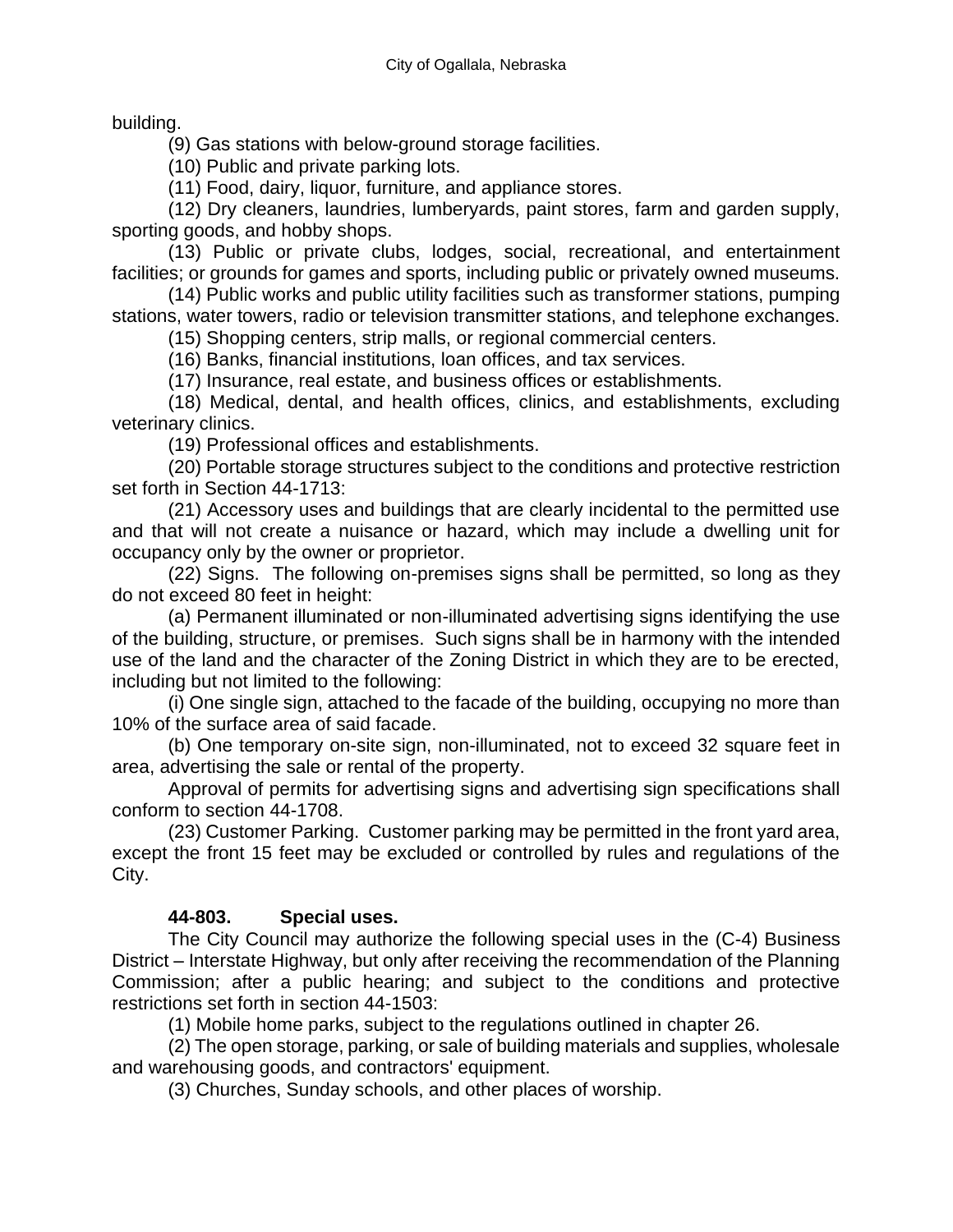- (4) Collection and composting of yard waste.
- (5) Single family dwellings.

## **44-804. Area, yard, and height requirements.**

Area, yard, and height requirements for the (C-4) Business District – Interstate Highway shall be the following:

(1) There shall be no minimum lot size.

(2) Minimum yard requirements shall be the following:

(a) Front yard depth: not less than 25 feet.

(b) Side yard width: not less than ten feet.

(c) Rear yard depth: not less than 20 feet.

(3) There shall be no maximum building height.

## **ARTICLE 9 H-1 HISTORICAL DISTRICT**

Section.

44-901. Purpose and characteristics.

44-902. Permitted uses.

44-903. Special uses.

44-904. Area, yard, and height requirements.

#### **44-901. Purpose and characteristics.**

The purpose of the (H-1) Historical District is to emphasize the character and architectural theme of buildings present in the City at the time the community was first developed. At the same time, commercial structures are encouraged as long as the older type of architectural treatment and appropriate choice of building materials are used and the commercial complex carries out the design theme. This zone is created to complement the Business District – Highway Zone and to add interest and tourist appeal to the community.

## **44-902. Permitted uses.**

Within the (H-1) Historical District, a building or premises shall be used only for the following purposes:

(1) Restaurants, cafes, drive-in restaurants, and drinking establishments.

(2) Motels and tourist accommodations and personal services.

(3) Mobile home sales, separate from mobile home parks.

(4) Commercial recreation and entertainment, such as drive-in theaters, miniature golf courses, bowling alleys, dance halls, skating rinks, drag strips, and golf driving and target ranges.

(5) Gas stations.

(6) Public and private parking lots.

(7) Food, drug, dairy, liquor, furniture, and appliance stores.

(8) Dry cleaning pick-up stations, laundries, barber and beauty shops, clothing stores, farm and garden supply, sporting goods, and hobby shops.

(9) Public and private clubs, private lodges, private social, recreational, and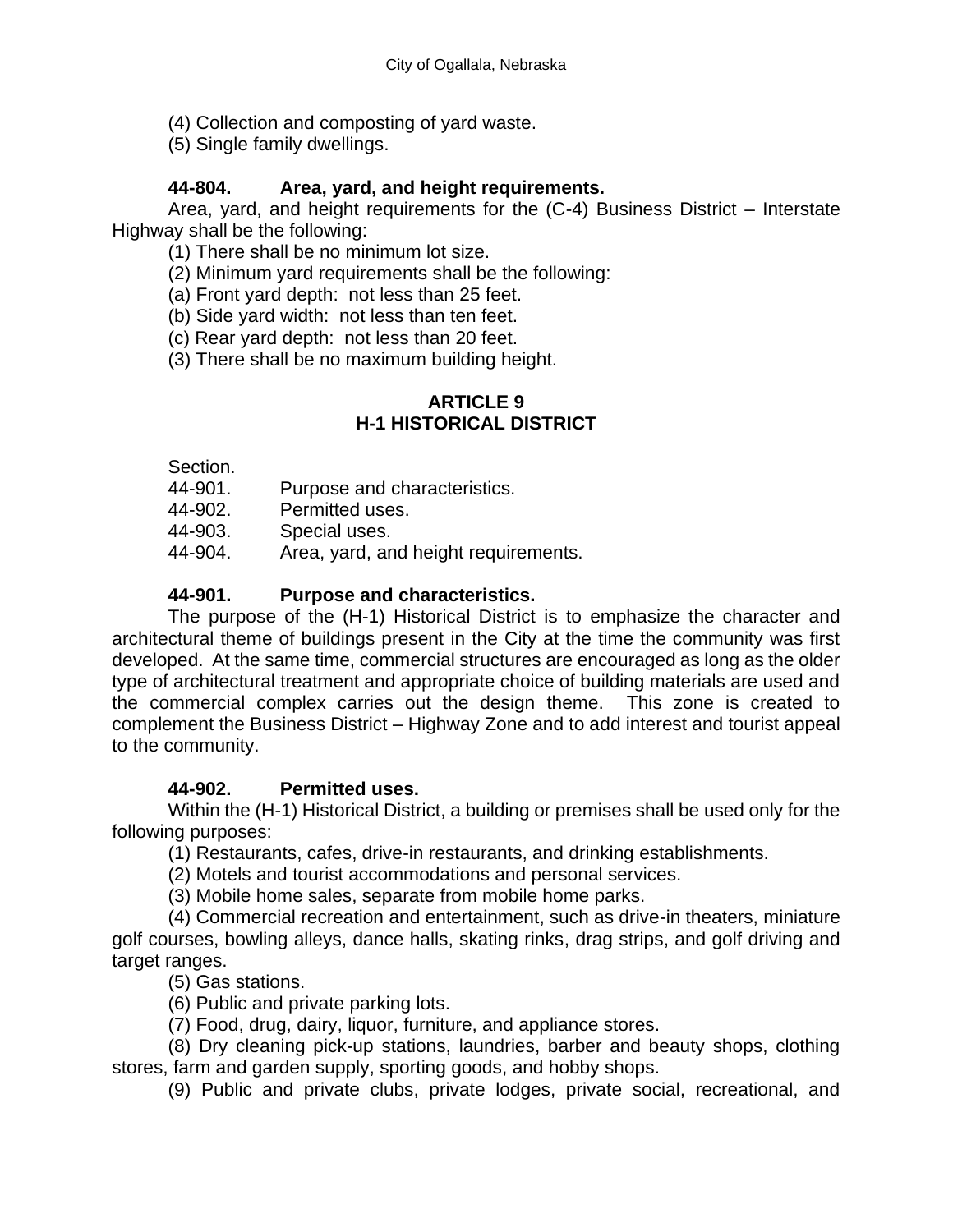entertainment facilities, or grounds for games and sports.

(10) Public works and public utility facilities, such as transformer stations, pumping stations, water towers, radio or television transmitter stations, or telephone exchanges.

(11) Accessory uses and buildings that are clearly incidental to the permitted use and that will not create a nuisance or hazard.

(12) Signs. The following on-premises signs shall be permitted, so long as they do not exceed 35 feet in height:

(a) Permanent illuminated or non-illuminated advertising signs identifying the use of the building, structure, or premises. Such signs shall be in harmony with the intended use of the land and the character of the Zoning District in which they are to be erected, and shall be advertising signs which are part of the architectural design or theme of the building and historical theme of the (H-1) Zoning District. Said signs shall be limited to:

(i) One single free standing sign with a maximum area of 90 square feet.

(2) One single sign attached to the facade of the building, occupying no more than 10% of the surface area of said facade.

(b) One temporary on-site, non-illuminated sign, not to exceed 16 square feet in area, advertising the sale or rental of the property.

Approval of permits for advertising signs and advertising sign specifications shall conform to section 44-1708.

## **44-903. Special uses.**

The City Council may authorize the following special uses in the (H-1) Historical District, but only after receiving the recommendation of the Planning Commission; after a public hearing; and subject to the conditions and protective restrictions set forth in section 44-1503:

(1) Churches, Sunday schools, and other places of worship.

## **44-904. Area, yard, and height requirements.**

Area, yard, and height requirements for the (H-1) Historical District shall be the following:

(1) Minimum lot size shall be 10,000 square feet with not less than an 80-foot width and a 100-foot depth.

(2) Minimum yard requirements shall be the following:

(a) Front yard depth: not less than 50 feet.

(b) Side yard width: same as that indicated for the Business District – Central (C-

1).

- (c) Rear yard depth: same as that indicated for the Business District Central (C-
- 1).

(3) The maximum height of a building in this district shall be 35 feet.

## **ARTICLE 10 I-1 INDUSTRIAL DISTRICT**

Section.

44-1001. Purpose and characteristics.

44-1002. Permitted uses.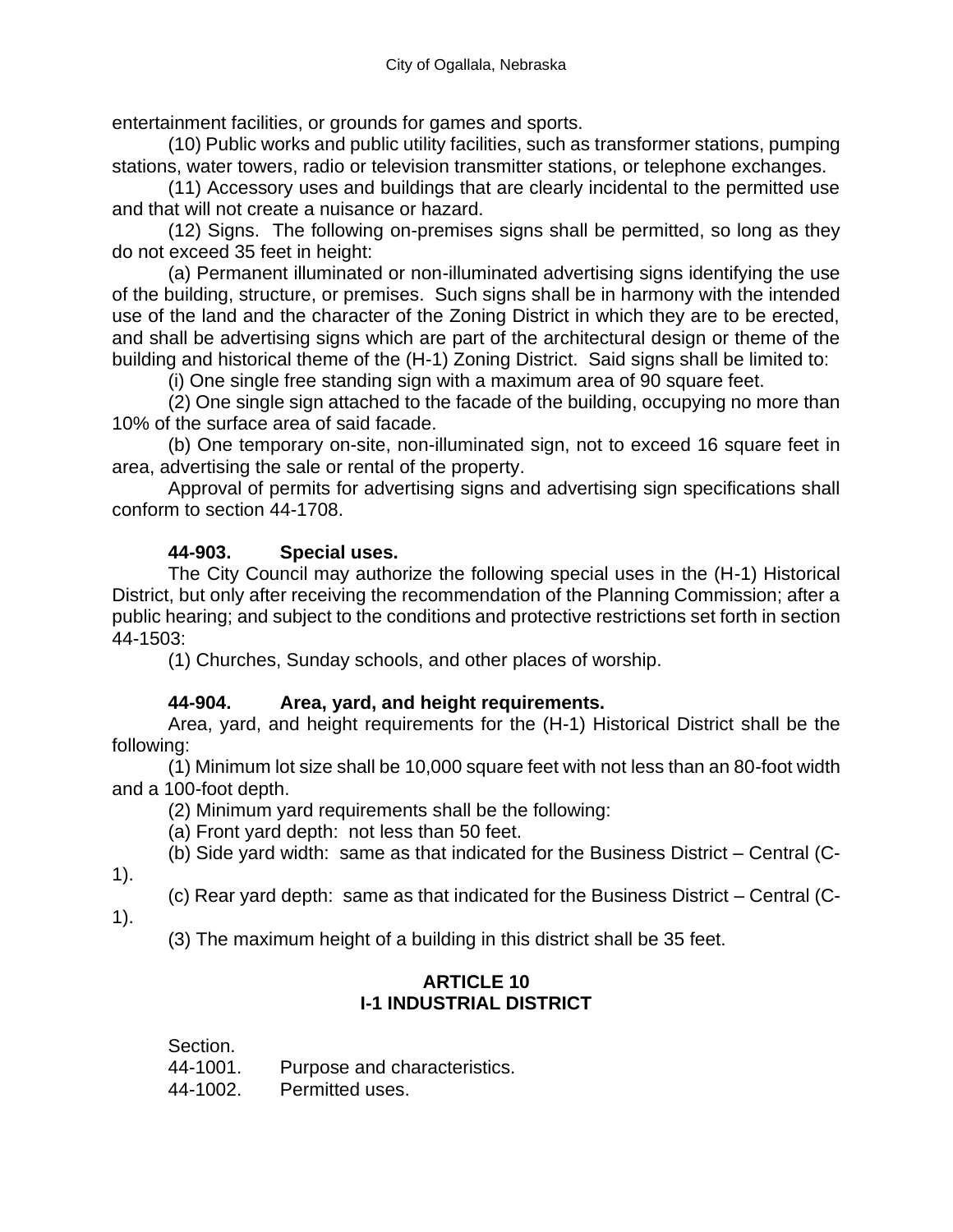- 44-1003. Special uses.
- 44-1004. Area, yard, and height requirements.

#### **44-1001. Purpose and characteristics.**

The purpose of the (I-1) Industrial District is to establish the area or areas within the planning area where manufacturing or processing of products can be grouped together and set apart from the residential and business areas because of bulk, noise, odor, or the need for segregation of placement due to unusual circumstances related to the manufacturing or industrial processes.

#### **44-1002. Permitted uses.**

Within the (I-1) Industrial District, a building or premises shall be used only for the following purposes:

(1) Lumber and building materials manufacturing.

(2) Appliance and mechanical instruments manufacturing and sales.

- (3) Electronic equipment manufacture.
- (4) Food processing.

(5) Hatcheries.

(6) Machine shops and sheet metal shops.

(7) Milling, animal feed preparation, and grain elevators.

(8) Contractors' offices and shops.

(9) Furniture and cabinet manufacture.

(10) Garages for storage, repair, and servicing of motor vehicles.

(11) Dry cleaning and laundry plants.

(12) Printing and publishing plants.

(13) Textile manufacturing.

(14) Manufacturing, wholesale, warehousing, and commercial storage completely within an enclosed building.

(15) Rental storage facilities including outside storage of licensed vehicles and utility trailers only.

(16) Transportation terminals and freight yards.

(17) Utility offices, installation, and shops.

(18) Plumbing, heating, and air conditioning manufacture and service.

(19) Oil and water wells, drilling, and associated activities.

(20) Sign manufacturing.

(21) Concrete, asphalt, and ready-mix operations.

(22) Gasoline, oil, and petroleum products, production, and storage.

(23) Paint, glue solvents, or alcohol production.

(24) Woodcutting and splitting.

(25) Accessory uses and buildings that are clearly incidental to the permitted use and that will not create a nuisance or hazard, which may include a dwelling unit for occupancy only by the owner or proprietor.

(26) Signs. The following on-premises signs shall be permitted, so long as they do not exceed 35 feet in height:

(a) Permanent illuminated or non-illuminated advertising signs identifying the use of the building, structure, or premises. Such signs shall be in harmony with the intended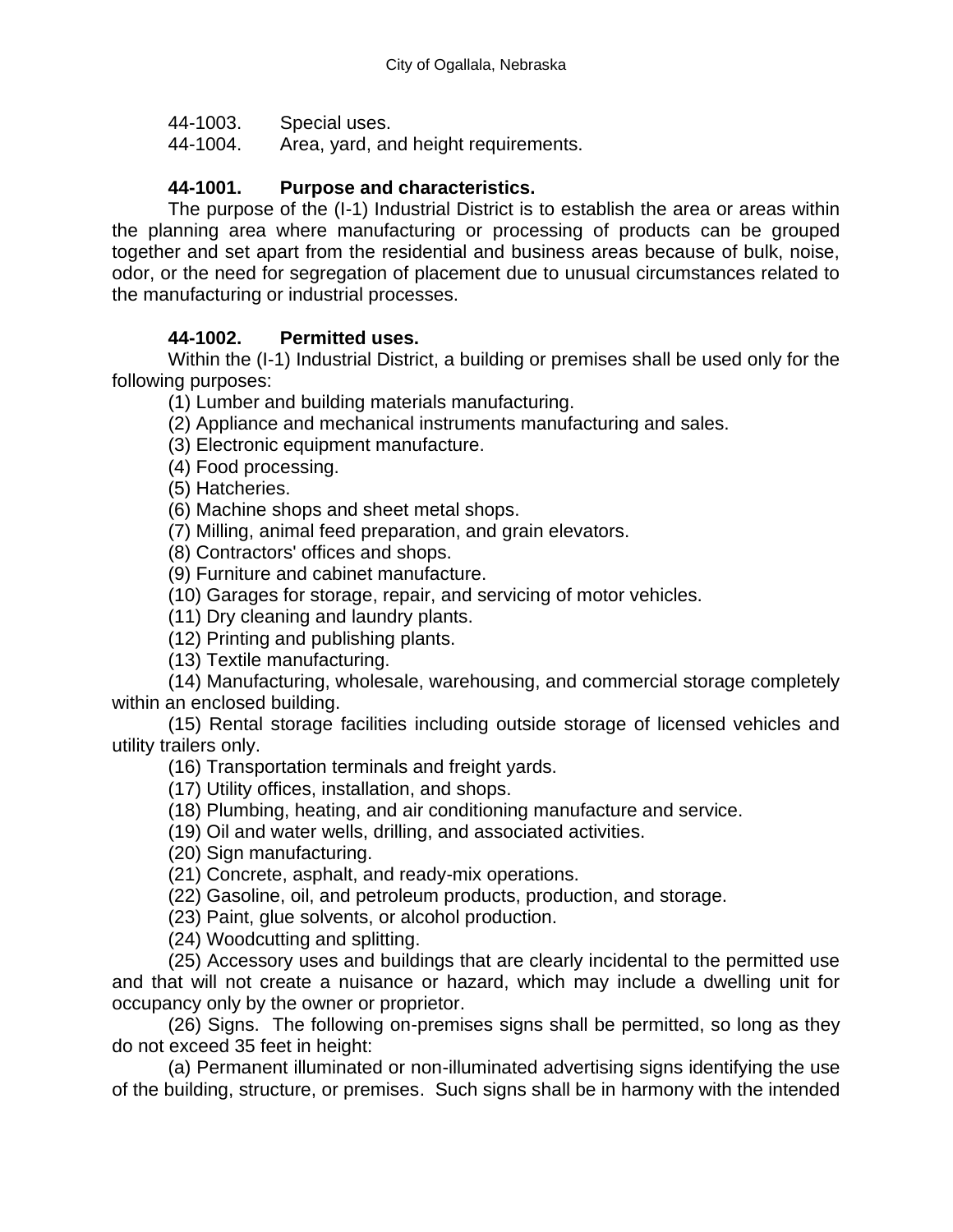use of the land and the character of the zoning district in which they are to be erected. Said signs shall be limited to the following:

(i) One single free standing sign with a maximum area of 90 square feet;

(ii) One single sign, attached to the facade of the building, occupying no more than 10% of the surface area of said facade; or

(iii) One single billboard-type sign 24 square feet in area, for use as advertising products or services considered incidental to the primary use of the building or premises, attached to and parallel with the facade of the building.

(b) One temporary on-site sign, non-illuminated, not to exceed 16 feet in area and advertising the sale or rental of the property.

Approval of permits for advertising signs and advertising sign specifications shall conform to section 44-1708.

# **44-1003. Special uses.**

The City Council may authorize the following special uses in the (I-1) Industrial District, but only after receiving the recommendation of the Planning Commission; after a public hearing; and subject to the conditions and protective restriction set forth in section 44-1503:

(1) Solid waste transfer facilities, which shall be enclosed buildings with safety and environmental controls where small trucks can deposit solid waste for transfer to larger trucks for long distance hauling or larger transport containers which can be moved by large trucks designed for efficient long distance hauling.

(2) Churches, Sunday schools, and other places of worship.

(3) Recycling facilities as provided for in Chapter 34 of this code.

(4) Collection and composting of yard waste.

(5) Livestock feed lots and sale barns, kennels and veterinary establishments.

# **44-1004. Area, yard, and height requirements.**

Area, yard, and height requirements for the (I-1) Industrial District shall be as follows:

(1) Minimum lot size shall be 10,000 square feet and not less than 80 feet in width and 100 feet in depth.

(2) Minimum yard requirements shall be the following:

(a) Front yard depth: not less than 35 feet.

(b) Side yard width: same as that indicated for the Business District – Central (C-

1).

(c) Rear yard depth: none.

(3) There shall be no height limits placed on buildings constructed in this district.

# **ARTICLE 11 R-1 RESIDENTIAL DISTRICT – LOW DENSITY**

Section.

44-1101. Purpose and characteristics.

44-1102. Permitted uses.

44-1103. Special uses.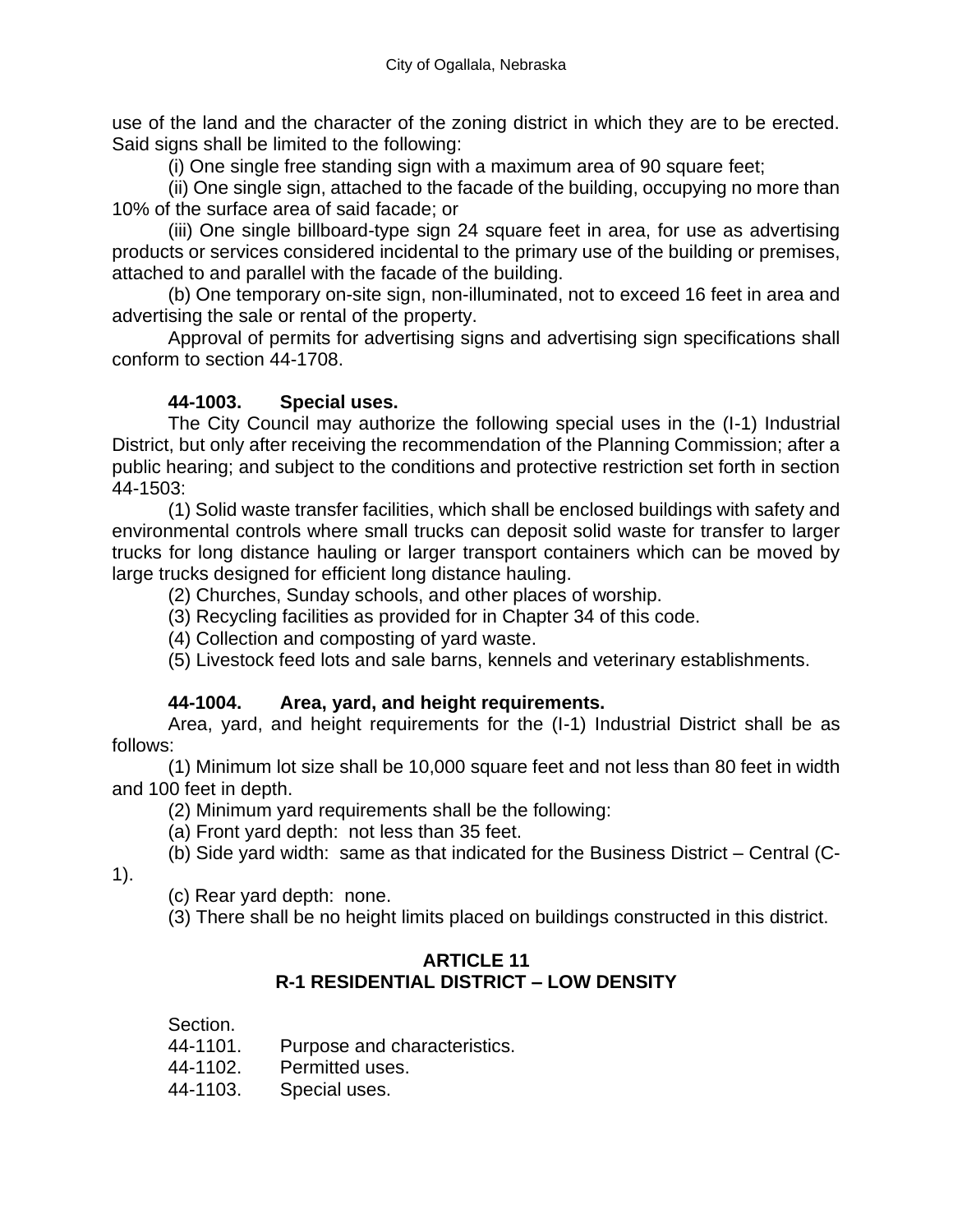## 44-1104. Area, yard, and height requirements.

# **44-1101. Purpose and characteristics.**

The purpose of the (R-1) Residential District is to establish the general location of single-family, low density residential neighborhoods throughout the Planning Area of the City. Other uses complementary to, but not in conflict with, single-family dwellings are also allowed. However, it is the intent that the R-1 Residential Zone should basically retain the characteristics of a quiet residential area.

# **44-1102. Permitted uses.**

Within the (R-1) Residential District, a building or premises shall be used only for the following purposes:

(1) Single-family dwellings.

(2) Manufactured homes which comply with the provisions of section 44-1705.

(3) Public uses including, but not limited to, public parks, playgrounds, trails, golf courses, recreational uses, fire stations, public elementary and high schools, public utilities and utility distribution systems.

(4) Churches, Sunday schools, and other places of worship.

(5) Customary incidental home occupations in accordance with the provisions set forth in section 44-1603.

(6) Accessory buildings, structures, or uses subordinate and customarily incidental to and located on the same lot with any of the foregoing principal uses.

(7) Major off-street parking facilities in conjunction with all uses in the foregoing list.

(8) Signs. The following on-premises signs shall be permitted, so long as they do not exceed eight feet in height:

(a) Permanent advertising signs identifying the use of the building, structure, or premises. Such signs shall be in harmony with the intended use of the land and the character of the zoning district in which they are to be erected. Said signs shall be limited to the following:

(i) One single sign with a maximum area of four square feet, with the exception that a maximum area of 50 square feet shall be allowed for the uses specified in subsections (3), (4), and (5).

(b) One temporary on-site, non-illuminated sign, not to exceed six square feet in area, advertising the sale or rental of the property.

Approval of permits for advertising signs and advertising sign specifications shall conform to section 44-1708.

## **44-1103. Special uses.**

The City Council may authorize the following special uses in the (R-1) Residential District, but only after receiving the recommendation of the Planning Commission; after a public hearing; and subject to the conditions and protective restriction set forth in section 44-1503:

(1) Private clubs; private lodges; private social, recreational, and entertainment facilities; or grounds for games and sports.

(2) Radio or television transmitter stations and telephone exchanges.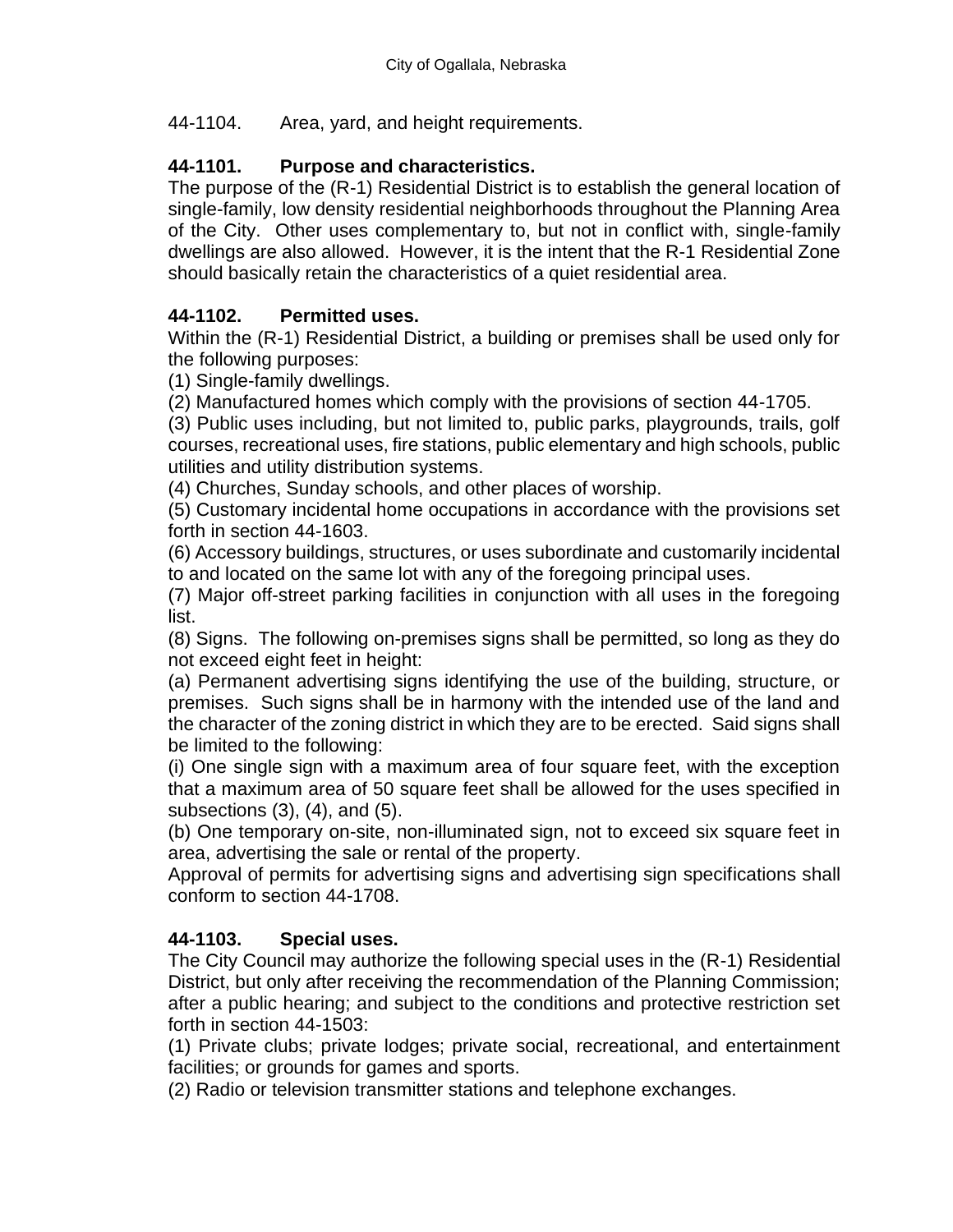(3) Private and/or parochial schools.

(4) Signs, not to exceed a maximum of 50 square feet for private clubs and private lodges.

- (5) Day-care facilities and preschools.
- (6) Model homes as defined in section 44-104.

#### **44-1104. Area, yard, and height requirements for a principal building.**

Minimum area, yard, and height requirements for the (R-1) Residential District shall be the following:

(1) Minimum lot size shall be 7,500 square feet with not less than a 60-foot width and a 125-foot depth.

- (2) Minimum yard requirements shall be the following:
- (a) Front yard depth: not less than 25 feet.
- (b) Side yard width: not less than eight feet.
- (c) Rear yard depth: not less than 25 feet.
- (3) The maximum height of a building in this district shall be 35 feet.

#### **44-1105. Area, yard, and height requirements for an accessory building.**

Minimum area, yard, and height requirements for the (R-1) Residential District shall be the following:

- 1. Interior lot rear yard depth: 6 feet.
- 2. Interior lot side yard depth 5 feet.
- 3. Corner lot front yard depth: 25 feet.
- 4. Corner lot rear yard depth: 8 feet.
- 5. Corner lot side yard depth: 6 feet.
- 6. Through lot front yard depth: 25 feet.
- 7. Through lot rear yard depth 25 feet.
- 8. Through lot side yard depth 5 feet.
- 9. An accessory building shall be constructed entirely behind the furthest rear wall of the principal building on an interior or through lot.
- 10.The maximum height of an accessory building in this district is 18 feet for interior lots 15,000 square feet or less in area. And 15 feet for corner lots 15,000 square feet in area. The building height for said building may increase at an increment of one foot in height for each 1,000 square feet in area for lots over 15,000 square feet in area provided the building does not exceed 35 feet in height.
- 11.An accessory building that is part of or attached to a principal building shall not exceed the area of the principal building.
- 12.Approval of permits for accessory buildings shall conform to 44-1701

#### **ARTICLE 12 R-1S RESIDENTIAL DISTRICT – LOW DENSITY SPECIAL**

#### **Section.**

**44-1201. Purpose and characteristics.**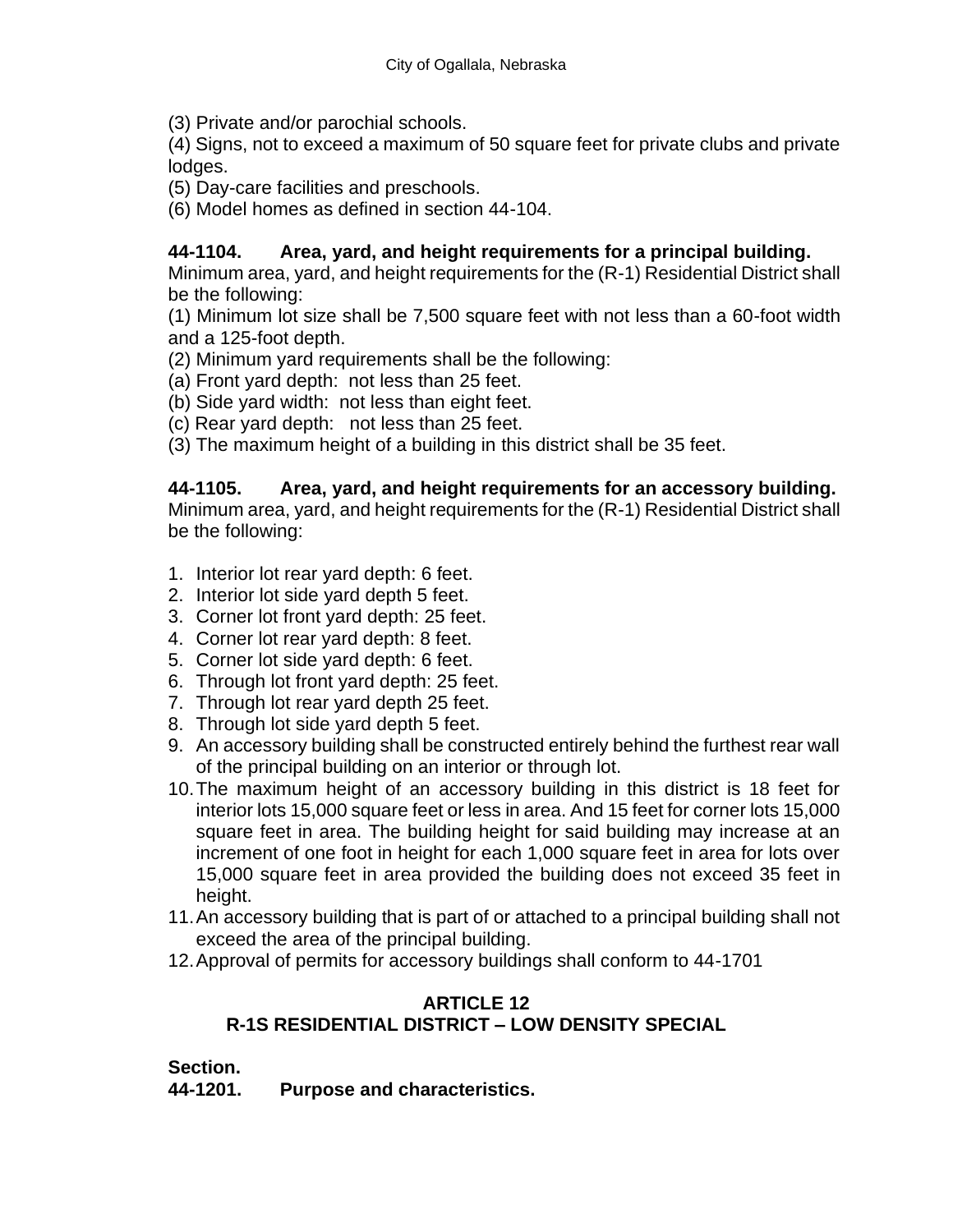- **44-1202. Permitted uses.**
- **44-1203. Special uses.**
- **44-1204. Area, yard, and height requirements.**

## **44-1201. Purpose and characteristics.**

The purpose of the (R-1S) Residential District – Low Density Special is to establish the general location of single-family, low density residential neighborhoods throughout the Planning Area of the City. Other uses complementary to, but not in conflict with, single-family dwellings are also allowed. However, it is the intent that the R-1S Residential Zone should basically retain the characteristics of a quiet residential area.

## **44-1202. Permitted uses.**

Within the (R-1S) Residential District – Low Density Special, a building or premises shall be used only for the following purposes:

(1) Single-family dwellings.

(2) Manufactured homes which comply with the provisions of section 44-1705.

(3) Public uses including, but not limited to, public parks, playgrounds, trails, golf courses, recreational uses, fire stations, public schools, public utilities and utility distribution systems.

(4) Churches, Sunday schools, and other places of worship.

(5) Customary incidental home occupations in accordance with the provisions of section 44-1603.

(6) Accessory buildings, structures, or uses subordinate and customarily incidental to and located on the same lot with any of the foregoing principal uses.

(7) Major off-street parking facilities in conjunction with all uses in the foregoing list.

(8) The keeping of one head of roping stock for each saddle horse and livestock other than saddle horses and roping stock under the following conditions:

(a) A minimum area of 3,000 square feet shall be required for each horse and each head of roping stock in addition to the minimum lot size for the district.

(b) For livestock other than horses, only one animal per member of each family occupying each residence will be permitted; provided, an area of 3,000 square feet per animal is required.

(9) Signs. The following on-premises signs shall be permitted, so long as they do not exceed eight feet in height:

(a) Permanent advertising signs identifying the use of the building, structure, or premises. Such signs shall be in harmony with the intended use of the land and the character of the zoning district in which they are to be erected. Said signs shall be limited to the following:

(i) One single sign with a maximum area of four square feet, with the exception that a maximum area of 50 square feet shall be allowed for the uses specified in subsections (3), (4), and (5).

(b) One temporary on-site, non-illuminated sign, not to exceed six square feet in area, advertising the sale or rental of the property.

Approval of permits for advertising signs and advertising sign specifications shall conform to section 44-1708.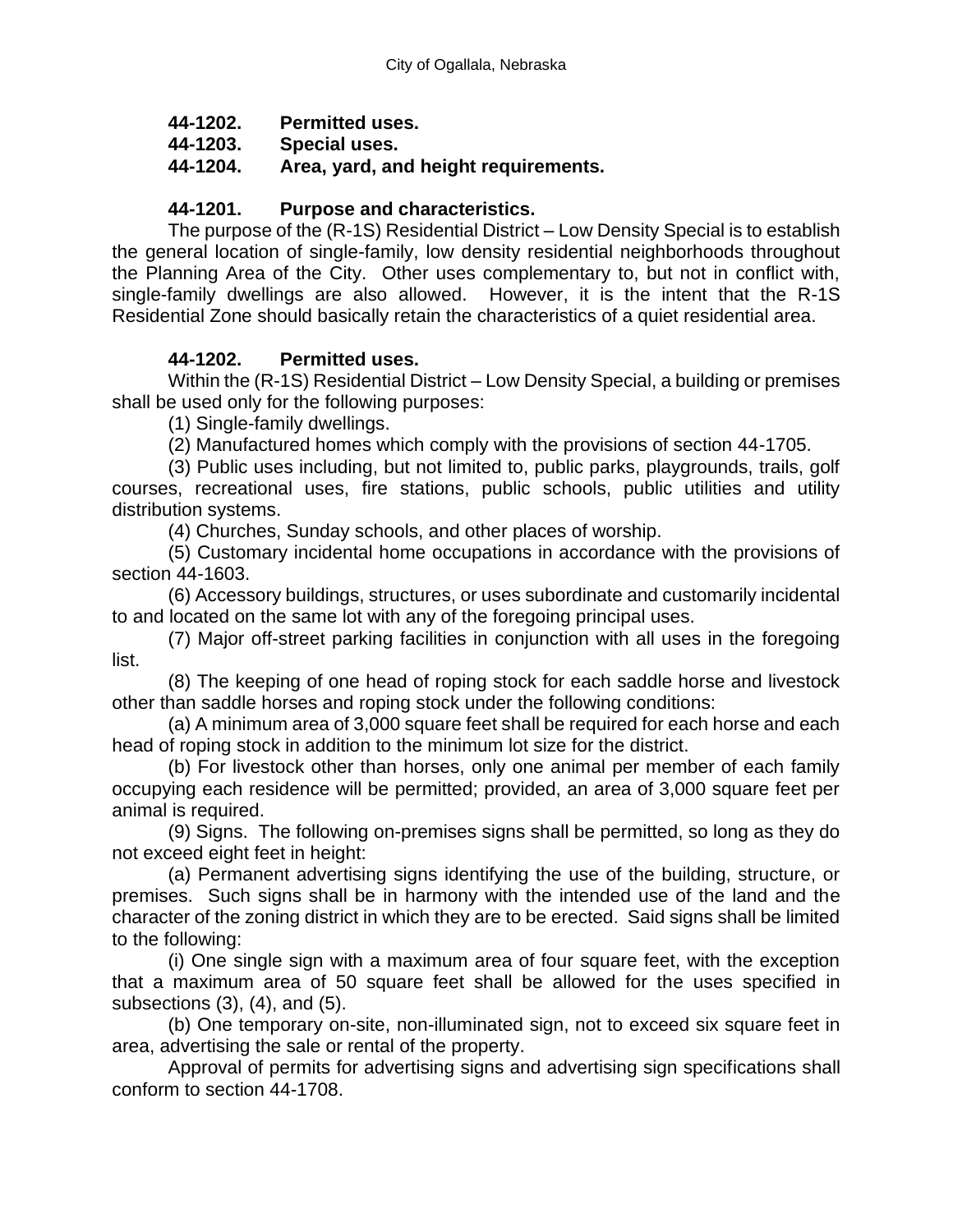## **44-1203. Special uses.**

The City Council may authorize the following special uses in the (R-1S) Residential District – Low Density Special, but only after receiving the recommendation of the Planning Commission; after a public hearing; and subject to the conditions and protective restrictions set forth in section 44-1503:

(1) Private clubs, private lodges, private social, recreational, and entertainment facilities, or grounds for games and sports.

(2) Radio or television transmitter stations and telephone exchanges.

(3) Private and/or parochial schools.

(4) Signs, not to exceed a maximum of 50 square feet for private clubs and private lodges.

(5) Day-care facilities and preschools.

(6) Model homes as defined in section 44-104.

(7) Utility structures of non-commercial use subject to further conditions and protective restrictions set forth in Section 44-1712

#### **44-1204. Area, yard, and height requirements.**

Area, yard, and height requirements for the (R-1S) Residential District – Low Density Special shall be the following:

(1) Minimum lot size shall be 6,000 square feet with a minimum width of 60 feet and a minimum depth of 100 feet.

(2) Minimum yard requirements shall be the following:

(a) Front yard depth: not less than 25 feet.

(b) Side yard depth: not less than eight feet.

(c) Rear yard depth: not less than 25 feet.

(3) The maximum height of a building in this district shall be 35 feet.

#### **ARTICLE 13 R-2 RESIDENTIAL DISTRICT – MEDIUM DENSITY**

Section.

- 44-1301. Purpose and characteristics.
- 44-1302. Permitted uses.
- 44-1303. Special uses.
- 44-1304. Area, yard, and height requirements.

## **44-1301. Purpose and characteristics.**

The purpose of the (R-2) Residential District – Medium Density is to provide for single-and multiple-family living, but also to afford flexibility for the establishment of uses, other than residential, that are not detrimental to the overall intent of the residential neighborhood. This zone, although it accommodates both residential and semicommercial uses, is not a business zone since the overall consideration is for residential habitation and transcending into a two- or multiple-family high density district.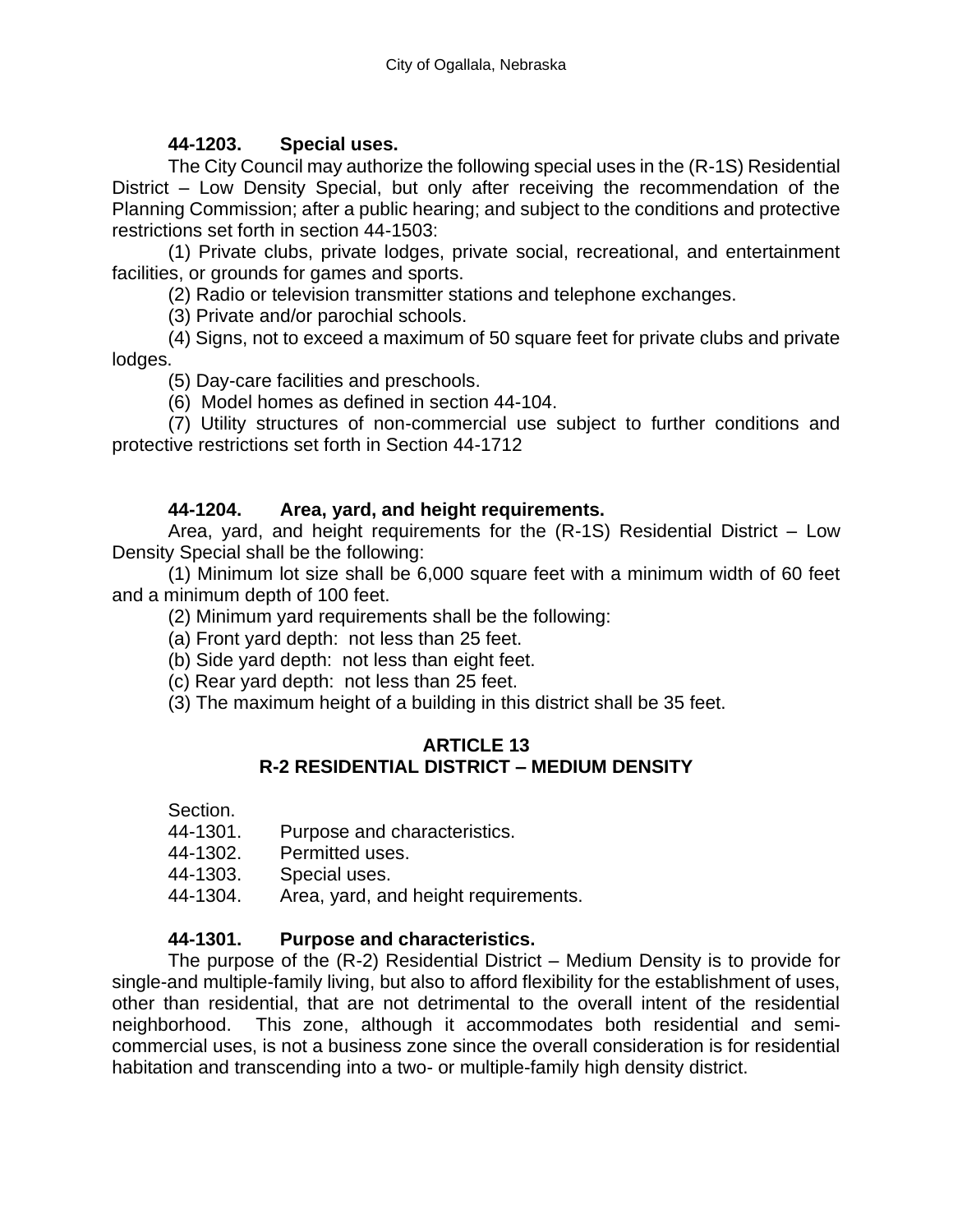#### **44-1302. Permitted uses.**

Within the (R-2) Residential District – Medium Density, a building or premises shall be used only for the following purposes:

(1) Single-family dwellings.

(2) Two-family dwellings.

(3) Manufactured homes which comply with the provisions of section 44-1705.

(4) Multi-family dwellings.

(5) Rooming and boarding houses not intended as tourist accommodations.

(6) Public uses including, but not limited to, public parks, playgrounds, trails, golf courses, recreational uses, fire stations, public schools, public utilities and utility distribution systems.

(7) Hospitals, convalescent or nursing homes, and medical clinics, excluding veterinary hospitals and mental institutions.

(8) Churches, Sunday schools, and other places of worship.

(9) Customary incidental home occupations in accordance with the provisions of section 44-1603.

(10) Accessory buildings, structures, or uses subordinate and customarily incidental to and located on the same lot with any of the foregoing principal uses.

(11) Public and private off-street parking facilities as an integral design feature in the development of any of the above-listed uses.

(12) Signs. The following on-premises signs shall be permitted, so long as they do not exceed eight feet in height:

(a) Permanent illuminated or non-illuminated advertising signs identifying the use of the building, structure, or premises. Such signs shall be in harmony with the intended use of the land and the character of the zoning district in which they are to be erected. Said signs shall be limited to the following:

(i) One single sign with a maximum area of four square feet, with the exception that a maximum area of 50 square feet shall be allowed for the uses specified in sections (4), (5), (6), (7), (8), and (9).

(b) One temporary on-site, non-illuminated sign, not to exceed six square feet in area, advertising the sale or rental of the property.

Approval of permits for advertising signs and advertising sign specifications shall conform to section 44-1708.

(13) Townhouses.

## **44-1303. Special uses.**

The City Council may authorize the following special uses in the (R-2) Residential District – Medium Density, but only after receiving the recommendation of the Planning Commission; after a public hearing; and subject to the conditions and protective restriction set forth in section 44-1503:

(1) Private clubs, private lodges, private social, recreational, and entertainment facilities, or grounds for games and sports.

(2) Radio or television transmitter stations or telephone exchanges.

(3) Mortuary or funeral homes.

(4) Medical clinics, where part of a civic center.

(5) Private and/or parochial schools.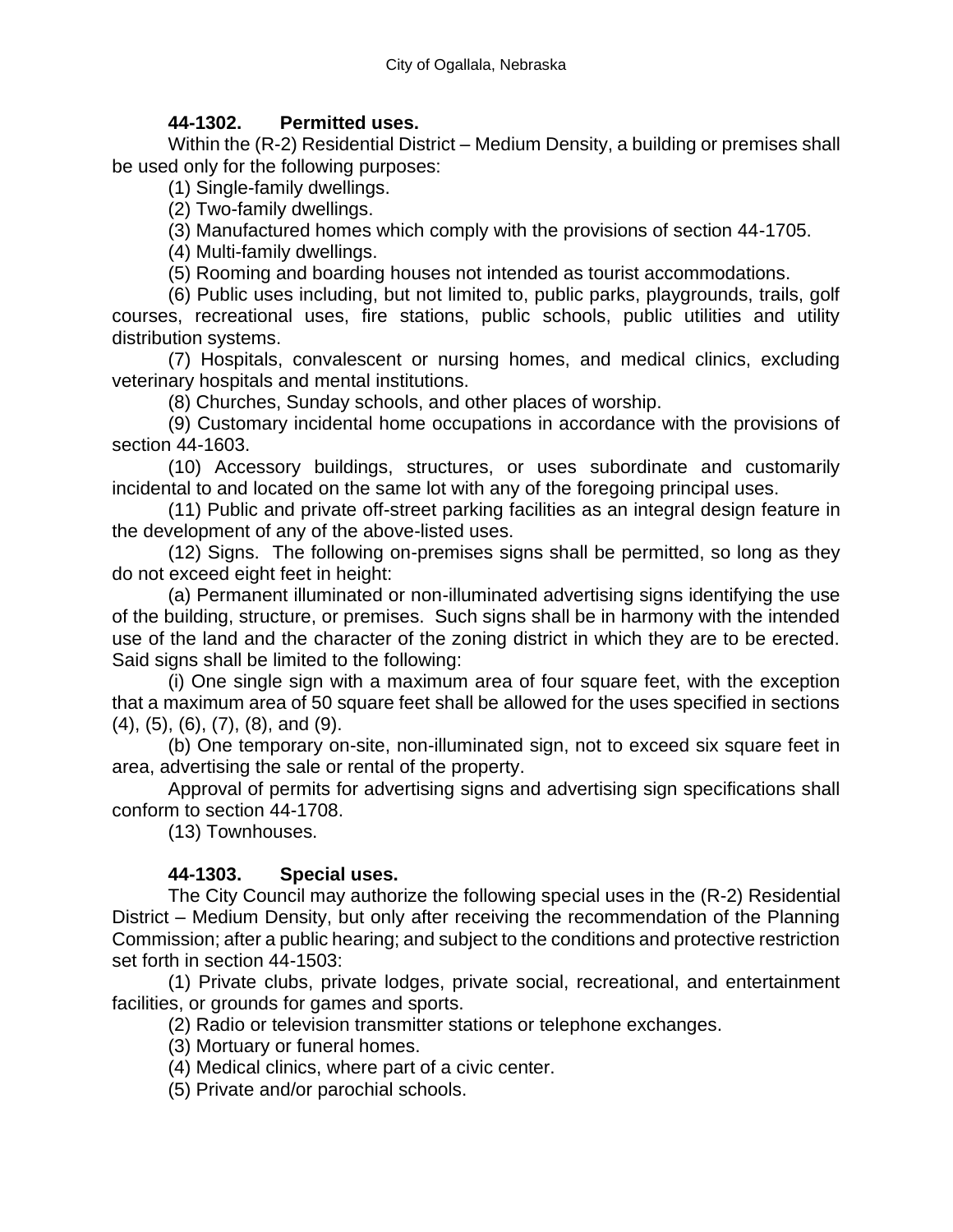(6) Day-care facilities and preschools.

(7) On-premises signs, not to exceed a maximum of 50 square feet for private clubs and private lodges.

(8) Model homes as defined in section 44-104.

(9) Professional offices and establishments.

(10) Barber and beauty shops.

(11) Utility structures of non-commercial use subject to further conditions and protective restrictions set forth in Section 44-1712

## **44-1304. Area, yard, and height requirements.**

Area, yard, and height requirements for the (R-2) Residential District – Medium Density shall be the following:

(1) Minimum lot size shall be 6,000 square feet with not less than a 60-foot width and a 100-foot depth.

(2) Minimum yard requirements shall be the following:

(a) Front yard depth: not less than 25 feet.

(b) Side yard width: not less than eight feet.

(c) Rear yard depth: not less than 25 feet.

(3) The maximum height of a building in this district shall be 35 feet.

(4) These requirements are applicable to single-family, two-family, and multi-family dwellings alike, with the following exceptions:

(a) Minimum lot size for a duplex shall be 3,000 square feet per family dwelling unit.

(b) Minimum lot size for a multi-family dwelling shall be 2,500 square feet per family dwelling unit.

# **ARTICLE 14**

# **R-3 RESIDENTIAL DISTRICT – HIGH DENSITY**

|  | Section.    |  |  |
|--|-------------|--|--|
|  | $\ddot{\,}$ |  |  |

| 44-1401. |  | Purpose and characteristics. |
|----------|--|------------------------------|
|          |  |                              |

44-1402. Permitted uses.

44-1403. Special uses.

44-1404. Area, yard, and height requirements.

## **44-1401. Purpose and characteristics.**

The purpose of the (R-3) Residential District – High Density is to provide for the use of land for mobile home courts and individually owned lots in mobile home courts or single and multiple-family living. Other uses complementary to, but not in conflict with, single and multiple-family living are also allowed. It is, however, the intent that the R-3 District should basically retain the characteristics of a quiet residential area.

## **44-1402. Permitted uses.**

Within the (R-3) Residential District – High Density, a building or premises shall be used only for the following purposes:

(1) Single-family dwellings.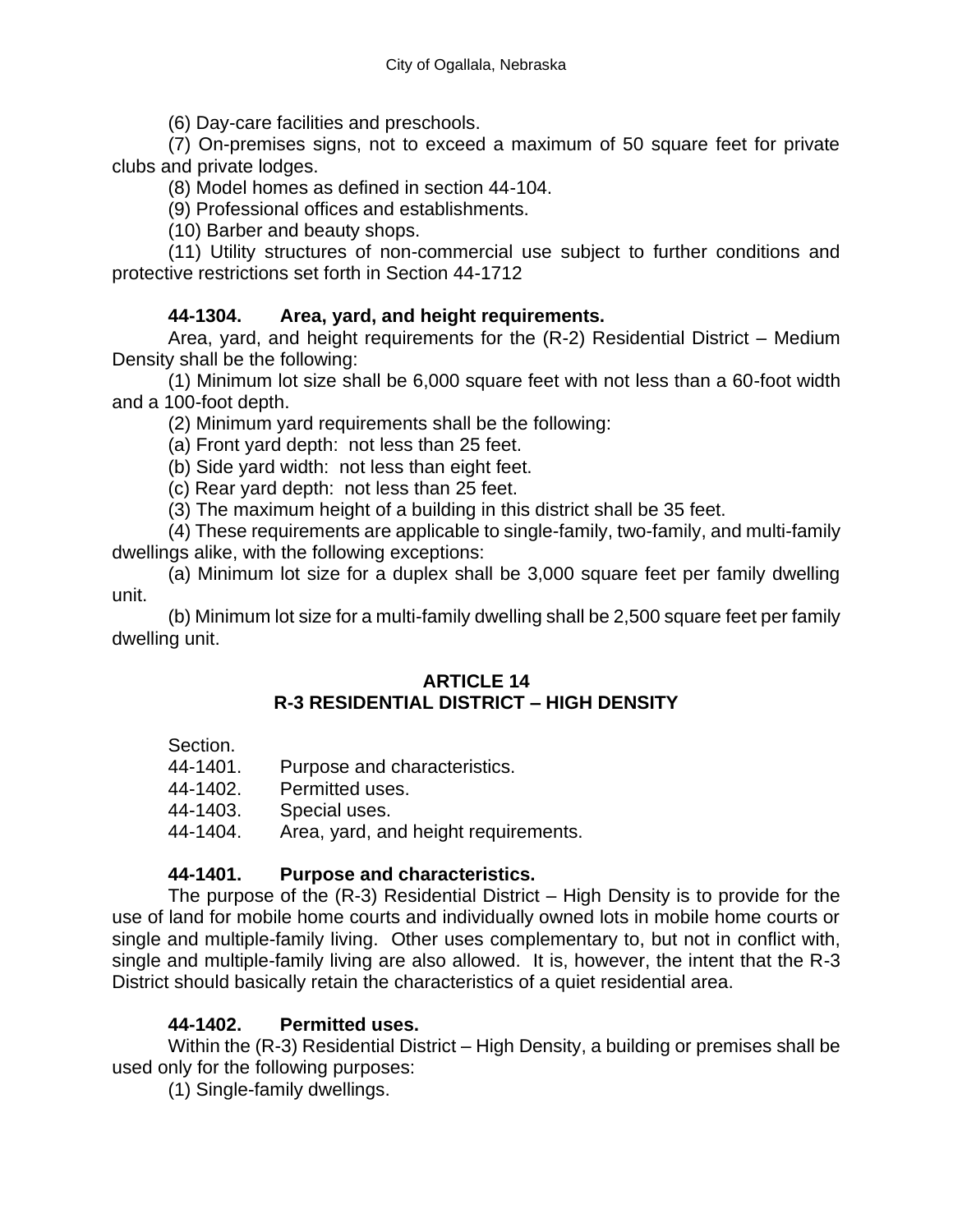(2) Two-family dwellings.

(3) Multi-family dwellings.

(4) Manufactured homes which comply with the provisions of section 44-1705.

(5) Public uses including, but not limited to, public parks, playgrounds, trails, golf courses, recreational uses, fire stations, public schools, public utilities and utility distribution systems.

(6) Churches, Sunday schools, and other places of worship.

(7) Customary incidental home occupations in accordance with the provisions of section 44-1603.

(8) Accessory buildings, structures, or uses subordinate and customarily incidental to and located on the same lot with any of the foregoing principal uses.

(9) Major off-street parking facilities in conjunction with all uses in the foregoing list.

(10) Signs. The following on-premises signs shall be permitted, so long as they do not exceed eight feet in height:

(a) Permanent advertising signs identifying the use of the building, structure, or premises. Such signs shall be in harmony with the intended use of the land and the character of the zoning district in which they are to be erected. Said signs shall be limited to the following:

(i) One single sign with a maximum area of four square feet, with the exception that a maximum area of 50 square feet shall be allowed for the uses specified in subsections (4), (5) and (6).

(b) One temporary on-site, non-illuminated sign, not to exceed six square feet in area, advertising the sale or rental of the property.

Approval of permits for advertising signs and advertising sign specifications shall conform to section 44-1708.

(11) Townhouses.

# **44-1403. Special uses.**

The City Council may authorize the following special uses in the (R-3) Residential District – High Density, but only after receiving the recommendation of the Planning Commission; after a public hearing; and subject to the conditions and protective restriction set forth in section 44-1503:

(1) Private clubs, private lodges, private social, recreational, and entertainment facilities, or grounds for games and sports.

(2) Radio or television transmitter stations and telephone exchanges.

(3) Private and/or parochial schools.

(4) Mobile home parks.

(5) Vehicle storage facilities.

(6) Day-care facilities and preschools.

(7) Signs, not to exceed a maximum of 50 square feet for private clubs and private lodges.

(8) Model homes as defined in section 44-104.

(9) Utility structures of non-commercial use subject to further conditions and protective restrictions set forth in Section 44-1712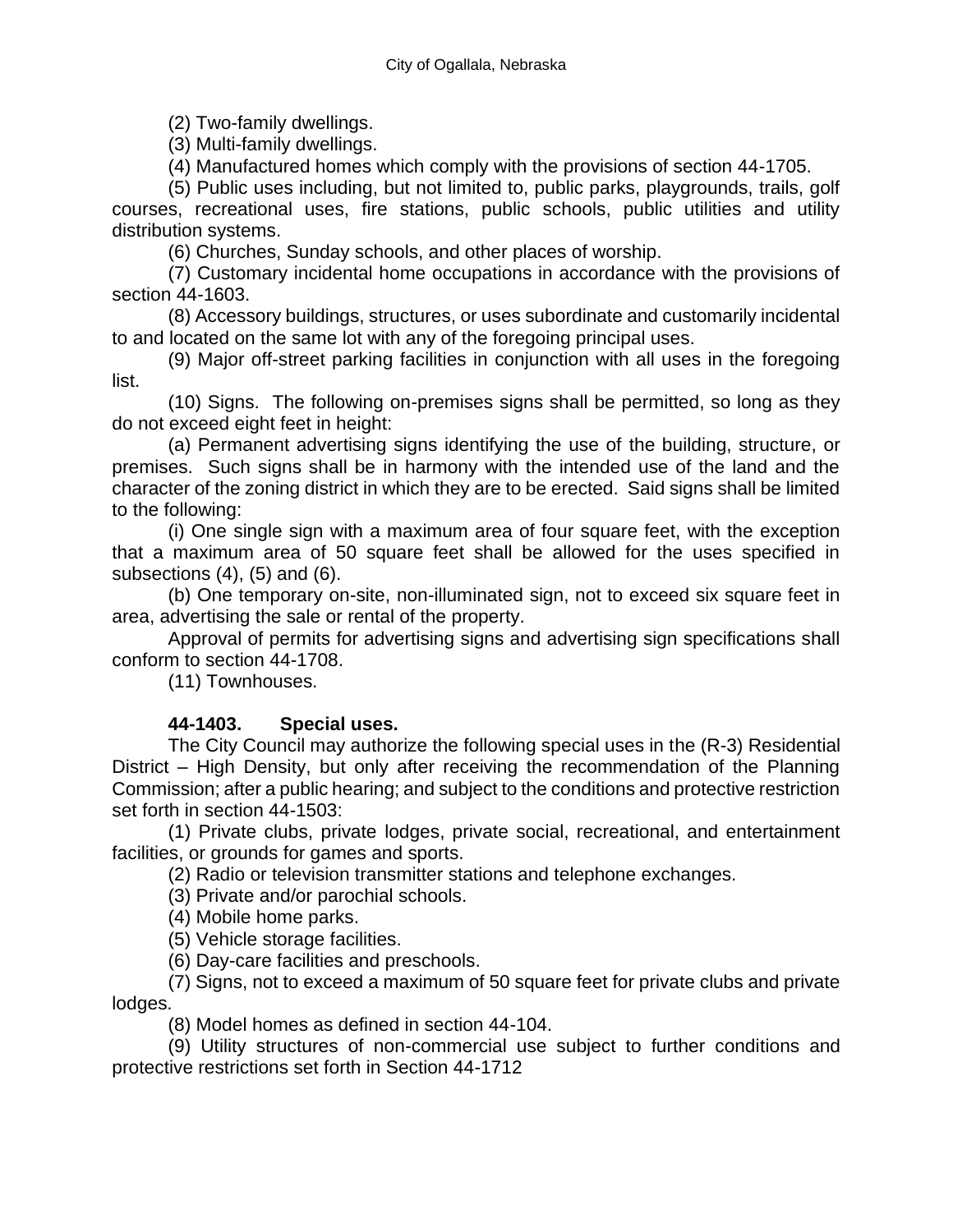#### **44-1404. Area, yard, and height requirements.**

Area, yard, and height requirements for the (R-3) Residential District – High Density shall be the following:

(1) Minimum lot size shall be 5,000 square feet with a minimum width of 50 feet and a minimum depth of 100 feet.

(2) Minimum yard requirements shall be the following:

(a) Front yard depth: not less than 20 feet.

(b) Side yard depth: not less than five feet.

(c) Rear yard depth: not less than 15 feet.

(3) The maximum height of a building in this district shall be 35 feet.

(4) These requirements are applicable to single-family, two-family, and multi-family dwellings alike, with the following exceptions:

(a) Minimum lot size for a two-family dwelling shall be 2,500 square feet per family dwelling unit.

(b) Minimum lot size for a multi-family dwelling shall be 2,000 square feet per family dwelling unit.

#### **ARTICLE 15 STANDARDS AND REGULATIONS; GENERALLY**

| Section. |  |
|----------|--|
|----------|--|

44-1501. Applicability of provisions.

44-1502. General restrictions.

44-1503. Special exceptions.

## **44-1501. Applicability of provisions.**

No building or land shall hereafter be used or occupied and no building or structure or part thereof shall be erected, moved, or structurally altered except in conformity with the regulations of this chapter, or amendments, for the district in which it is located.

#### **44-1502. General restrictions.**

(1) No lot, even though it may consist of one or more adjacent lots of record, shall be reduced in size so that the lot width or depth, front, side, or rear yards, lot area per family, or other requirements of this chapter are not maintained. This prohibition shall not be construed to prevent the condemnation of strips of land for public utilities or street right-of-way purposes.

(2) No part of a yard or other open space required in connection with any building or structure for the purpose of complying with the provisions of this chapter shall be included as a part of a yard or other open space similarly required for another building or structure.

(3) Only one principal building and its customary accessory buildings may hereafter be erected on any lot.

(4) No building or use of land for other than agricultural purposes shall be established on a lot that does not abut a public or private street.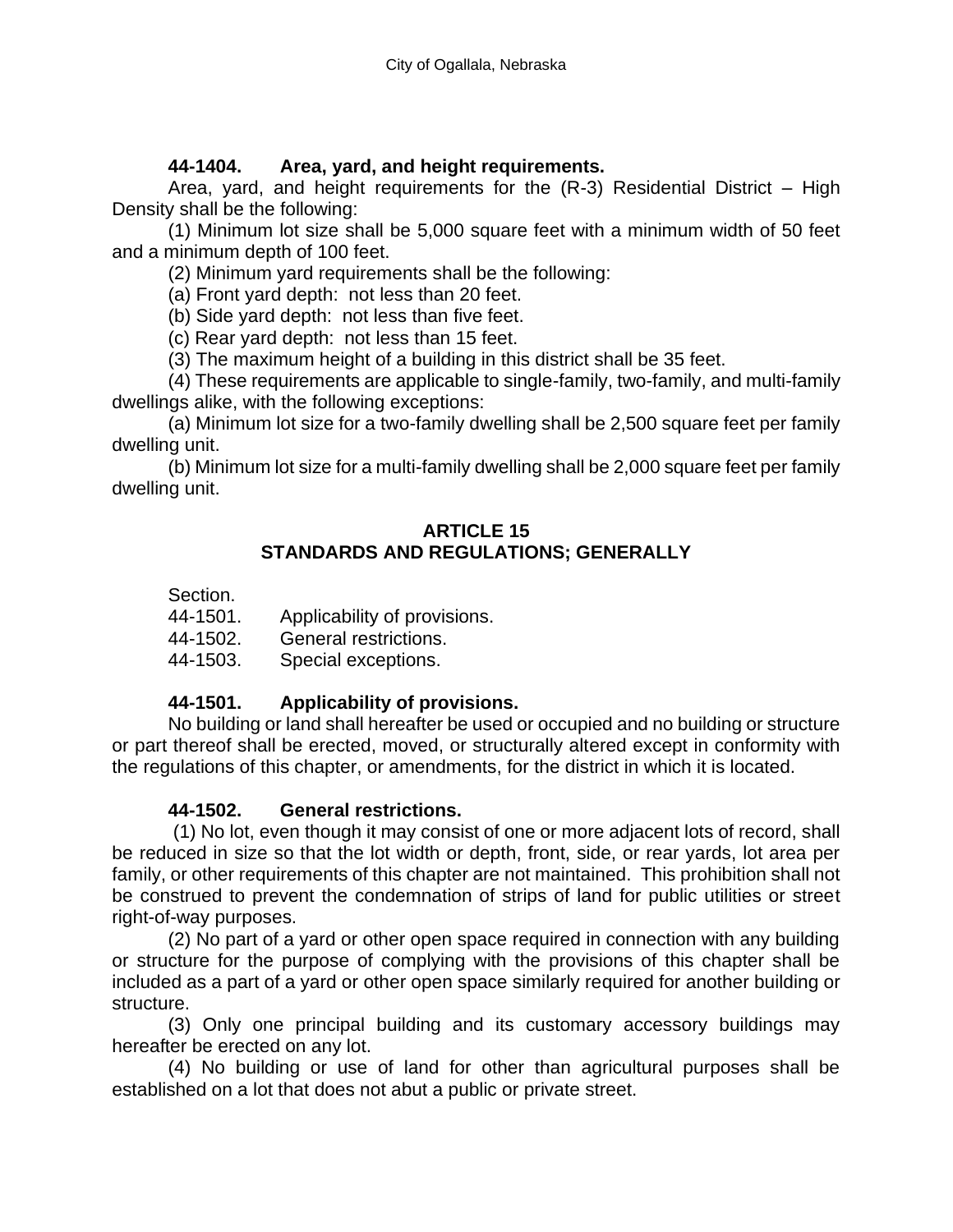Statutory reference: Neb. RS 19-902, 19-904.01

## **44-1503. Special exceptions.**

(1) Generally. Upon application, pursuant to the provisions of this municipal code, the Council, upon receiving the recommendation of the Planning Commission, shall grant or refuse special exceptions in accordance with the following standards and the intent of this chapter. A written notice of the public hearing stating the time, date, and place of the Planning Commission and City Council meeting shall be sent to all property owners of record within 100 feet of the subject property, said notice to include the type of special exception being requested, prior to the request of special exception being considered. In addition, a notice, in sign form, of the hearing shall be posted in a conspicuous place on or near the property on which such action is pending. The sign shall be placed at least ten days prior to either hearing. In granting any special exceptions, the Council may prescribe and impose appropriate conditions and safeguards, including a specified time limit.

(2) Standards.

(a) Classified special exceptions shall be authorized only if they meet the following standards:

(i) Fire hazard. The use shall not include any activity involving the use or storage of flammable or explosive material unless protected by adequate firefighting and firesuppression equipment and by such safety devices as are normally used in the handling of any such material.

(ii) Noise. The use shall not include noise which is objectionable due to volume, frequency, or beat unless muffled or otherwise controlled.

(iii) Vibration. The use shall not include vibration which is discernible without instruments on any adjoining lot or property.

(iv) Air pollution. The use shall not involve any pollution of air by flying ash, dust, vapors, or other substances which are harmful to health, animals, vegetation, or other property or which can cause soiling, discomfort, or irritation.

(v) Odors. The use shall not involve any malodorous gas or matter which is discernible on any adjoining lot or property.

(vi) Glare. The use shall not involve any direct or reflected glare that is visible from any adjoining property or from any public street, road, or highway.

(vii) Traffic hazard. The use shall not involve any activity substantially increasing the movement of traffic on public streets unless procedures are instituted to limit traffic hazards and congestion.

(viii) Overtaxing of public utilities and facilities. The use shall not involve any activity substantially increasing the burden on any public utilities or facilities, unless provision is made for any necessary adjustments.

(ix) Character of neighborhood. The use shall not involve any activity not in character with the majority of the uses in the neighborhood unless, by design, setback, nature of operation, and other devices, the character of the neighborhood will be maintained.

(x) General welfare of the community. The use shall not involve any activity which adversely affects the general welfare of the community.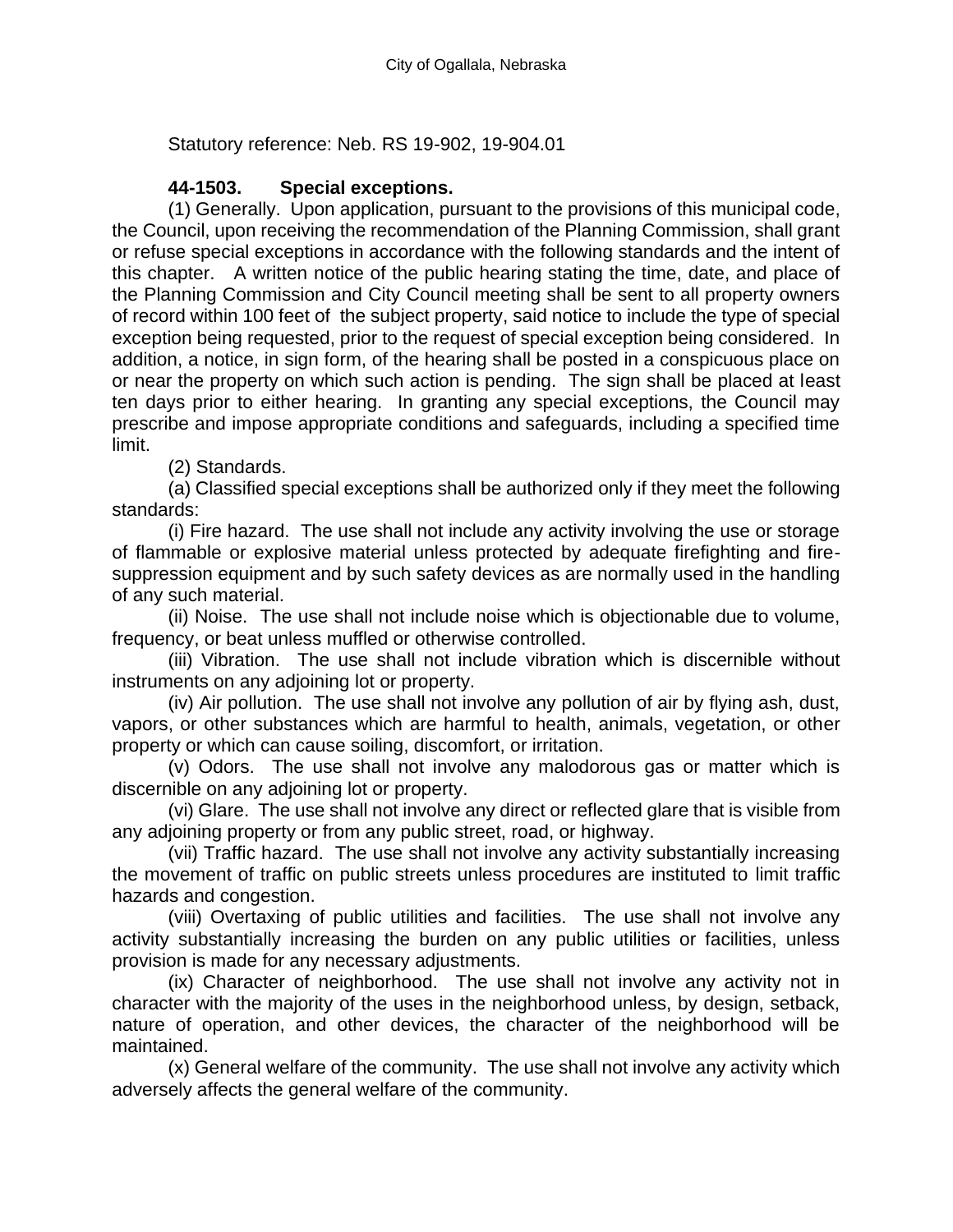(xi) Conformity with Comprehensive Plan. The use shall be in conformance with the Comprehensive Plan.

## **ARTICLE 16 USE STANDARDS**

Section.

- 44-1601. Bed and breakfasts.
- 44-1602. Family care homes.
- 44-1603. Home occupations.
- 44-1604. Temporary uses.

## **44-1601. Bed and breakfasts.**

Definitions. For the purpose of this section, the following definitions shall apply unless the context clearly indicates or requires a different meaning.

(1) Bed and Breakfast shall mean a home used to provide residential-style accommodations to the traveling public for 12 or fewer individuals.

(2) Authorized shall mean a bed and breakfast, as defined by this code, is permitted as a special exception in all districts within the City which are zoned for residential use when said bed and breakfast is approved by the City Council, but only after receiving the recommendation of the Planning Commission; after a public hearing; subject to the conditions and protective restrictions set forth in section 44-1503; and subject to all provisions of this code and of state statutes relating to bed and breakfast establishments.

(3) Building, fire, health, and safety standards shall mean a bed and breakfast shall meet all minimum building, fire, health, and safety standards set by state and local laws and regulations applicable to such an establishment.

(4) Supervision shall mean no bed and breakfast shall be permitted to operate without a caretaker or owner present at all times while patrons are in the building.

(5) License.

(a) License required shall mean a bed and breakfast shall not be established, operated, or maintained upon any property within the planning jurisdictional boundaries of the City without having first secured a license from the City Clerk. Prior to the issuance of the initial license for a bed and breakfast establishment, the City Clerk shall receive from the Building Inspector a copy of a certificate of occupancy indicating that the establishment is in compliance with the provisions of this section. The certificate of occupancy shall be maintained on file in the office of the City Clerk. All licenses shall expire on July 31. Application for license renewal shall be made at least 30 days prior to expiration.

(b) License application. The application for such license or renewal thereof shall be filed with the City Clerk and shall be accompanied by the annual fee of \$50. The cost of any license secured having less than six months to run before the expiration date as herein provided shall be reduced to one-half the original amount. The application for a license or renewal thereof shall be made on forms furnished by the City Clerk and shall include the name, address, and signature of the applicant, if other than the owner; and the address and legal description of the premises upon which the bed and breakfast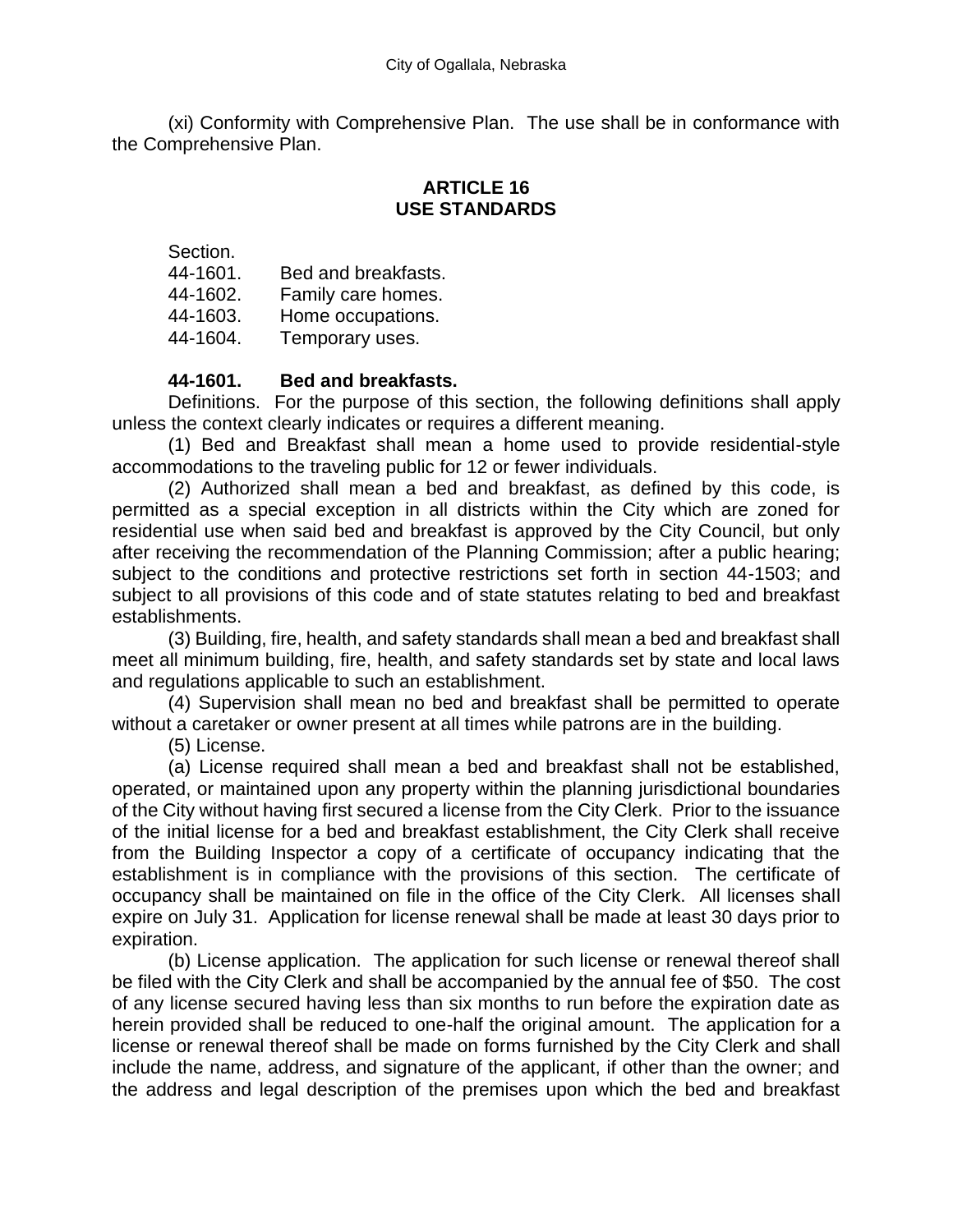establishment will be located.

## **44-1602. Family care homes.**

Definitions. For the purpose of this section, the following definitions shall apply unless the context clearly indicates or requires a different meaning.

(1) Family Care Home shall mean a home operated for rehabilitation and/or habilitation purposes and licensed by the state to provide residential services to one individual per 300 square feet of living area plus residential staff, who need not be related to each other or to the residential staff, and which home provides some services which meet needs beyond a basic provision of food and shelter.

(2) Authorized shall mean a family care home, as defined by this code, is permitted as a use in all districts within the City's jurisdictional boundaries which are zoned for residential use, subject to all provisions of this code relating to family care homes.

(3) Building, fire, health, and safety standards shall mean a family care home shall meet all minimum building, fire, health, and safety standards set by state and local laws and regulations applicable to such a home.

(4) License shall mean a family care home shall be not constructed or operated until the agency, organization, or institution supervising such a home certifies to the Planning and Zoning Administrator that the family care home and its operation have met all licensing requirements of the certifying agency.

# **44-1603. Home occupations.**

(1) Restrictions and limitations. A home occupation may be carried on in a dwelling unit or accessory building under the following conditions:

(a) No person other than members of the family residing on the premises shall be engaged in such occupation.

(b) The use of the dwelling unit for the one occupation shall be clearly incidental and subordinate to its use for residential purposes by its occupants. The maximum allowable area that may be utilized in conducting such home occupation shall be equal to 25% of the floor area of the dwelling unit.

(c) There shall be no change in the outside appearance of the building or premises or other visible evidence of the conduct of such home occupation other than one sign, not exceeding three square feet in area, non-illuminated and mounted flat against the wall of the principal building.

(d) The maximum allowable area that may be utilized in conducting a home occupation in an accessory building shall not exceed 200 square feet.

(e) No traffic shall be generated by such home occupation in greater volume than would normally be expected in a residential neighborhood, and any need for parking generated by the conduct of such home occupation shall be met off the street and other than in a required front yard.

(f) No equipment or process shall be used in such home occupation which creates noise, vibration, glare, fumes, odors, or electrical interference detectable to the normal senses off the lot, if the occupation is conducted in a single-family residence or outside the dwelling unit if conducted in other than a single-family residence. In the case of electrical interference, no equipment or process shall be used which creates visual or audible interference in any radio or television receivers off the premises or causes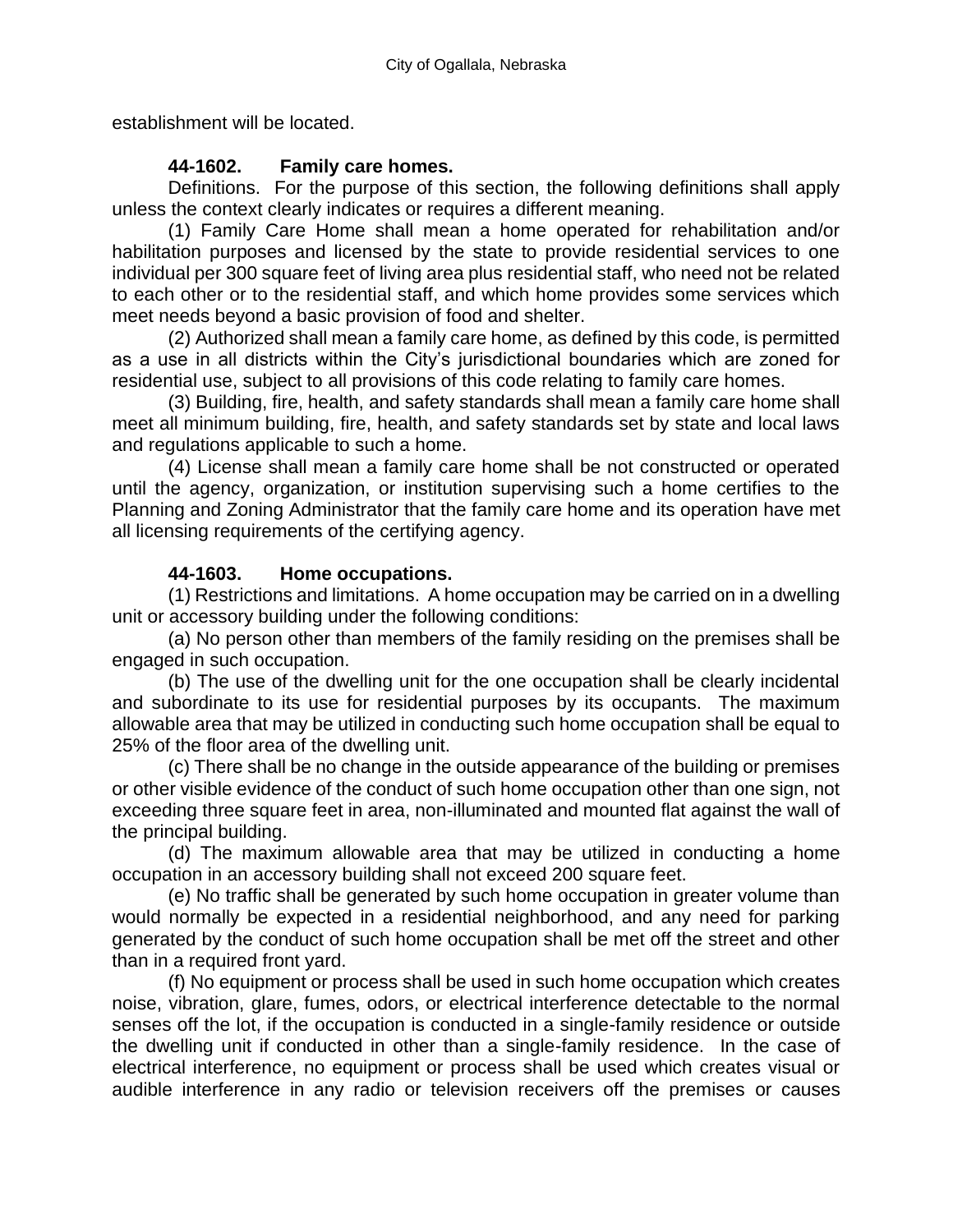fluctuation in the line voltage off the premises.

(g) No outdoor storage of materials or equipment used in the home occupation shall be permitted.

(h) After December 31, 1996, all home occupations must be registered and a permit must be received from the office of the Building Inspector.

(2) Particular home occupations permitted. Customary home occupations include, but are not limited to, the following list of occupations; provided however, that each listed occupation is subject to the requirements of subsection (1) of this section:

(a) Art, dancing, and music schools, provided that instruction is limited to five pupils at one time.

(b) Professional offices for architects, engineers, planners, lawyers, accountants, bookkeepers, and similar professions.

(c) Offices for realtors, insurance agents, brokers, sales representatives, and manufacturing representatives when no exchange of tangible goods is made on the premises.

(d) Radio, television, VCR/CD, recorder, and small appliance repair services.

(e) Home crafts and hobbies such as model making, rug weaving, lapidary work, cabinetmaking, and the like.

(f) Tailoring, alterations, and seamstresses.

(g) Saw filing.

(h) Beauty parlor or barber services.

(i) Auto detailing.

(3) Particular home occupations prohibited. Permitted home occupations shall not in any event be deemed to include:

(a) Mortuaries or funeral homes.

(b) Restaurants.

(c) Stables or kennels.

(d) Antique shops.

(e) Physicians, dentists, or other licensed medical practitioners.

(f) Auto repair.

(g) Small engines/engine repair.

### **44-1604. Temporary uses.**

(1) Contractors' offices. Contractors' offices and equipment sheds (containing no sleeping or cooking accommodations) accessory to a construction project and to continue only during the duration of such project.

(2) Real estate offices. Real estate offices (containing no sleeping or cooking accommodations unless located in a model dwelling unit) incidental to a new housing development to continue only until the sale or lease of all dwelling units in the development.

(3) Seasonal sales. Seasonal sale of farm produce grown on the premises in an agricultural district. Structures incidental to such sale need not comply with the applicable front yard requirements if the structures are removed or moved back of the required front yard setback line at the end of the season during which they are used.

(4) Carnivals and circuses. A carnival or circus, but only in a nonresidential or in an agricultural district, and then only for a period that does not exceed three weeks.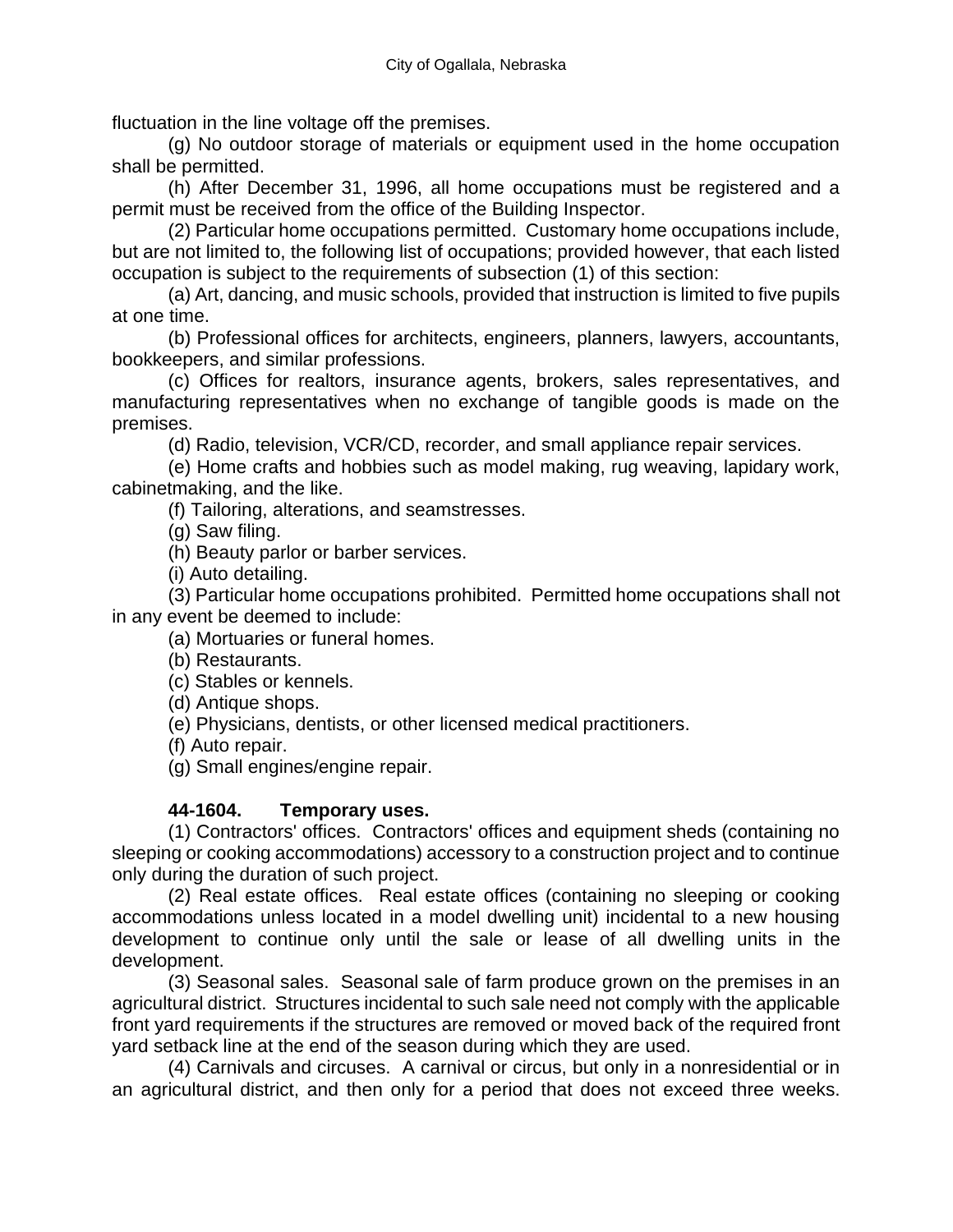Carnivals and circuses shall be approved by the City Council. Such uses need not comply with the front yard requirements, provided that structures or equipment which might block the view of operators of motor vehicles on the public streets shall confirm to the requirements of the sight triangle as defined by these regulations.

(5) Garage or yard sales. The sale of personal items on an infrequent basis at a residential use. Sales shall be limited to no more than three days in any one-month period and no more than three sales per year. Sales shall be conducted on the owner's or renter's property and not on or within the public right-of-way.

(6) Fireworks. The sale of controlled pyrotechnics or explosives permitted under state and local regulations for the purpose of celebrations or festivals. Fire and safety regulations and section 18-103 shall apply.

#### **ARTICLE 17 DESIGN STANDARDS**

Section.

- 44-1701. Area, yard, and height requirements.
- 44-1702. Corner visibility.
- 44-1703. Group projects.
- 44-1704. Loading and unloading.
- 44-1705. Manufactured homes.
- 44-1706. Parking.
- 44-1707. Projections.
- 44-1708. Signs awnings and billboards.
- 44-1709. Telecommunication towers.
- 44-1710. Townhouse and townhouse structure.
- 44-1711. Perimeter Boundary Fencing.
- 44-1712. Primary use utility structures constructed as a special use.
- 44-1713. Portable Storage Structures.

### **44-1701. Area, yard, and height requirements.**

(1) Lot of record. Where the owner of a lot of official record in any district prior to November 8, 1967, or his or her successor in title does not own sufficient contiguous land to enable him or her to conform to the minimum lot size requirements of this chapter, such lot may be used as a building site provided that said lot requirements are not reduced below the minimums specified in this chapter by more than 20%. If, however, the owner of two or more adjoining lots with insufficient land dimensions decides to build on or sell said lots, he or she must first combine said lots to comply with the dimensional requirements of the chapter. Any lot requiring dimensional variances below the 20% minimum set forth in this section may request a variance of the Board of Adjustment.

(2) Setbacks. The front yard depth requirements of this chapter for dwellings shall not apply to any lot where the average setback of existing buildings located wholly or partially within 100 feet on either side of the proposed dwelling is less than the minimum required front yard depth; provided, said buildings are on the same side of the same block, in the same use district, and fronting on the same street as said lot. In such case the setback on the lots may be less than the required setback, but not less than the average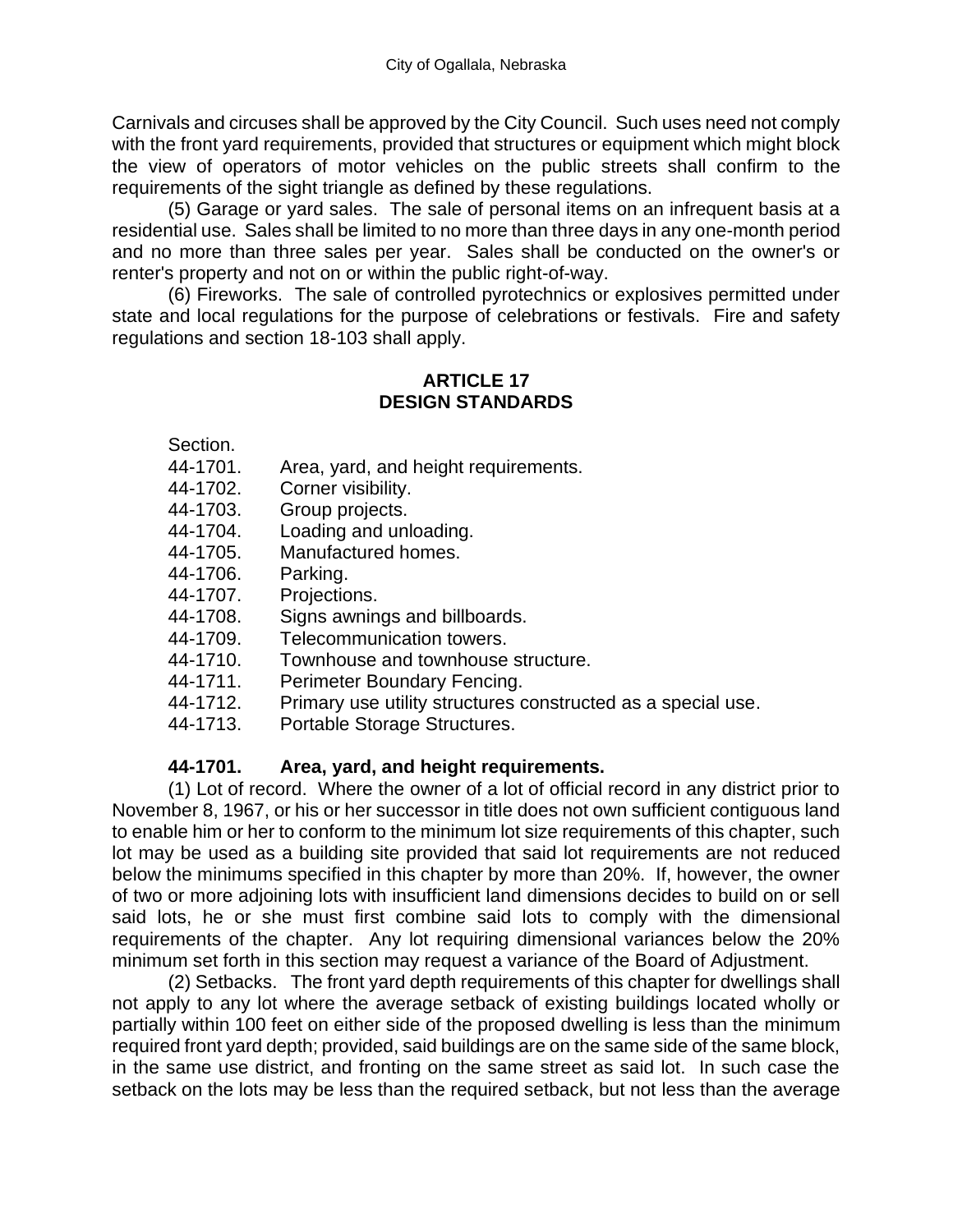of the existing setbacks on the aforementioned lots, or a distance of ten feet from the street right-of-way line, whichever is greater.

(3) Side yard. The required side yard setback shall be maintained on each side of a dwelling, but such setback may be reduced to 10% of the lot width on lots of less than 60 feet in width; provided, however, that no setback be less than five feet. For the purpose of side yard regulation, a two-family or multiple-family dwelling shall be considered as one building occupying one lot. An accessory building or addition to an accessory building to be constructed in the rear yard area shall be no closer than five feet from the main structure nor two feet from any other accessory building on that lot. Attached garages are considered as part of the principal building and must comply with all minimum yard requirements. Carports, with a minimum of three open sides, no walls, may be constructed with a minimum of five feet side yard setback. Carports with a minimum of three open sides, no walls, may be constructed with a minimum of two feet side yard setback if said carport is constructed of noncombustible materials and detachable from the principal residence. For the purposes of this section, detachable shall mean that the carport has a separate roof which can be removed without structural modification of the adjoining residence.

(4) Rear yard depth. The required rear yard for a principal building may be reduced to 20% of the depth of the lot on any lot not exceeding 100 feet in depth. An accessory building may be built within a required rear yard when occupying not more than 30% of the area of the required rear yard.

(5) Height limitations. The height limitations of this chapter shall not apply to chimneys, cooling or water towers, elevators, bulkheads, fire towers, monuments, stacks, storage towers, tanks, spires, church steeples, radio towers, or necessary mechanical apparatus, except as otherwise provided in the vicinity of airports.

Statutory reference: Neb. RS 19-901 Historical reference: Am. Ord. 1044, passed 10-22-96

### **44-1702. Corner visibility.**

On a corner lot in any residential district, no planting, structure, sign, fence, wall, or obstruction to vision between the range of three feet and eight feet in height, measured from the centerline of the street, shall be placed or maintained within the triangular area formed by the intersecting street right-of-way lines and a straight line connecting points on said right-of-way lines, each of which is 35 feet in distance from the point of intersection.

#### **44-1703. Group projects.**

In the case of two or more buildings to be constructed on a plot of ground of at least two acres not subdivided into the customary streets and lots and which will not be so subdivided, the application of the terms of this chapter may be varied by the Planning Commission and City Council in a manner that will be in harmony with the character of the neighborhood, provided:

(1) Such uses are limited to those permitted within the zoning district in which the project is located.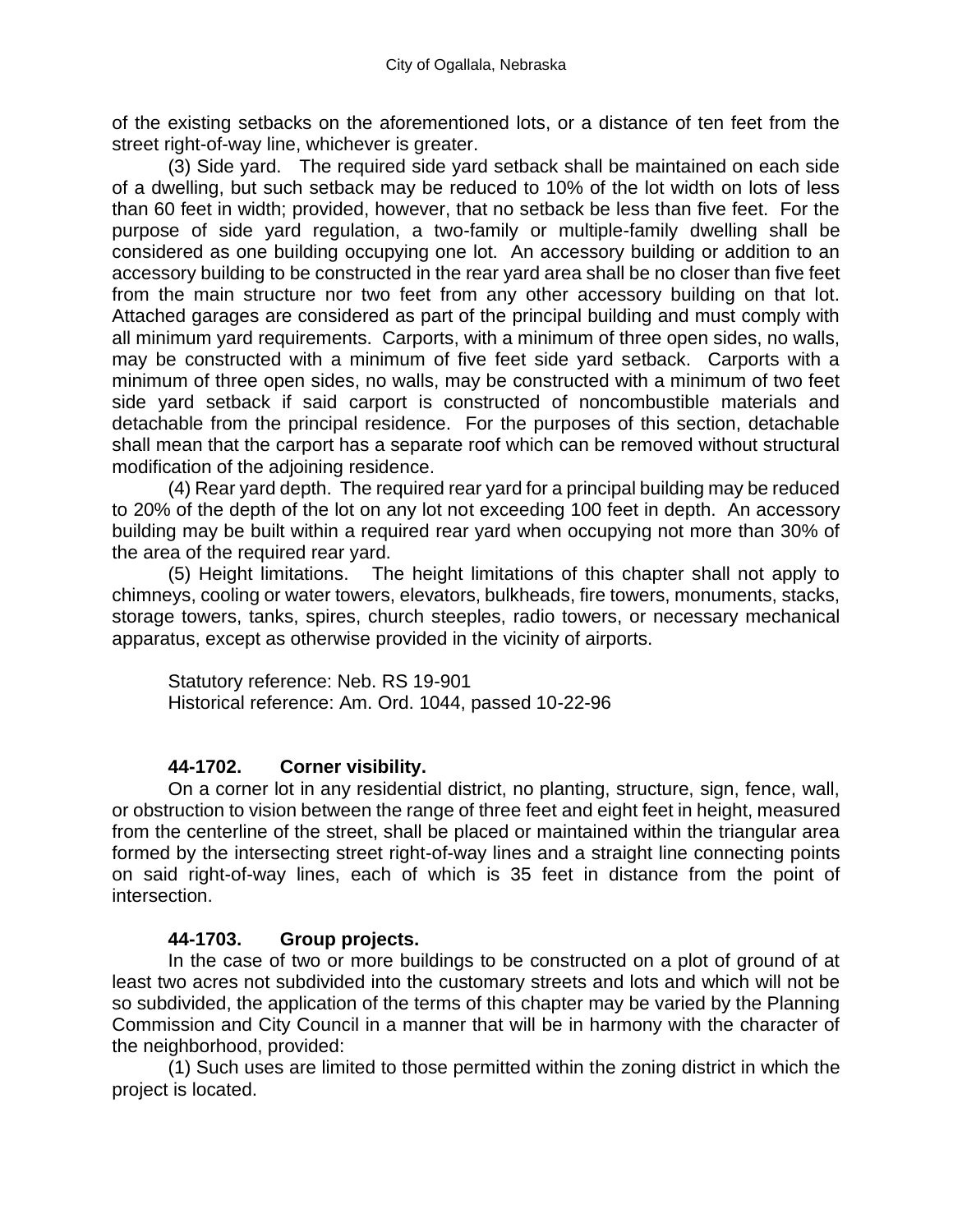(2) The overall intensity of land use is no higher, and the standard of open space is no lower, than that permitted in the district in which the project is located.

(3) The distance of every building from the nearest property line shall meet the front, side, and rear yard requirements of the district in which the project is located.

(4) If the property lies within or abuts upon a residential district and is to be used for a nonresidential purpose, there shall be a densely planted buffer strip at least ten feet in height along the rear and/or side lot lines abutting the residential properties. No such buffer shall, however, extend nearer to a street right-of-way line than the established building line of the adjoining residential lot.

Statutory reference: Neb. RS 19-910

# **44-1704. Loading and unloading.**

Every building or structure used for business, trade, or industry hereafter erected except in the (C-1) Business District – Central and the (H-1) Historical District shall provide space as indicated herein for the loading and unloading of vehicles off the street or public alley. Such space shall have access to an alley or, if there is no alley, to a street. For the purpose of this section, an off-street loading space shall have minimum dimensions of 12 feet by 40 feet and an overhead clearance of 14 feet in height above the alley or street grade.

(1) Retail businesses: one space for each 5,000 square feet of floor space.

(2) Wholesale and industry: one space for each 10,000 square feet of floor space.

### **44-1705. Manufactured homes.**

All manufactured homes located outside mobile home parks shall meet the following standards:

(1) The home shall have not less than 900 square feet of floor area.

(2) The home shall have not less than an 18-foot exterior width.

(3) The roof shall be pitched with a minimum vertical rise of 2½ inches for each 12 inches of horizontal run.

(4) The exterior material shall be of a color, material, and scale comparable with those existing in residential site-built, single-family construction.

(5) The home shall have a nonreflective roof material which is or simulates asphalt or wood shingles, tile, or rock.

(6) The home shall have wheels, axles, transporting lights, and removable towing apparatus removed.

(7) Nothing in this section shall be deemed to supersede any valid restrictive covenants of record.

(8) The home must meet building code requirements adopted by the City.

# **44-1706. Parking.**

Off-street automobile parking or storage space shall be provided on every lot on which any of the following uses are hereafter established in all districts except the (C-1) Business District – Central; or, provided that no parking space can be reasonably provided on the same lot, such space shall be provided with vehicular access to a street or alley; such use shall be equal in number to at least the minimum requirements for the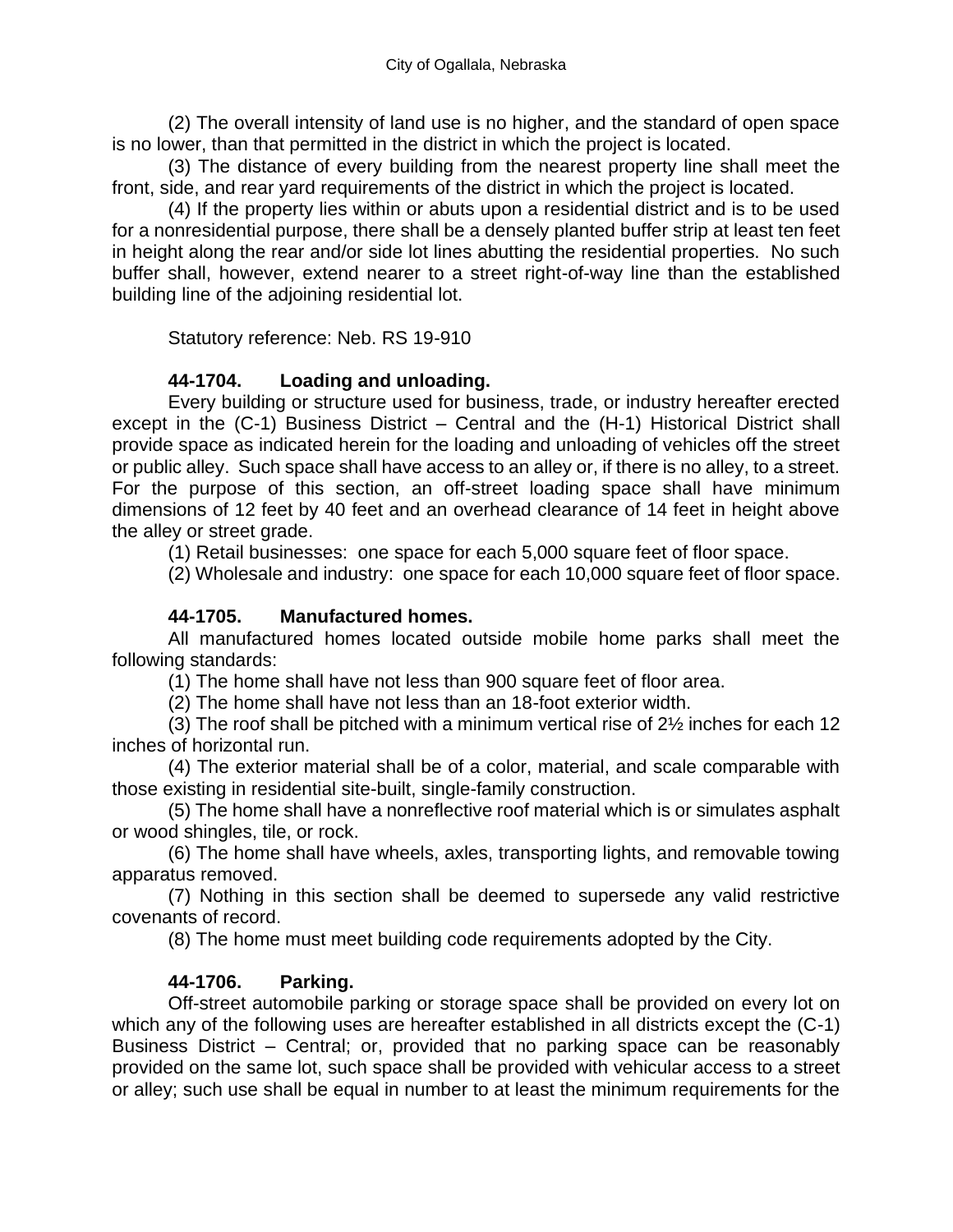specific use set forth herein. Parking spaces shall be allowed in any required yard except as provided by section 44-802(21) in the (C-4) Business District – Interstate Highway:

(1) Vehicles sales and repair: one space for each two employees at a maximum employment on a single shift, plus two spaces for each 300 square feet of repair or maintenance space.

(2) Automobile service station: two spaces for each gas pump plus three spaces for each grease rack or similar facility.

(3) Bowling alley: two spaces for each alley, plus one additional space for each two employees.

(4) Churches: one space for each five seats.

(5) Elementary and junior high schools, both public and private: one space for each classroom and administrative office.

(6) Hospitals: one space for each four patient beds plus one space for each staff or visiting doctor, plus one space for each four employees.

(7) Mortuary or funeral homes: one space for each four seats in the assembly room or chapel.

(8) Motels, tourist homes, or tourist courts: one space for each accommodation; two additional spaces for employees.

(9) Offices - professional, business, or public, including banks: one space for each 200 square feet of gross floor area.

(10) Medical offices and clinics: four spaces for each doctor practicing at the clinic, plus one space for each employee.

(11) Places of public assembly and entertainment: one space for each four seats provided for patron use, plus one space for each 100 square feet of floor or ground area used for amusement or assembly, but not containing fixed seats.

(12) Residential dwellings: one space for each single-family dwelling unit and 1.5 spaces per multi-family dwelling unit.

(13) Retail businesses: one space for each 200 square feet of gross salesroom area.

(14) Sanitariums, rest homes, and similar institutions: one space for each six patient beds, plus one space for each staff or visiting doctor, plus one space for each four employees.

(15) Senior high schools and colleges, both public and private: one space for each five students for which the school was designed plus one space for each classroom and administrative office.

(16) Mobile home parks: one space for each dwelling unit.

(17) Wholesaling and industrial uses: one space for each two employees at maximum employment on a single shift.

### **44-1707. Projections.**

Every part of a required yard or court shall be open from its lowest point to the sky unobstructed, except:

(1) The ordinary projection of sills, eaves, belt courses, cornices, and ornamental features may be permitted, but not to exceed more than 24 inches in any required yard.

(2) An open, uncovered porch or paved terrace may extend not more than ten feet into any required yard and not closer than five feet to any lot line.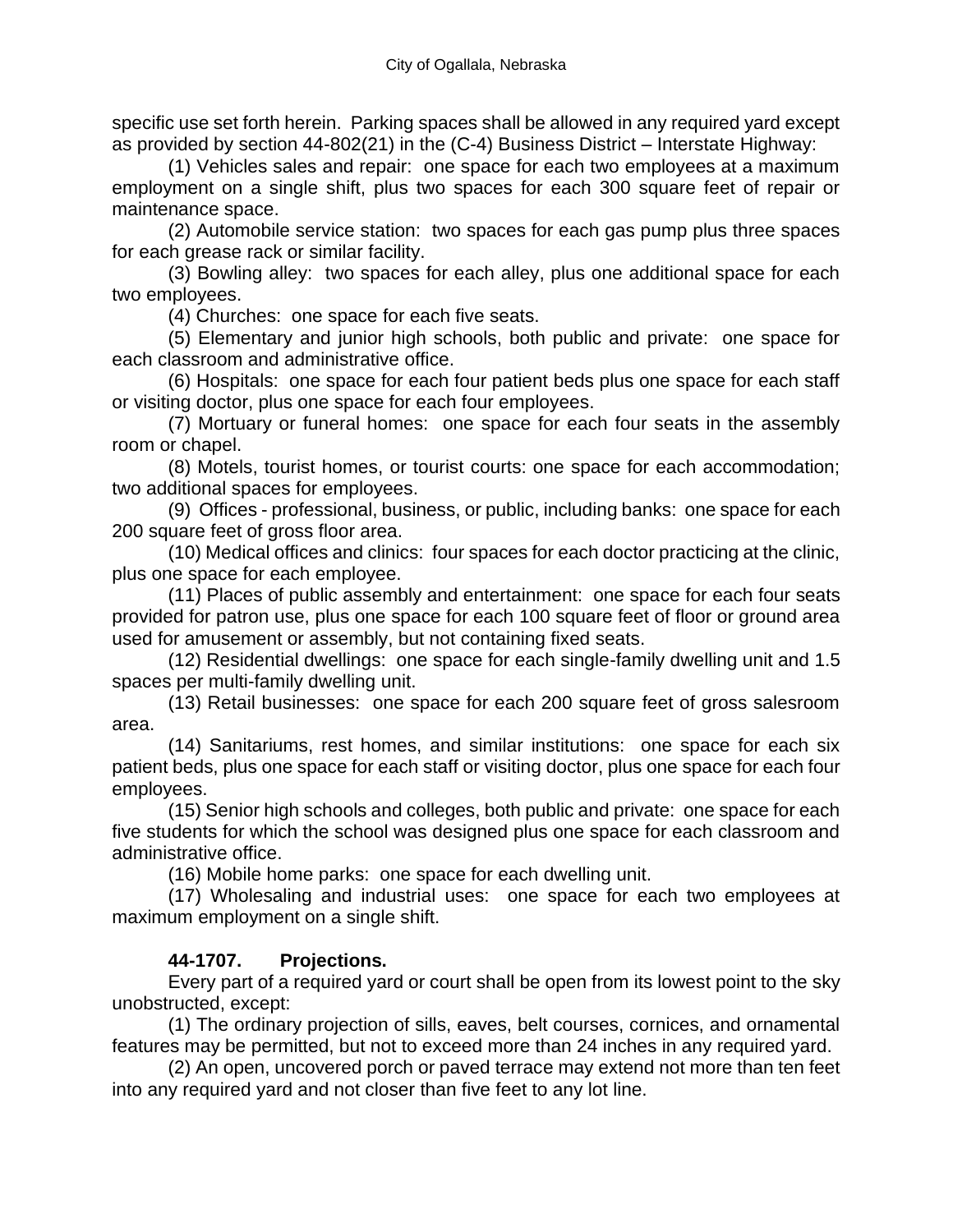(3) A carport may be constructed in the required front yard of R-1, R-1S, R-2, R-3 districts provided they meet the following criteria:

(a) Detachable meaning that the carport has a separate roof which can be removed without structural modification of the adjoining residence.

(b) Engineered to meet City snow and wind load requirements

(c) Pre-manufactured

(d) Flat roofed

(e) Non-combustible

(f) Non-galvanized

(g) Minimum 28 gauge steel

(h) Constructed entirely on private property and not on City right of way

(i) Completely open on three or more sides

(j) Constructed as a subordinate structure to an existing garage no wider than the driveway approach leading into the garage.

(k) Conforms to side yard setback requirements for a carport set forth in 44-1701 (3) of this code

(4) Open or enclosed fire escapes, fireproof outside stairways, and balconies may be permitted, but may not project into a yard or court for more than 50% of the required yard.

## **44-1708. Signs awnings and billboards.**

(1) Generally. Advertising signs shall not be erected, constructed, or altered except in compliance with the requirements and the regulations of the zoning district in which they are to be located.

Statutory reference: Neb. RS 19-901, 19-902

(2) Permits.

(a) Any person who desires to erect any awning or sign upon or projecting wholly or in part over any City property, or who desires to erect any billboard or to suffer it to remain on private property, shall file in the office of the City Clerk a written application for a permit to do so, giving full information as to size, weight, and character of the sign or awning, and the distance it will project outside the lot line, together with drawings or other data showing the method of securing and fastening the same, or giving the general construction specifications or description of the billboard.

(b) The Clerk shall forthwith refer said application to the Building Inspector and if he or she shall find that such sign shall not present a menace to the public passing along such thoroughfare, and that the building to which it is or will be attached is of sufficient strength and size to safely support the sign, or if a lighted sign, that it complies with this code, and if a billboard, that it complies with this code, the Building Inspector shall endorse his findings on said application to that effect and shall grant such permit. Any such permit shall be revocable at any time by the Building Inspector for cause.

(c) All such signs, awnings, or billboards shall be periodically inspected under the direction of the Building Inspector, and if it appears that any sign, billboard, or awning is insecure, unsafe, or that it fails to conform with the requirements of this code, then such sign, awning, or billboard shall be ordered by notice in writing to be made safe or removed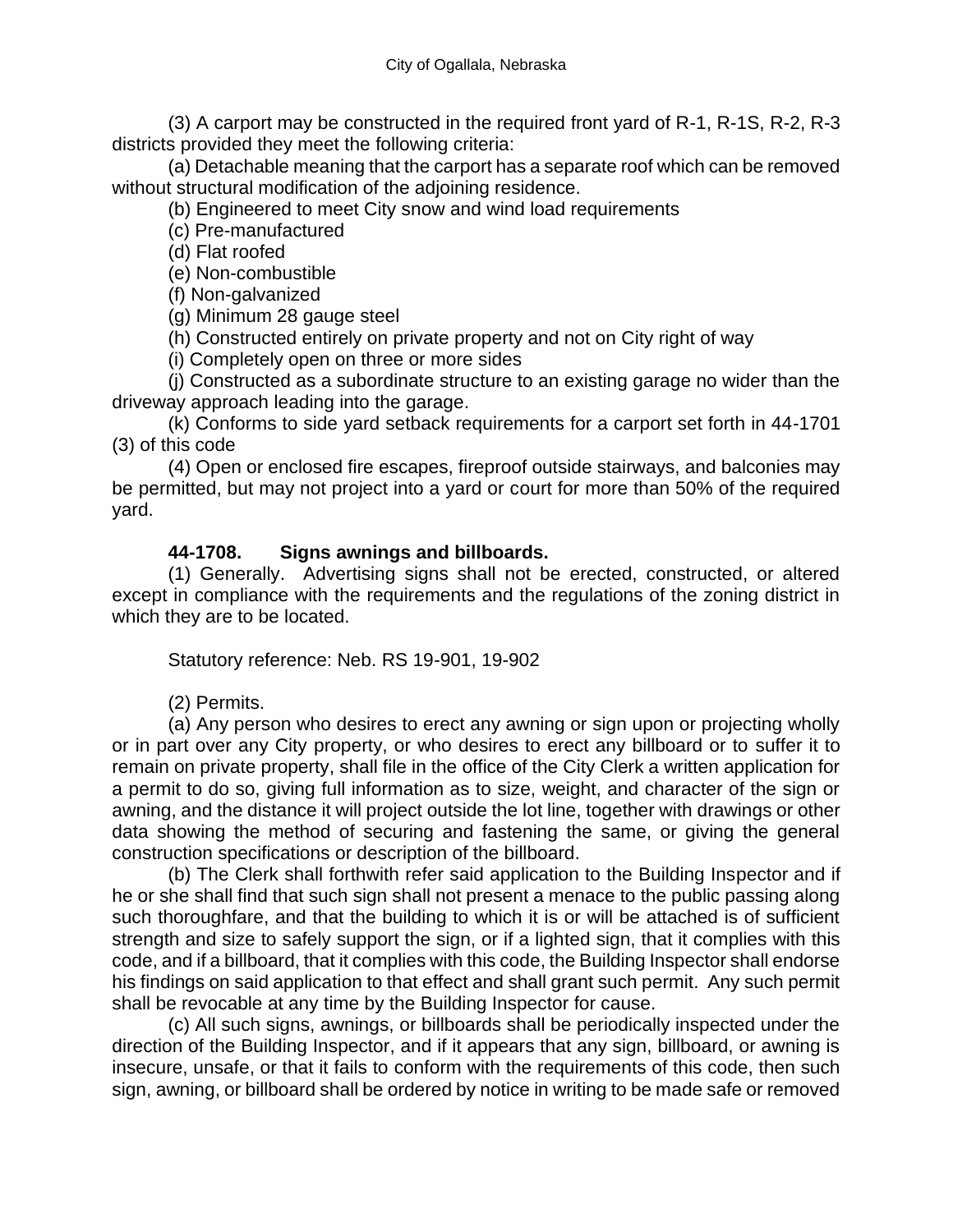forthwith by the person maintaining such sign, awning, or billboard, and on such person's failure, refusal, or neglect to comply with said order within three days, it shall be the duty of the Building Inspector to cause such awning, sign, or billboard, as the case may be, to be removed and the expense of such removal shall be charged to the person refusing to comply with such order or removal, and the costs may be collected by the City from such person the same as any other debt or liability.

(3) Location and specifications.

(a) Advertising signs shall not overhang public streets, alleys, or ways, except sidewalks in the (C-1) Business District – Central In which advertising signs overhanging the sidewalk shall not project or extend closer than two feet to the curb line, shall be no more than 12 inches below any marquee, shall be no more than 48 square feet maximum size, and shall not extend above the facade of the building on which they are erected by more than four feet.

(b) Advertising signs may be erected on the roof of any building only in a C-2 or C-4 zoning district within or outside the corporate limits and shall comply will all of the following conditions:

(i) Only one roof mounted sign per street frontage shall be allowed;

(ii) The sign shall be illuminated from within. LED signs are permissible;

(iii) Signs shall be no more than six (6') in height; and,

(iv) Signs shall be no wider than 1/3 of the distance of the width of the roof no longer than 1/3 the distance of the length of the roof.

(c) Structural supports for free standing advertising signs shall not be exposed to public view, but shall be an integral part of the design of the advertising sign. Signs shall be structurally safe and in good repair, as determined by the Building Inspector, including those connected to a building facade. Signs shall not be located in such a manner as to obscure or otherwise interfere with the effectiveness of any existing business advertising, or an official traffic sign, signal, or device, or otherwise interfere with the driver's view of approaching, merging, or intersecting traffic, as determined by the Planning and Zoning Administrator.

(d) Signs shall not flash all elements simultaneously and shall not resemble any traffic sign, signal, or device. Revolving beacons are prohibited.

(e) All awnings erected or suffered to remain in the sidewalk space shall be of canvas on iron frames. All awnings shall be elevated at least 6½ feet at their lowest part from the top of the public sidewalk and shall not project over said sidewalk to exceed three-fourths of the width thereof. They shall be supported without posts by iron brackets or by an iron framework attached firmly to the building so as to leave the sidewalk wholly unobstructed thereby, provided that nothing herein shall be construed to prevent the owner of any building from constructing a substantial awning or marquee of noncombustible material supported without posts over the sidewalk space if located flush with the outer edge thereof and if a building permit shall have first been secured for the construction of the same. All awnings shall comply with all applicable zoning requirements now in effect or as may hereafter be enacted except as specifically exempted.

(f) Marquees shall not project or extend closer than two feet to the curb-line and the lowest part of any marquee shall be at least nine feet above the sidewalk or front doorsill, if no sidewalk is used.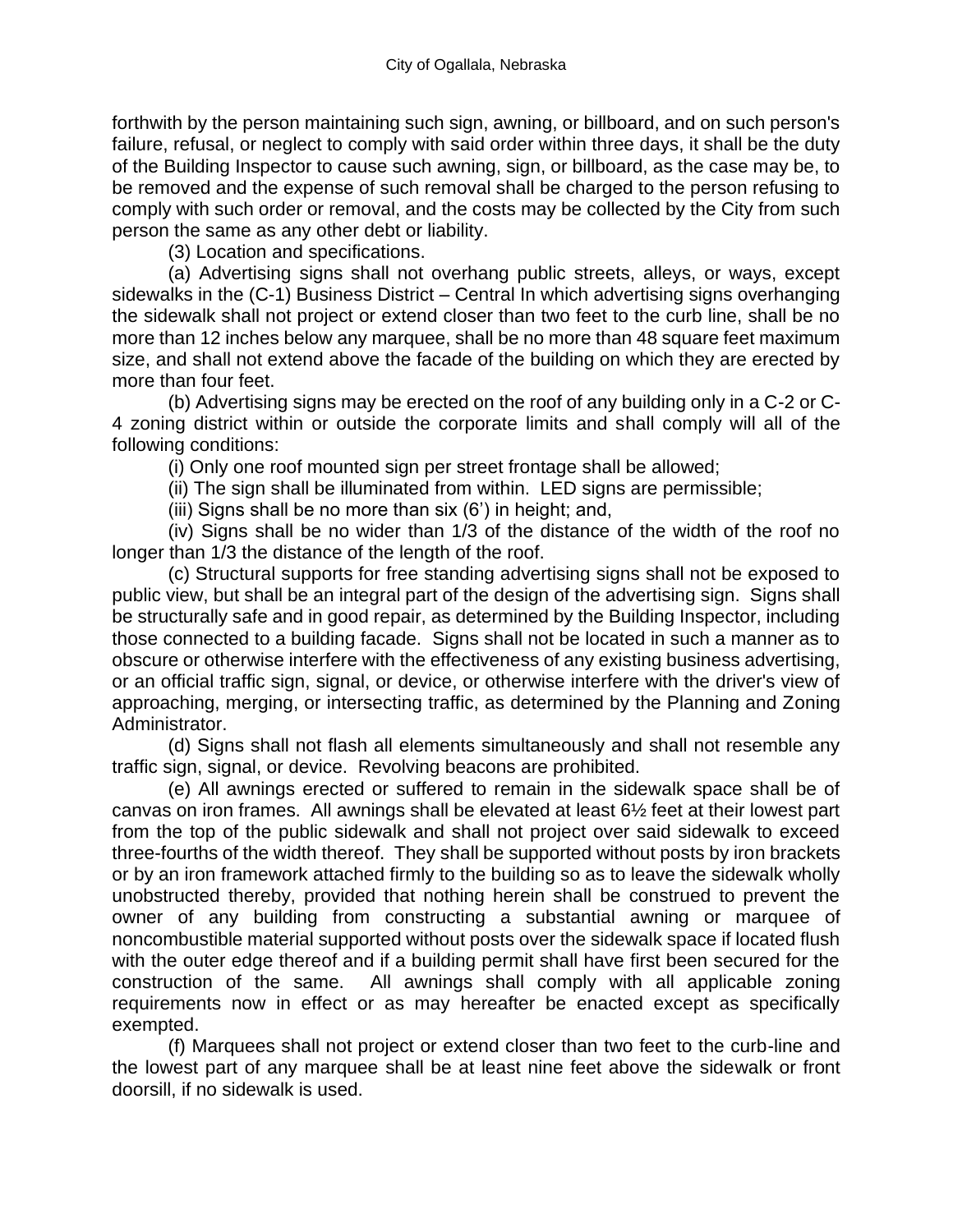(4) Political Signs.

(a) Temporary political signs may be placed upon City owned right of way only in a residential zoning district as hereinafter provided; and upon private property with the property owner's permission in any zoning district provided that the following terms and conditions are satisfied:

(i) Signs located in City owned right of way, in a residential zone, shall not exceed ten (10) square feet in area;

(ii) Signs located on private property, in any zone, shall not exceed thirty-two (32) square feet;

(iii) A deposit shall be filed in the Office of the City Clerk in the amount of \$100 dollars for an individual or committee placing more than ten (10) signs, but not more than twenty (20) signs and in the amount of \$200 dollars for an individual or committee placing more than twenty (20) signs. Such fee to be refunded upon satisfactory evidence that the signs have been removed from display;

(iv) Signs shall be placed on the interior side of the curb, sidewalk, or edge of the street if no curb or sidewalk;

(v) In order to maintain visibility at an intersection, no sign greater that three (3) feet in height from the ground shall be placed closer that 35 feet from the back of the curb, or edge of the pavement if no curb exists, at an intersection;

(vi) Private property shall be limited to one (1) sign larger than 10 square feet but less than thirty-two (32) square feet in area.

(vii) Signs shall be placed no closer to a polling place than as prescribed by Nebraska State Statute;

(viii) Signs shall conform to Nebraska State Statute regarding placement in State owned right of way.

(ix) Permission must be obtained from the property owner abutting the City owned right of way prior to installing any signs in the right of way;

(x) Signs shall not be installed more than four (4) weeks in advance of any primary, general or special election and shall be removed within seven (7) days after the election day;

(xi) The provisions of this section shall apply to right-of-way owned by the City of Ogallala and to private property. In no case shall political signs be placed in City owned parks, parking lots or other City owned real estate;

(xii) Political signs shall be defined as temporary signs in support of or against a candidate or a proposition which is the candidate for or the subject of a general, primary or special election held in the City of Ogallala, Nebraska. The terms of this section shall not apply to permanent billboard signs that are permitted by special exception under section 44-603.

(xi) Political signs placed on City owned right of way that do not conform to the foregoing terms and conditions, or any political signs placed on any City owned park, parking lot or other City owned real estate, may be removed and disposed of by the City Manager or by City Employees designated by the City Manager of the City of Ogallala, Nebraska. Temporary political signs placed on private property that do not conform to the foregoing terms and conditions shall be deemed to be in violation of this chapter.

# **44-1709. Telecommunication towers.**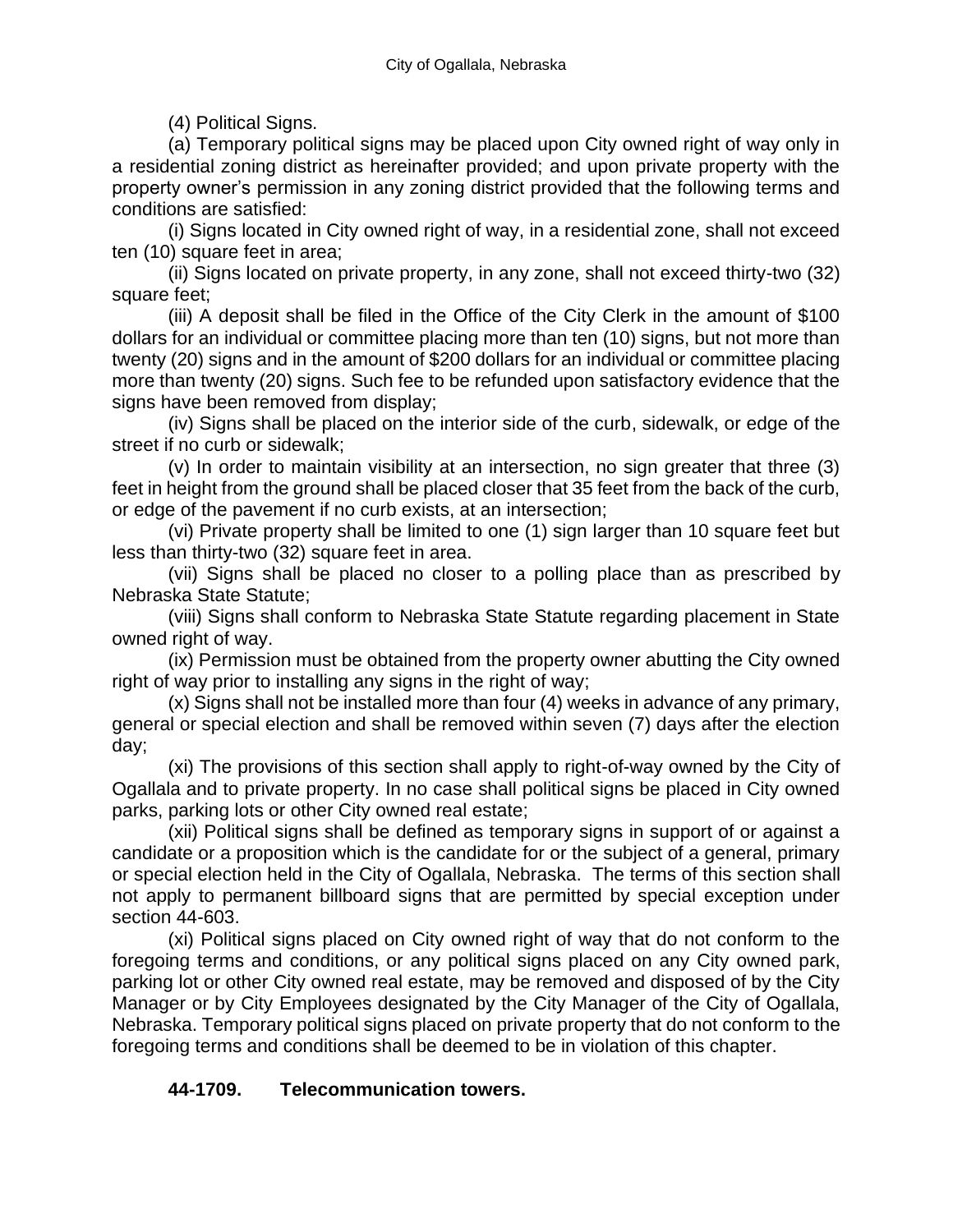(1) Definitions. For the purpose of this Section, the following terms shall have the meaning ascribed to them below:

(a) Abandonment shall mean:

(i) To cease operation for a period of sixty (60) or more consecutive days;

(ii) To reduce the affected radiated power of an antenna by seventy-five percent (75%) for sixty (60) or more consecutive days;

(iii) To relocate an antenna at a point less than eighty percent (80%) of the height of an antenna support structure; or

(iv) To reduce the number of transmissions from an antenna by seventy-five percent (75%) for sixty (60) or more consecutive days.

(b) Antenna shall mean any exterior apparatus designed for telephonic, radio, data, Internet or television communications through the sending and/or receiving of electromagnetic waves including equipment attached to a tower, pole, light standard or building for the purpose of providing personal wireless services including, for example, unlicensed wireless telecommunications services, wireless telecommunications services utilizing frequencies authorized by the Federal Communications Commission for "cellular," "paging," "enhanced specialized mobile radio," "low power mobile radio" and "personal communications services" telecommunications services, and its attendant base station.

(c) Antenna Height shall mean the vertical distance measured from the base of the antenna support structure at grade to the highest point of the structure even if said highest point is an antenna. Measurement of tower height shall include antenna, base pad, and other appurtenances and shall be measured from the finished grade of the parcel. If the support structure is on a sloped grade, then the average between the highest and lowest grades of the parcel shall be used in calculating the antenna height.

(d) Antenna Support Structure shall mean any pole, light standard, telescoping mast, tower, tripod or other structure which supports a device used in the transmitting or receiving of radio, telephonic or television frequency or television signals.

(e) Cell Site shall mean a tract or parcel of land that contains the telecommunications service facilities including any antenna, tower support structure, accessory buildings, and parking, and may include other uses associated with and ancillary to telecommunications services.

(f) FAA shall mean the Federal Aviation Administration.

(g) FCC shall mean the Federal Communications Commission.

(h) Governing Authority shall mean the governing authority of the City, namely the City Council.

(i) Personal Wireless Service and Personal Wireless Service Facilities, as used in this Section, shall be defined in the same manner as in Title 47, United States Code, Section 332(c)(7)(C), as they may be amended now or in the future.

(j) Tower shall mean any structure that is designed and constructed primarily for the purpose of supporting one (1) or more antennas, including any antenna support structure, self-supporting lattice towers, guy towers, or monopole towers. The term encompasses personal wireless service facilities, radio and television transmission towers, microwave towers, common carrier towers, cellular telephone towers or personal communications services towers, alternative tower structures, and the like.

(2) Exemptions. The following are exempt from the provisions of this Section and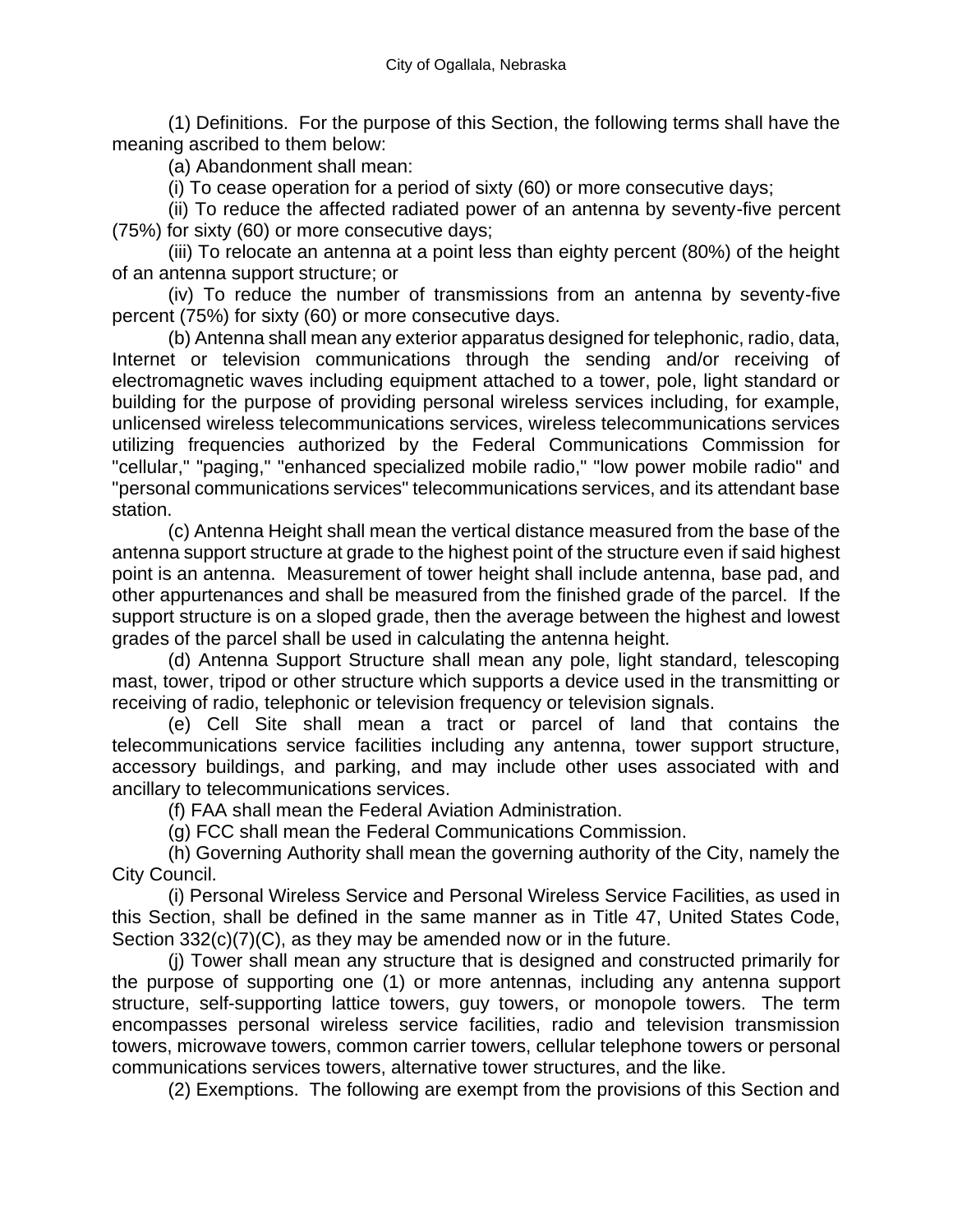shall be permitted in all zones:

(a) Industrial processing equipment and scientific or medical equipment using frequencies regulated by the FCC.

(b) Antennas and related equipment no more than three (3) feet in height that are being stored, shipped, or displayed for sale.

(c) Radar systems for military and civilian communications and navigation.

(d) Wireless radio utilized for temporary emergency communications in the event of a disaster.

(e) Licensed amateur (ham) radio operations.

(f) Satellite dish antennas less than two (2) meters in diameter, including direct to home satellite services, when used as a secondary use of the property.

(g) Routine maintenance or repair of a personal wireless service facility and related equipment (excluding structure work or changes in height or dimensions of antennas, towers, or buildings), provided that compliance with the standards of this Section are maintained.

(h) Subject to compliance with all other applicable standards of this Section, a building permit application need not be filed for emergency repair or maintenance of a personal wireless service facility until thirty (30) days after the completion of such emergency activity.

(3) Tower siting.

(a) It is the policy of the City of Ogallala to encourage co-location of new communications towers with existing towers or as part of suitable existing structures. All applications for approval of a communications tower location shall include evidence that all potential alternatives for location on existing towers have been explored and exhausted. Applicants may not be denied space on an existing tower within the City of Ogallala and its jurisdiction unless mechanical, structural, regulatory factors, or legitimate business expansions plans prohibit co-location.

(b) The applicant for a communications tower location is required to demonstrate as part of its application that the tower must be located on the proposed site in order to satisfy its function in the company's system. The applicant must also demonstrate that the proposed height is the minimum height necessary for the successful functioning of the tower.

(4) Tower Setback, Design, Maintenance and Height.

(a) Free standing towers shall be located so that the distance from the base of the tower to any adjoining property line or the supporting structure of a separate neighboring tower is a minimum of 100% of the tower height. The Planning Commission may recommend and the City Council approve a reduction to the setback with a special use permit if they determine that such reduction does not constitute a hazard to safety or property on adjacent properties or rights-of-way.

(b) The tower installation shall be designed to be aesthetically and architecturally compatible with the built environment of the City of Ogallala. The City encourages efforts to hide towers or restrict their visibility from public right-of-way or neighboring properties. Associated support buildings shall be designed with materials that are consistent with those in the surrounding neighborhood.

(c) All tower installations shall maintain landscaped peripheral yards with a minimum depth of 35 feet from surrounding property lines. One tree shall be planted for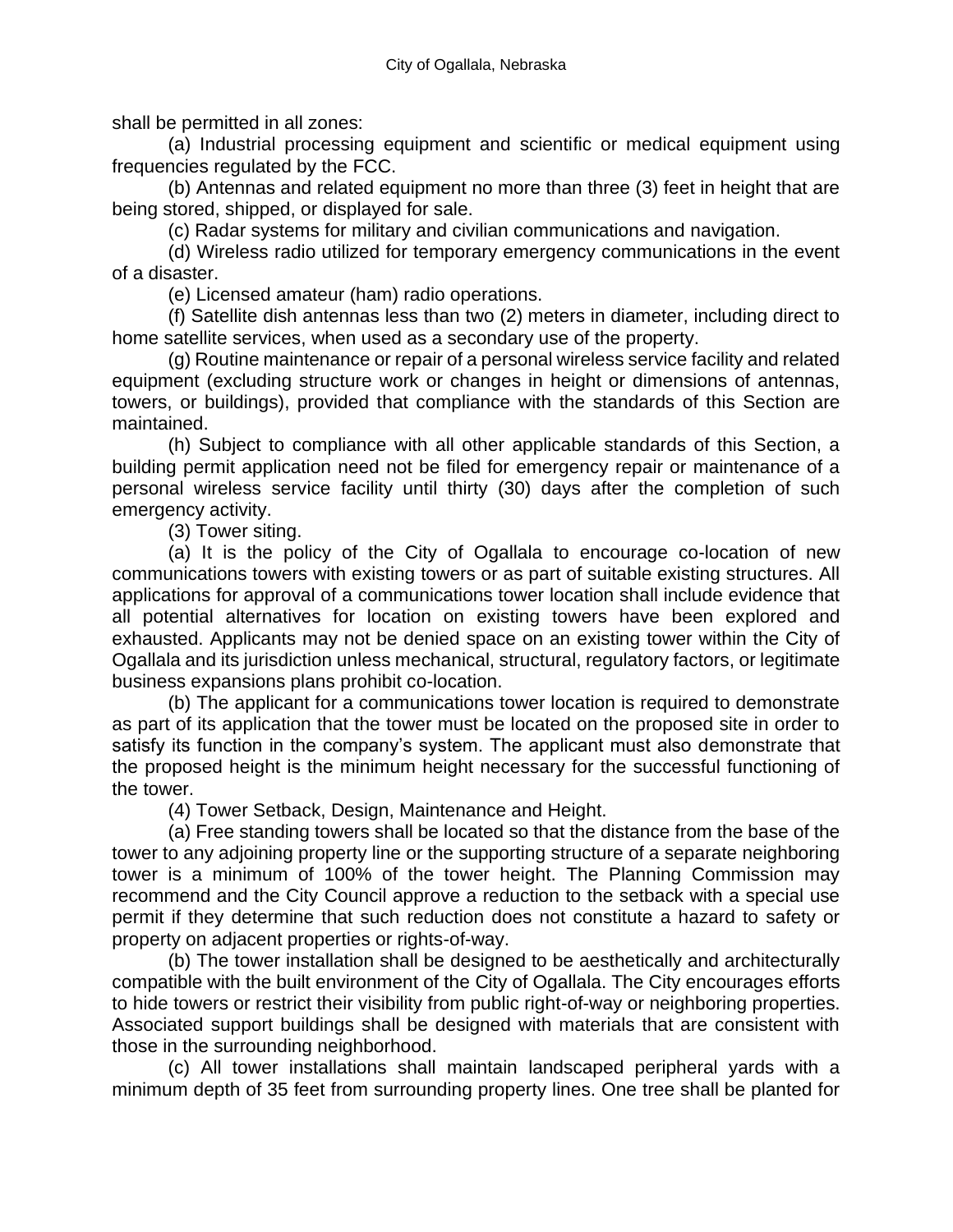every 500 square feet of required peripheral yard area.

(d) As part of the Special Use Permit approval process, the City Council may permit the tower to exceed the height restrictions otherwise allowable in the district.

(e) Towers shall have a color generally matching the surroundings or background that minimizes their visibility, unless a different color is required by the Federal Communications Commission (FCC) or Federal Aviation Administration (FAA).

(f) Lights, signals and signs: No signals, lights or signs shall be permitted on towers unless required by the FCC or the FAA. Should lighting be required, at the time of construction of the tower in cases where there are residential users located within a distance which is 300% of the height of the tower from the tower, then dual mode lighting shall be requested from the FAA. Lighting on towers shall not exceed the minimum requirements of the FAA or other regulatory agencies.

(g) Adequate security measures are required at the base of the tower to prevent vandalism or hazards resulting from casual access to the facility.

(h) Each year after a facility becomes operational; the facility operator shall conduct a safety inspection in accordance with the EIA and FCC Standards and, within sixty (60) days of the inspection, file a report with the City Manager. Submission of a FCC required, and duly filed, safety inspection report, or the facility operator's maintenance reports for the prior twelve (12) months in the event no FCC report is required for such year, to the City Manager shall satisfy the requirements of this section.

(5) City Site Selection criteria in Evaluating Applications for Communications Towers.

(a) The City Council shall authorize towers and antennas as a special use in all zoning districts except the Central Business District but only after receiving the recommendation of the Planning Commission; after a public hearing; and subject to the conditions and protective restrictions set forth in section 44-1503 of the Municipal Code.

(b) Consistent with the policies of this Ordinance, the telecommunications company proposing to construct an antenna support structure, or mount an antenna on an existing structure, shall demonstrate, using technological evidence, that the antenna must go where it is proposed in order to satisfy its function in the company's grid system, Further, the company must demonstrate by technological evidence that the height requested is the minimum height necessary.

(c) Applications for necessary permits will only be processed when the applicant demonstrates that it is either an FCC licensed telecommunications provider or has in place necessary agreements with an FCC licensed telecommunications provider for use or lease of the support structure.

(d) Personal wireless service facilities should be located and designed to minimize any impacts on residential property values, Sites should be placed in locations where the existing topography, vegetation, buildings or other structures provide the greatest amount of screening.

(e) Location and design of sites in all districts should consider the impact of the site on the surrounding neighborhood and the visual impact within the zone district. In residential districts and residential land use areas, the minimum lot size for towers shall be three acres.

(f) Applicants for a special use for a new tower shall file Federal Aviation Administration form 7460-1 (Notice of Proposed Construction or Alteration) and submit a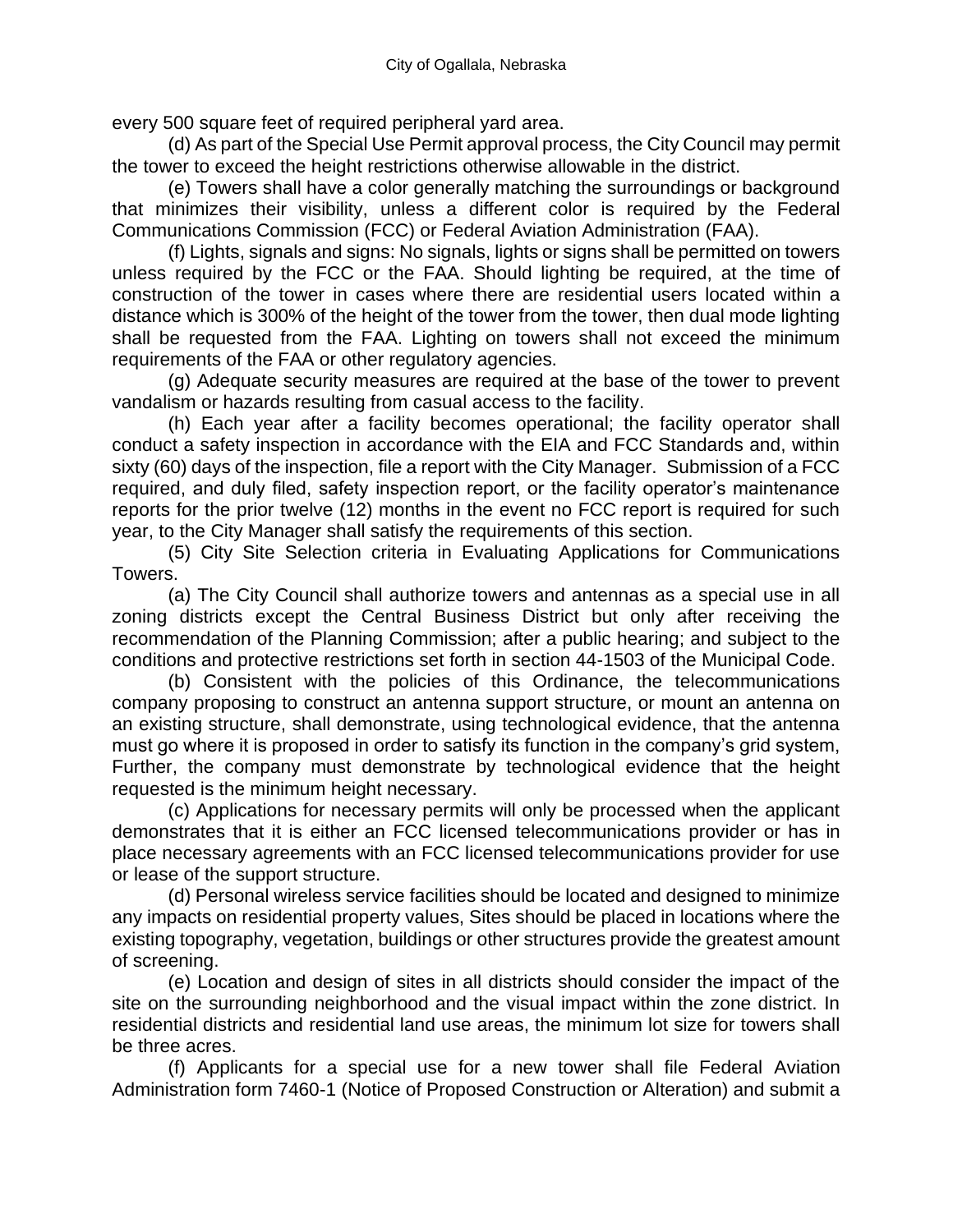copy of the FAA report to the City.

(6) Priorities for Siting. The following establishes the priorities for locating new communications facilities:

(a) Public property, (excluding parks, prairie, conservation or wildlife areas or historic structures).

(b) Appropriate existing structures, such as buildings, towers, water towers, and smokestacks.

(c) A-1 and A-2 districts that do not adjoin or adversely impact residential neighborhoods.

(d) Private non-residential property in C-2, C-3, C-4 and I-1 districts.

(e) Place antennas on multi-family residential structures exceeding thirty feet (30') in height in districts zoned R-2, and R-3.

(f) Residential districts only if locations for which a need has been demonstrated are not available on existing structures or in non-residential districts; and only on or in existing churches, parks, schools, utility facilities or other appropriate public facilities.

(g) An applicant for a new antenna support structure to be located in a residential zoning district shall demonstrate that a diligent effort has been made to locate the proposed communications facilities on a government structure, a private institutional structure, or other appropriate existing structures within a non-residential zoning district, that due to valid considerations including physical constraints, or technological feasibility, no appropriate location is available. The telecommunications company is required to demonstrate that it contacted the owners of structures in excess of thirty feet (30') within a one-quarter mile radius of the site proposed, asked for permission to install the antenna on those structures and was denied for reasons other than economic ones. The information submitted by the applicant shall include a map of the area to be served by the tower, its relationship to other antenna sites in the applicant's network, and an evaluation of existing buildings taller than thirty feet (30'), towers and water tanks within one-quarter mile of the proposed tower.

#### **44-1710. Townhouse and townhouse structure**

(1) Permitted Land Use. A townhouse shall be restricted to residential use in which each unit shall be occupied by one family. Each unit shall be separated by vertical side common walls extending from foundation through roof without openings, and shall have at least two exposed exterior walls.

| (2) Site Development Regulations.                              |      |
|----------------------------------------------------------------|------|
| (a) Minimum Site Area/"Foot Print" per Townhouse (square feet) | 1250 |
| (b) Minimum Lot Area (square feet)                             | 3000 |
| (c) Minimum Lot Width (feet)                                   | 50   |
| (d) Minimum Yards (feet)                                       |      |
| (i) Front Yard                                                 | 25   |
| (ii) Side Yard                                                 | 10   |
| (iii) Street Side Yard                                         | 15   |
| (iv) Rear Yard                                                 | 25   |
| (e) Maximum Height (feet)                                      | 35   |
| (f) Maximum Building Coverage                                  | 45%  |
| (3) Ownership and Maintenance of Common Open Space             |      |

(3) Ownership and Maintenance of Common Open Space.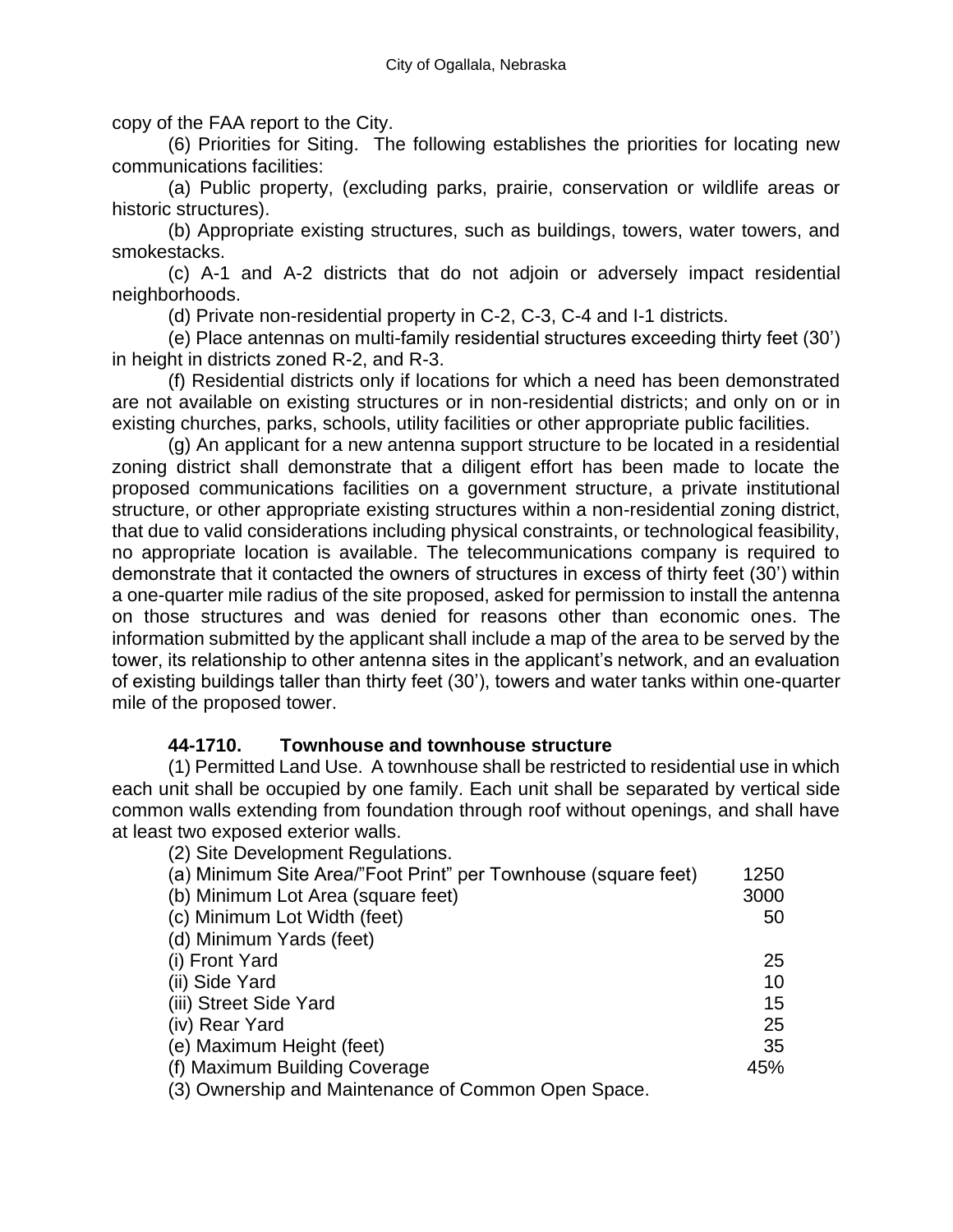(a) Townhouses shall provide for ownership and maintenance of common open space. Common open space within a development shall be owned, administered, and maintained by any of the following methods, either individually or in combination, and subject to approval by the City.

(i) Offer of Dedication. The City of Ogallala or Keith County shall have the first and last offer of dedication of undivided open space in the event said land is to be conveyed. Dedication shall take the form of a fee simple ownership. The City or County may, but shall not be required to accept undivided open space provided: (1) such land is accessible to the residents of the City; (2) there is no cost of acquisition other than any costs incidental to the transfer of ownership such as title insurance; and (3) the City agrees to and has access to maintain such lands. Alternatively, the City or County may accept an easement subject to the above conditions.

(ii) Recorded Documents. The Plat shall be filed with the Keith County Register of Deeds within 90 days of approval by the Ogallala City Council. The Plat shall include all proposed amenities such as a club house, tennis courts, swimming pool, etc.

(iii) Homeowners Association. If not dedicated, the undivided open space and associated facilities shall be held in common ownership by a homeowners' association. The association shall be formed and operated under the following provisions:

(4) The developer shall provide a description of the association, including its bylaws and methods for maintaining the open space.

(5) The association shall be organized by the developer and shall be operated with financial assistance from the developer, before the sale of any lots within the development.

(6) Membership in the association is automatic (mandatory) for all purchasers of homes therein and their successors. The conditions and timing of transferring control of the association from developer to homeowners shall be identified.

(7) The association shall be responsible for maintenance of insurance and taxes on undivided open space, enforceable by liens placed by the City or county on the association. The association may place liens on the homes or house lots of its members who fail to pay their association dues in a timely manner. Such liens may require the imposition of penalty interest charges.

(8) The members of the association shall share equitably the costs of maintaining and developing such undivided open space. Shares shall be defined within the association bylaws.

(9) In the event of a proposed transfer, within the methods here permitted, of undivided open space land by the homeowners' association, or of the assumption of maintenance of undivided open space land by a public agency, notice of such action shall be given to all property owners within the development.

(10) The homeowners' association may lease open space lands to any other qualified person, or corporation, for operation and maintenance of open space lands.

# **44-1711. Perimeter Boundary Fencing.**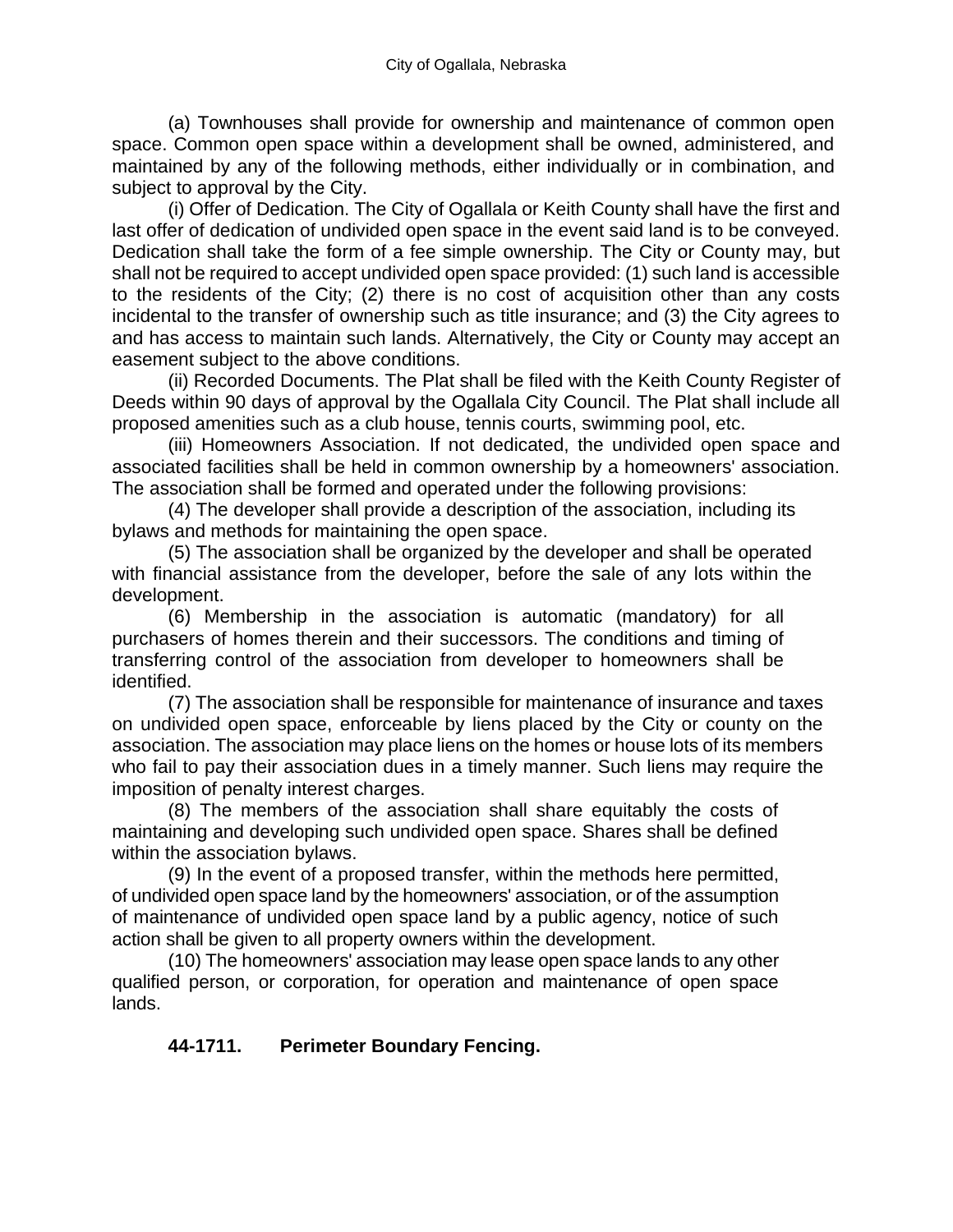- (1) For purposes of this section, perimeter boundary fencing shall be defined as a manmade fence that is located parallel to and within 5 feet of a property line that is intended to delineate a property line boundary.
- (2) Persons desiring to construct a perimeter fence shall obtain a building permit.
- (3) It shall be the responsibility of the applicant to show the location of all of the surveyed property corners pertaining to the fencing project.
- (4) Fencing shall be located on private property and not on City right-of-way.
- (5) Fencing located within a required side and rear yard in any zoned district shall be no higher than 6 (six) feet above adjacent grade.
- (6) Fencing located in front yards in I-1 (Industrial Districts) shall be no higher than 8 (eight) feet above adjacent grade.

*Exception A: Fencing next to a neighboring retaining wall that is 2 feet or higher may be permitted to be a maximum of 8 (eight) feet in height provided that a structural analysis is completed.*

*Exception B: Correctional and detention facilities may have security fencing in excess of 6 (six) feet in height.*

(7) Fencing located within a required front yard in all zoning districts except I-1 (Industrial Districts), shall be no higher than 4 (four) feet above adjacent grade.

*Exception: Public or private school play grounds and sport venues may have fencing no higher than 6 (six) feet.* 

- (8) Permitted fencing materials shall include dimensional lumber, synthetic fencing materials such as plastic and vinyl, stone, brick, concrete, stucco, decorative wrought iron, split rail, chain link with a top rail to guard exposed tines. Materials other than those specified in this regulation may be approved by special exception.
- (9) Prohibited fencing materials include corrugated building panels, railroad ties, wire mesh, ranch-type livestock fencing, barbed wire fencing, and razor wire and electric-shock fences.

*Exception A: Corrugated building panels may be permitted in zoned C-2 Highway Business Districts and I-1 Industrial Districts.*

*Exception B: Ranch type livestock fencing is permitted in agricultural zoned districts and where specifically approved by City Council for livestock permits.* 

*Exception C: Barbed wire and electric shock fencing are permitted in agricultural zoned districts and where specifically approved by City Council for livestock permits or deemed by the zoning official as being necessary for security purposes.* 

*Exception D: Razor wire fencing is permitted in locations of correctional*  facilities for security purposes provided the razor wire is located on the *interior of the fence and/or a minimum of 8 feet above grade.*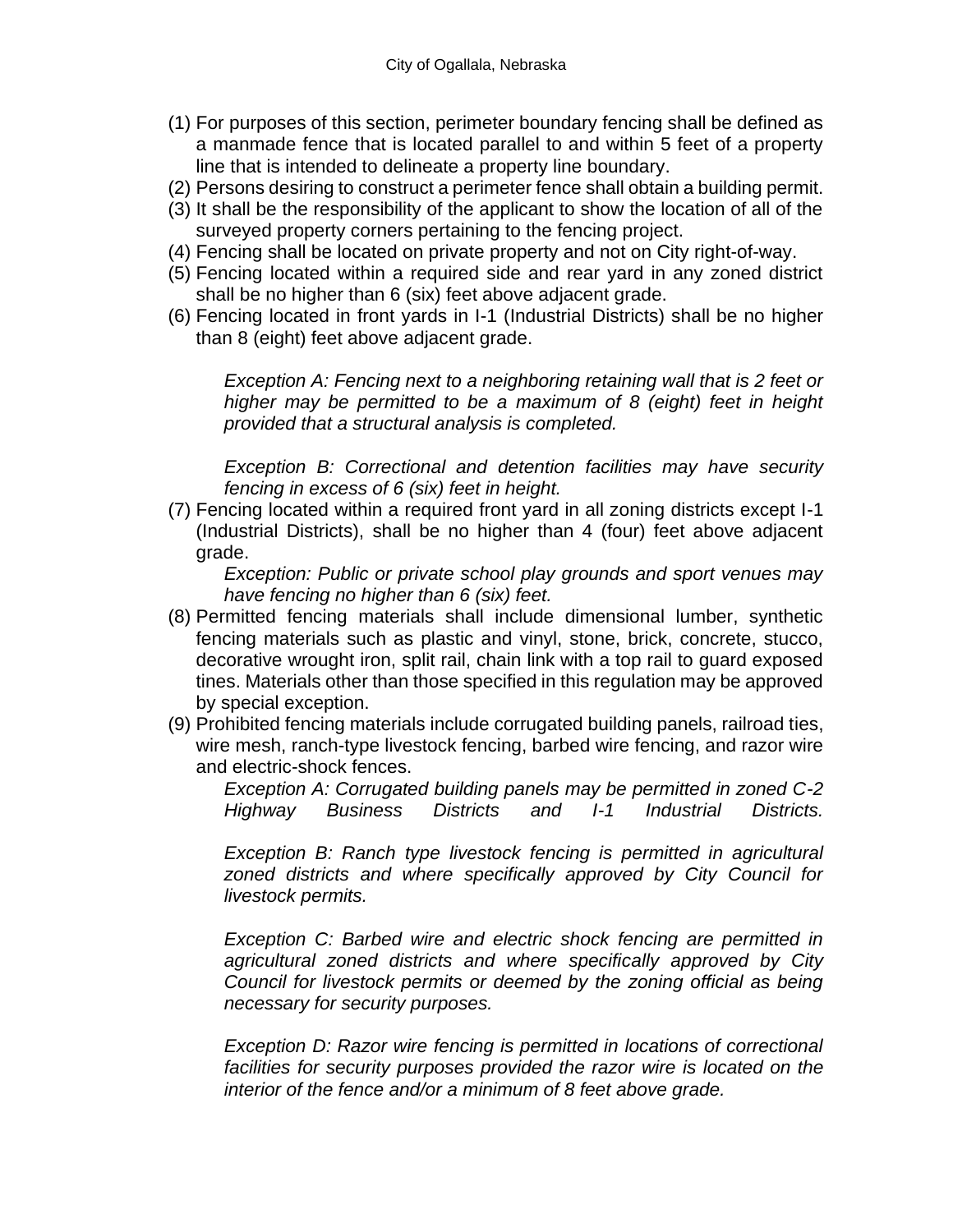- (10) Fence installations shall have an appearance that looks identical on both sides or has the finished-favorable side facing towards the public street or neighboring property.
- (11) Fencing on corner lots in residential zones shall provide for corner visibility in conformance to Municipal Code 44-1702.

### **44-1712. Primary Use Utility Structures Constructed As A Special Use.**

Primary use utility structures constructed as a special use in R-1S, R-2 and R-3 Zoning Districts shall conform to the following design standards:

- (1) Structures shall be constructed no higher than what is permitted for an accessory structure in the same zoning district.
- (2) A minimum of 50% of the required front yard shall be landscaped with organic or synthetic material similar to bluegrass, crushed rock, stone, pavers or a combination of all.
- (3) There shall be a minimum of two paved off street parking spaces provided entirely on private property outside of the structure.
- (4) Public sidewalks may be required on all or part of the property as a condition for approval of the special use.

### **44-1713. Portable Storage Structures.**

Portable storage structure is defined as a manufactured storage pod with or without wheels that is designed to be transported to a site, unloaded and set on property. These structures are prohibited in all zoning districts except *C-2, C-4, A-1 and I-1 zoning districts*.

*Exception No 1: Storage pods located in C-2, C-4, A-1 and I-1 zoning districts shall be placed on a concrete slab or foundation. Pods that are connected to a utility* shall be properly anchored to withstand local wind loads.

*Exception No 2: Storage pods may be temporarily set on the ground in any zoning district for moving purposes or for construction purposes provided approval is allowed by a special permit for a specified time.* 

*Exception No 3: This section may be waived by the City Manager in the event of a natural disaster or catastrophic event.* 

### **ARTICLE 18 BOARD OF ADJUSTMENT**

Section.

- 44-1801. General procedure.
- 44-1802. Proceedings of Board.
- 44-1803. Powers and duties.
- 44-1804. Variances.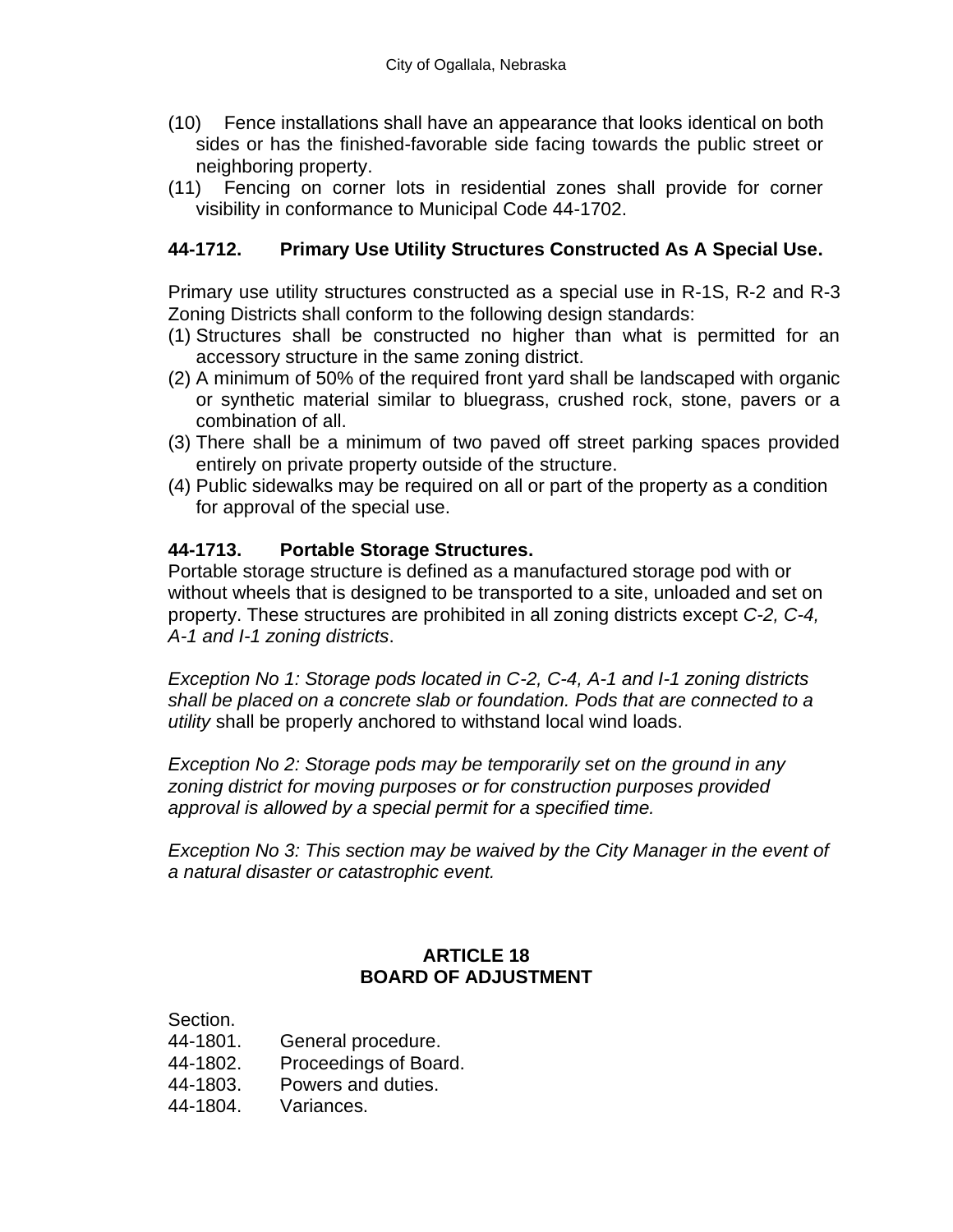| 44-1805. | Appeals to Board.   |
|----------|---------------------|
| 44-1806. | Appeals from Board. |

#### **44-1801. General procedure.**

It is the intent of this chapter that all questions of interpretation and enforcement shall be first presented to the administrative official, and that such question shall be presented to the Board of Adjustment only on appeal. Appeal from the decisions of the Board of Adjustment shall be to the courts as provided by law and particularly by Neb. RS 19-912.

#### **44-1802. Proceedings of Board.**

(1) The Board of Adjustments shall adopt rules necessary to the conduct of its affairs, and in keeping with the provisions of this chapter. Meetings shall be held at the call of the Chairperson and at such other times as the Board may determine. The Chairperson, or in his or her absence the Acting Chairperson, may administer oaths and compel the attendance of witnesses. All meetings shall be open to the public.

(2) The Board of Adjustments shall keep minutes of its proceedings, showing the vote of each member upon each question, or, if absent or failing to vote, indicating such fact, and shall keep records of its examinations and other official actions, all of which shall be a public record and be immediately filed in the office of the Board.

#### **44-1803. Powers and duties.**

(1) The Board of Adjustment shall have only the following powers and duties:

(a) Administrative review. To hear and decide appeals where it is alleged there is error in any order, requirement, decision, or determination made by any Planning and Zoning Administrator or agency based on or made in the enforcement of this chapter or any regulation relating to the location or soundness of structures.

(b) Interpretation; special questions. To hear and decide, in accordance with the provisions of this chapter, requests for interpretation of any map, requirement, or provision of the Zoning Ordinance.

(c) Variances; conditions governing applications; procedures. Where by reason of exceptional narrowness, shallowness, or shape of a specific piece of property at the time of the enactment of this chapter, or by reason of exceptional topographical conditions or other extraordinary and exceptional situations or conditions of such piece of property, or exceptional and undue hardships upon the owner of such property, the Board of Adjustment may, upon an appeal of a decision relating to the property, authorize a variance from such strict application so as to relieve such difficulties or hardship, if such relief may be granted without substantial detriment to the public good and without substantially impairing the intent and purpose of this chapter.

(2) In exercising the above-mentioned powers, the Board may, in conformity with the provisions of this chapter, reverse or affirm, wholly or partly, or may modify, the order, requirement, decision, or determination appealed from, and may make such order, requirement, decision, or determination as ought to be made, and to that end shall have all the powers of the officer from whom the appeal is taken.

(3) The concurring vote of four members of the Board shall be necessary to reverse any order, requirement, decision, or determination of any such Planning and Zoning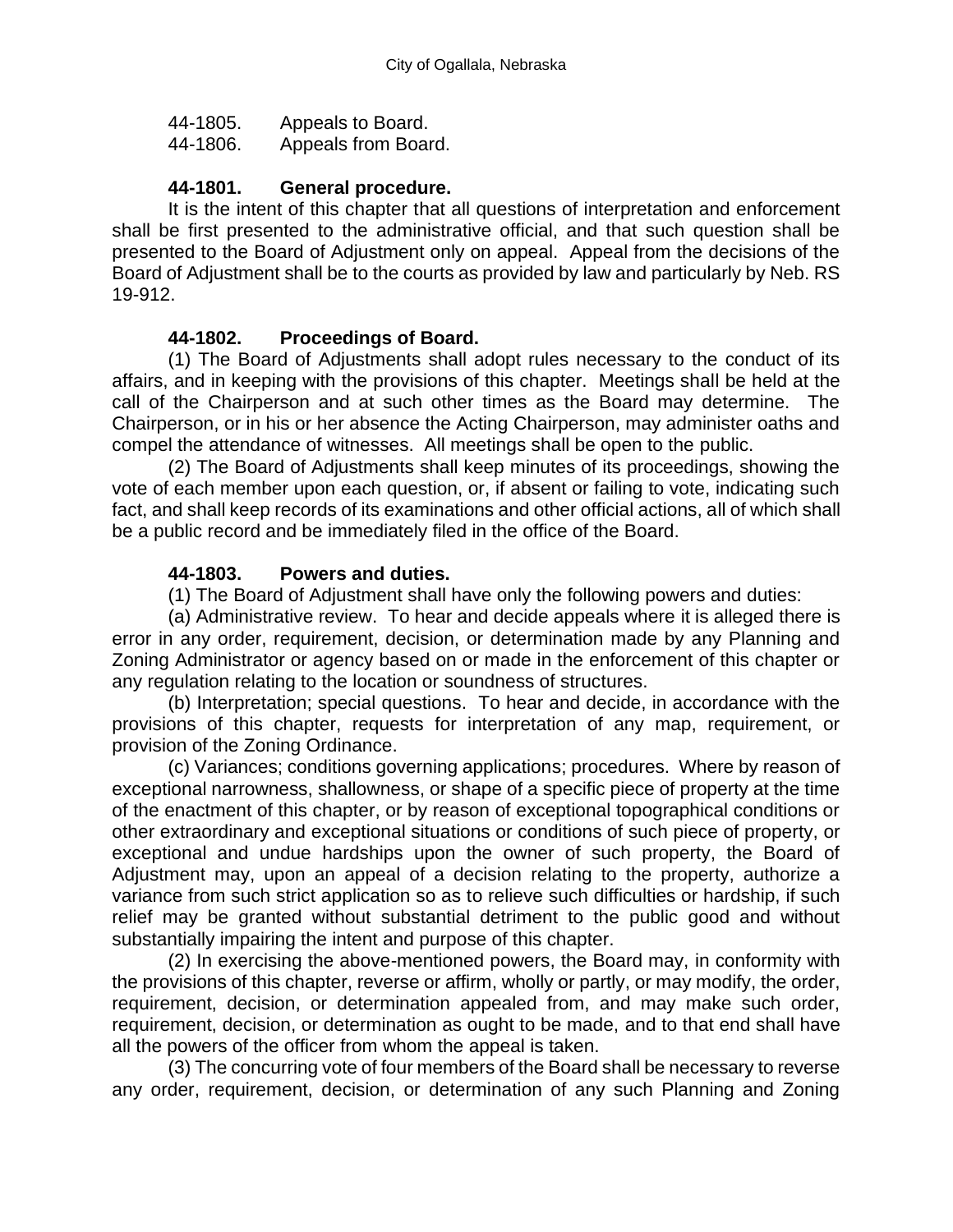Administrator, to decide in favor of the applicant on any matter upon which it is required to pass under this chapter, or to effect any variation in the application of this chapter.

## **44-1804. Variances.**

(1) No variance shall be authorized by the Board unless it finds that:

(a) The strict application of this chapter would produce undue hardship.

(b) Such hardship is not shared generally by other properties in the same zoning district and the same vicinity.

(c) The authorization of the variance will not be of substantial detriment to adjacent property and the character of the district will not be changed by the granting of the variance.

(d) The granting of such variance is based upon reason of demonstrable and exceptional hardship as distinguished from variation for purposes of convenience, profit, or caprice.

(e) Such hardship does not result from the actions of the owner of such property.

(f) The granting of such variance will not confer on the owner of such property any special privilege that is denied by this chapter to other lands, structures, or buildings in the same district.

(2) No variance shall be authorized unless the Board finds that the condition or situation of the property concerned or the intended use of the property is not so general or recurring a nature as to make reasonably practicable the formulation of a general regulation to be adopted as an amendment to this ordinance.

(3) No nonconforming use of neighboring land, structures, or buildings in the same district and no permitted or nonconforming use of lands, structures, or buildings in other districts shall be considered grounds for issuance of a variance.

(4) A variance from the terms of this chapter shall not be granted by the Board of Adjustment unless and until:

(a) A written application for a variance is submitted indicating the terms of this chapter under which the variance is sought, stating the ground on which it is requested, and the specific variance requested.

(b) Notice shall be given at least ten days in advance of public hearing. The owner of the property for which variance is sought or his or her agent shall be notified by mail. Notice of such hearing shall be posted on the property for which variance is sought, at the City Hall, and in one other public place, at least ten days prior to the public hearing.

(c) The public hearing shall be held. Any party may appear in person, or by agent or attorney.

(d) The Board of Adjustment shall make a finding that the reasons set forth in the application justify the granting of the variance under the terms of this chapter, and that the variance is the minimum variance that will make possible the reasonable use of the land, building, or structure.

(e) The Board of Adjustment shall further make a finding that the granting of the variance will be in harmony with the general purpose and intent of this chapter and will not be injurious to the neighborhood or otherwise detrimental to the public welfare.

(5) In granting any variance, the Board of Adjustment may prescribe appropriate conditions and safeguards in conformity with this chapter. Violation of such conditions and safeguards when made a part of the terms under which the variance is granted shall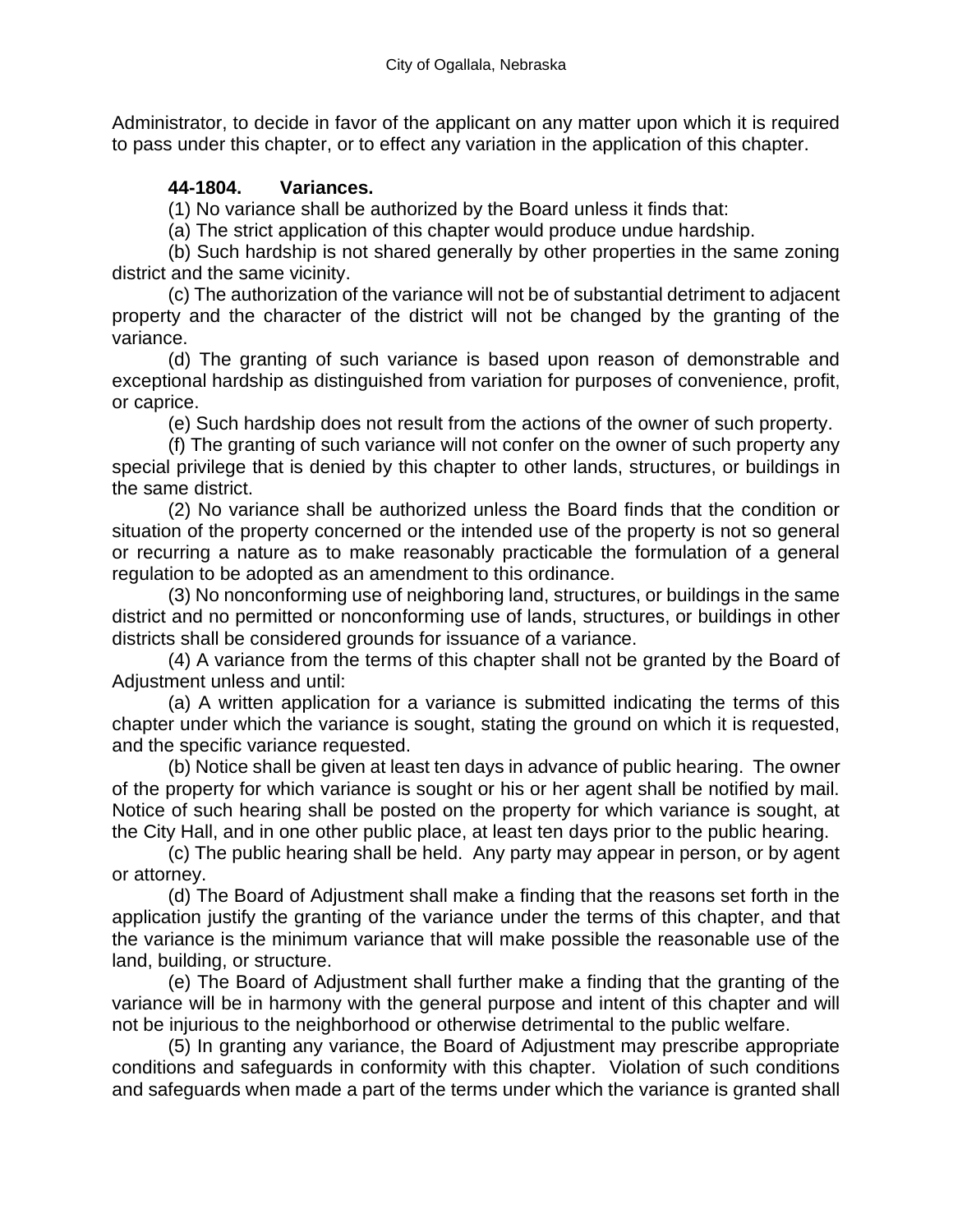be deemed a violation of this chapter and punishable under section 44-2001.

(6) Under no circumstances shall the Board of Adjustment grant a variance to allow a use not permissible under the terms of this chapter in the district involved or any use expressly or by implication prohibited by the terms of this chapter in said district.

## **44-1805. Appeals to Board.**

(1) Generally.

(a) Appeals to the Board of Adjustment concerning the interpretation or administration of this chapter may be taken by any person aggrieved or by any officer or bureau of the governing body of the City affected by any decision of the administrative official. Such appeal shall be taken within a reasonable time, not to exceed 60 days, or such lesser period as provided by the rules of the Board, by filing a notice of appeal with the administrative official and with the Board of Adjustment specifying the grounds for the appeal. The administrative official shall immediately transmit to the Board all papers constituting the record upon which the action appealed from was taken.

(b) The Board of Adjustment shall fix a reasonable time for the hearing of the appeal, give public notice and notice to the parties in interest of the appeal hearing, and decide the same within a reasonable time. At an appeal hearing, any party may appear in persons or by agent or attorney.

(2) Stay of proceedings. An appeal stays all proceedings in furtherance of the action appealed from, unless the administrative official from whom the appeal is taken certifies to the Board of Adjustment after the notice of appeal is filed with him or her that, by reason of facts stated in the certificate, a stay would, in his or her opinion, cause imminent peril to life and property. In such case proceedings shall not be stayed other than by a restraining order which may be granted by the Board of Adjustment or by a court of record on application, on notice to the administrative official from whom the appeal is taken and on due cause shown.

### **44-1806. Appeals from Board.**

Any person, board, taxpayer, department, or board of the City aggrieved by a decision of the Board of Adjustment may seek review of such decision by the district court for the county in the manner provided by the laws of the state.

#### **ARTICLE 19 ADMINISTRATION AND ENFORCEMENT**

Section.

- 44-1901. Amendments.
- 44-1902. Annexations.
- 44-1903. Enforcement authority.
- 44-1904. Zoning certificates.

#### **44-1901. Amendments.**

(1) Generally. This chapter, including the Official Zoning Maps, may be amended from time to time, but no amendments shall become effective unless they have been proposed by, or been submitted to, the Planning Commission for review and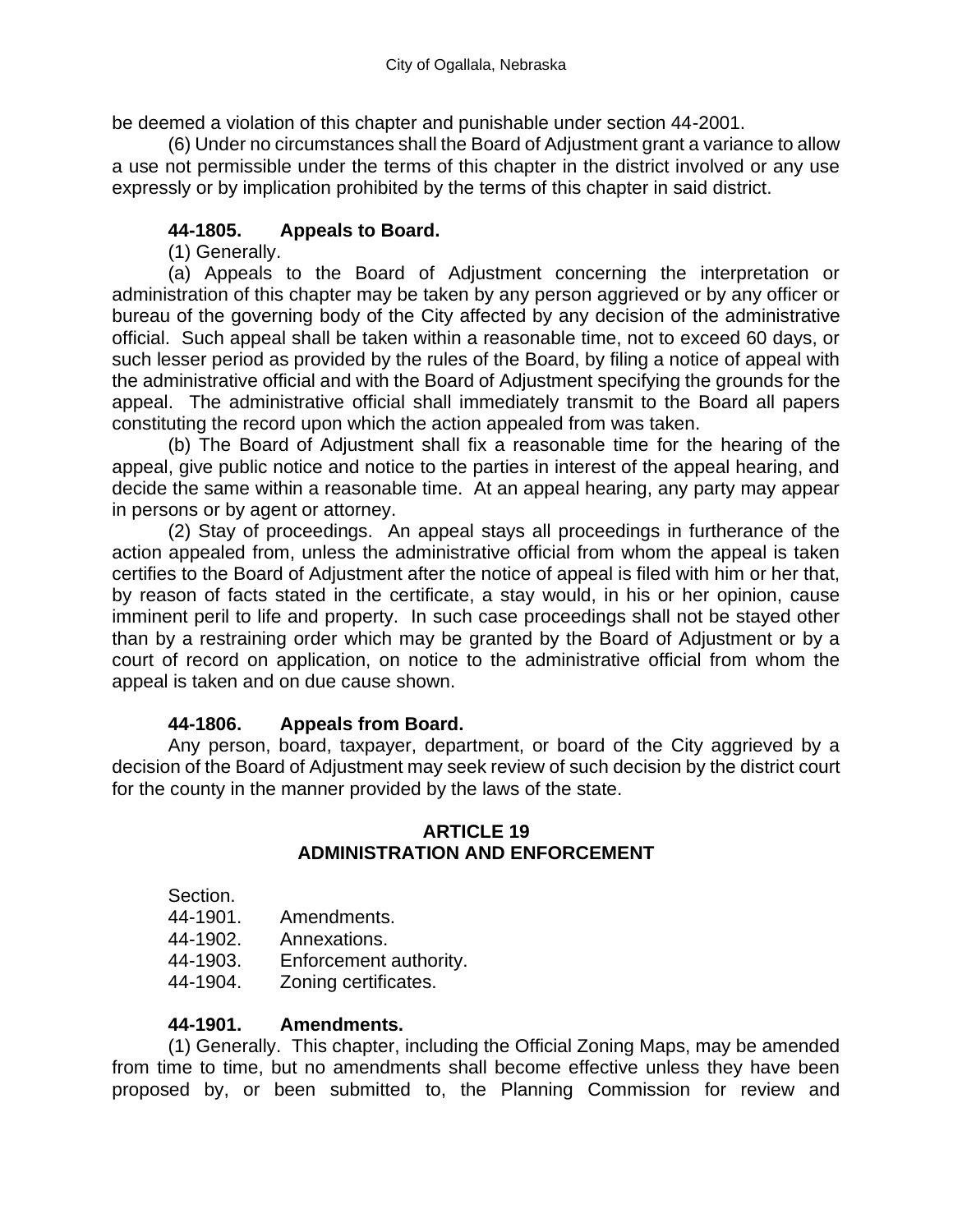recommendation. The Planning Commission shall have 30 days within which to submit its report to the Council. If the Planning Commission fails to submit a report within the 30 days, it shall be deemed to have approved the proposed amendment. A public hearing shall be held by the Planning Commission before adoption of any proposed amendment to this chapter. A notice of such public hearing shall be given once a week for two successive calendar weeks in a newspaper of general circulation in the City, said notice to be published the first time not less than 15 days prior to the date established for the public hearing.

(2) Application. In order to have a proposed change of district or amendment introduced and considered by the Planning Commission, persons requesting the same shall comply with the following:

(a) At the time an application for the change of a zoning district or amendment to the zoning text is filed with the Planning Commission, there shall be deposited with the City Clerk a fee as established by resolution of the City Council.

(b) An application for a change of district to a commercial district shall contain a minimum area of three acres. The area, should more than one parcel of land be involved, shall be contiguous exclusive of any streets or easements.

(c) An application for a change of district to an industrial district shall contain a minimum area of five acres. The area, should more than one parcel of land be involved, shall be contiguous exclusive of any streets or easements.

(d) The foregoing requirements in subsections (a) and (b) will not apply in the case of an extension of a commercial or industrial district.

(e) A person presenting an application for a change of district shall not be entitled to have such change considered and acted upon by the Council unless and until the Planning Commission has certified that such change is not inconsistent with the principles of the Land Use Plan of the City.

(f) When an application for change of zoning district for a lot or parcel of land specifically described and identified has been submitted to and denied by the Council, a period of six months must elapse before the aforementioned lot or parcel, either separately or as a component of a larger parcel, can again be brought before the Planning Commission for further consideration.

(3) Public hearing. Before enacting an amendment to this chapter, the Council shall hold a public hearing thereon. At least ten days prior to the hearing, a notice containing the time and place shall be published in a newspaper of general circulation in the City. Additionally, notice shall be posted in a conspicuous place on or near the property on which action is pending. At the option of the Council, in place of the posted notice provided above, the owners or occupants of real estate within three hundred feet of the affected real estate may be personally served with a written notice thereof at least ten days prior to the date of the hearing if they can be served within Keith County, Nebraska. If the record title owners or occupants of any lots included in such proposed change are nonresidents of the county, then a written notice of such hearing shall be mailed by certified mail to such owners or occupants addressed to their last-known addresses at least ten days prior to such hearing. All notices provided for herein shall conform to the requirements of Neb. RS 19-904, 19-905 & 19-923.

(4) Protest. If a protest against such change is signed by the owners of 20% or more either of the area of the lots included in such proposed change, or of those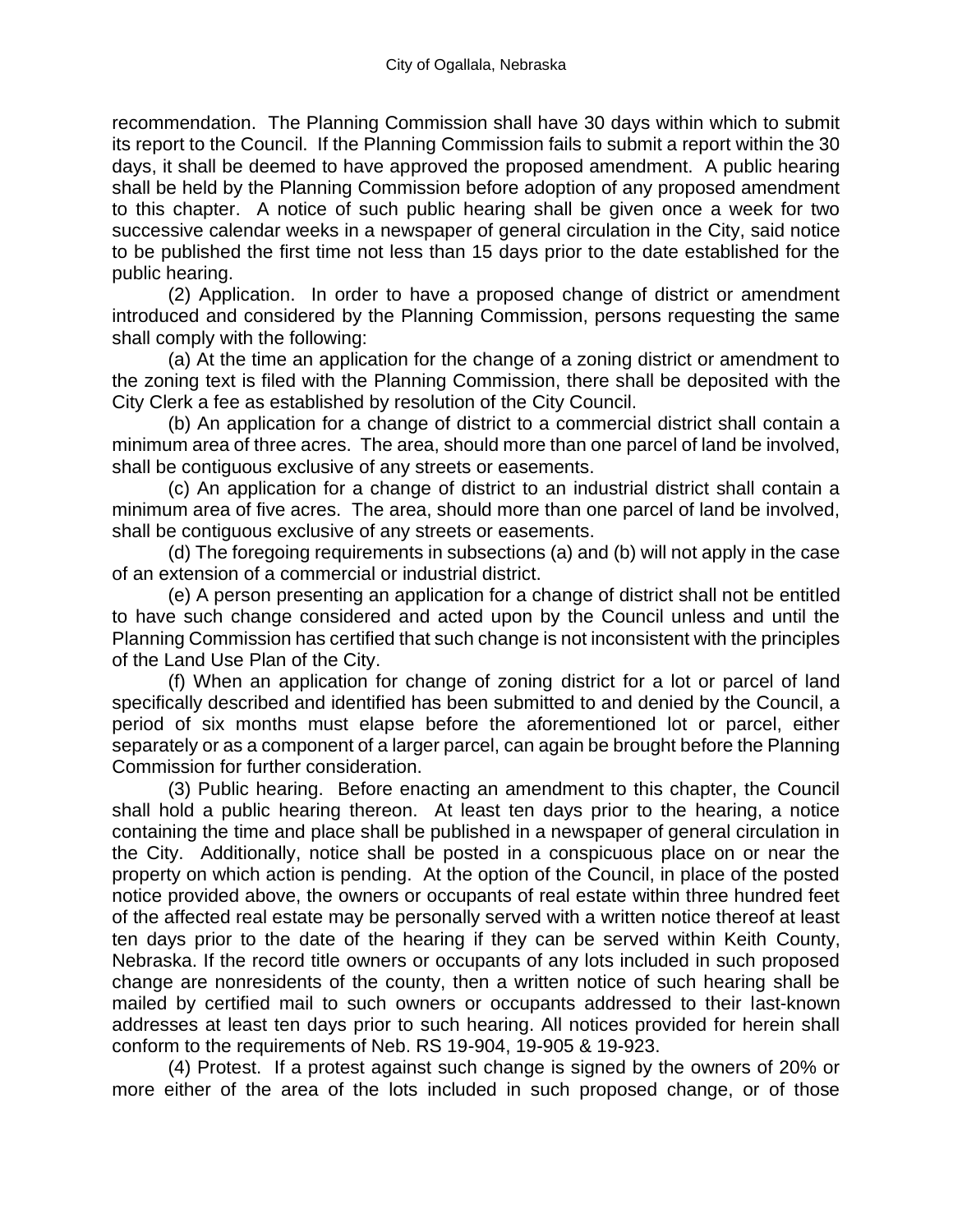immediately adjacent thereto, extending 300 feet therefrom, and of those directly opposite thereto extending 300 feet from the street frontage of such opposite lots, the amendment shall not become effective except by favorable vote of three-fourths of all Members of the Council.

Statutory reference: Neb. RS 19-905

### **44-1902. Annexations.**

(1) The City Council desiring to annex land under the authority of this section shall first adopt both a resolution stating that the City is considering the annexation of the land and a plan for extending City services to the land. The resolution shall state:

(a) The time, date, and location of the public hearing required below.

(b) A description of the boundaries of the land proposed for annexation.

(c) That the plan of the City for extension of City services to the land proposed for annexation is available for inspection during regular business hours in the office of the City Clerk.

(2) The plan adopted by the City Council shall contain sufficient detail to provide a reasonable person with a full and complete understanding of the intentions of the City for extending City services to the land proposed for annexation. The plan shall:

(a) State the estimated cost impact of providing the services to such land.

(b) State the method by which the City plans to finance the extension of services to the land and how any services already provided to the land will be maintained.

(c) Include a timetable for extending services to the land proposed for annexation.

(d) Include a map drawn to scale clearly delineating the land proposed for annexation, the current boundaries of the City, the proposed boundaries of the City after the annexation, and the general land-use pattern in the land proposed for annexation.

(3) A public hearing on the proposed annexation shall be held within 60 days following the adoption of the resolution to allow the City Council to receive testimony from interested persons. The City Council may recess the hearing, for good cause, to a future time and date specified at the hearing.

(4) A copy of the resolution providing for the public hearing shall be published in the official newspaper in the City, at least once not less than ten days preceding the date of the public hearing. A map drawn to scale delineating the land proposed for annexation shall be published with the resolution. A copy of the resolution providing for the public hearing shall be sent by first-class mail following its passage to the school board of any school district in the land proposed for annexation.

Statutory reference: Neb. RS 16-117

### **44-1903. Enforcement authority.**

The provisions of this chapter shall be enforced by the Planning and Zoning Administrator.

Statutory reference: Neb. RS 19-909, 19-913

### **44-1904. Zoning certificates.**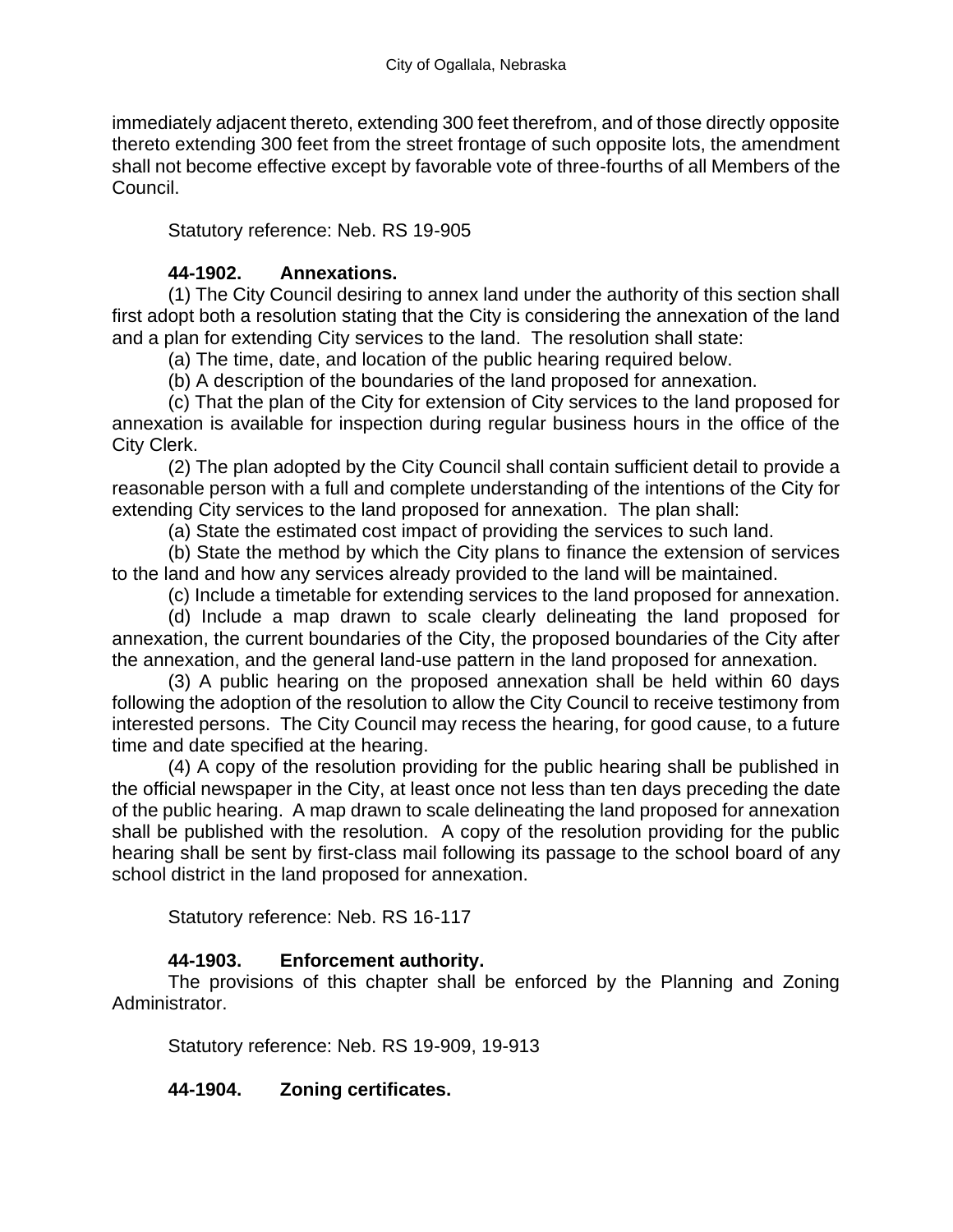(1) A zoning certificate shall be required to erect, construct, reconstruct, alter, maintain, or use any building or structure, or to use any land as herein specified. It shall be the duty of the Planning and Zoning Administrator to issue a zoning certificate if the building or other structure and the proposed use thereof, or the proposed use of the land or premises, conforms with all of the requirements herein set forth.

(2) To obtain a zoning certificate, the applicant shall submit the required documents established herein.

(a) An application on a form prescribed by the Planning and Zoning Administrator containing information sufficient to show compliance with the requirements of this chapter.

(b) A plat drawn to scale showing the actual shape and dimensions of the lot to be built upon, the exact size and location on the lot of existing buildings and structures, the lines within which the proposed building or structure and driveways shall be located or altered, the existing and intended use of the property, and such other information with regard to the lot and neighboring lots and their use as may be necessary to determine compliance with and provide for the enforcement of this chapter.

(c) In the Historical District (H-1), in addition to any other requirements set forth herein, the following criteria are also required:

(i) Appropriate drawings, plans, renderings, perspectives, or illustrations in sufficient number and detail to accurately depict the proposed design and architectural character of any proposed development so that uniformity of design style can be established and adhered to.

(d) Where a zoning certificate is requested for a C-2 Business District – Highway or H-1 Historical District use, and said structure or use lies directly across a public roadway from an R-2 Residential District – High Density or immediately abuts any residential district, regardless if a roadway exists, a vegetative buffer of no less than eight feet in height shall be required along the entirety of the lot frontage facing said R-2 Residential District – High Density, except for egress and ingress points.

(e) In areas which are not served with public water or sewer, a certified statement that the proposed water and sewer facilities will be installed to conform to the minimum requirements of the State Department of Health.

(f) Any zoning certificate issued shall become invalid unless the work authorized by it shall be commenced within six months of its date of issue or if the work authorized by it is suspended or abandoned for a period of one year. A record of zoning certificates shall be kept on file in the office of the Planning and Zoning Administrator.

Statutory reference: Neb. 19-902

#### **ARTICLE 20 PENALTY**

Section. 44-2001. Penalty.

### **44-2001. Penalty.**

(1) Penalty amounts. Any person who violates any of the prohibitions or provisions of any section of this chapter shall be deemed guilty of a misdemeanor. Unless otherwise